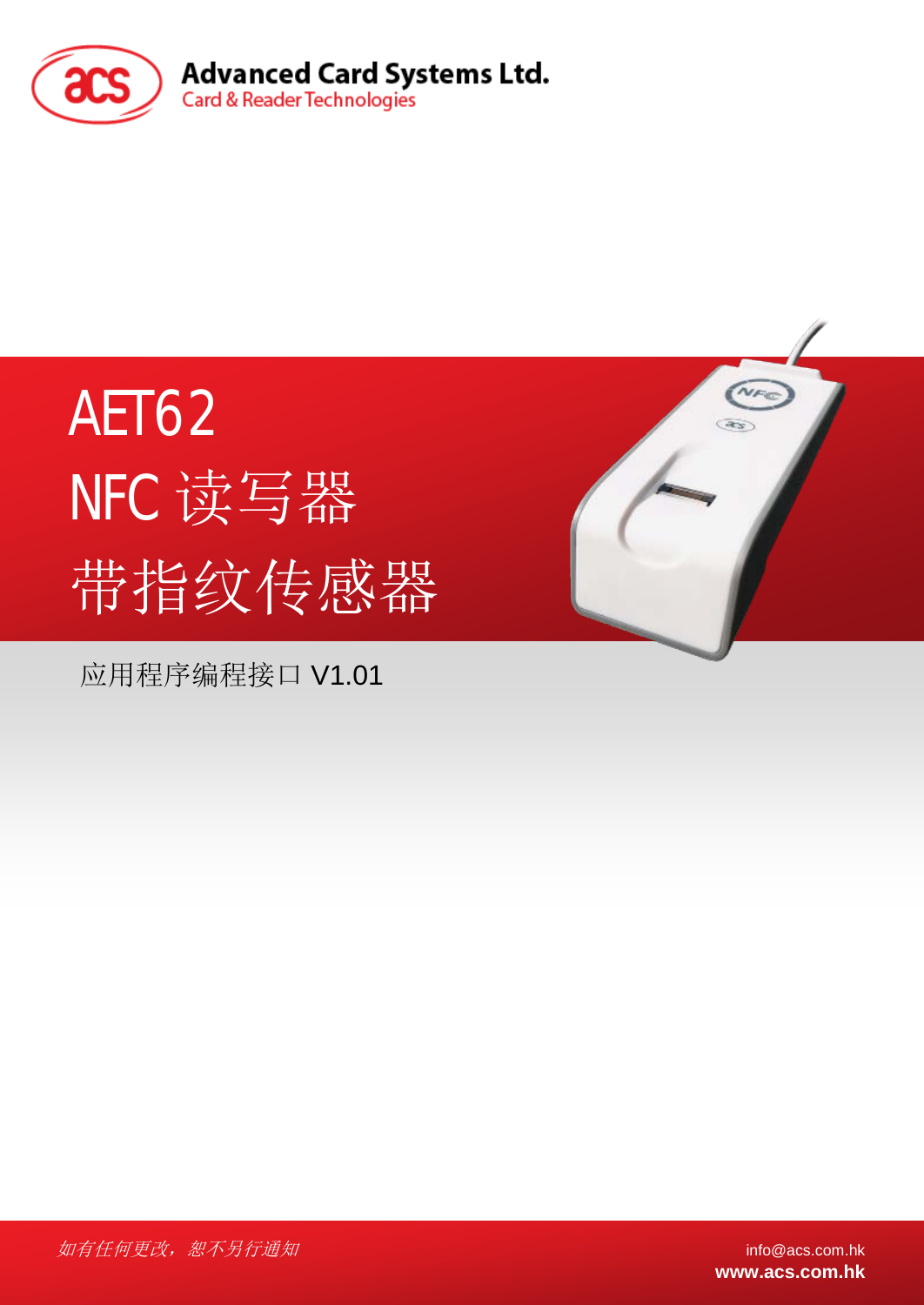



# 目录

| 1.0.               |  |
|--------------------|--|
| 2.0.               |  |
| 2.1.               |  |
| 2.2.               |  |
| 2.3.               |  |
| 2.4.               |  |
| 3.0.               |  |
| 3.1.               |  |
| 3.1.1.             |  |
| 3.1.2.             |  |
| 3.1.3.             |  |
| 3.1.4.             |  |
| 3.1.5.             |  |
|                    |  |
| 3.2.               |  |
| 3.2.1.             |  |
| 3.2.2.<br>3.2.3.   |  |
| 3.2.4.             |  |
| 3.2.5.             |  |
| 3.2.6.             |  |
| 3.2.7.             |  |
| 3.2.8.             |  |
| 3.3.               |  |
| 3.3.1.             |  |
| 3.3.2.             |  |
| 3.3.3.             |  |
| 3.3.4.             |  |
| 3.3.5.             |  |
| 3.3.6.             |  |
| 3.4.               |  |
| 3.4.1<br>3.4.2.    |  |
| 3.4.3.             |  |
| 3.4.4.             |  |
| 3.4.5.             |  |
| 3.5.               |  |
| 3.5.1.             |  |
| 3.5.2.             |  |
| 3.5.3.             |  |
| 3.5.4.             |  |
| 3.5.5.             |  |
| 3.5.6.             |  |
| 3.5.7.             |  |
| 3.5.8.             |  |
| 3.5.9.             |  |
| 3.5.10.<br>3.5.11. |  |
| 3.5.12.            |  |
| 4.0.               |  |
| 4.1.               |  |
| 4.2.               |  |
|                    |  |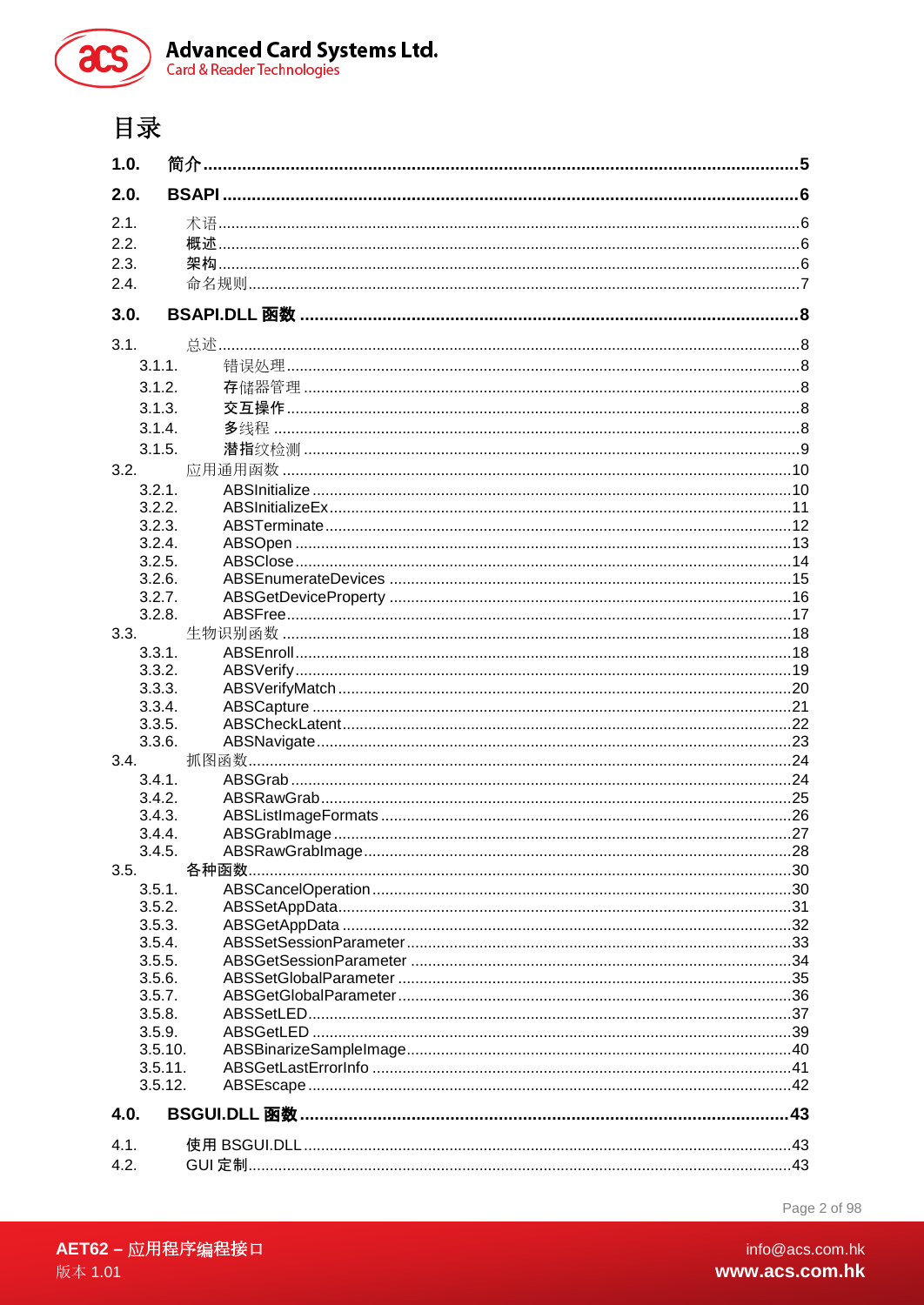# **Advanced Card Systems Ltd.**<br>Card & Reader Technologies



| 4.3.               | 默认的回调函数执行程序 ………………………………………………………………………………………43                |     |
|--------------------|----------------------------------------------------------------|-----|
| 4.3.1.             |                                                                |     |
| 4.4.<br>4.5.       | ABS_DEFAULT_CALL BACK_CONTEXT 的 标 识 位 (ABS                     |     |
|                    |                                                                |     |
| 5.0.               |                                                                |     |
|                    |                                                                |     |
| 5.1.<br>5.2.       |                                                                |     |
| 5.2.1.             |                                                                |     |
| 5.2.2.             |                                                                |     |
| 5.2.3.             |                                                                |     |
| 5.2.4.             |                                                                |     |
| 5.2.5.             |                                                                |     |
| 5.2.6.             |                                                                |     |
| 5.2.7.<br>5.2.8.   |                                                                |     |
| 5.2.9.             |                                                                |     |
| 5.2.10.            |                                                                |     |
| 5.2.11.            |                                                                |     |
| 5.2.12.            |                                                                |     |
| 5.2.13.            |                                                                |     |
| 5.2.14.            |                                                                |     |
| 5.2.15.<br>5.2.16. |                                                                |     |
|                    |                                                                |     |
| 6.0.               |                                                                |     |
| 6.1.               |                                                                |     |
| 6.2.               |                                                                |     |
| 6.3.               |                                                                |     |
| 6.4.               |                                                                |     |
| 6.5.               |                                                                |     |
| 6.6.               |                                                                |     |
| 6.7.               | ABS_PKEY_REC_TERMINATION_POLICY 的值(ABS_ PVAL_RTP_xxxx)74       |     |
| 6.8.               | ABS PKEY REC SWIPE DIRECTION 的值 (ABS PVAL SWIPEDIR xxxx) 75    |     |
| 6.9.               | ABS_PKEY_REC_NOISE_ROBUSTNESS 的值(ABS_ PVAL_NOIR_xxxx)76        |     |
| 6.10               | ABS_PKEY_SENSOR_SECURITY_MODE 的值(ABS_ PVAL_SSM_xxxx) 77        |     |
| 6.11.              |                                                                |     |
| 6.12.              |                                                                |     |
| 6.13.              |                                                                |     |
| 6.14.              | 参数 ABS PARAM CONSOLIDATION TYPE 的值 (ABS CONSOLIDATION xxxx) 87 |     |
| 6.15.              |                                                                |     |
| 6.16.<br>6.17.     | 参数 ABS_PARAM_ANTISPOOFING_POLICY 的值                            | - ( |
|                    |                                                                |     |
| 6.18.              |                                                                |     |
|                    |                                                                |     |
| 7.0.               |                                                                |     |
| 8.0.               |                                                                |     |
| 8.1.               |                                                                |     |
| 8.2.               | 动态登记                                                           |     |
| 8.2.1.             |                                                                |     |
| 8.2.2.             |                                                                |     |
| 8.2.3.             |                                                                |     |

Page 3 of 98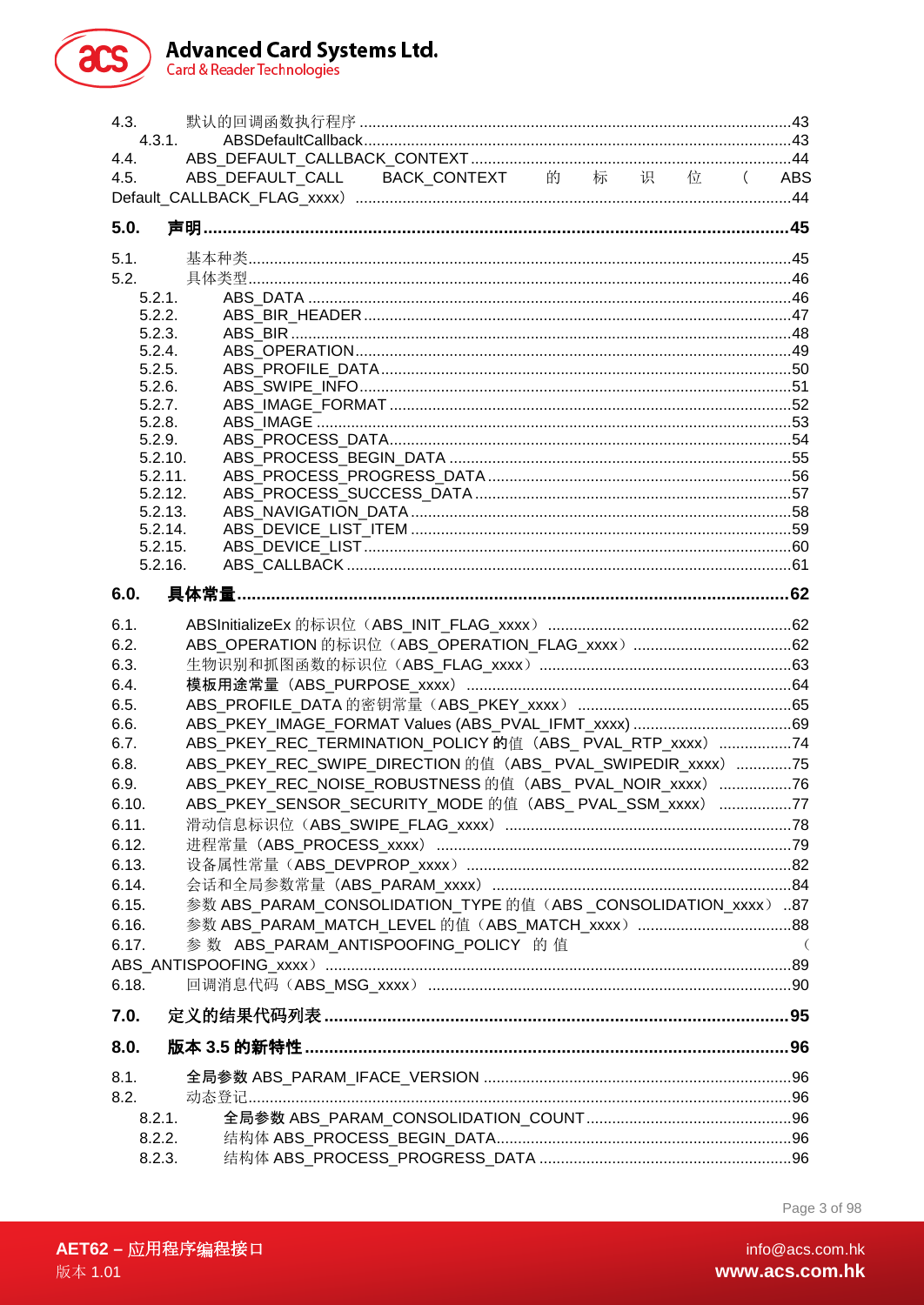

# Advanced Card Systems Ltd.<br>Card & Reader Technologies

|      | 8.2.4.    常量 ABS PROCESS CONSOLIDATE …………………………………………………………………97 |  |
|------|------------------------------------------------------------------|--|
|      |                                                                  |  |
|      |                                                                  |  |
|      |                                                                  |  |
|      |                                                                  |  |
| 8.4. |                                                                  |  |
| 8.5. |                                                                  |  |
| 8.6. |                                                                  |  |
| 8.7. |                                                                  |  |
| 8.8. |                                                                  |  |
|      |                                                                  |  |

# 图目录

| 图 1 |  |
|-----|--|
|     |  |

Page 4 of 98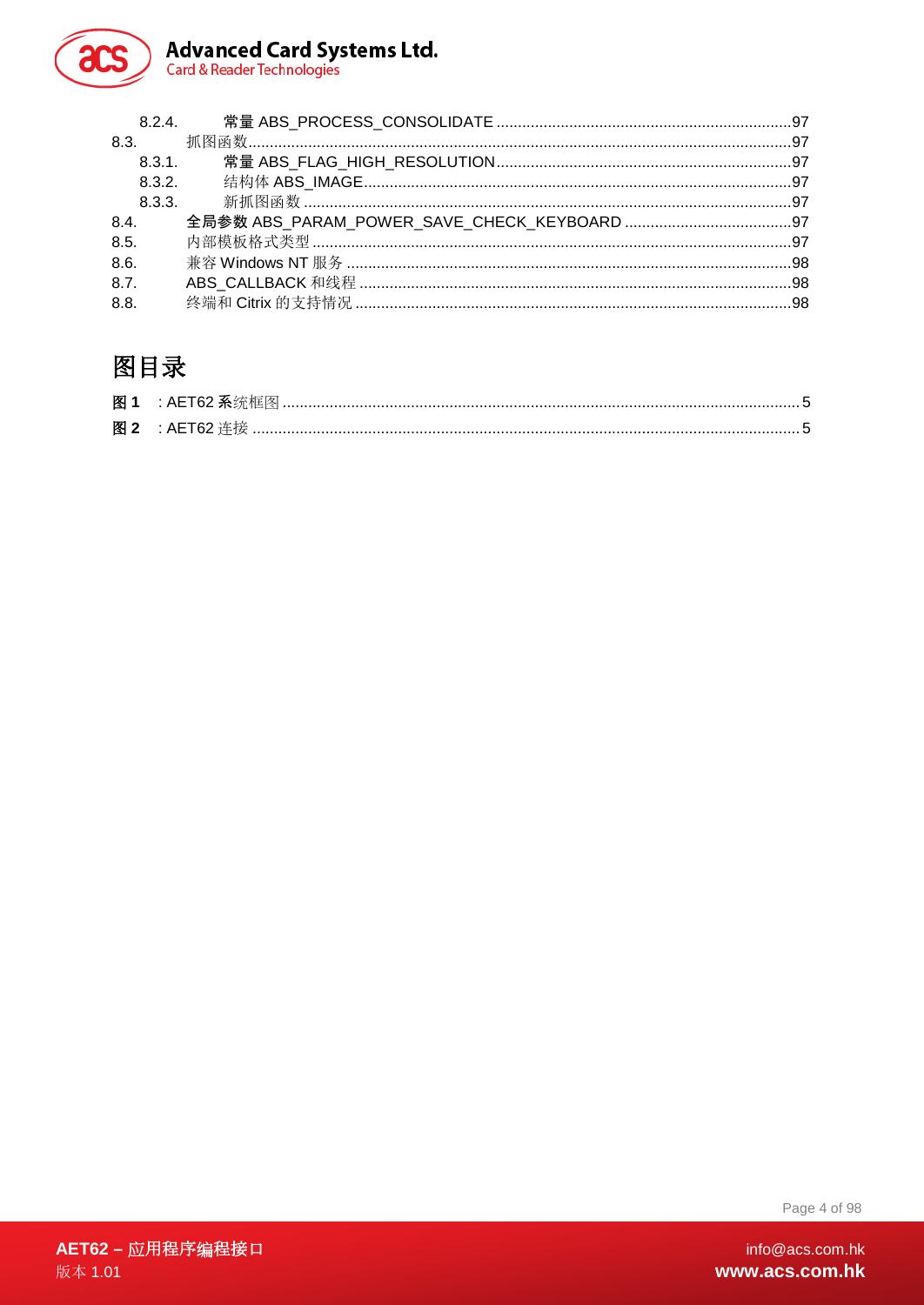

# <span id="page-4-0"></span>**1.0.**简介

AET62 是一款复合设备, 由非接触式智能卡读写器和滑动式指纹传感器组成。非接触式智能卡读写器 和指纹传感器既能各自单独使用,也可一起使用提高应用安全级别。AET62 的系统结构如下图所示:



图**1** : AET62 系统框图

<span id="page-4-1"></span>基于 ACR122U NFC 读卡器内核的智能卡读写器模块符合 PC/SC API 标准。更多关于该智能卡读写器 模块的信息,请参考 AET62 的参考手册。

本手册的目的是描述架构和 BSAPI (生物识别服务 API)。在 UPEK 的 BSAPI 参考手册的基础上, 只 涵盖与指纹传感器相关的应用程序编程接口。本手册描述了 BSAPI 及如何使用不同的库编写 AET62 的 指纹模块程序。库负责处理通讯细节,参数转换及校错,为程序员提供了一个简单统一的接口,适用于 所有可能涉及的硬件。BSAPI 架构如下图所示:



#### <span id="page-4-2"></span>图**2** : AET62 连接

Page 5 of 98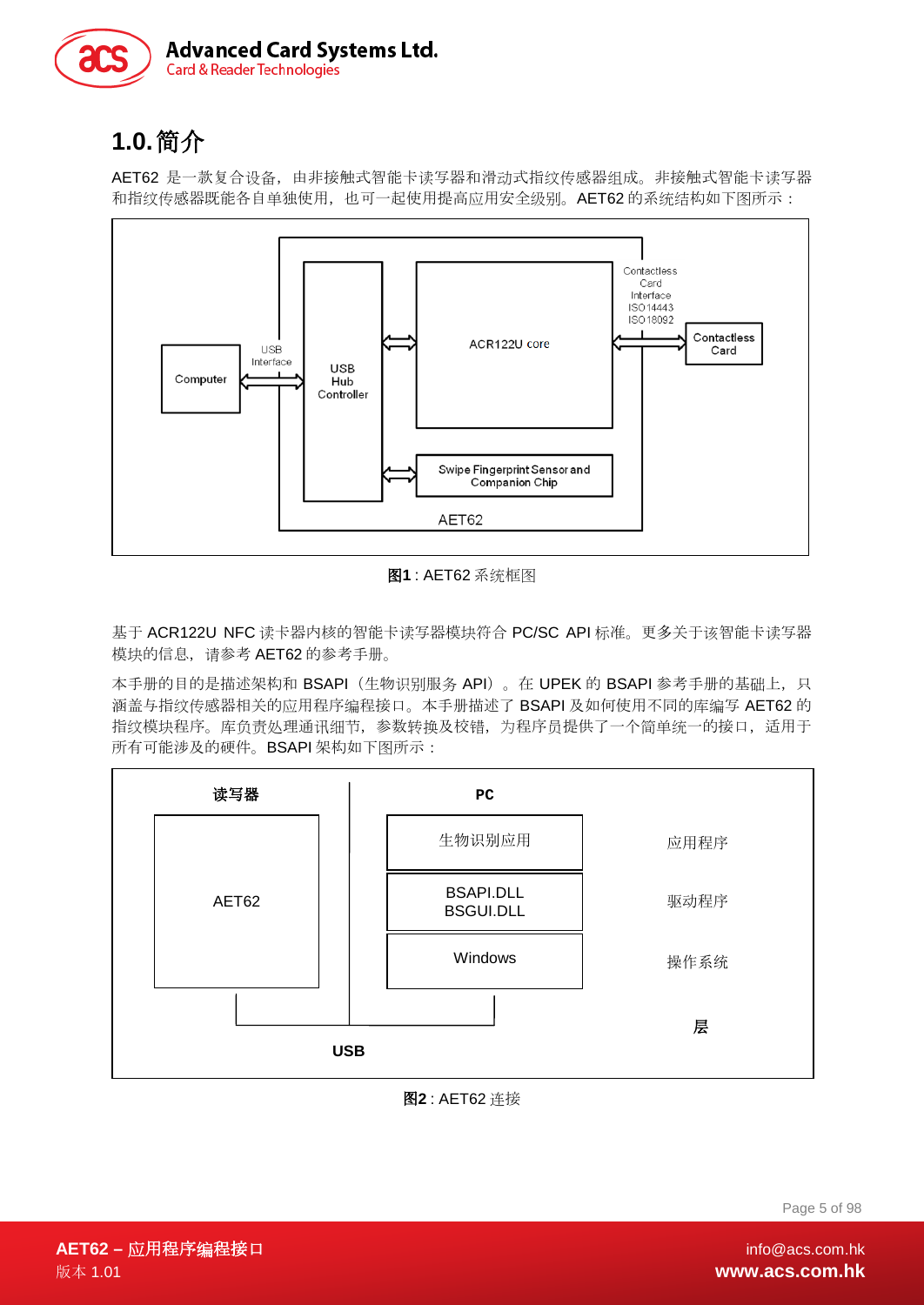

# <span id="page-5-0"></span>**2.0.BSAPI**

#### <span id="page-5-1"></span>**2.1.** 术语

| 术语               | 说明                                                                                           |  |  |
|------------------|----------------------------------------------------------------------------------------------|--|--|
| <b>BSAPI</b>     | 生物识别服务 API                                                                                   |  |  |
| <b>FM</b>        | 主机连接的指纹模块(指纹读卡器)                                                                             |  |  |
| 主机               | 连接 FM 的计算机                                                                                   |  |  |
| <b>BioAPI</b>    | 生物识别 API 的行业标准是由 BioAPI Consortium (<br>www.bioapi.org)。本文中涉及 BioAPI 的内容以 BioAPI 1.1 为<br>准。 |  |  |
| <b>BioAPI 框架</b> | 参考 BioAPI Consortium 制定的 BioAPI 标准相关部分。                                                      |  |  |
| (BioAPI) BSP     | 生物识别服务提供商, 第三方模块, 可插入 BioAPI 框架。BSP<br>提供特定设备(例, 指纹读写器)。                                     |  |  |
| <b>BSP API</b>   | BioAPI 框架下的 API 表示 BioAPI 框架和 BSP 之间的接口。                                                     |  |  |
| <b>TFMESSBSP</b> | UPEK BSP 实施, 支持 TFM 和 ESS 设备。                                                                |  |  |

#### <span id="page-5-2"></span>**2.2.** 概述

BSAPI 专为满足以下要求而设计:

- 与 BioAPI 类似: 熟悉 BioAPI 的研发团队能够在短时间内掌握 BSAPI 的用法。
- 兼容 TFMESSBSP:BSAPI 功能与 TFMESSBSP 的相应功能完全一致。(TFMESBSP 更新 版本能在 BSAPI 上轻松运行。)
- 简单的 DLL 文件即可实现 BSAPI 功能: 不同于 BioAPI, 使用 BSAPI 不需要任何框架。
- 与 BioAPI 相比, BSAPI 功能更多, 为设备提供更多生物识别及其他特性。
- 无需使用低级 API(例,PTAPI)。

如上所述, 请勿混淆 BSAPI 与 BioAPI 之间的"兼容性"。BSAPI 与 BioAPI 之间没有二进制兼容性, 二 者的源层面也不兼容。BSAPI 提供的一组函数, 能将所有 BioAPI 代码转换成 BSAPI 适用的代码, 同时 功能不变。

实际上,如下文所述, TFMESSBSP 更新版本将成为 BSAPI 上的薄层。

#### <span id="page-5-3"></span>**2.3.** 架构

BSAPI 包括若干动态库(Windows 系统上显示为.DLL 文件, 其他系统上后缀名不同):

- **BSAPI.DLL**,包含所有核心功能。该库的源码通常与平台无关。如果底层库移植正常,移植 BSAPI 也能简单快捷地移植到新平台(例, Linux、Mac OS X)。
- **BSGUI.DLL** 提供 **GUI** 回调函数的默认执行程序。该库从独立的 ZIP 文件(窗口装饰和反馈图 像)加载图像,用户可以自定义外观和感觉。该库支持多种语言(本地化),一般软件支持的 语言该库都支持。这类情况下,应用自行回调,不需要调用库 注:目前,*BSGUI.DLL* 只在 *Windows* 系统平台上可用。

应用研发人员可以从以下几个方面处理 GUI:

- 原封不动地使用 BSGUI.DLL,确保应用外观与自己的应用程序保持一致。
- 使用定制 ZIP 文件的 BSGUI.DLL(可修改或替换 ZIP 文件里的部分或全部图像)。
- 利用回调函数。这种方法定制的自由度最大,包括增加 BSGUI.DLL 不支持的语言。

Page 6 of 98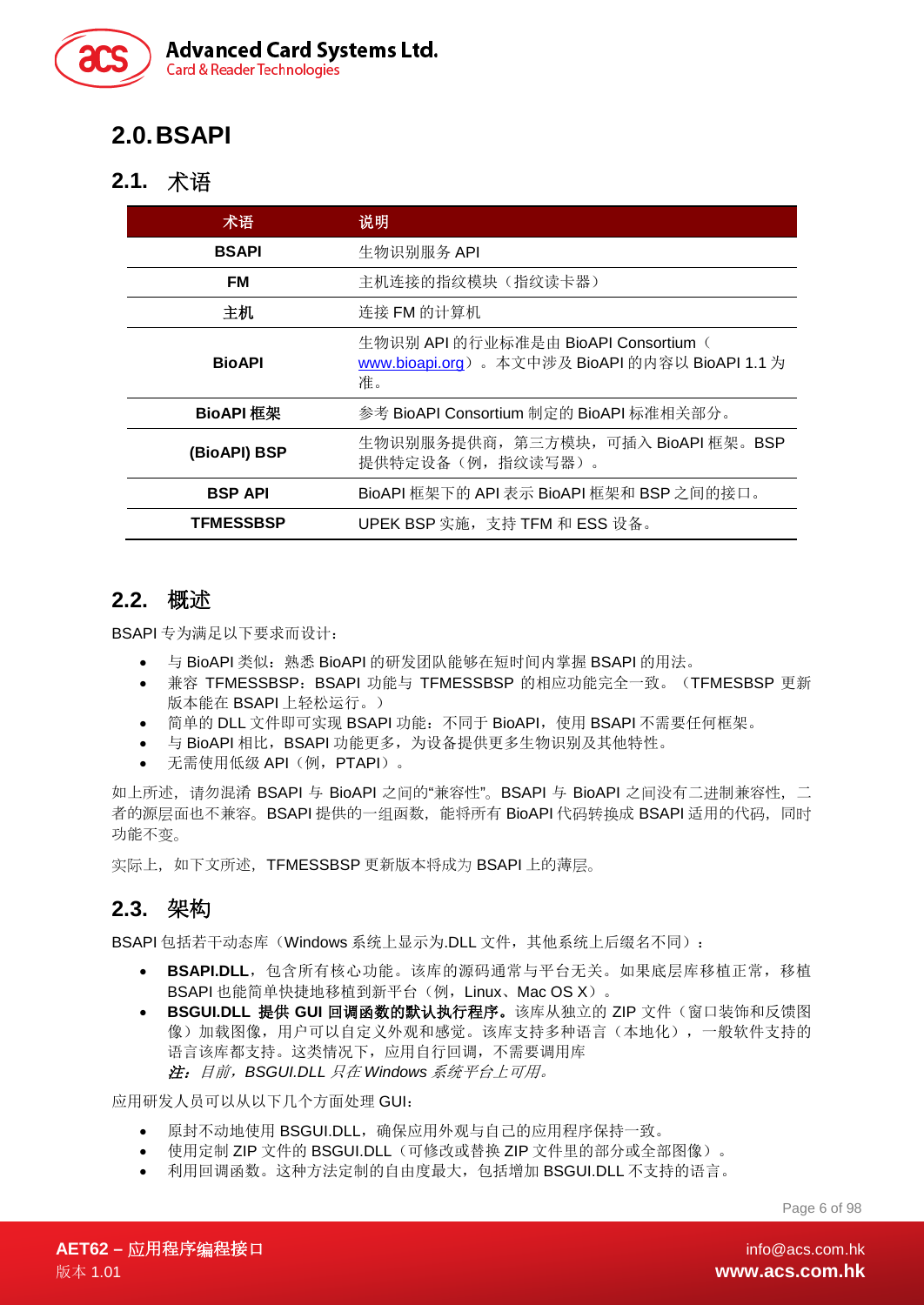

BSAPI 在 BioFrame 顶层执行。BioFrame 高级管理库负责管理设备, 质量保障和其他策略。该库使 BSAPI 用户专注应用逻辑,不必理会底层细节。

未来版本的 BioAPI BSP 将被设计成 BSAPI 顶部简单的一层,避免重复的 BSAPI 代码和 TFMESSBSP 执行程序.BSAPI 将静态链接到 TFMESSBSP, 这样可以避免从 DLL 导出 BSAPI 符号, 使 BioAPI 用户 不会混淆同一个项目里的两个 API。静态库的特性也导致 TFMESSBSP 只包括必需的 BSAPI 库的子集 。

#### <span id="page-6-0"></span>**2.4.** 命名规则

所有标识(常量、类型和函数的名字)都带有前缀"ABS",格式如下:

- ABS\_MACRO\_IDENTIFIER
- ABS\_TYPE\_IDENTIFIER
- ABSFunctionIdentifier()

函数原型可以使用特殊字符 IN、OUT、和 INOUT, 分别表明是否用参数将数据传入函数, 返回部分结 果数据或两者都有。

Page 7 of 98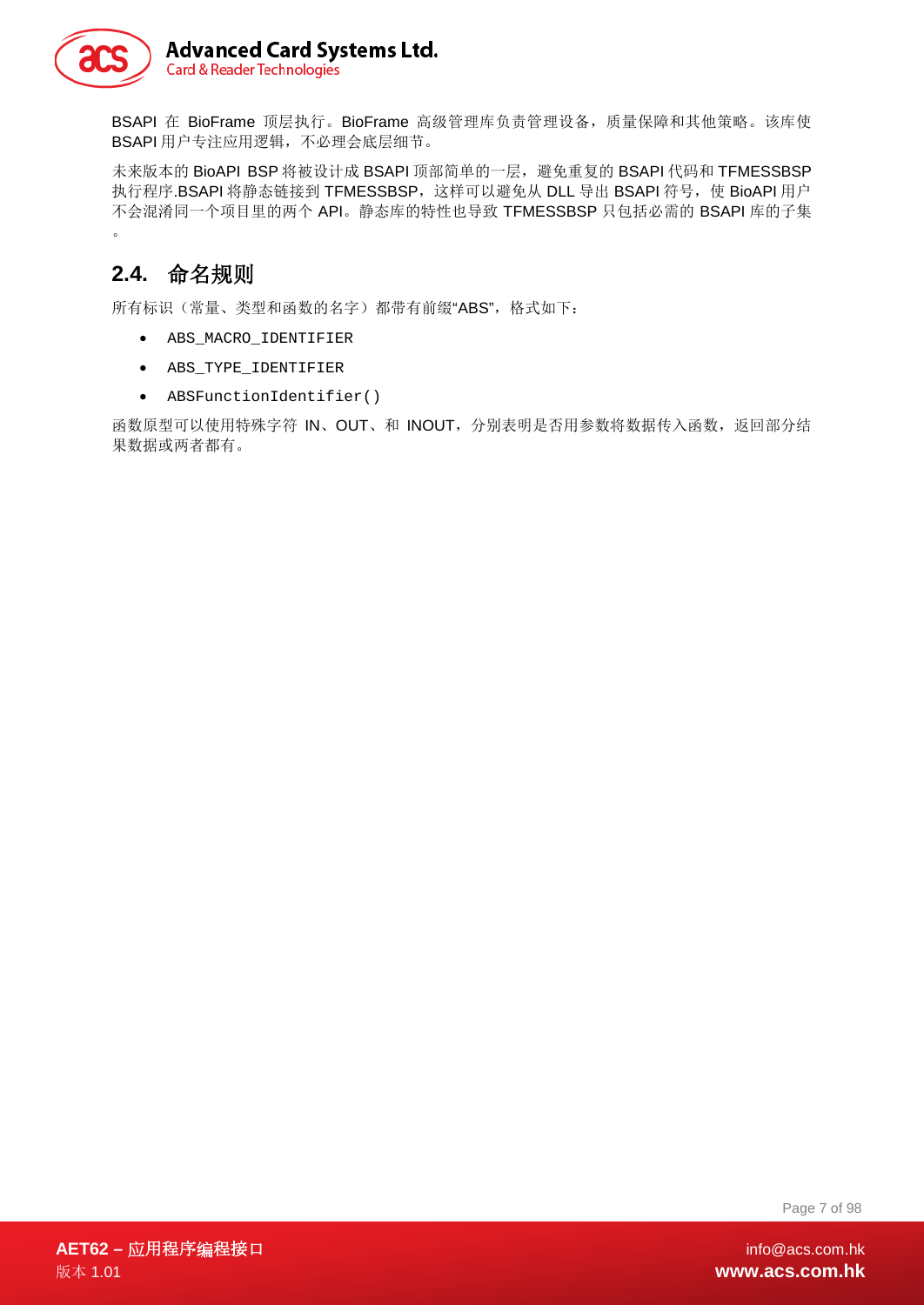

### <span id="page-7-0"></span>**3.0.BSAPI.DLL** 函数

#### <span id="page-7-1"></span>**3.1.** 总述

BSAPI.DLL 提供的函数可以从支持的指纹传感器读取数据,并执行各种生物识别算法。

bsapi.h 是声明 BSAPI 函数的主要头文件。头部包括 bstypes.h 和 bserror.h,用于声明类别和 错误状态码。BSAPI 包含的其他库共享后两个头部。

#### <span id="page-7-2"></span>**3.1.1.** 错误处理

几乎所有 BSAPI.DLL 函数都返回状态码 **ABS\_STATUS**。代码 **ABS\_STATUS\_OK**(0)表示成功。所有其 他值表示错误状态。

可以调用 **ABSGetLastErrorInfo** 来获取错误状态信息。获取的信息仅用于帮助应用程序和库开发人 员,不开放给终端用户。

如果 BSAPI.DLL 函数执行失败,将释放自己能分配的所有资源。只有函数执行成功,即返回 ABS STATUS OK 的情况下,才会定义输出函数值。

#### <span id="page-7-3"></span>**3.1.2.** 存储器管理

部分 BSAPI.DLL 函数可以通过输出函数为调用者程序分配存储。使用完存储后,调用者必须用 **ABSFree** 释放存储。

#### <span id="page-7-4"></span>**3.1.3.** 交互操作

部分 BSAPI.DLL 函数需要用户与 FM 交互,本文将所有此类函数被称为交互操作类函数。交互操作函 数采用一样的交互方法。

它们的第二个参数(紧随会话句柄)都是一个指向结构体 ABS OPERATION 的指针。调用任意交互操 作函数时,不能执行其他操作,直到交互操作完成或取消。处理操作时,将反复调用 **ABS\_OPERATION** 指定的回调函数,为用户提供反馈信息。

注: 执行回调有限制, 成功的回调要求:

- 通过 C++或其他支持语言使用 BSAPI 时,回调函数不能抛出异常。
- 回调函数不能调用大部分 BSAPI 函数,仅能调用 **ABSFree**、**ABSCancelOperation** 和 **ABSGetLastErrorInfo**。

BSAPI 3.5 及以后版本,都是从已经调用了交互操作函数的线程上下文调用回调函数。但是, 对于 BSAPI 3.5 以前的版本, 这一点并不确定。

必要情况下可以用 **ABSCancelOperation** 取消交互操作。如果已经为待取消的交互操作关联了唯一 的操作 ID,可以直接从回调函数自身或其他任意线程调用 ABSCancelOperation。

注:结构体 ABS OPERATION 含有能影响回调函数的调用方式的成员标识位。更多信息,请参考 ABS\_OPERATION 中的描述。

#### <span id="page-7-5"></span>**3.1.4.** 多线程

BSAPI.DLL 一般是线程安全的。多线程(包括同一个 FM 上的多个生物识别操作)可同时调用 BSAPI.DLL 函数。如果多线程调用 BSAPI.DLL 函数时,BSAPI.DLL 正在与 FM 通信,则其中一个调 用操作会被锁定。此间,对相关调用者来说,调用操作似乎仍在进行。BSAPI.DLL 与 FM 通信完毕后 ,将恢复锁定的调用操作。

Page 8 of 98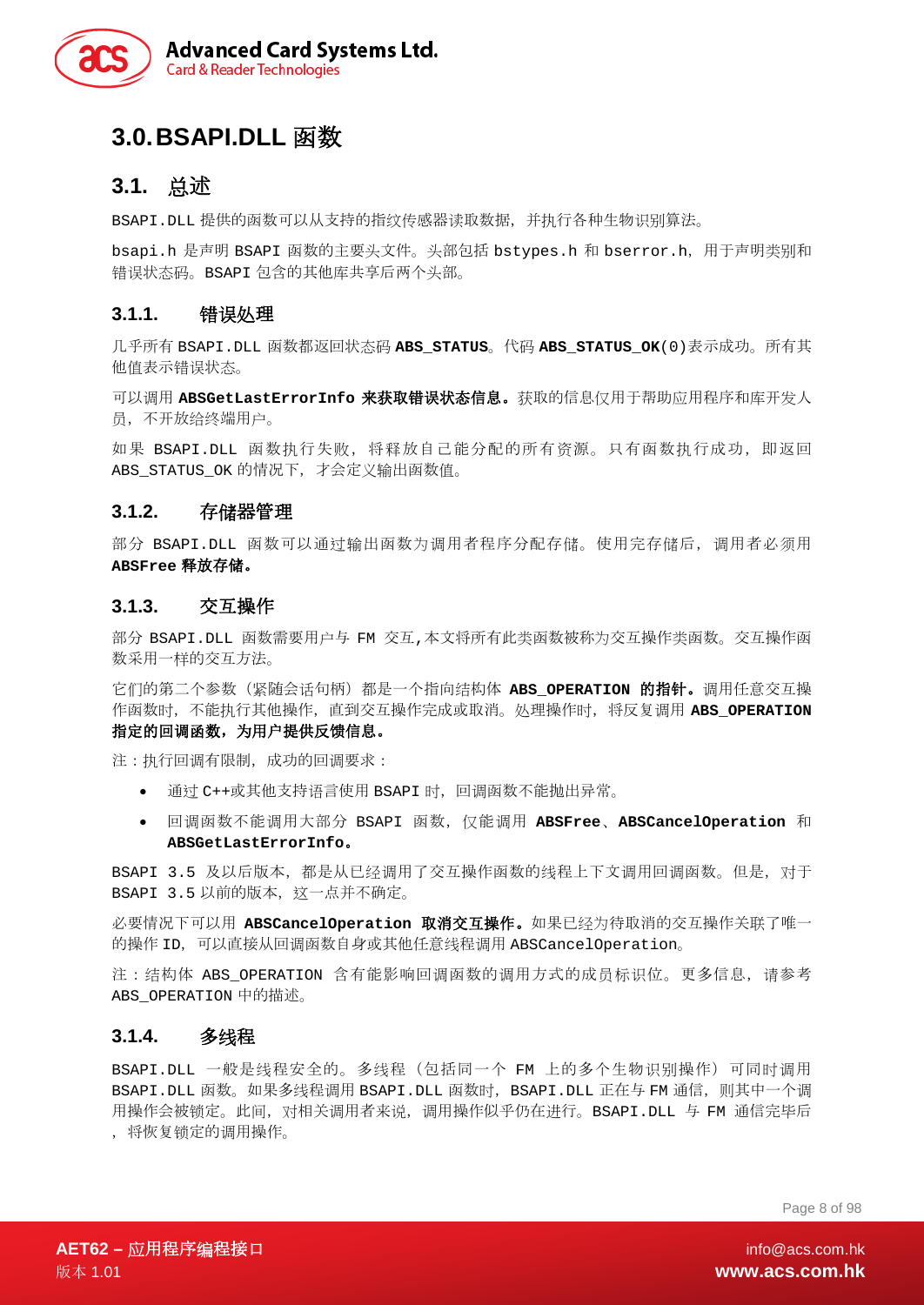

如果被挂起的是交互操作函数, ABS\_CALLBACK 会通知 应 用。更多信息, 请 参考描述 ABS MSG PROCESS SUSPEND 和 ABS MSG PROCESS RESUME 消息的文档。

只有函数 ABSInitialize 和 ABSTerminate 不是线程安全的, 但它们不影响应用的正常使用, 因 为调用这两个函数分别只是应用初始化和终止时操作的一部分。

#### <span id="page-8-0"></span>**3.1.5.** 潜指纹检测

潜指纹检测的目标是将区域传感器表面残留指纹的消极影响最小化。消极影响有两种形式-安全性(风 险或认假)和便利性(图像质量低导致拒真风险)。

注:潜指纹检测不适用于带状传感器,因为带状传感器没有潜指纹的问题,API 接口会自动上报带状传 感器的上一次扫描结果没有潜指纹。

潜指纹检测有两种方法:1. 利用内置的高级生物识别操作:登记和验证。即,调用 ABSEnroll()或 ABSVerify()将自动引发潜指纹检测,函数不会返回被评估含有潜指纹的指纹模板。相反,函数将发 送合适的回调消息要求用户清洗传感器并再次扫描指纹。这种隐式潜指纹检测是默认启用的,可以通过 参数 ABS\_PARAM\_LATENT\_CHECK 停用或再次启用。

2. 手动调用 ABSCheckLatent。BSAPI 自动记忆一段会话上下文里最后扫描的图像,并在 ABSCheckLatent 被调用时检查扫描图像是否含有潜指纹。

注:每次检测(隐式检测或调用 ABSCheckLatent 引发的显式检测)的逻辑如下:对比最后扫描图像 和最新的有效图像。根据签指纹检测算法,如果两者一致,通过检测。如果不一致,最后扫描图像自动 更新为最新有效图像,成为后续对比操作的参照图像。

不足之处:避免一次扫描后执行多次潜指纹检测(包括隐式潜指纹检测),因为只有第一次潜指纹检测 会返回有效数据。所以,调用 ABSEnroll 或 ABSVerify 后不能再手动调用 ABSCheckLatent, 除非已经用全局参数 ABS\_PARAM\_LATENT\_CHECK 停止隐式检测。

Page 9 of 98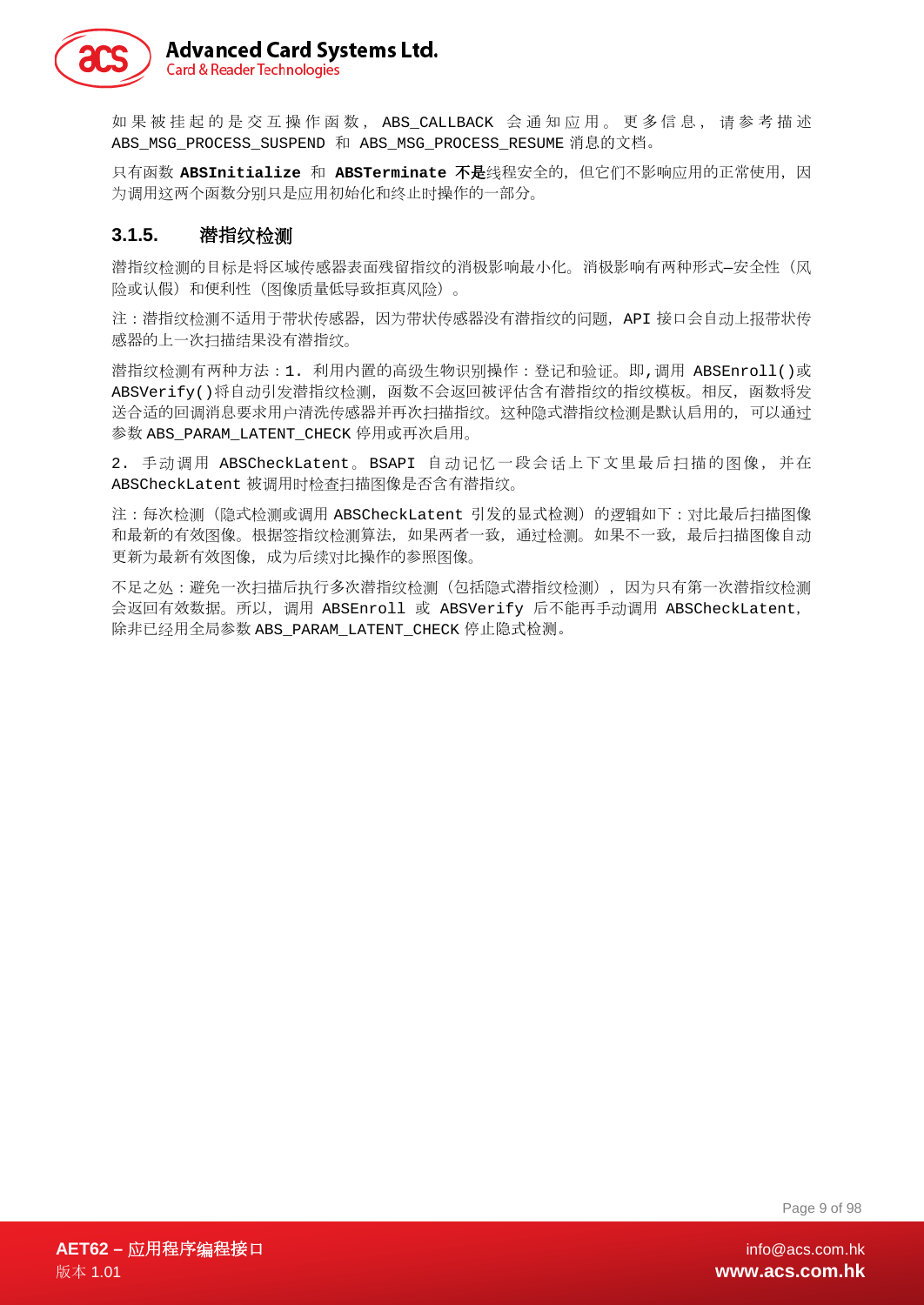

#### <span id="page-9-0"></span>**3.2.** 应用通用函数

应用通用函数用于 BSAPI 库初始化, 打开和关闭主机与 FM 的连接, 执行其他各种任务。

#### <span id="page-9-1"></span>**3.2.1. ABSInitialize**

此函数用于 BSAPI 库的初始化。BSAPI 必须初始化后才能调用其他函数。典型地,应用启动时调用此 函数。

```
ABS_STATUS ABSInitialize( 
   void
```
)

| 返回值        | 说明                           |
|------------|------------------------------|
| ABS STATUS | 结果码: ABS STATUS OK (0) 表示成功。 |

Page 10 of 98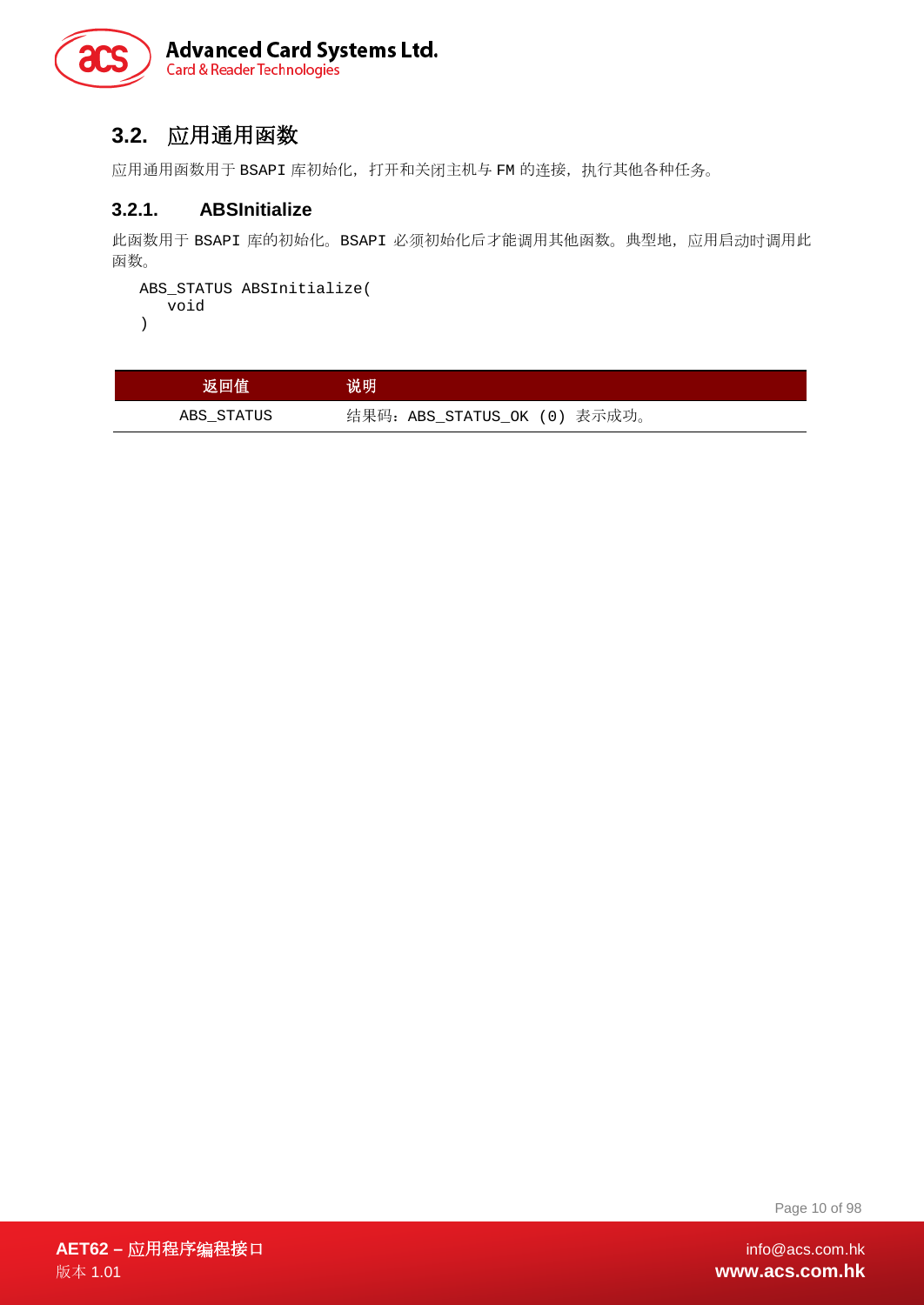

#### <span id="page-10-0"></span>**3.2.2. ABSInitializeEx**

此函数用于 BSAPI 库的初始化。BSAPI 必须初始化后才能调用其他函数。典型地,应用启动时调用此 函数。

```
ABS_STATUS ABSInitializeEx( 
  IN ABS_DWORD dwFlags 
)
```

| 参数      | 说明                                                           |                             |
|---------|--------------------------------------------------------------|-----------------------------|
| dwFlaqs | Windows 系统仅支持 ABS_INIT_FLAG_NT_SERVICE 标识位。<br>其他系统不支持任何标识位。 |                             |
| 返回值     | ABS_STATUS                                                   | 结果码:ABS STATUS OK (0) 表示成功。 |

Page 11 of 98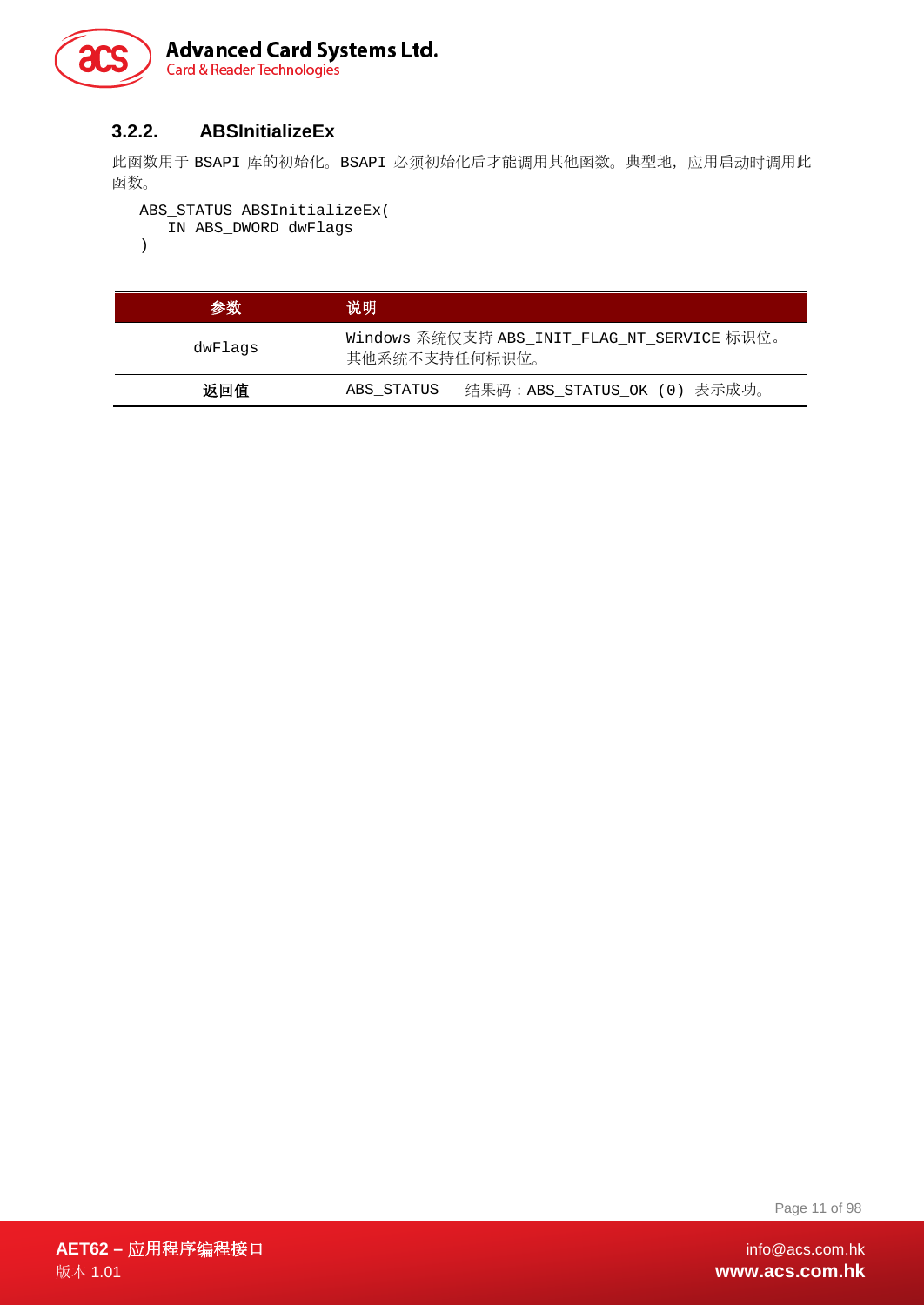

#### <span id="page-11-0"></span>**3.2.3. ABSTerminate**

此函数用于 BSAPI 库的去初始化。主机与 FM 有任何连接时,不得调用此函数。如果程序退出前 BSAPI 库要保持初始化,不强制但仍建议调用此函数。

```
ABS_STATUS ABSTerminate( 
  void 
)
```

| 返回值        | 说明                          |
|------------|-----------------------------|
| ABS STATUS | 结果码:ABS STATUS OK (0) 表示成功。 |

Page 12 of 98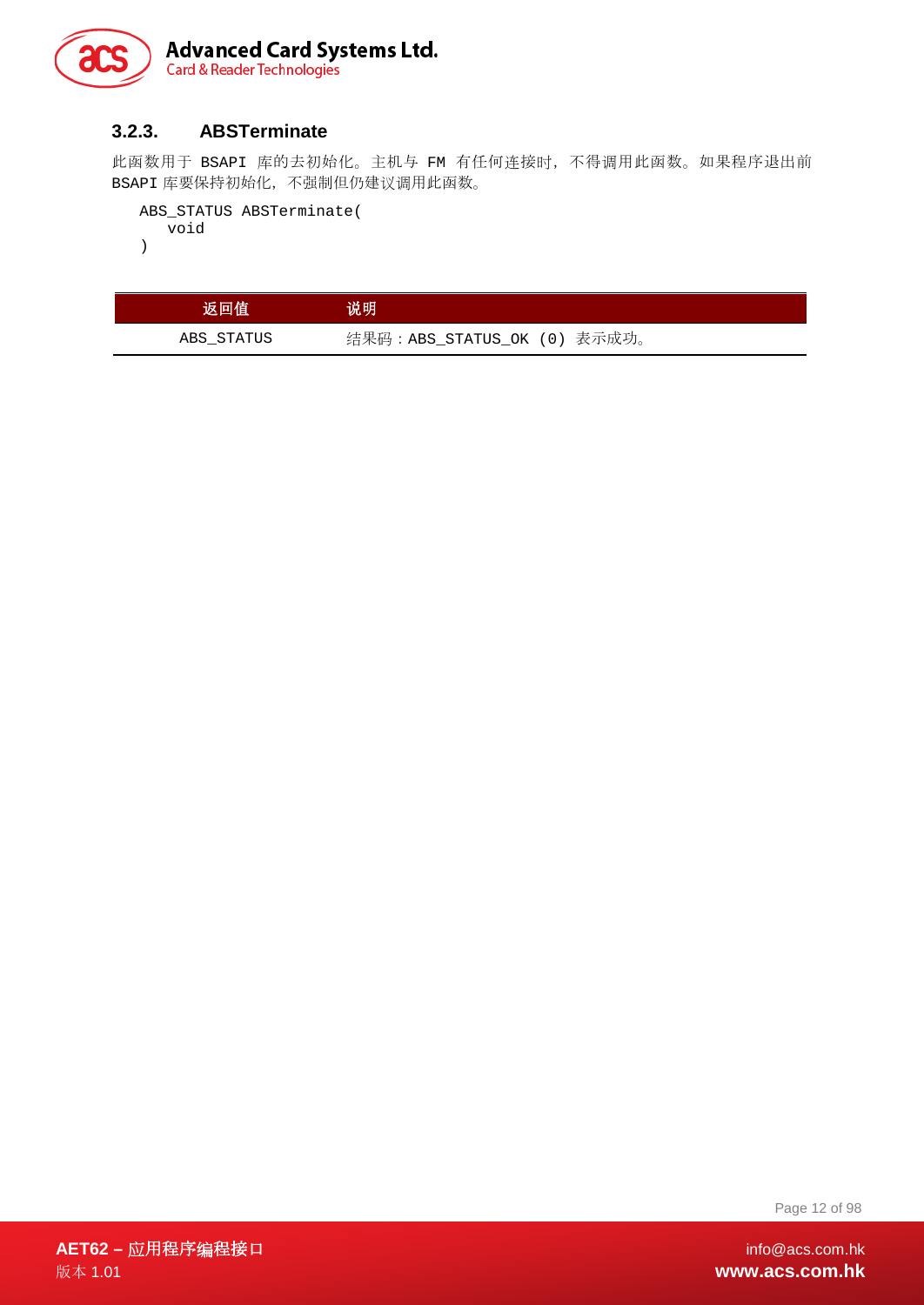

#### <span id="page-12-0"></span>**3.2.4. ABSOpen**

```
此函数用于开始主机与所连接 FM 之间的新会话。
```

```
ABS_STATUS ABSOpen( 
   IN const ABS_CHAR *pszDsn 
   OUT ABS_CONNECTION *phConnection 
)
```
参数 说明 pszDsn 描述 FM 连接参数的零终止 ASCII 字符串。 phConnection 产生的连接句柄。连接的尾部应为 ABSClose。 返回值 ABS\_STATUS <sup>结</sup>果码。ABS\_STATUS\_OK (0) means success. 备注 断开连接,请调用 ABSClose。 通过 USB 打开连接时,不需要其他参数。 例: DSN = "usb" "device=X" (仅针对 USB) 如果系统附加了多个设备,可用该参数打开指定设备。X 是设备名称字符串 ,表示明确要求的设备,获得参数值需要调用函数 ABSEnumerateDevices (实际上, ABSEnumerateDevices 将返回整 个 DSN 字符串)。注: X 与主机当前的系统配置相关。 例:  $DSN =$ "usb,device=\\?\usb#vid\_0483&pid\_2016#5&20890ddc&0&1# {d5620e51-8478-44bd-867e-aac02f883a00}"

Page 13 of 98

**AET62 –** 应用程序编程接口 info@acs.com.hk 版本 1.01 **www.acs.com.hk**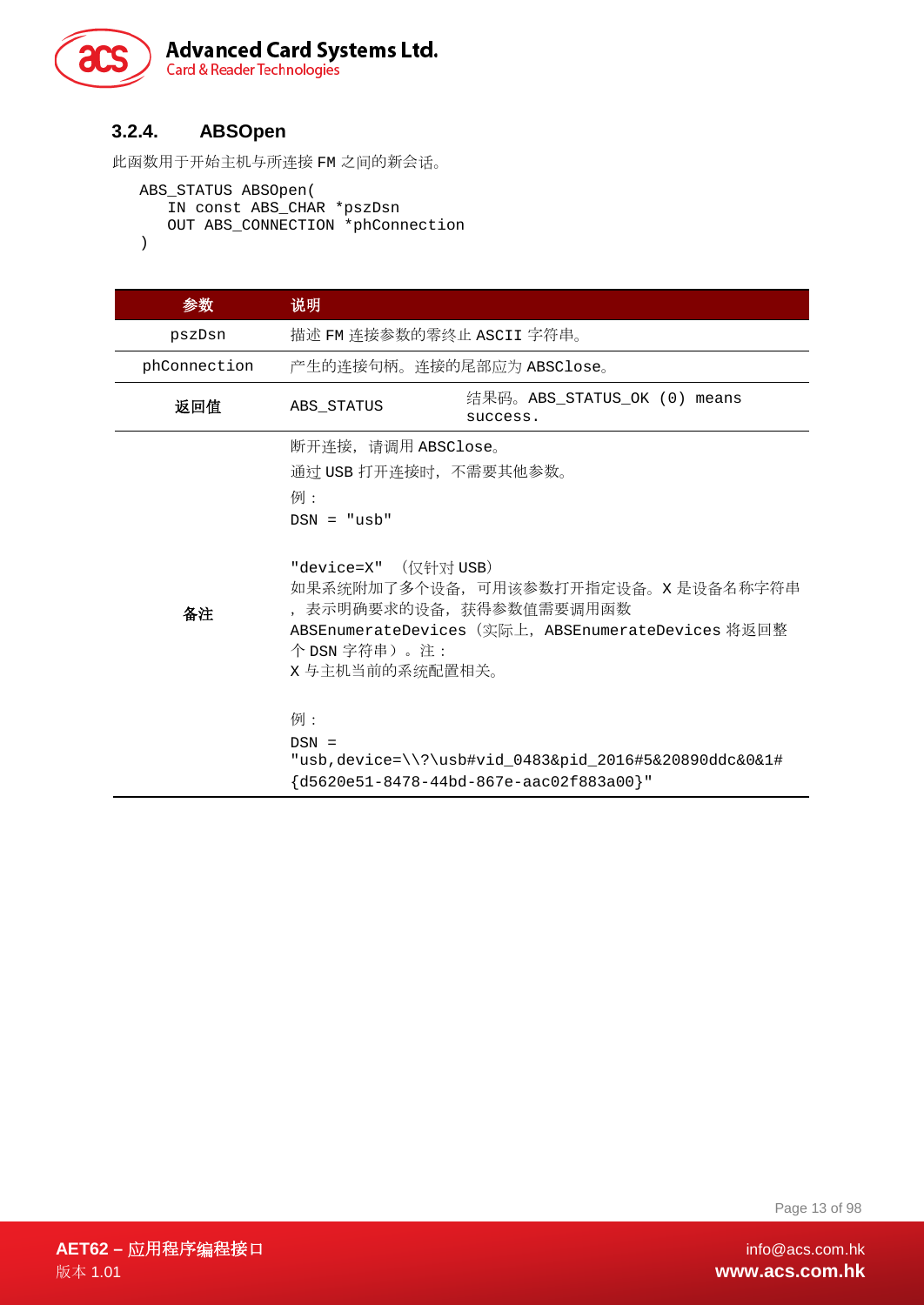

#### <span id="page-13-0"></span>**3.2.5. ABSClose**

此函数用于关闭 ABSOpen 打开的连接。

```
ABS_STATUS ABSClose(
```
IN ABS\_CONNECTION hConnection

)

| 参数          | 说明                                |                             |
|-------------|-----------------------------------|-----------------------------|
| hConnection | 待关闭的连接的句柄                         |                             |
| 返回值         | ABS STATUS                        | 结果码。ABS_STATUS_OK (0) 表示成功。 |
| 备注          | 每一次成功调用 ABSOpen, 都要相应调用 ABSClose。 |                             |

Page 14 of 98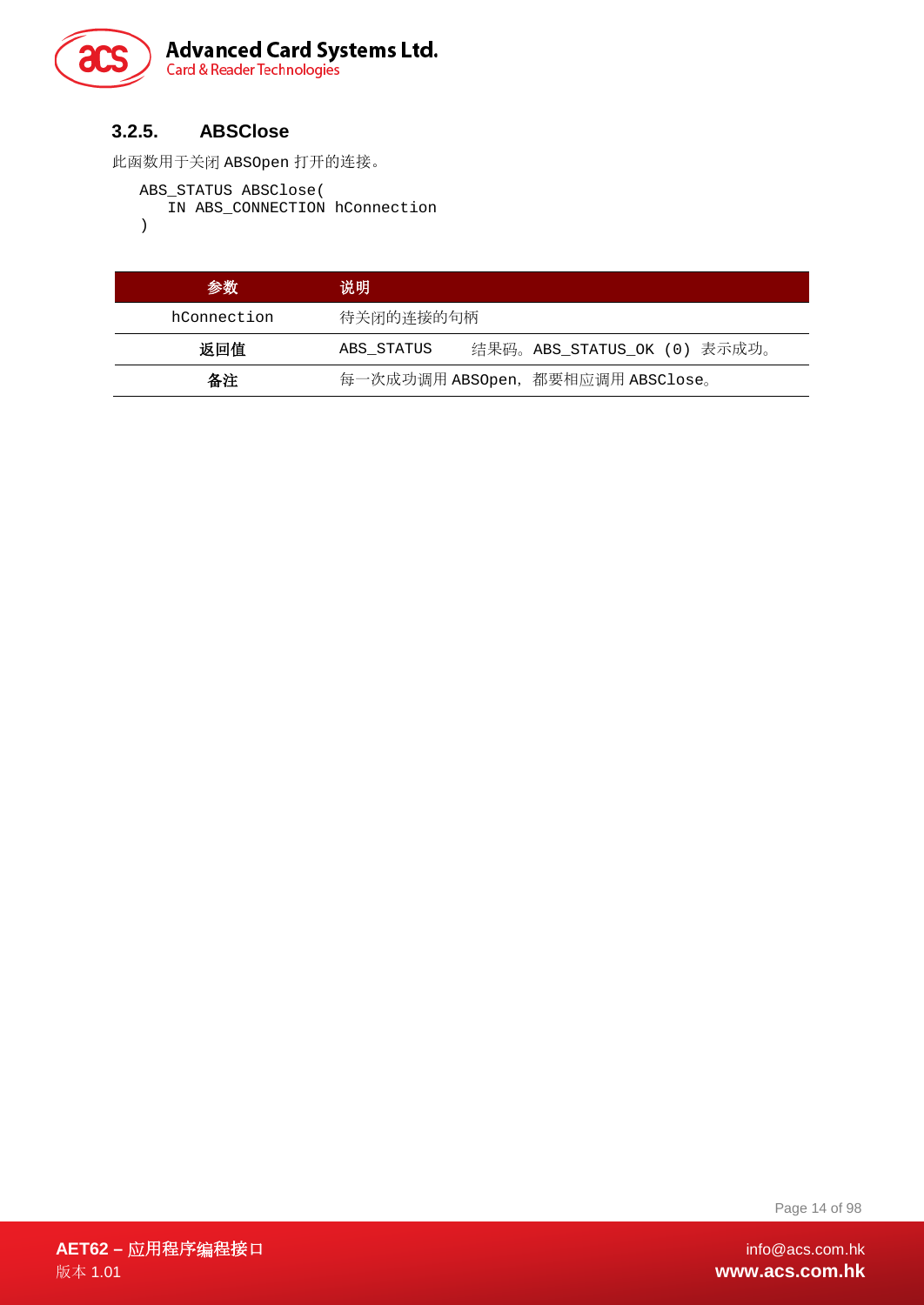

#### <span id="page-14-0"></span>**3.2.6. ABSEnumerateDevices**

```
此函数用于列举当前连接的指纹设备。
```

```
ABS_STATUS ABSEnumerateDevices( 
   IN const ABS_CHAR *pszEnumDsn 
   OUT ABS_DEVICE_LIST **ppDeviceList 
)
```

```
参数 说明
pszEnumDsn
            零终止 ASCII 字符串,描述执行列举操作的连接接口。
            例:用字符串"usb"字符串列举所有连接 USB 设备。
ppDeviceList 指针地址。指针指向被发现设备的清单。释放数据必须调用
            ABSFree。
  返回值 ABS_STATUS 结果码。ABS_STATUS_OK (0) 表示成功。
   备注 只列举 USB 接口当前连接的设备。
```
Page 15 of 98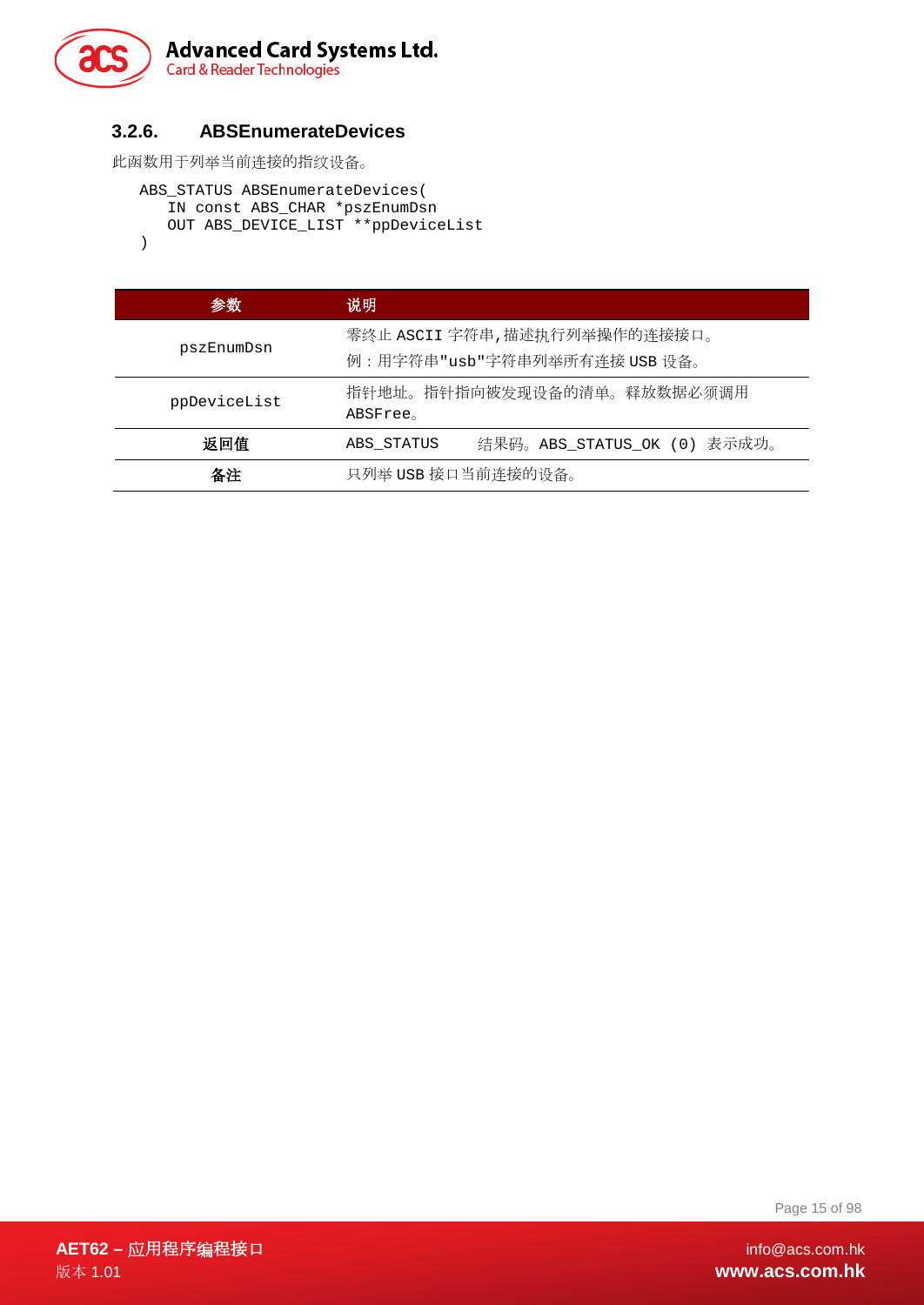

#### <span id="page-15-0"></span>**3.2.7. ABSGetDeviceProperty**

此函数返回的数据描述了当前打开的会话关联的设备的属性。

```
ABS_STATUS ABSGetDeviceProperty( 
   IN ABS_CONNECTION hConnection 
   IN ABS_DWORD dwPropertyId 
   OUT ABS_DATA **ppPropertyData 
)
```

| 参数             | 说明                                                                           |  |
|----------------|------------------------------------------------------------------------------|--|
| hConnection    | FM 连接的句柄。                                                                    |  |
| dwPropertyld   | ABS_DEVPROP_xxxx 常量, 表示调用者需要的设备属性。                                           |  |
| ppPropertyData | 指针地址。指针指向数据块。数据内容与 dwPropertyId 相关。<br>释放数据必须调用 ABSFree。<br>更多信息, 请参考常量相关文档。 |  |
| 返回值            | 表示成功。<br>结果码。ABS STATUS OK (0)<br>ABS STATUS                                 |  |

Page 16 of 98

**AET62 –** 应用程序编程接口 info@acs.com.hk 版本 1.01 **www.acs.com.hk**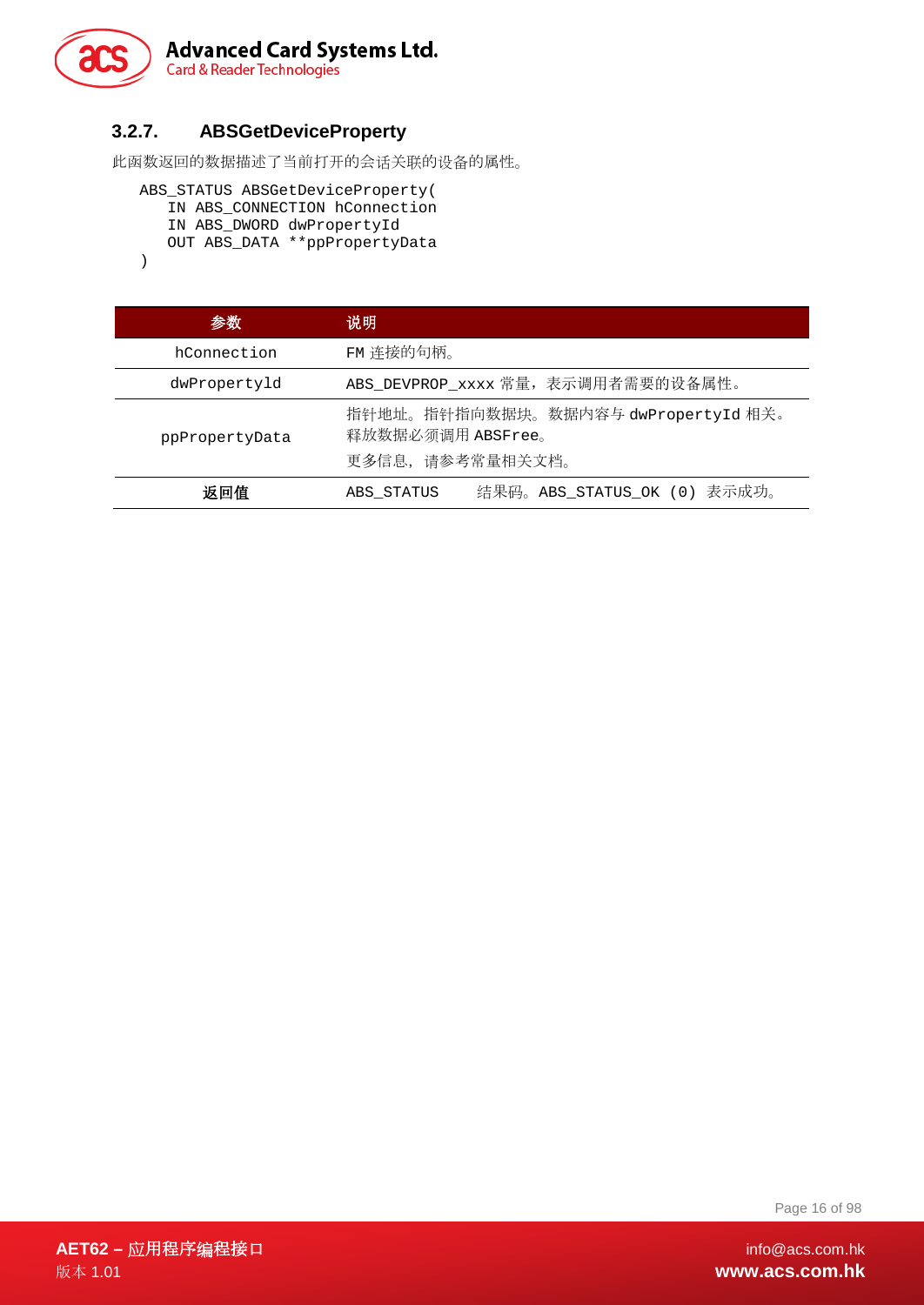

#### <span id="page-16-0"></span>**3.2.8. ABSFree**

此函数用于释放其他 BSAPI.DLL 函数分配的内存。

```
void ABSFree(
```

```
IN void *Memblock
```
)

| 参数       | 说明                        |  |
|----------|---------------------------|--|
| Memblock | 待释放内存块的地址。如果值为 NULL,参数无效。 |  |

Page 17 of 98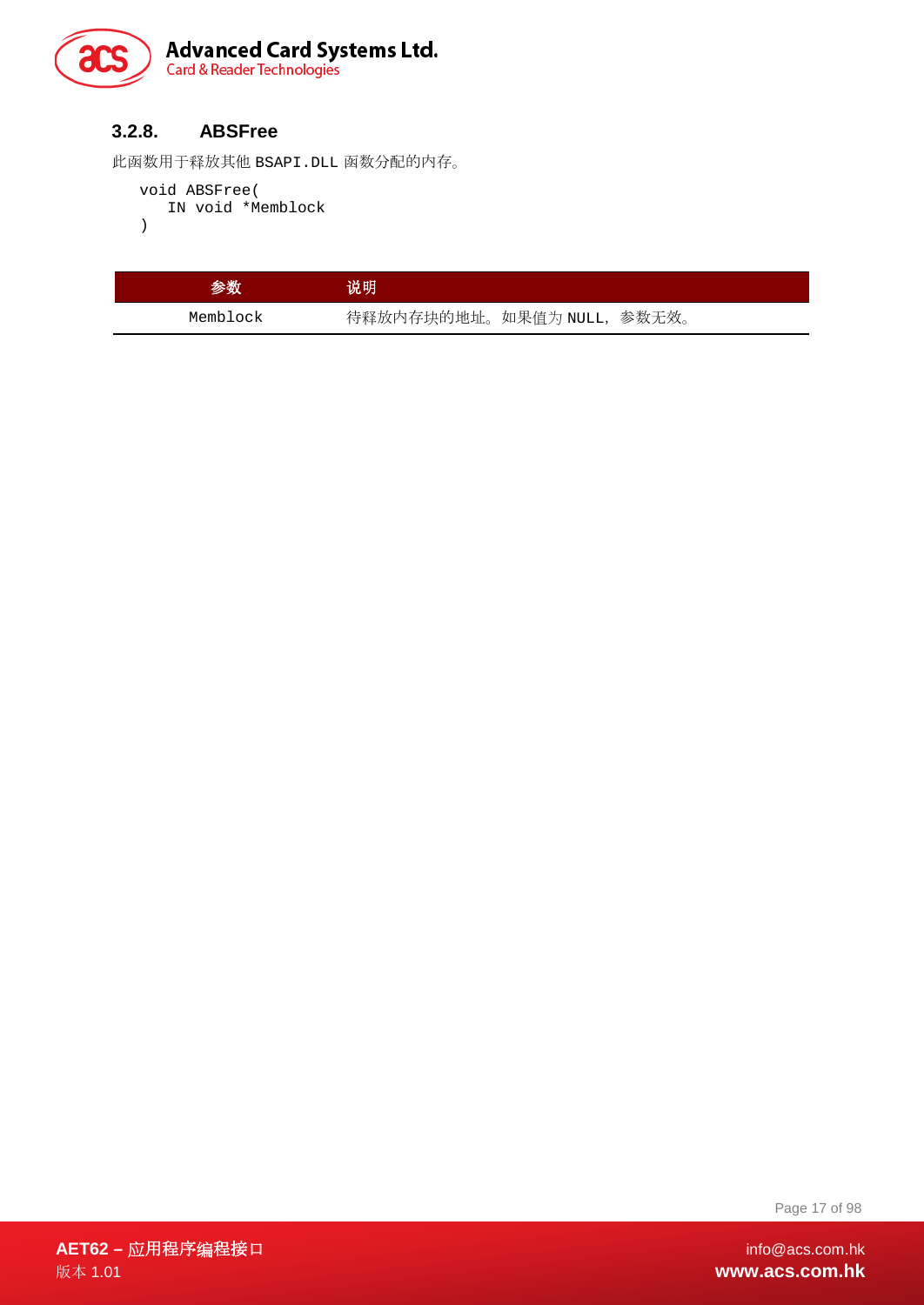

#### <span id="page-17-0"></span>**3.3.** 生物识别函数

本章描述了如何使用生物识别函数。

#### <span id="page-17-1"></span>**3.3.1. ABSEnroll**

此函数用于扫描现场指纹,处理成指纹模板后返还给调用者。

```
ABS_STATUS ABSEnroll( 
   IN ABS_CONNECTION hConnection 
   IN ABS_OPERATION *pOperation 
   OUT ABS_BIR **ppEnrolledTemplate IN ABS_DWORD dwFlags 
)
```

```
参数 说明
  hConnection FM 连接的句柄。
   pOperation 请参考 ABS_OPERATION 的描述。
Ppenrolled Template 指针地址。指针指向生成的模板(BIR)。要丢弃模板时,必须调
               用 ABSFree。
    dwFlags 保留为将来所用。设置为 0。
    返回值 ABS_STATUS 结果码。ABS_STATUS_OK (0) 表示成功。
```
Page 18 of 98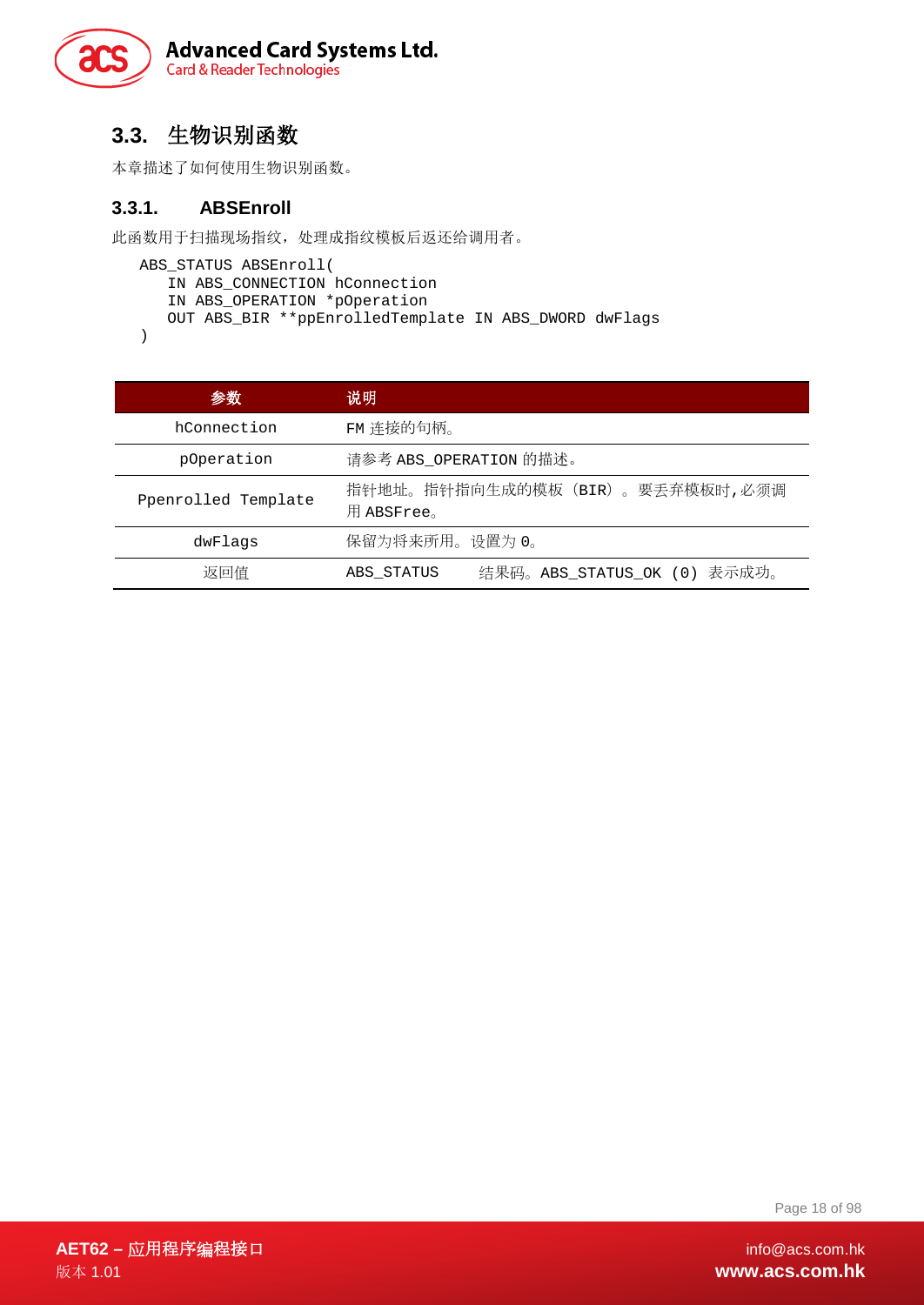

#### <span id="page-18-0"></span>**3.3.2. ABSVerify**

此函数用于捕获 FM 上的样本, 处理成模板后与 pTemplateArray 指定的另一个模板进行对比, 确认 指纹是否一致。

ABS\_STATUS ABSVerify( IN ABS\_CONNECTION hConnection IN ABS\_OPERATION \*pOperation IN ABS\_DWORD dwTemplateCount IN ABS\_BIR \*\*pTemplateArray OUT ABS\_LONG \*pResult IN ABS\_DWORD dwFlags

| I |  |
|---|--|
|   |  |

| 参数              | 说明                                                                                                                                                                                                                                                                                                                                                                                                           |
|-----------------|--------------------------------------------------------------------------------------------------------------------------------------------------------------------------------------------------------------------------------------------------------------------------------------------------------------------------------------------------------------------------------------------------------------|
| hConnection     | FM 连接的句柄。                                                                                                                                                                                                                                                                                                                                                                                                    |
| pOperation      | 请参考 ABS_OPERATION 的描述。                                                                                                                                                                                                                                                                                                                                                                                       |
| dwTemplateCount | pTemplateArray 中模板的数量。                                                                                                                                                                                                                                                                                                                                                                                       |
| pTemplateArray  | 指向模板数组的指针。                                                                                                                                                                                                                                                                                                                                                                                                   |
| pResult         | 指针,指向存储对比结果的内存位置。如果与模板匹配, 将结果编<br>入 pTemplateArray 索引。如果不匹配,此函数的值为-1。                                                                                                                                                                                                                                                                                                                                        |
| dwFlags         | 表示标识位(轻微修改函数操作)的位掩码。<br>函数支持 ABS_FLAG_NOTIFICATION 和<br>ABS_FLAG_AUTOREPEAT 标识位。<br>如果设置了 ABS_FLAG_NOTIFICATION, 滑动指纹后验证操作才<br>显示 GUI 反馈信息,以便应用各司其职,只有用户滑动指纹时候<br>才需要做出特殊动作。用户滑动指纹前不会有任何对话框干扰。<br>显示/隐藏对话框是由 ABS_MSG_DLG_SHOW 和<br>ABS_MSG_DLG_HIDE 消息控制的。<br>如果使用了 ABS_FLAG_AUTOREPEAT 标识位, 用户指纹不匹配<br>pTemplateArray 模板时自动开始重启验证操作。这种方法能避<br>免在调用操作中隐藏和显示对话, 所以它优于用户指纹匹配<br>pTemplateArray 模板前一直循环调用函数的方法。 |
| 返回值             | 结果码。ABS_STATUS_OK (0) 表示成功。<br>ABS STATUS                                                                                                                                                                                                                                                                                                                                                                    |

Page 19 of 98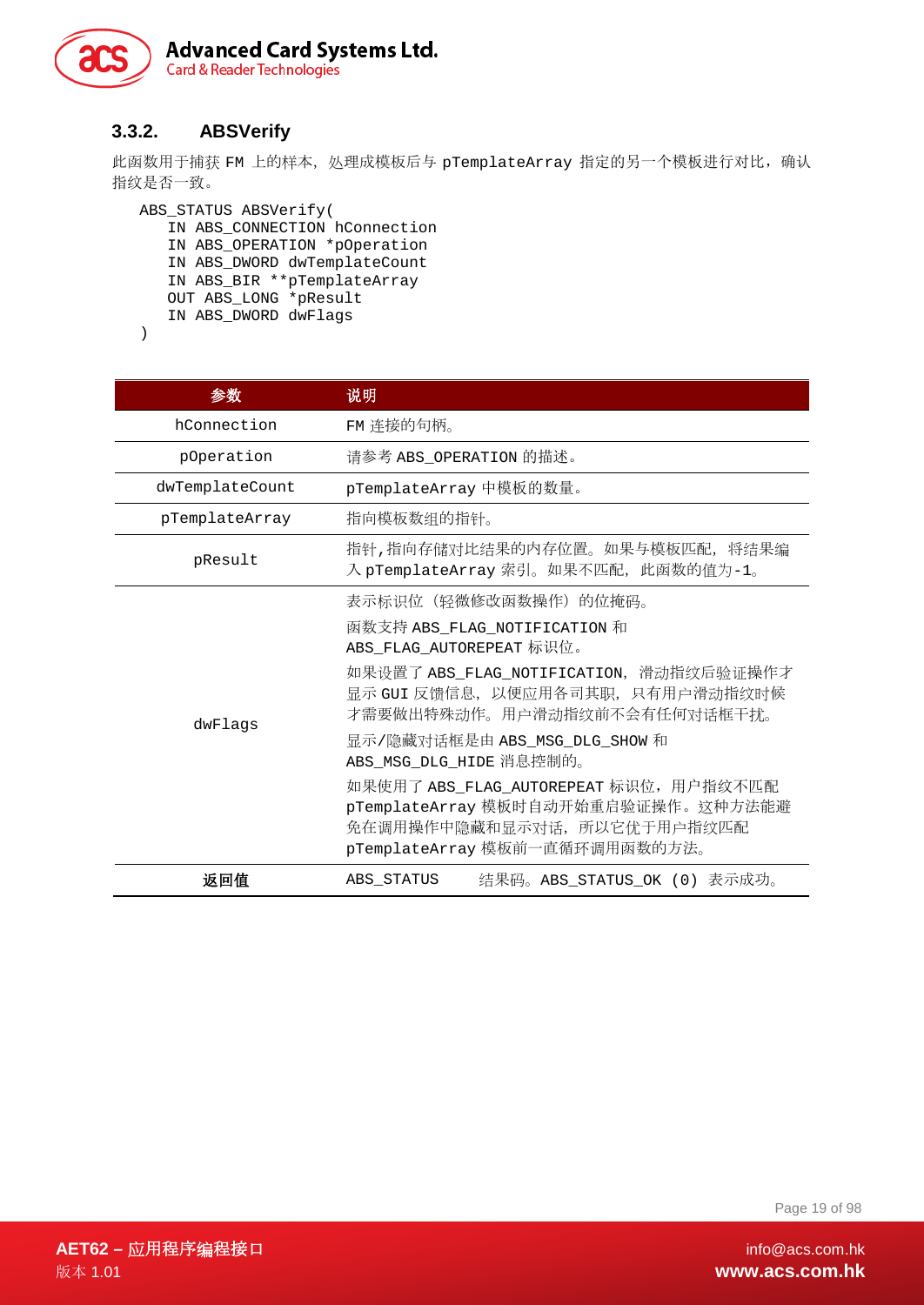

#### <span id="page-19-0"></span>**3.3.3. ABSVerifyMatch**

此函数用于对比两个指定模板是否匹配。

ABS\_STATUS ABSVerifyMatch( IN ABS\_CONNECTION hConnection IN ABS\_BIR \*pEnrolledTemplate IN ABS\_BIR \*pVerificationTemplate OUT ABS\_BOOL \*pResult IN ABS\_DWORD dwFlags

```
)
```

| 参数                    | 说明                                                           |  |
|-----------------------|--------------------------------------------------------------|--|
| hConnection           | FM 连接的句柄。                                                    |  |
| pEnrolledTemplate     | 待对比的第一个模板。<br>最常见地,匹配登记模板同另一种用途的模板时,必须用该参数传<br>涕登记模板。        |  |
| pVerificationTemplate | 待对比的第二个模板。<br>最常见地, 匹配登记模板同另一种用途的模板时, 必须用该参数传<br>涕另一模板。      |  |
| pResult               | 用于设置对比结果的输出参数。如果两个 BIR 匹配, 设为<br>ABS_TRUE; 否则, 设为 ABS_FALSE。 |  |
| dwFlags               | 保留为将来所用。设置为 0。                                               |  |
| 返回值                   | 结果码。ABS_STATUS_OK (0) 表示成功。<br>ABS STATUS                    |  |

Page 20 of 98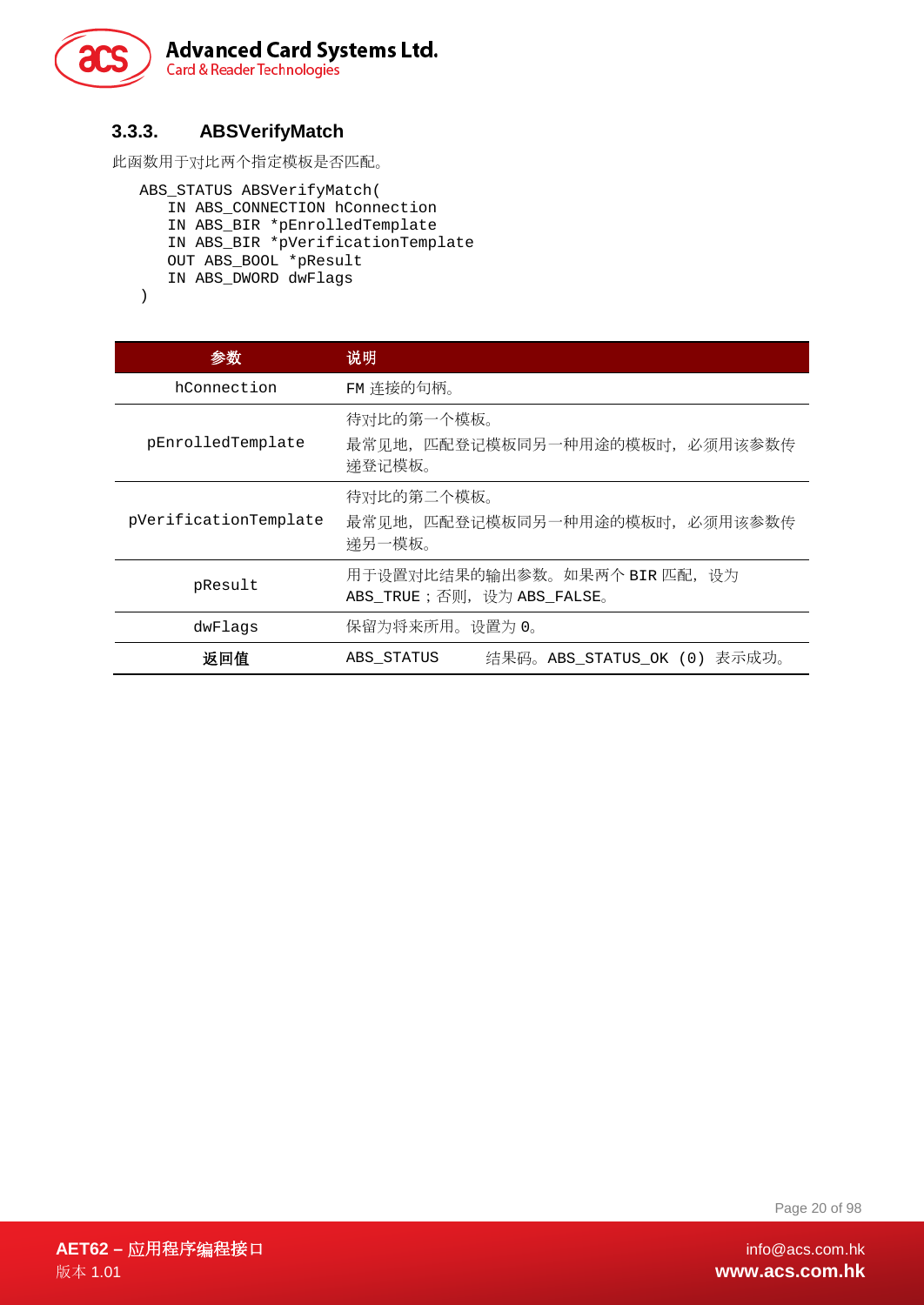

#### <span id="page-20-0"></span>**3.3.4. ABSCapture**

此函数用于捕获特定用途的样本,并基于样本创建新的指纹模板。

```
ABS_STATUS ABSCapture(
   IN ABS_CONNECTION hConnection
   IN ABS_OPERATION *pOperation
   IN ABS_DWORD dwPurpose
   OUT ABS_BIR **ppCapturedTemplate
   IN ABS_DWORD dwFlags
)
```

```
参数 说明
  hConnection FM 连接的句柄。
   pOperation 请参考 ABS_OPERATION 的描述。
   dwPurpose
                 表示捕获生物识别数据的用途的值。
                 值为 ABS_PURPOSE_ENROLL 或 ABS_PURPOSE_VERIFY。禁止
                 使用 ABS_PURPOSE_UNDEFINED。
                 注:
                 如果 dwPurpose 设置为 ABS_PURPOSE_ENROLL,调用
                 ABSCapture()等于调用 ABSEnroll()。
ppCapturedTemplate 指针,指向新分配模板。调用者须用 ABSFree 释放内存。
    dwFlags
                 表示标识位(轻微修改函数操作)的位掩码。
                 此函数只支持 ABS_FLAG_NOTIFICATION。如果设置了
                 ABS_FLAG_NOTIFICATION,滑动指纹后验证操作才显示 GUI 反
                 馈信息,以便应用各司其职,只有用户滑动指纹时候才需要做出特
                 殊动作。用户滑动指纹前不会有任何对话框干扰。
                 显示/隐藏对话框是由 ABS_MSG_DLG_SHOW 和
                 ABS_MSG_DLG_HIDE 消息控制的。
                 只有 dwPurpose 设为 ABS_PURPOSE_VERIFY 时,才能使用标识
                 位 ABS_FLAG_NOTIFICATION。
     返回值 ABS_STATUS 结果码。ABS_STATUS_OK (0) 表示成功。
```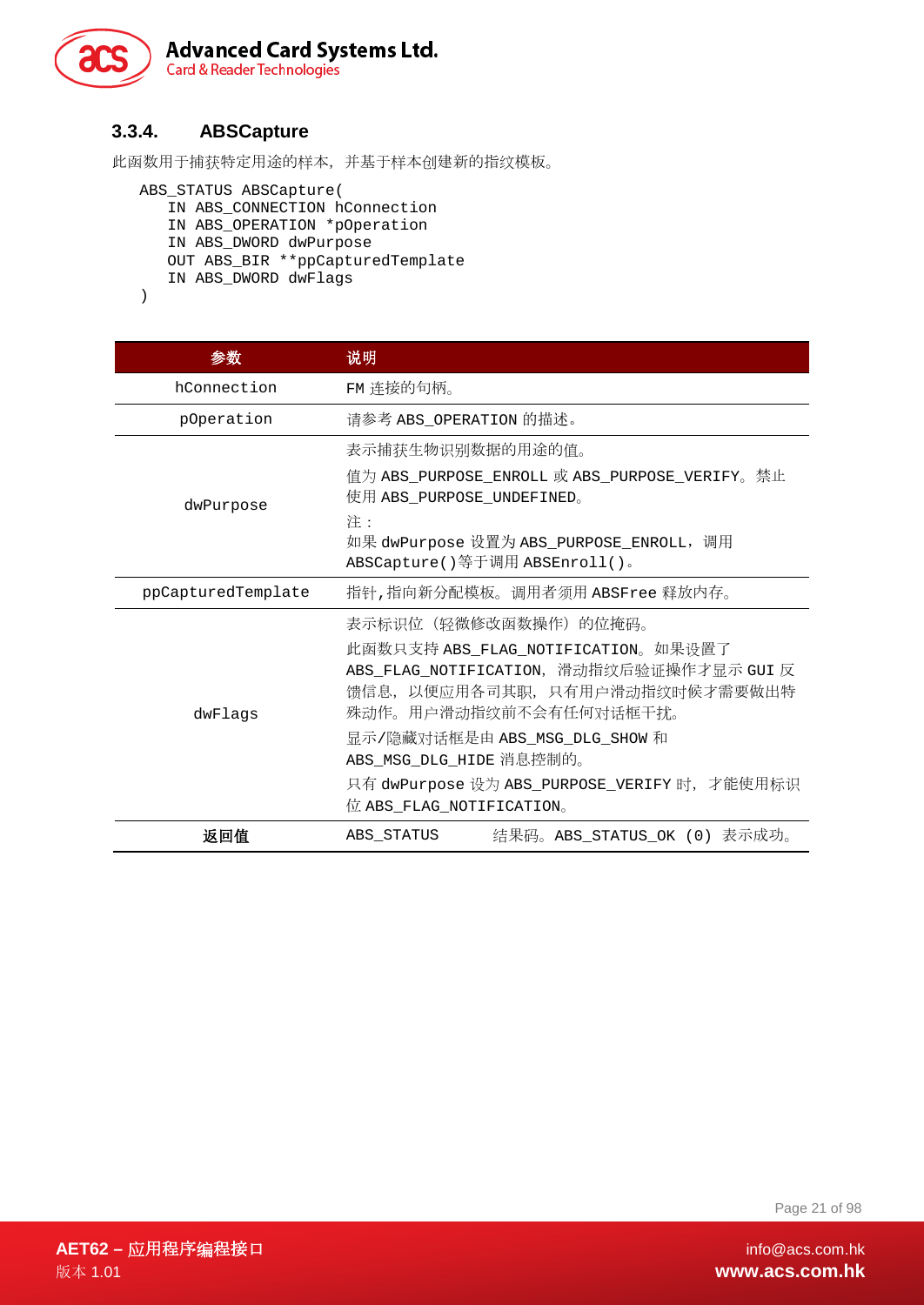

#### <span id="page-21-0"></span>**3.3.5. ABSCheckLatent**

此函数用于执行潜指纹检测。

注:*ABSEnroll* 和 *ABSVerify* 默认执行隐式检测,除非已用全局参数 *ABS\_PARAM\_LATENT\_CHECK* 关闭隐式检测。如果全局参数 *ABS\_PARAM\_LATENT\_CHECK* 启用,调用 *ABSVerify()*和 *ABSEnroll()*这类函数后避免调用 *ABSCheckLatent*。

更多有关潜指纹检测的信息,请参见 [3.1.5](#page-8-0) 小节。

```
ABS_STATUS ABSCheckLatent(
  IN ABS_CONNECTION hConnection
  IN void *pReserved
  OUT ABS_BOOL *pboIsLatent
  IN ABS_DWORD dwFlags
```
)

| 参数          | 说明                                                                                            |
|-------------|-----------------------------------------------------------------------------------------------|
| hConnection | FM 连接的句柄。                                                                                     |
| pReserved   | 保留为将来所用。设置为 NULL。                                                                             |
| pbolsLatent | 指针,指向 ABS_BOOL。ABS_BOOL 用于存储检测结果。如果扫描<br>的最新指纹被检测为潜指纹, 它的值设置为 ABS_TRUE; 否则, 设<br>为 ABS FALSE。 |
| dwFlags     | 保留为将来所用。设置为 0。                                                                                |
| 返回值         | 结果码。ABS_STATUS_OK (0) 表示成功。<br>ABS STATUS                                                     |

Page 22 of 98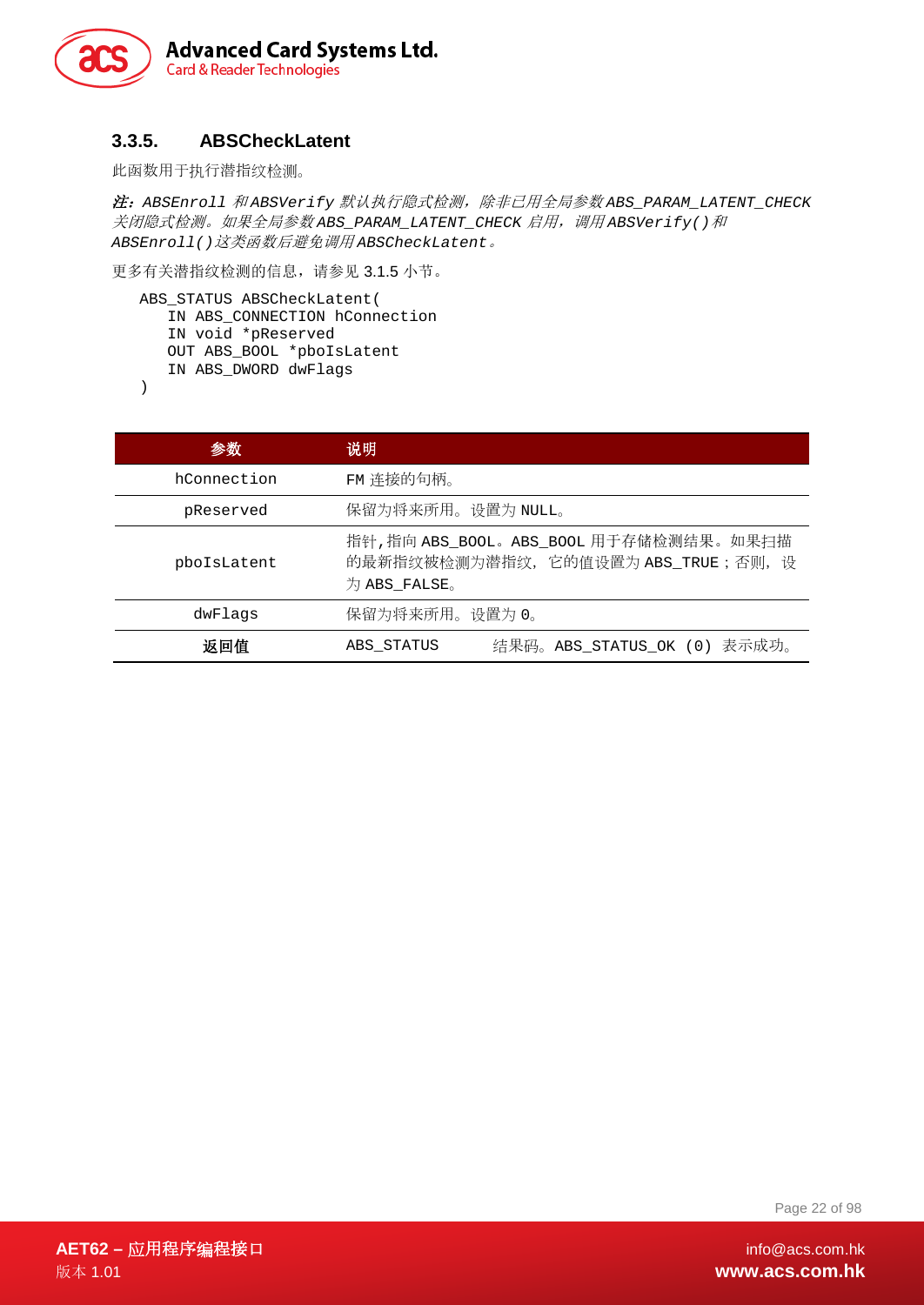

#### <span id="page-22-0"></span>**3.3.6. ABSNavigate**

此函数用于将 FM 切换到导航模式(a.k.a. 生物识别鼠标)。

仅 部 分 设 备 支 持 导 航模式。如果 设 备 不支持,返回 ABS\_STATUS\_NOT\_SUPPORTED 。注: 极少几台旧机器上的导航功能已经被破坏。这几台机器上,函数不会返回 ABS\_MSG\_NAVIGATE\_CHANGE 消息给回调函数,导致导航模式不可用。

函数不返回 ABS STATUS OK 的原因是只有用 ABSCancelOperation(或者发生错误)取消函数的 时候才会返回 ABS\_STATUS\_OK。

ABS\_STATUS ABSNavigate(

- IN ABS\_CONNECTION hConnection
- IN ABS\_OPERATION \*pOperation

IN ABS\_DWORD dwFlags

)

| 参数          | 说明                     |
|-------------|------------------------|
| hConnection | FM 连接的句柄。              |
| pOperation  | 请参考 ABS_OPERATION 的描述。 |
| dwFlags     | 保留为将来所用。设置为 0。         |
| 返回值         | 结果码。<br>ABS STATUS     |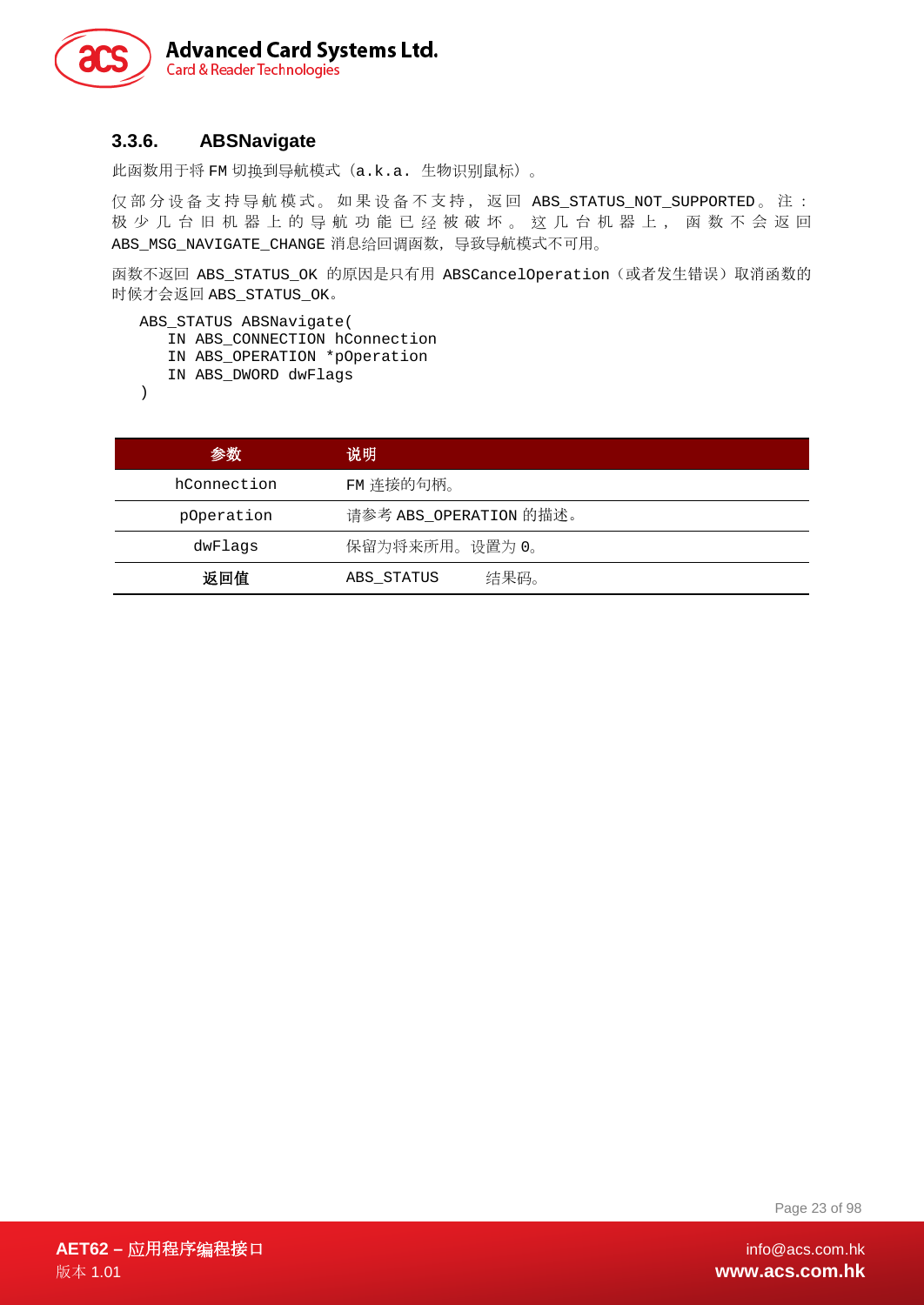

#### <span id="page-23-0"></span>**3.4.** 抓图函数

从传感器获取指纹图像有四种函数,各有利弊。本节将总结其不同之处,帮助用户正确抉择。

函数 ABSGrab 和 ABSGrabImage 与设备无关,即,使用它们时无需了解设备是否支持这两个函数。

函数 ABSRawGrab 和 ABSRawGrabImage 与设备相关, 允许图像扫描过程中有较低级别的调整, 包括 检查图像质量和其他需要调整的属性。

对于函数 ABSGrab,用户可以通过使用或不使用标识位 ABS\_FLAG\_HIGH\_RESOLUTION 来选择需要 的图像格式(可能性很有限)。

函数 ABSRawGrab 允许通过抓取文件记录的形式明确指定图像格式。要使用这一功能,用户必须知道 设备支持的格式。更多细节, 请参考常量 ABS\_PKEY\_IMAGE\_FORMAT 和 ABS\_IFMT\_xxxx 的文档。

函数 ABSGrabImage 和 ABSRawGrabImage 要求用户以 ABS\_IMAGE\_FORMAT 结构体描述需要的图 像格式。可以通过函数 ABSListImageFormats 获取支持的格式列表。

函数 ABSGrab 和 ABSGrabImage 要求用户重复滑动指纹,直到其指纹图像通过内部的质量检查。这 些检查为获取真实的指纹图像提供了一些保障。

相反,函数 ABSRawGrab 和 ABSRawGrabImage 在第一次滑动指纹以后就会返回图像。调用者自行检 查图像质量并按需再次调用函数。

#### <span id="page-23-1"></span>**3.4.1. ABSGrab**

此函数用于从 FM 抓取图像样本。

请注意获得符合最低质量要求的图像之前,抓图操作会自动重复,除非发生异常或已用 ABSCancelOperation 取消抓图操作。

ABS\_STATUS ABSGrab(

```
IN ABS_CONNECTION hConnection 
IN ABS_OPERATION *pOperation 
IN ABS_DWORD dwPurpose 
OUT ABS_IMAGE **ppImage 
IN ABS_DWORD dwFlags
```

```
)
```

| 参数          | 说明                                             |  |
|-------------|------------------------------------------------|--|
| hConnection | FM 连接的句柄。                                      |  |
| pOperation  | 请参考 ABS OPERATION 的描述。                         |  |
| dwPurpose   | 表示捕获生物识别数据的用途的值。<br>可能是任意 ABS_PURPOSE_xxxx 常量。 |  |
| ppImage     | 函数, 用于设置指针指向新分配的样本图像。用 ABSFree 释放分<br>配的内存。    |  |
| dwFlags     | 仅支持 ABS_FLAG_HIGH_RESOLUTION 标识位。              |  |
| 返回值         | 结果码。ABS_STATUS_OK (0) 表示成功。<br>ABS STATUS      |  |

Page 24 of 98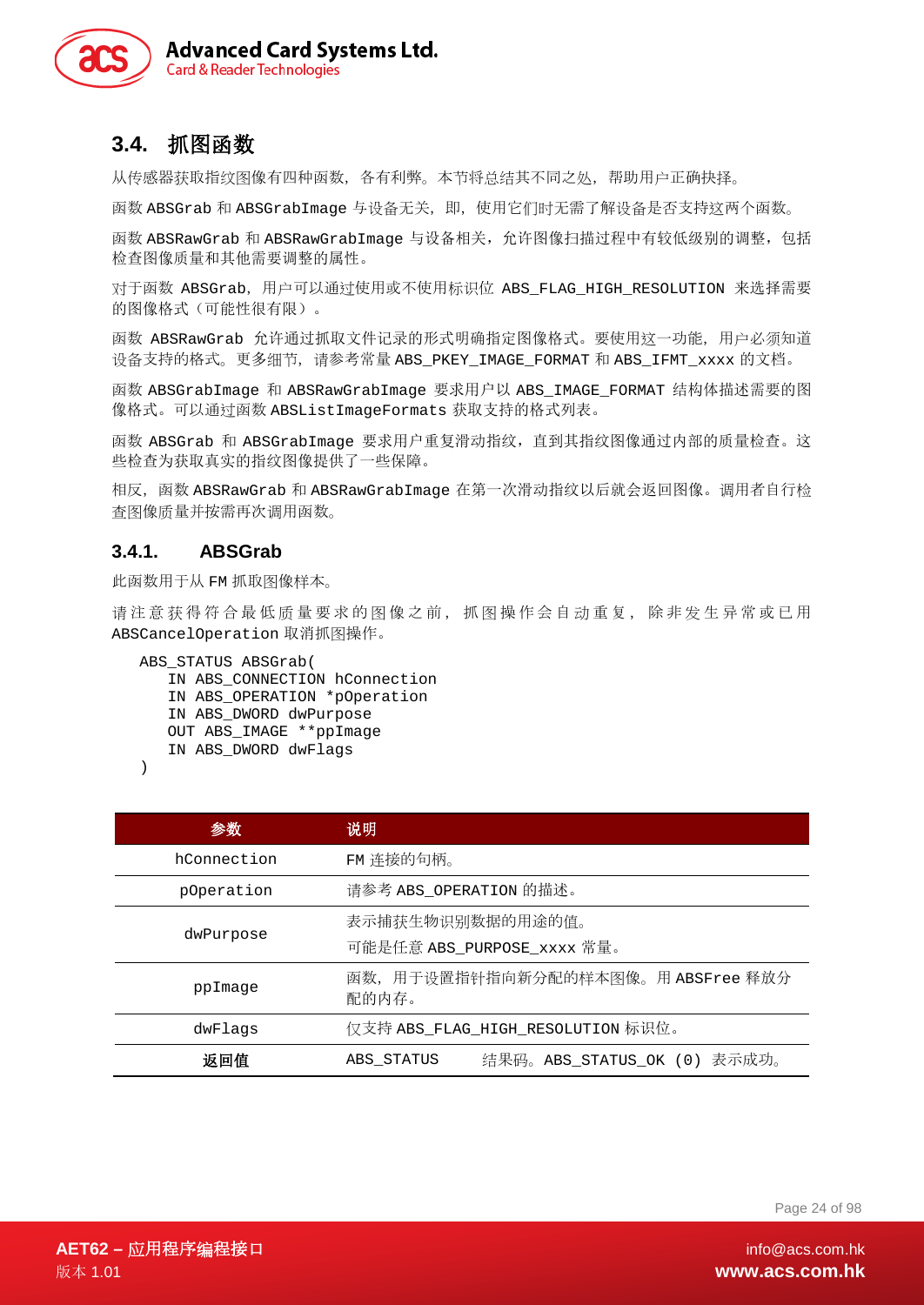

#### <span id="page-24-0"></span>**3.4.2. ABSRawGrab**

此函数用于从 FM 抓取图像样本。功能与 ABSGrab 类似,但是相对低级。

允许指定若干个特殊调整参数,方便用户为了特定用途而调整抓取操作。这些标识位能指定需要执行的 质量检查项,图像格式和其他选项。

请注意所有的选项都是因设备而异的。各种设备模型从不同程度调整抓图操作的不同方面。请尽量选用 ABSGrab 或 ABSGrabImage。

不同于 ABSGrab, 此函数只需刷一次指纹, 即使图像质量低, 也会结束操作。调用者可以用输出参数 对得到的样本图像质量进行进一步检查。

```
ABS_STATUS ABSRawGrab( 
   IN ABS_CONNECTION hConnection 
   IN ABS_OPERATION *pOperation 
   IN ABS_DWORD dwProfileSize 
   IN ABS_PROFILE_DATA *pProfileData 
   OUT ABS_IMAGE **ppImage 
   OUT ABS_SWIPE_INFO **ppSwipeInfo 
   IN ABS_DWORD dwFlags 
)
```
参数 说明 hConnection FM 连接的句柄。 pOperation 请参考 ABS\_OPERATION 的描述。 dwProfileSize 确定 pProfileData 里有多少属性。 pProfileData 指针,指向配置文件数据数组的第一个成员。 更多信息,请参考 ABS\_PROFILE\_DATA 类型的描述。 ppImage 函数,用于设置指针指向新分配的样本图像。 用 ABSFree 释放分配的内存。 ppSwipeInfo 如果启用了该参数(即参数值不为 NULL),将为调用者提供滑动 操作的补充信息。 用 ABSFree 释放返回的内存块。更多信息,请参考 ABS SWIPE INFO 的描述。 dwFlags 表示标识位(轻微修改函数操作)的位掩码。仅支持 ABS\_FLAG\_STRICT\_PROFILE 标识位。 配置文件默认与设备相关,即自动忽略设备不支持的配置数据。相 反,如果设置了标识位 ABS\_FLAG\_STRICT\_PROFILE,配置数据 的解释相对严格,如果设备不支持任何请求的调整参数或特定值, 函数都会返回 ABS\_STATUS\_NOT\_SUPPORTED。 注: 要求的图像格式 (ABS PKEY IMAGE FORMAT)总是严格的, 即 调用者必须知道使用的 FM 是否支持相关图像格式。 返回值 ABS\_STATUS 结果码。ABS\_STATUS\_OK (0) 表示成功。

Page 25 of 98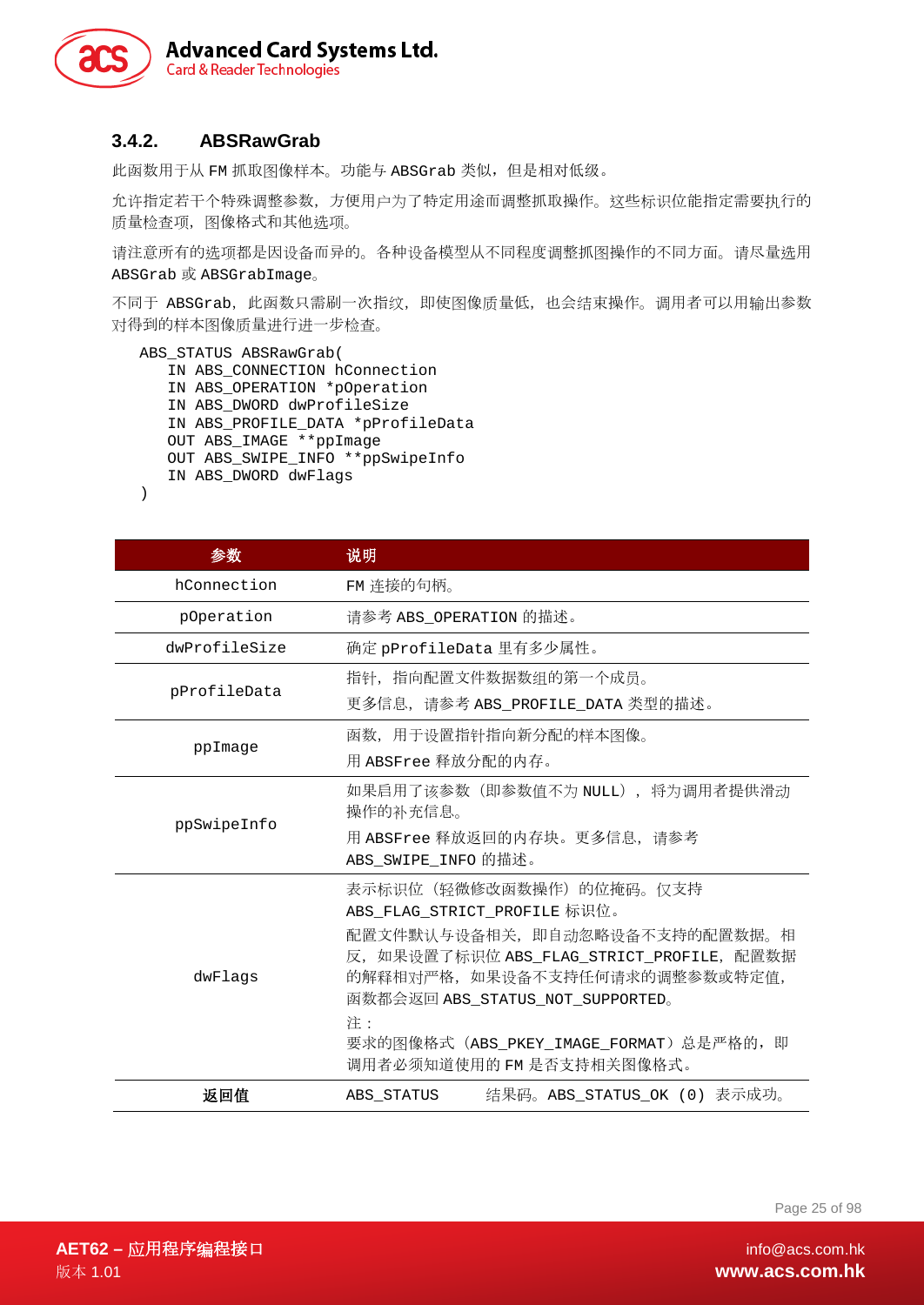

#### **3.4.3. ABSListImageFormats**

<span id="page-25-0"></span>此函数用于获取 FM 支持的图像格式列表。

ABSGrabImage 和 ABSRawGrabImage 的图像格式是由参数 ABS\_FORMAT\_IMAGE 定义的。

```
ABS_STATUS ABSListImageFormats( 
   IN ABS_CONNECTION hConnection 
   OUT ABS_DWORD *pdwCount 
  OUT ABS_IMAGE_FORMAT **ppImageFormatList 
   IN ABS_DWORD dwFlags
```

```
)
```

| 参数                | 说明                                           |  |
|-------------------|----------------------------------------------|--|
| hConnection       | FM 连接的句柄。                                    |  |
| pdwCount          | 返回的图像格式个数。                                   |  |
| ppImageFormatList | 指针, 用于存储新分配的图像格式结构体的数组。用 ABSFree 释<br>放内存。   |  |
| dwFlaqs           | 保留为将来所用。设置为 0。                               |  |
| 返回值               | 表示成功。<br>结果码。ABS_STATUS_OK (0)<br>ABS STATUS |  |

Page 26 of 98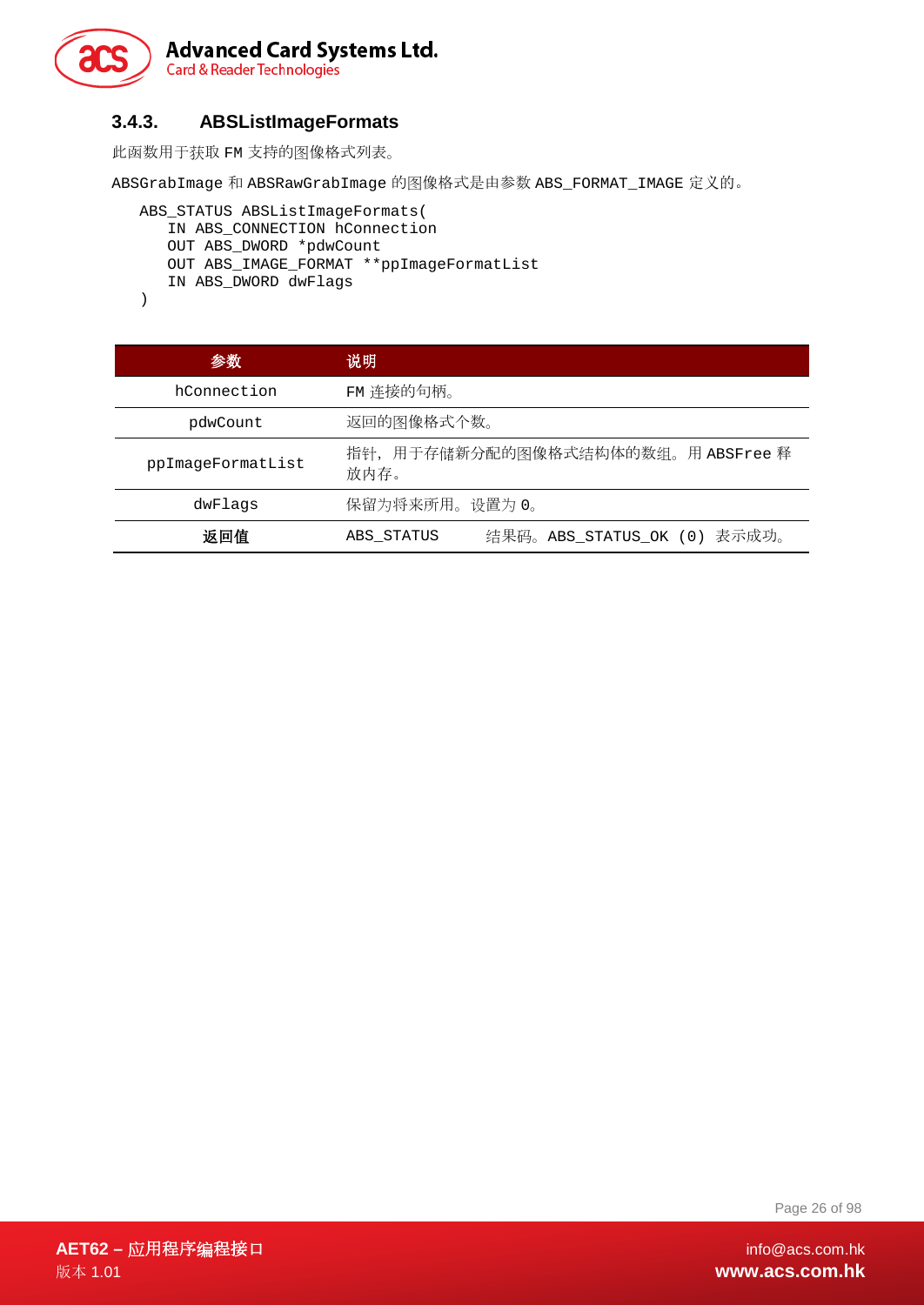

#### <span id="page-26-0"></span>**3.4.4. ABSGrabImage**

此函数用于从 FM 抓取图像样本。

请注意获得符合最低质量要求的图像之前,抓图操作会自动重复,除非发生异常或已用 ABSCancelOperation 取消抓图操作。

```
ABS_STATUS ABSGrabImage( 
   IN ABS_CONNECTION hConnection 
   IN ABS_OPERATION *pOperation 
   IN ABS_DWORD dwPurpose 
   IN ABS_IMAGE_FORMAT *pImageFormat 
   OUT ABS_IMAGE **ppImage 
   OUT ABS_SWIPE_INFO **ppSwipeInfo 
   IN void *pReserved 
   IN ABS_DWORD dwFlags
```
)

| 参数           | 说明                                                   |  |
|--------------|------------------------------------------------------|--|
| hConnection  | FM 连接的句柄。                                            |  |
| pOperation   | 请参考 ABS OPERATION 的描述。                               |  |
| dwPurpose    | 表示捕获生物识别数据的用途的值。<br>可能是任意 ABS_PURPOSE_xxxx 常量。       |  |
| pImageFormat | 指针,指向描述需要的图像格式的结构体。<br><b>TODO</b>                   |  |
| ppImage      | 函数,用于设置指针指向新分配的样本图像。<br>用 ABSFree 释放分配的内存。           |  |
| ppSwipeInfo  | 如果启用了该参数(即参数值不为 NULL), 将为调用者提供滑动<br>操作的补充信息。         |  |
|              | 用 ABSFree 释放返回的内存块。更多信息,请参考有关<br>ABS_SWIPE_INFO 的描述。 |  |
| pReserved    | 保留为将来所用。设置为 NULL。                                    |  |
| dwFlags      | 保留为将来所用。设置为 0。                                       |  |
| 返回值          | 结果码。ABS_STATUS_OK (0) 表示成功。<br>ABS STATUS            |  |

Page 27 of 98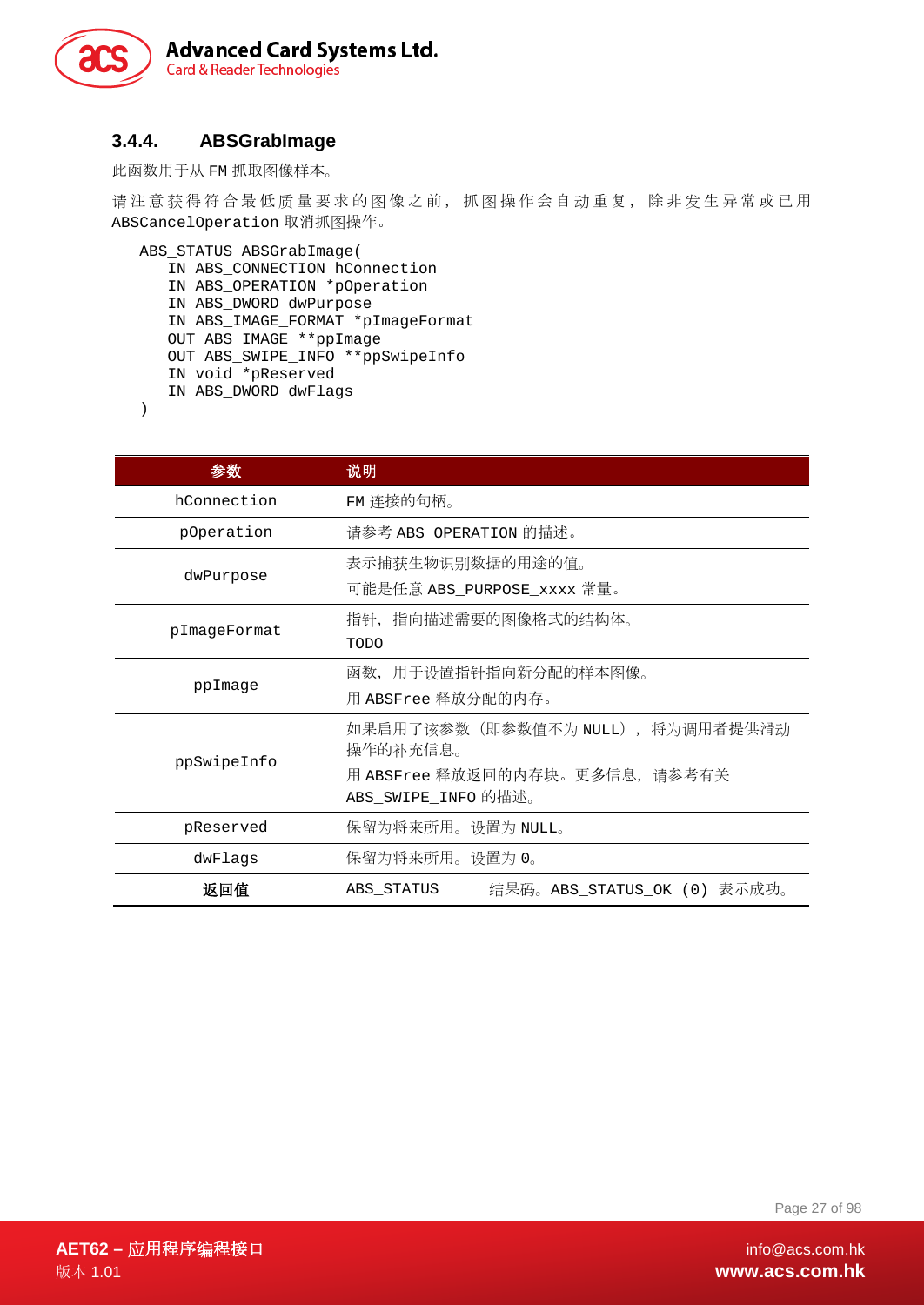

#### <span id="page-27-0"></span>**3.4.5. ABSRawGrabImage**

此函数用于从 FM 抓取图像样本。功能与 ABSGrabImage 类似, 但是相对低级。

指定若干个特殊调整参数,方便用户为了特定用途而调整抓取操作。这些标识位能指定需要执行的质量 检查项和其他选项。

请注意所有的选项都是因设备而异的。各种设备模型从不同程度调整抓图操作的不同方面。请尽量选用 ABSGrab 或 ABSGrabImage。

不同于 ABSGrabImage, 此函数只需刷一次指纹, 即使图像质量低, 也会结束操作。调用者可以用输 出参数对得到的样本图像质量进行进一步检查。

注:抓图配置文件含有密钥 *ABS\_PKEY\_IMAGE\_FORMAT*,但该密钥不起作用,因为函数总是使用 *pImageFormat* 参数指定的格式。

ABS\_STATUS ABSRawGrabImage( IN ABS\_CONNECTION hConnection IN ABS\_OPERATION \*pOperation IN ABS\_DWORD dwProfileSize IN ABS\_PROFILE\_DATA \*pProfileData IN ABS\_IMAGE\_FORMAT \*pImageFormat OUT ABS\_IMAGE \*\*ppImage OUT ABS SWIPE INFO \*\*ppSwipeInfo IN void \*pReserved IN ABS\_DWORD dwFlags

)

| 参数            | 说明                                                                                                   |  |  |
|---------------|------------------------------------------------------------------------------------------------------|--|--|
| hConnection   | FM 连接的句柄。                                                                                            |  |  |
| pOperation    | 请参考 ABS OPERATION 的描述。                                                                               |  |  |
| dwProfileSize | 确定 pProfileData 里有多少属性。                                                                              |  |  |
| pProfileData  | 指针, 指向配置文件数据数组的第一个成员。<br>更多信息, 请参考 ABS_PROFILE_DATA 类型的描述。                                           |  |  |
| pImageFormat  | 指针,指向描述需要的图像格式的结构体。                                                                                  |  |  |
| ppImage       | 函数,用于设置指针指向新分配的样本图像。<br>用 ABSFree 释放分配的内存。                                                           |  |  |
| ppSwipeInfo   | 如果启用了该参数(即参数值不为 NULL), 将为调用者提供滑动<br>操作的补充信息。<br>用 ABSFree 释放返回的内存块。更多信息,请参考有关<br>ABS_SWIPE_INFO 的描述。 |  |  |
| pReserved     | 保留为将来所用。设置为 NULL。                                                                                    |  |  |

Page 28 of 98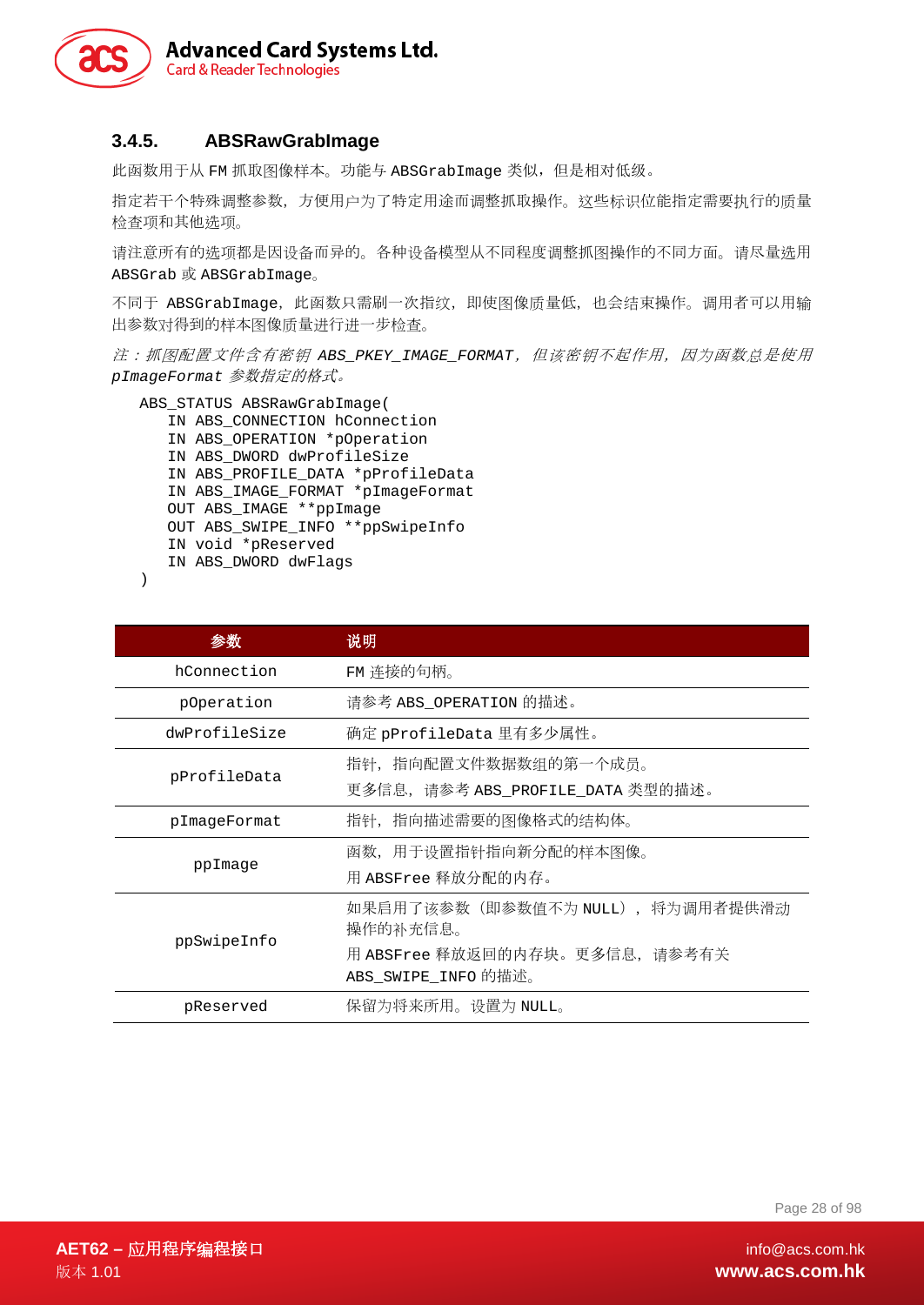

| 参数      | 说明                                                                                                                                                |  |
|---------|---------------------------------------------------------------------------------------------------------------------------------------------------|--|
|         | 位掩码, 表示轻微修改函数操作的标识位。仅支持标识位<br>ABS FLAG STRICT PROFILE.                                                                                            |  |
| dwFlags | 配置文件默认与设备相关, 即自动忽略设备不支持的配置数据。相<br>反, 如果设置了标识位 ABS_FLAG_STRICT_PROFILE, 配置数据<br>的解释相对严格, 如果设备不支持任何请求的调整参数或特定值,<br>函数都会返回 ABS_STATUS_NOT_SUPPORTED。 |  |
|         | 注:要求的图像格式 (ABS_PKEY_IMAGE_FORMAT) 总是严格的<br>, 即调用者必须知道使用的 FM 是否支持相关图像格式。                                                                           |  |
| 返回值     | 结果码。ABS_STATUS_OK (0) 表示成功。<br>ABS STATUS                                                                                                         |  |

Page 29 of 98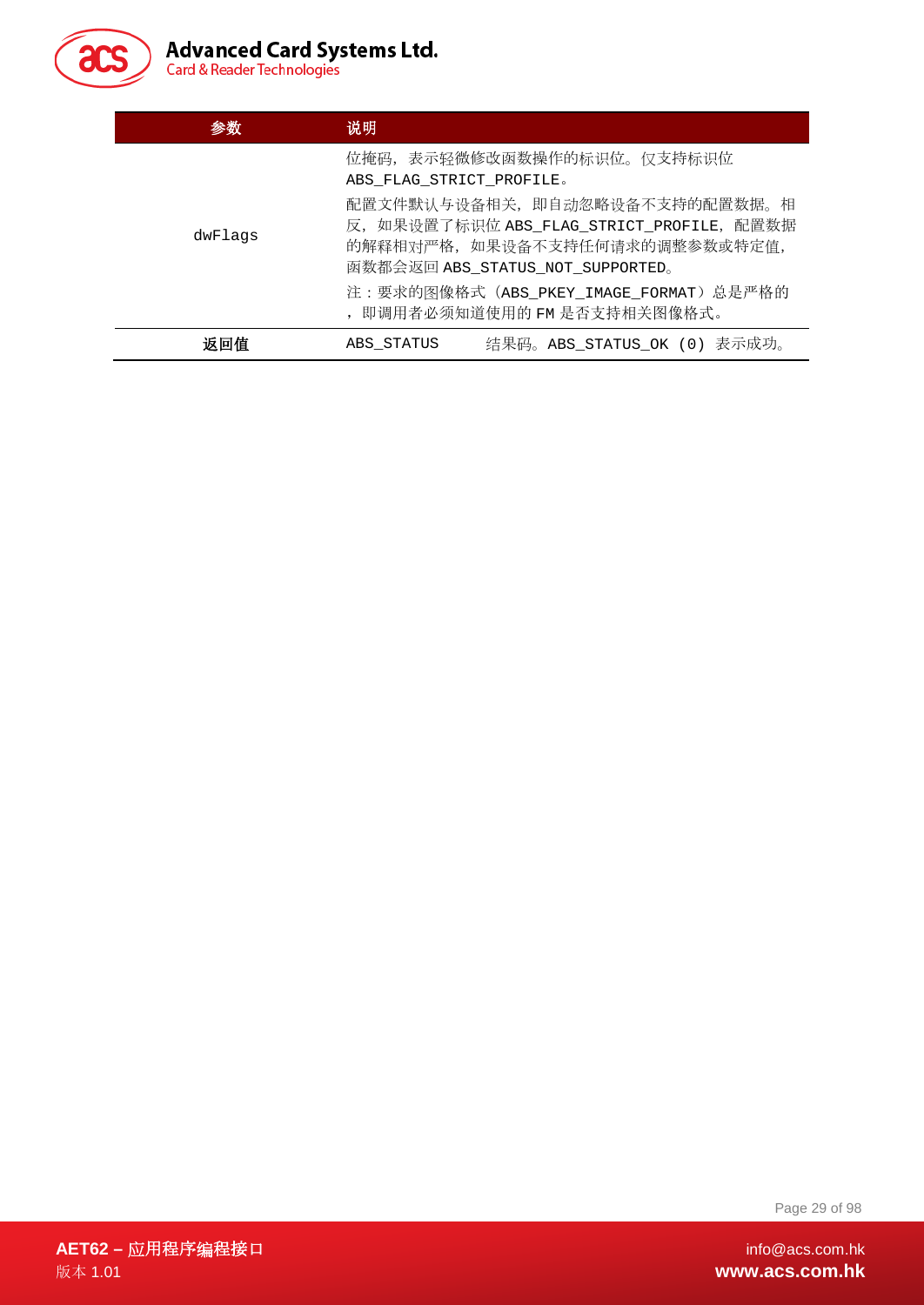

#### <span id="page-29-0"></span>**3.5.** 各种函数

#### <span id="page-29-1"></span>**3.5.1. ABSCancelOperation**

此函数用于取消正在进行的交互操作。被取消操作的函数返回 ABS\_STATUS\_CANCELED。

```
ABS_STATUS ABSCancelOperation( 
  IN ABS CONNECTION hConnection
  IN ABS_DWORD dwOperationID
```
)

| 参数            | 说明                                                                                                                                                                 |  |
|---------------|--------------------------------------------------------------------------------------------------------------------------------------------------------------------|--|
| hConnection   | FM 连接的句柄。                                                                                                                                                          |  |
| dwOperationID | 待取消操作的 ID, 值为 0 表示取消当前线程中正处理的操作。<br>即, 在回调函数中使用 0 可以取消调用该回调函数的操作。如果交<br>互操作的 OperationID 设为 0, 这是取消交互操作的唯一办法。<br>更多信息, 请参考有关 ABS_OPERATION 的成员 OperationID<br>的描述。 |  |
| 返回值           | 结果码。ABS_STATUS_OK (0) 表示成功。<br>ABS STATUS                                                                                                                          |  |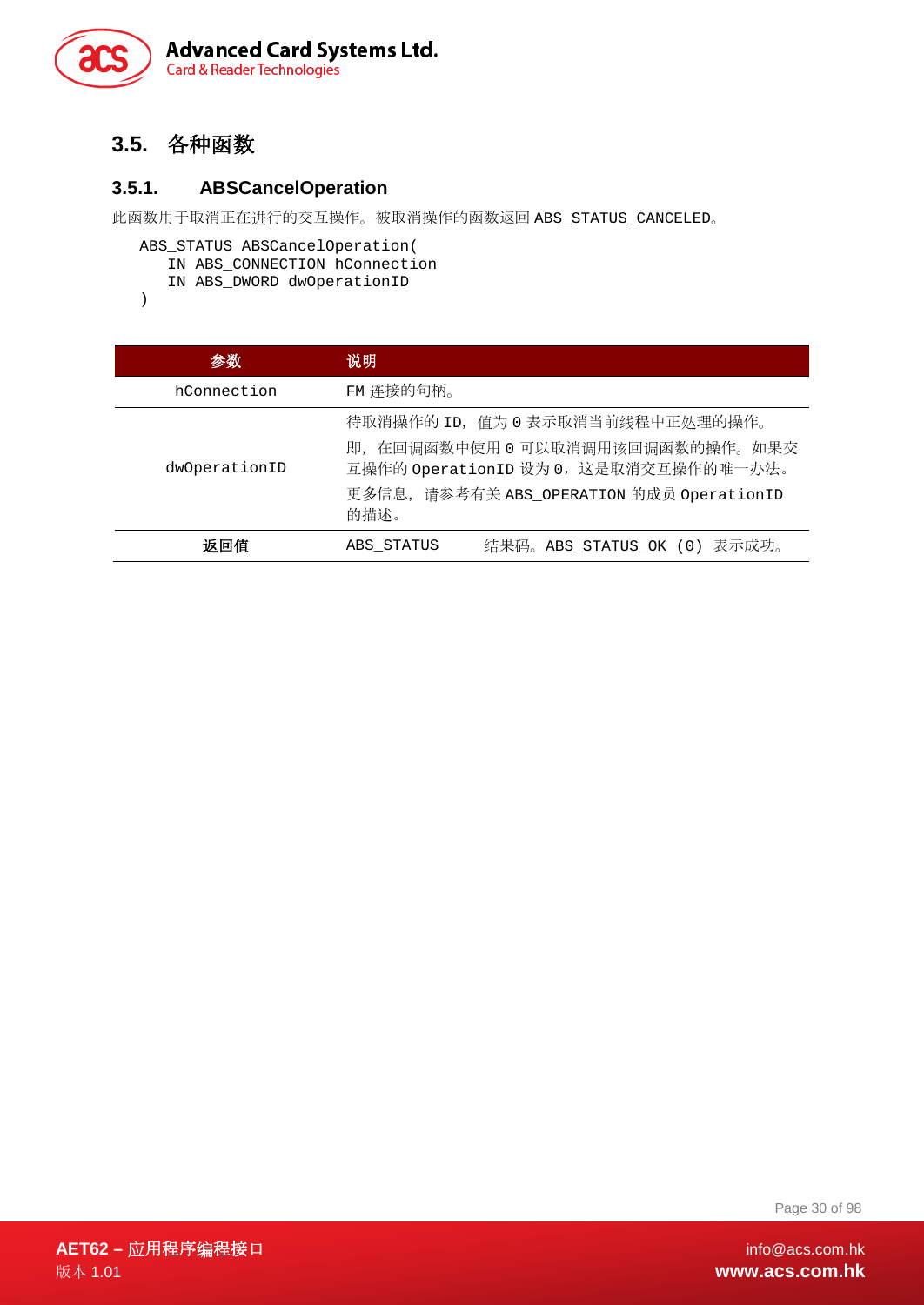

#### <span id="page-30-0"></span>**3.5.2. ABSSetAppData**

此函数将任意数据存储到 FM 上。

其后,可以用函数 ABSGetAppData 获取数据。这些数据存在于整个 BSAPI 会话中, 直到下一次调用 此函数时覆盖这些数据。

注:数据的最大长度是受限的,具体与设备型号相关。

```
ABS_STATUS ABSSetAppData( 
   IN ABS_CONNECTION hConnection 
   IN ABS_DATA *pAppData
)
```
参数 说明 hConnection FM 连接的句柄。 pAppData 待存储到设备的数据。 返回值 ABS\_STATUS 结果码。ABS\_STATUS\_OK (0) 表示成功。

Page 31 of 98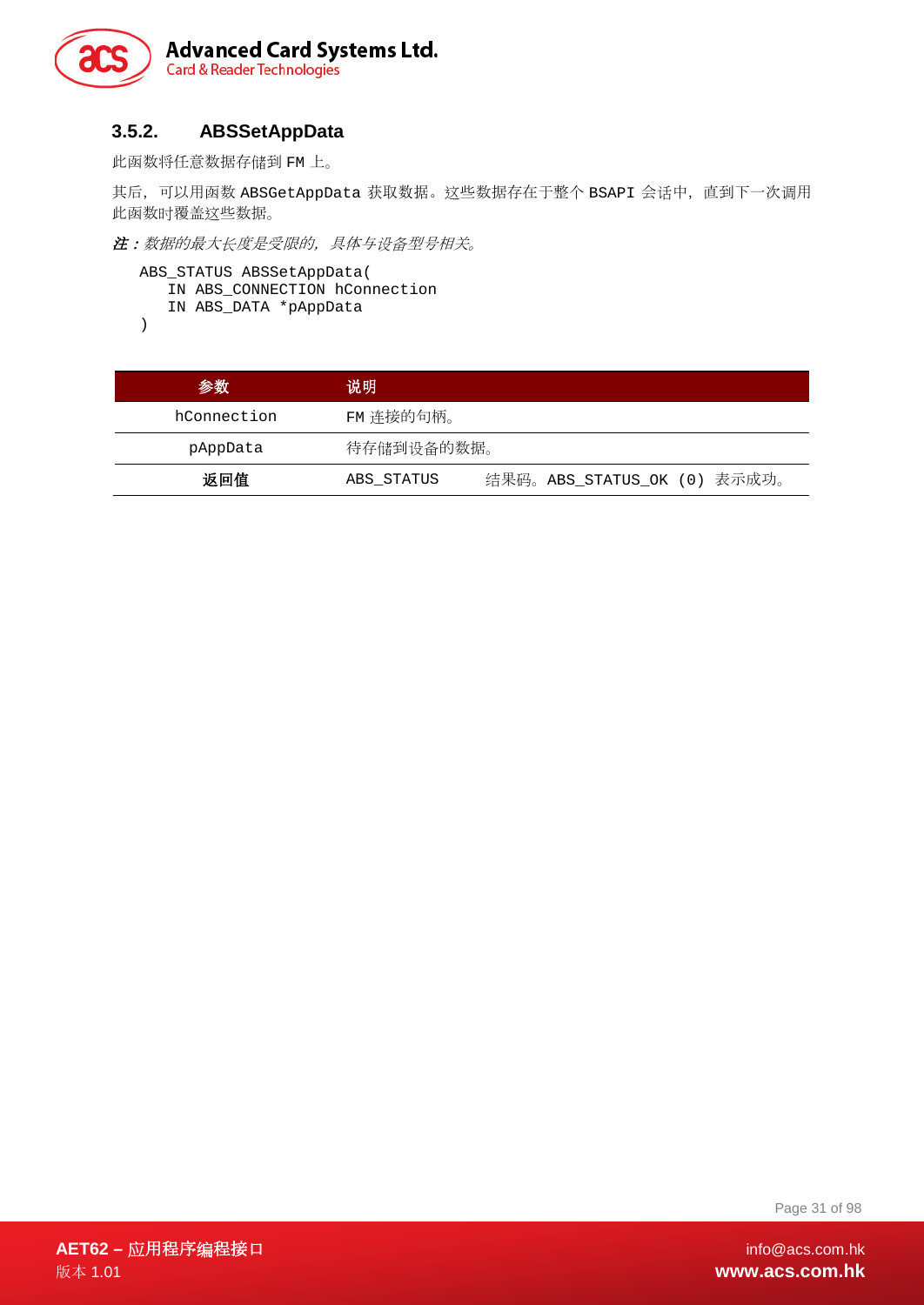

#### <span id="page-31-0"></span>**3.5.3. ABSGetAppData**

此函数用于获取 FM 上存储的数据。另见有关函数 SetAppData 的描述。

```
ABS_STATUS ABSGetAppData( 
   IN ABS CONNECTION hConnection
   OUT ABS_DATA **ppAppData
```
)

| 参数          | 说明                 |                              |
|-------------|--------------------|------------------------------|
| hConnection | FM 连接的句柄。          |                              |
| ppAppData   | 用 ABSFree 释放分配的内存。 | 输出参数, 待设置给新分配的 ABS_DATA 结构体。 |
| 返回值         | ABS STATUS         | 结果码。ABS_STATUS_OK (0) 表示成功。  |

Page 32 of 98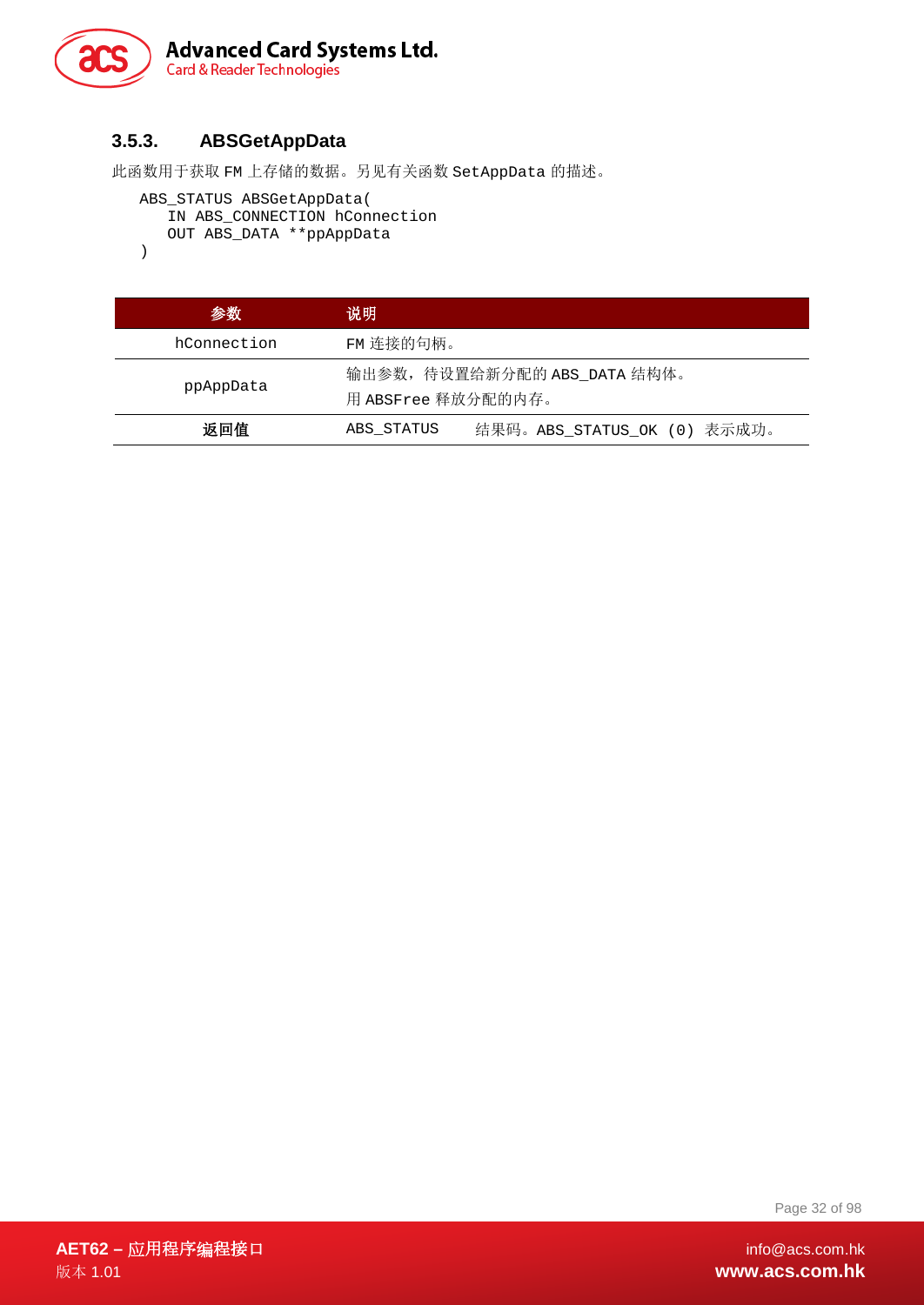

#### <span id="page-32-0"></span>**3.5.4. ABSSetSessionParameter**

此函数用于设置会话宽参数。

这些设置影响当前会话情景下调用的某些 BSAPI 函数的行为。

注:当前版本里的所有参数都是全局参数,只能用 *ABSSetGlobalParameter()*进行设置。此函数当 前不支持任何 *dwParamID* 值,因此返回 *ABS\_STATUS\_INVALID\_PARAMETER*。

ABS\_STATUS ABSSetSessionParameter( IN ABS\_CONNECTION hConnection IN ABS\_DWORD dwParamID IN ABS\_DATA \*pParamValue

)

| 参数          | 说明                                                                      |
|-------------|-------------------------------------------------------------------------|
| hConnection | FM 连接的句柄。                                                               |
| dwParamID   | 待设置参数的 ID。请参见有关常量 ABS_PARAM_xxxx 的描述。                                   |
| pParamValue | 参数值。数据格式和含义与参数相关。<br>更多信息, 请参考特定常量 ABS_PARAM_xxxx(用作 dwParamID<br>)的描述。 |
| 返回值         | 结果码。ABS_STATUS_OK (0) 表示成功。<br>ABS STATUS                               |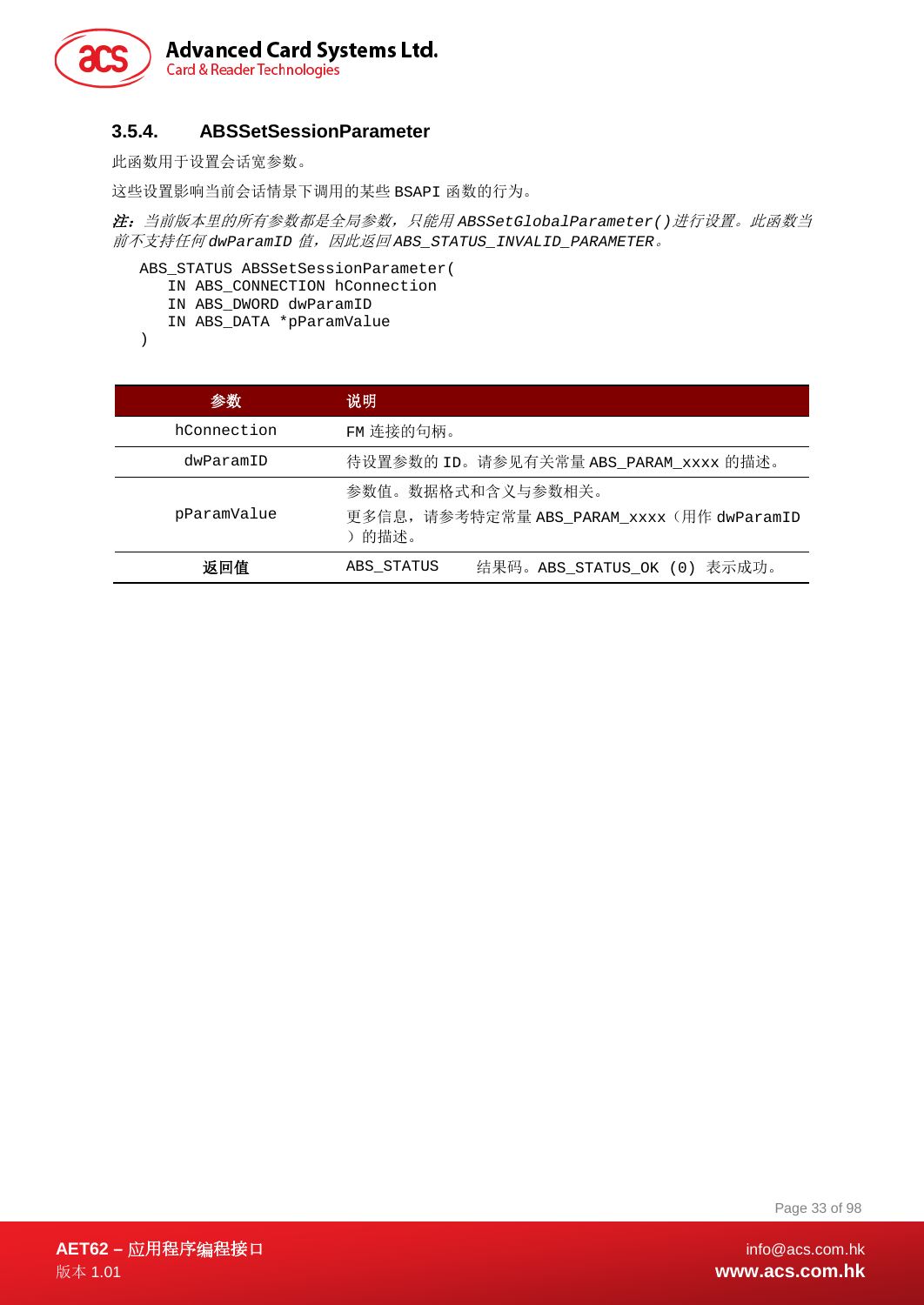

#### <span id="page-33-0"></span>**3.5.5. ABSGetSessionParameter**

此函数用于获取会话宽参数的值。

注:当前版本里的所有参数都是全局参数,只能用 *ABSSetGlobalParameter()*进行设置。此函数当 前不支持任何 *dwParamID* 值,因此返回 *ABS\_STATUS\_INVALID\_PARAMETER*。

```
ABS_STATUS ABSGetSessionParameter( 
   IN ABS_CONNECTION hConnection 
   IN ABS_DWORD dwParamID 
   OUT ABS_DATA **ppParamValue
```
)

| 参数          | 说明                                                               |
|-------------|------------------------------------------------------------------|
| hConnection | FM 连接的句柄。                                                        |
| dwParamID   | 待设置参数的 ID。请参见有关常量 ABS_PARAM_xxxx 的描述。                            |
| pParamValue | 输出参数, 表示获取的值。函数将设置它指向新分配的 ABS_DATA<br>$\circ$<br>用 ABSFree 释放内存。 |
|             | 关于特定值的含义, 请参考常量 ABS_PARAM_xxxx 的描述。                              |
| 返回值         | 结果码。ABS_STATUS_OK (0)<br>means<br>ABS STATUS<br>success.         |

Page 34 of 98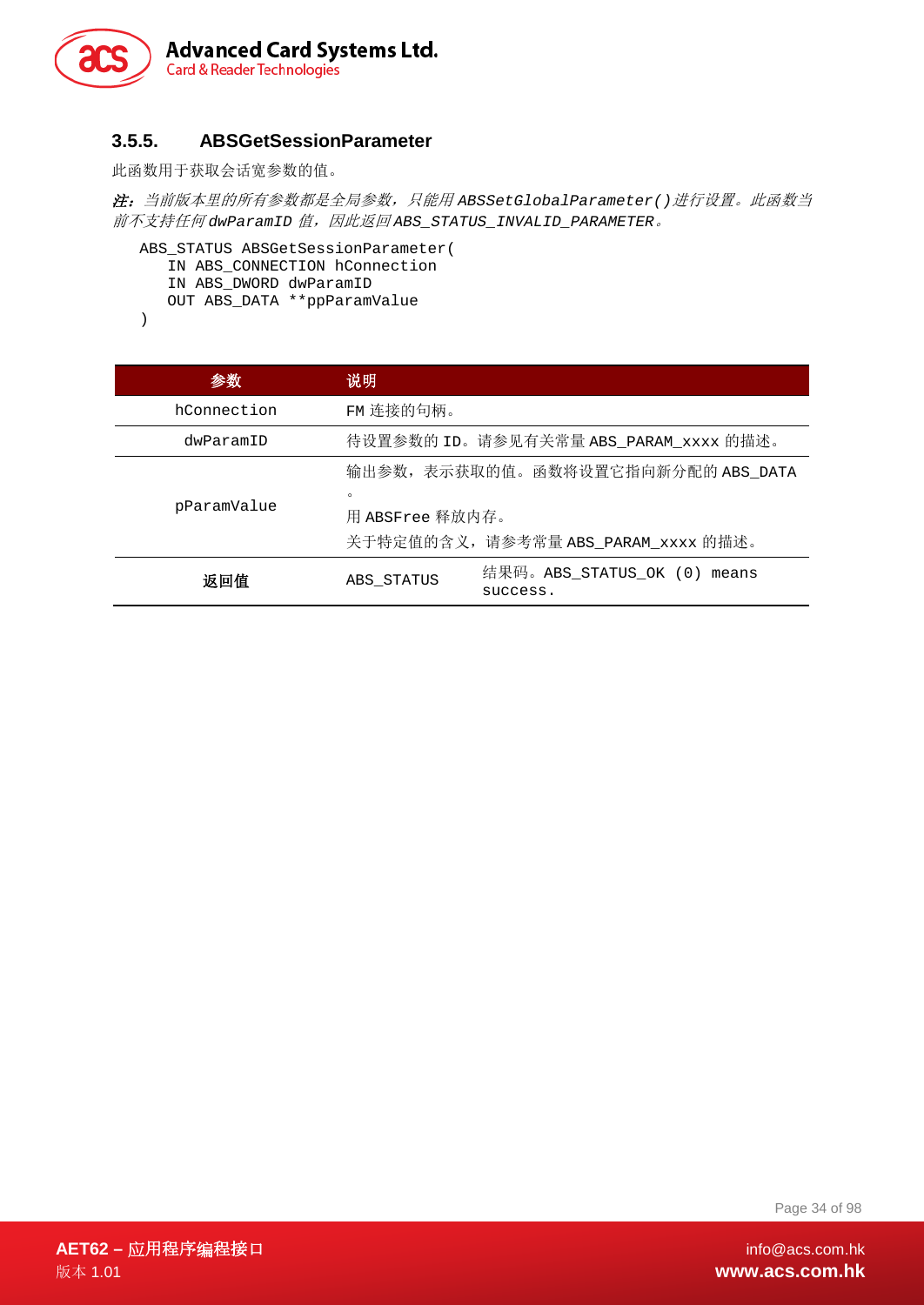

#### <span id="page-34-0"></span>**3.5.6. ABSSetGlobalParameter**

此函数用于设置全局参数的值。

设置影响某些 BSAPI 函数的行为。不同于 ABSSetSession-参数,这些设置应用于进程上下文中调 用的所有 BSAPI 函数,不管当前会话的情况如何。

```
ABS_STATUS ABSSetGlobalParameter( 
   IN ABS_DWORD dwParamID 
   IN ABS_DATA *pParamValue 
)
```

```
参数 说明
```

| dwParamID   | 待设置参数的 ID。<br>请参见有关常量 ABS_PARAM_xxxx 的描述。                                |
|-------------|--------------------------------------------------------------------------|
| pParamValue | 参数值。数据格式和含义与参数相关。<br>更多信息, 请参考特定常量 ABS PARAM xxxx (用作 dwParamID<br>)的描述。 |
| 返回值         | 结果码。ABS_STATUS_OK (0) 表示成功。<br>ABS STATUS                                |

Page 35 of 98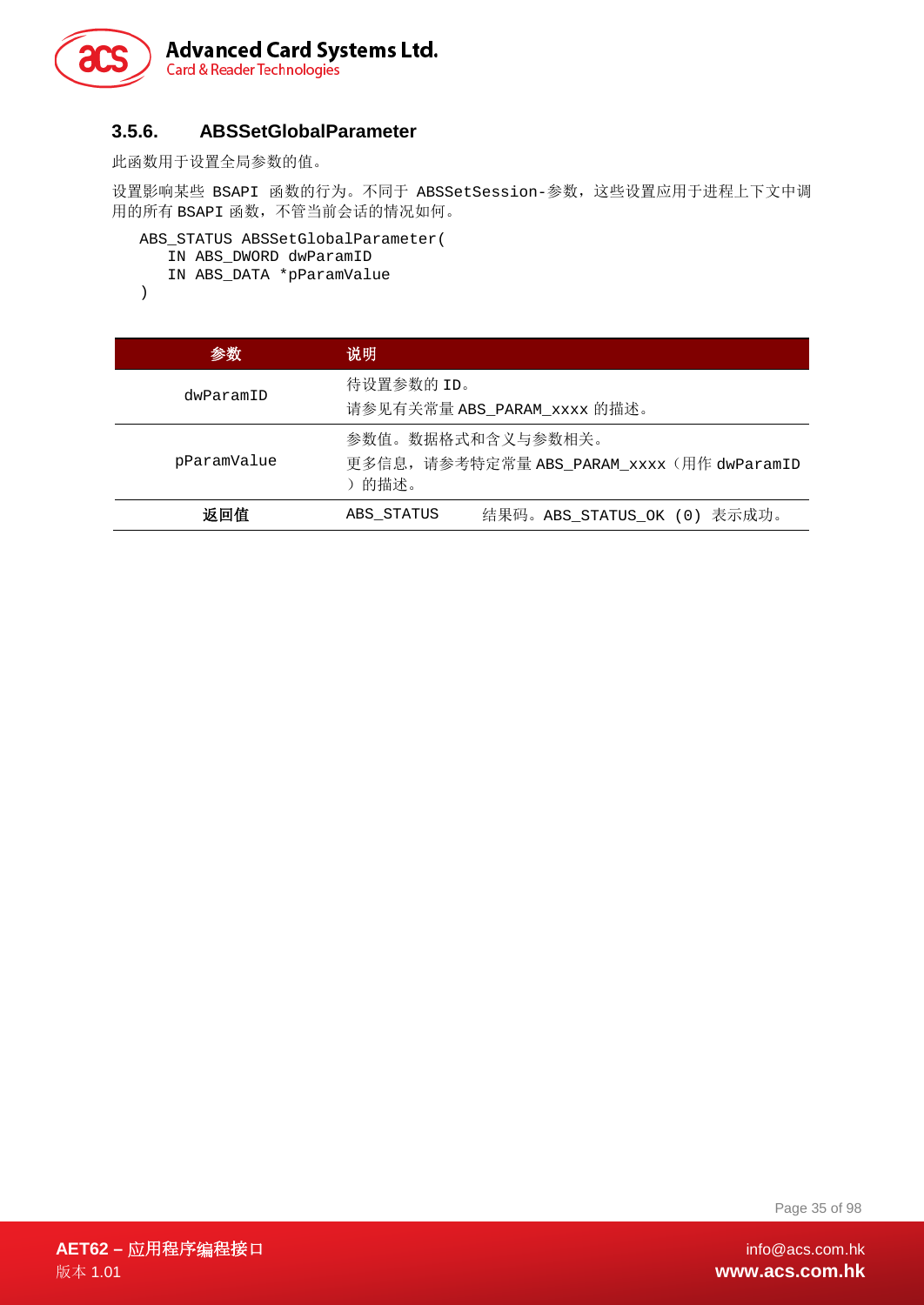

#### <span id="page-35-0"></span>**3.5.7. ABSGetGlobalParameter**

此函数用于获取全局参数的值。

```
ABS_STATUS ABSGetGlobalParameter( 
   IN ABS_DWORD dwParamID 
   OUT ABS_DATA **ppParamValue 
)
```

| 参数          | 说明                                        |
|-------------|-------------------------------------------|
| dwParamID   | 待获取的参数的 ID。请参见有关常量 ABS_PARAM_xxxx 的描述     |
|             | $\circ$                                   |
| pParamValue | 输出参数,表示获取的值。函数将设置它指向新分配的 ABS_DATA         |
|             | $\Omega$                                  |
|             | 用 ABSFree 释放内存。                           |
|             | 关于特定值的含义, 请参考常量 ABS_PARAM_xxxx 的描述。       |
| 返回值         | 结果码。ABS STATUS OK (0) 表示成功。<br>ABS STATUS |

Page 36 of 98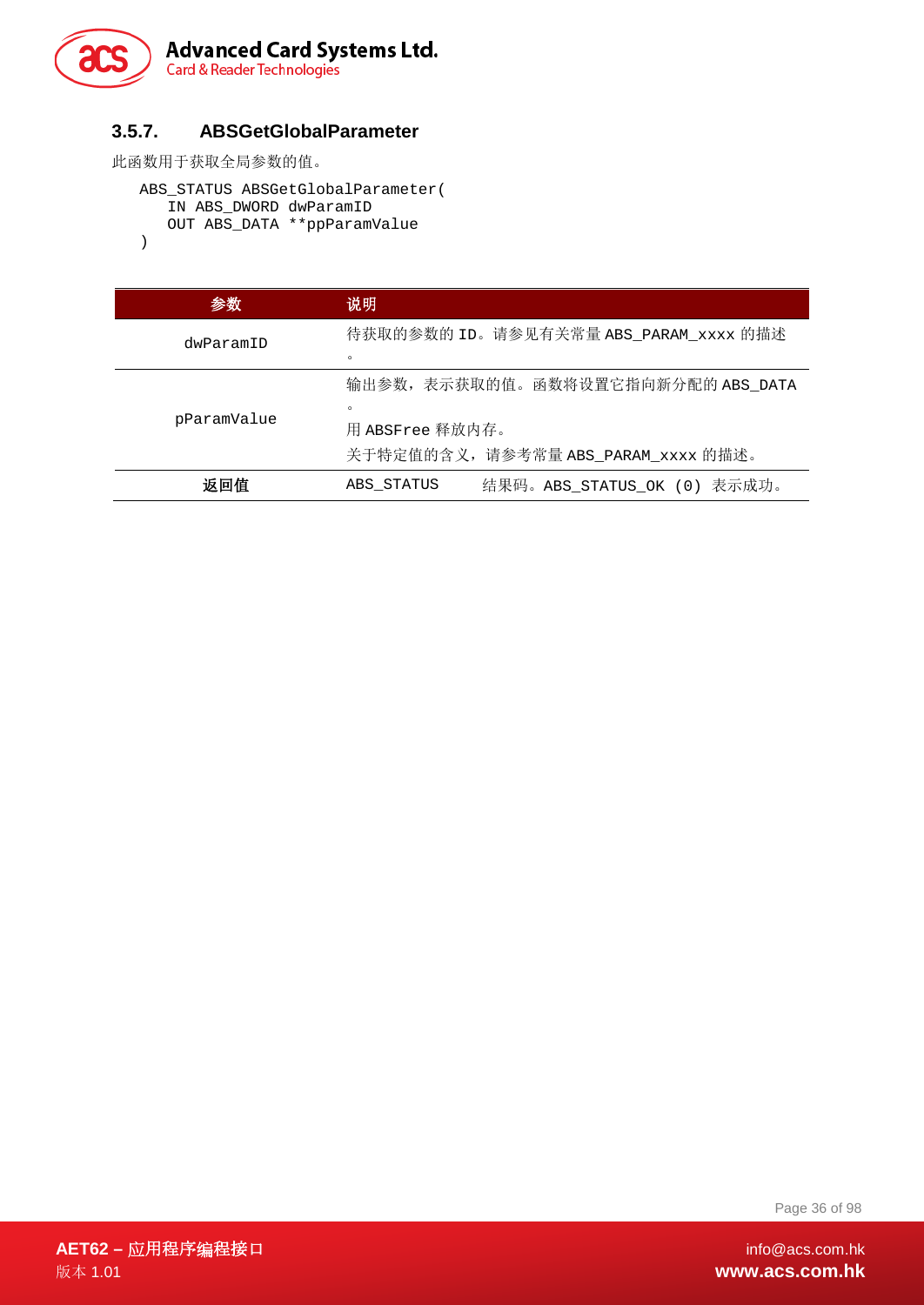

#### **3.5.8. ABSSetLED**

此函数用于控制两个用户接口 LED(可选择性连接到 FM)的状态和行为。

ABS\_STATUS ABSSetLED(

- IN ABS\_CONNECTION hConnection
- IN ABS\_DWORD dwMode
- IN ABS\_DWORD dwLED1

```
IN ABS_DWORD dwLED2
```
)

| 参数          | 说明                                                                                                                                                                                                                                                                                                                                                                                                                                                                                                                                            |
|-------------|-----------------------------------------------------------------------------------------------------------------------------------------------------------------------------------------------------------------------------------------------------------------------------------------------------------------------------------------------------------------------------------------------------------------------------------------------------------------------------------------------------------------------------------------------|
| hConnection | FM 连接的句柄。                                                                                                                                                                                                                                                                                                                                                                                                                                                                                                                                     |
| dwMode      | LED 型号。不同型号定义具体操作中的各种 LED 行为, 特别是生<br>物识别相关的行为。                                                                                                                                                                                                                                                                                                                                                                                                                                                                                               |
|             | 值为 0 时, LED 处于手动工作模式。手动模式下, 主机应用直接控<br>制 LED 状态, 包括设置闪烁类型。                                                                                                                                                                                                                                                                                                                                                                                                                                                                                    |
|             | 其他值(不管它们是否被支持)都是因设备而异的。                                                                                                                                                                                                                                                                                                                                                                                                                                                                                                                       |
| dwLED1      | 定义第一个 LED 具体行为的参数。<br>该参数与具体型号相关。<br>对于手动模式 (dwMode = 0), 可以将值理解成位掩码, 其含义<br>如下:<br>Bits 0-15: 闪烁类型。该设备遍历各个位(由位 16-19 确<br>定的一个时钟周期里的一个位,如下所示),然后打开(位值<br>是 1) 或关闭(位值是 0) LED。首先显示 Bit 0, 下一个时<br>钟周期显示 Bit 1, 以此类推。<br>Bits 16-19: 闪烁时钟周期指数。值 0 表示停止闪烁;<br>值<br>表示每个<br>类<br>型<br>位 占<br>毫秒;<br>$\mathbf{1}$<br>1<br>表示每个类型位占<br>值<br>毫秒;<br>$\overline{2}$<br>$2^{\circ}$<br>表示每个类型位占<br>值<br>毫秒:<br>3 <sup>7</sup><br>$\overline{4}$<br>值 15 表示每个类型位占 16384 秒; (值 N=每个类型位占 2N-1<br>毫秒)<br>永久关闭 LED, 使用类型"所有为 1"。永久打开 LED, 使用类型"所<br>有为 0"。 |
| dwLED2      | 定义第二个 LED 具体行为的参数。<br>该参数与具体型号相关。<br>对于手动模式(dwMode = 0),其含义与 dwLED1 一样:                                                                                                                                                                                                                                                                                                                                                                                                                                                                       |
| 返回值         | ABS_STATUS<br>结果码。ABS STATUS OK (0) 表示成功。                                                                                                                                                                                                                                                                                                                                                                                                                                                                                                     |

Page 37 of 98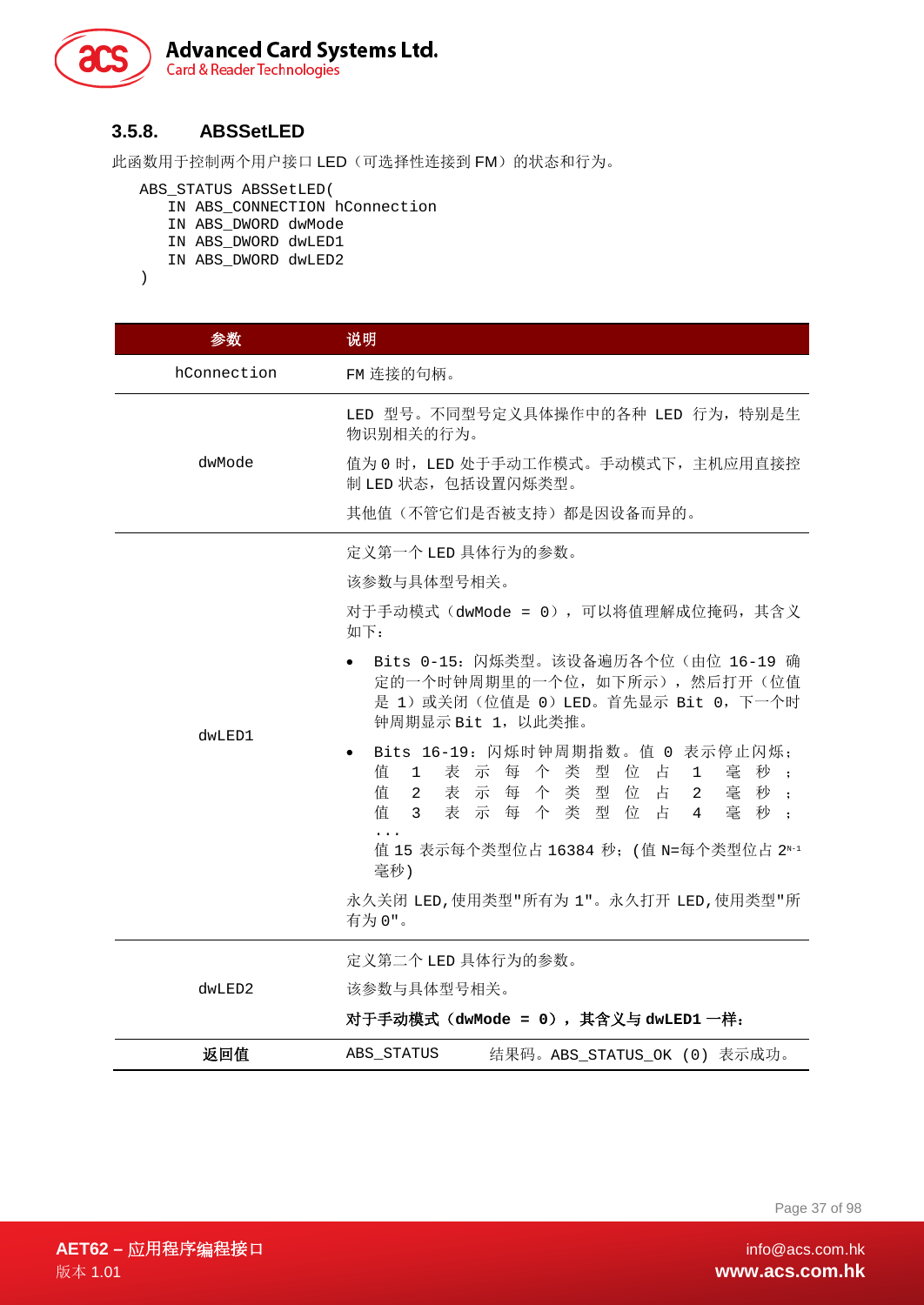

| 参数 | 说明                                                                                                            |
|----|---------------------------------------------------------------------------------------------------------------|
|    | FM 重启后,LED 默认处于手动模式(dwMode = 0),并且两个<br>LED 都关闭。如果关闭一个连接(会话), LED 将保持此前状态。<br>如果连接关闭前 LED 处于闪烁, 连接关闭后它们将继续闪烁。 |
| 备注 | 因此, 开始连接时, 两个 LED 的状态可能不同。主机应用需要调<br>用 ABSGetLED/ABSSetLED 来确认和/或定义 LED 状态。                                   |
|    | 当 FM 进入深度睡眠或备用状态, 会关闭 LED, 直到睡眠结束。被<br>唤醒后, LED 将恢复睡眠前的状态(包括闪烁)。                                              |

Page 38 of 98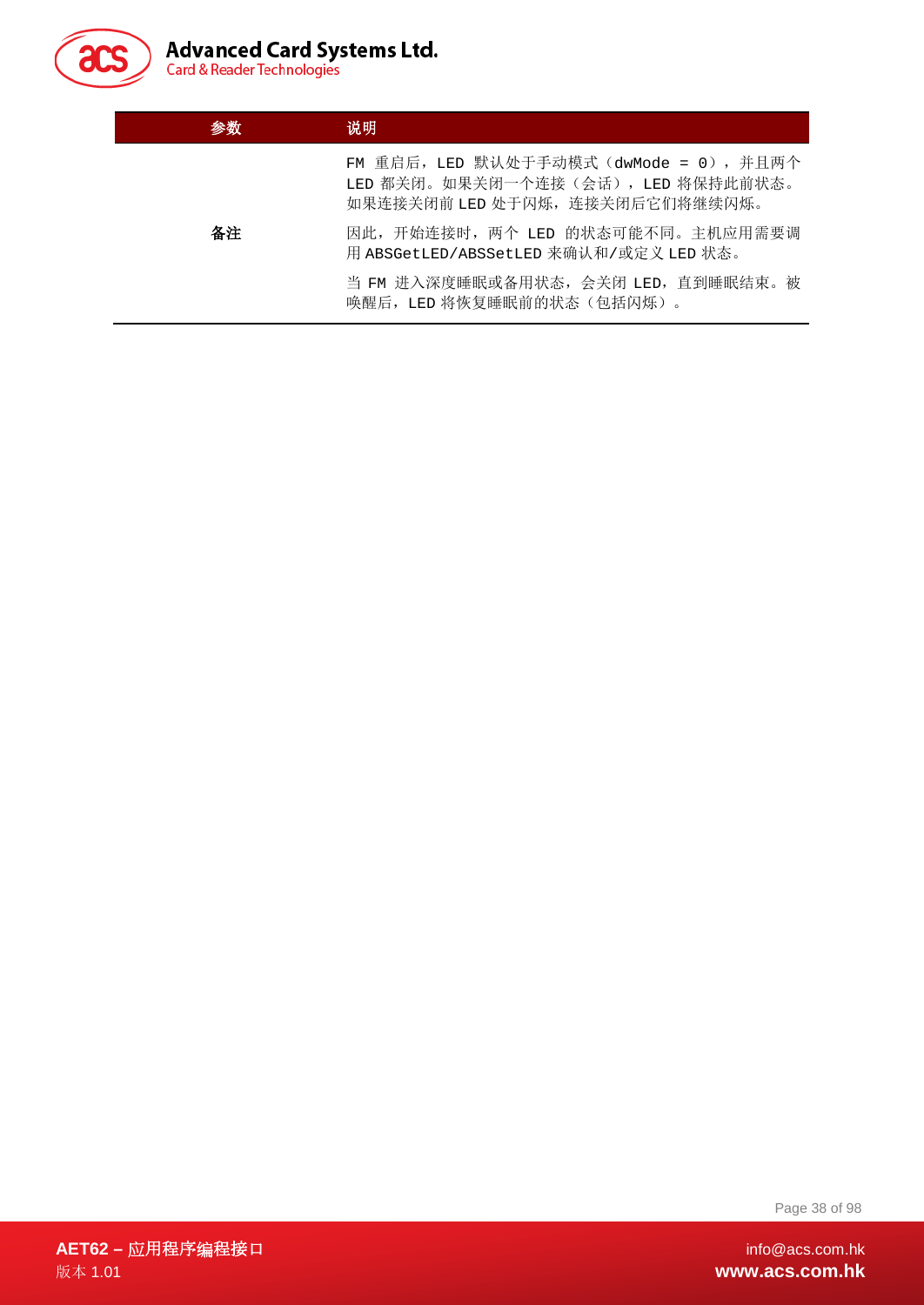

## **3.5.9. ABSGetLED**

此函数用于查询两个用户接口 LED(可选择性连接到 FM)的状态和行为。

关于本主题的更多信息,请参考 ABSSetLED 函数的有关文档。

```
ABS_STATUS ABSGetLED( 
   IN ABS_CONNECTION hConnection 
   OUT ABS_DWORD *dwMode 
   OUT ABS_DWORD *dwLED1 
  OUT ABS_DWORD *dwLED2
```
)

| 参数          | 说明                                                                                                               |
|-------------|------------------------------------------------------------------------------------------------------------------|
| hConnection | FM 连接的句柄。                                                                                                        |
| dwMode      | 返回 LED 的状态模式。更多信息,请参考有关 ABSSetLED()的描<br>述。                                                                      |
| dwLED1      | 返回定义第一个 LED 具体行为的参数。<br>更多信息, 请参考有关 ABSSetLED()的描述。                                                              |
| dwLED2      | 返回定义第二个 LED 具体行为的参数。<br>更多信息, 请参考有关 ABSSetLED()的描述。                                                              |
| 返回值         | 结果码。ABS STATUS OK (0) 表示成功。<br>ABS STATUS                                                                        |
| 备注          | 根据最新调用的 ABSGetLED 的设置, ABSGetLED 返回 LED 的状<br>态。<br>手动模式 (dwMode = 0) 下,如果 LED 正在闪烁,返回值不包<br>含表明 LED 位类型所处阶段的信息。 |

Page 39 of 98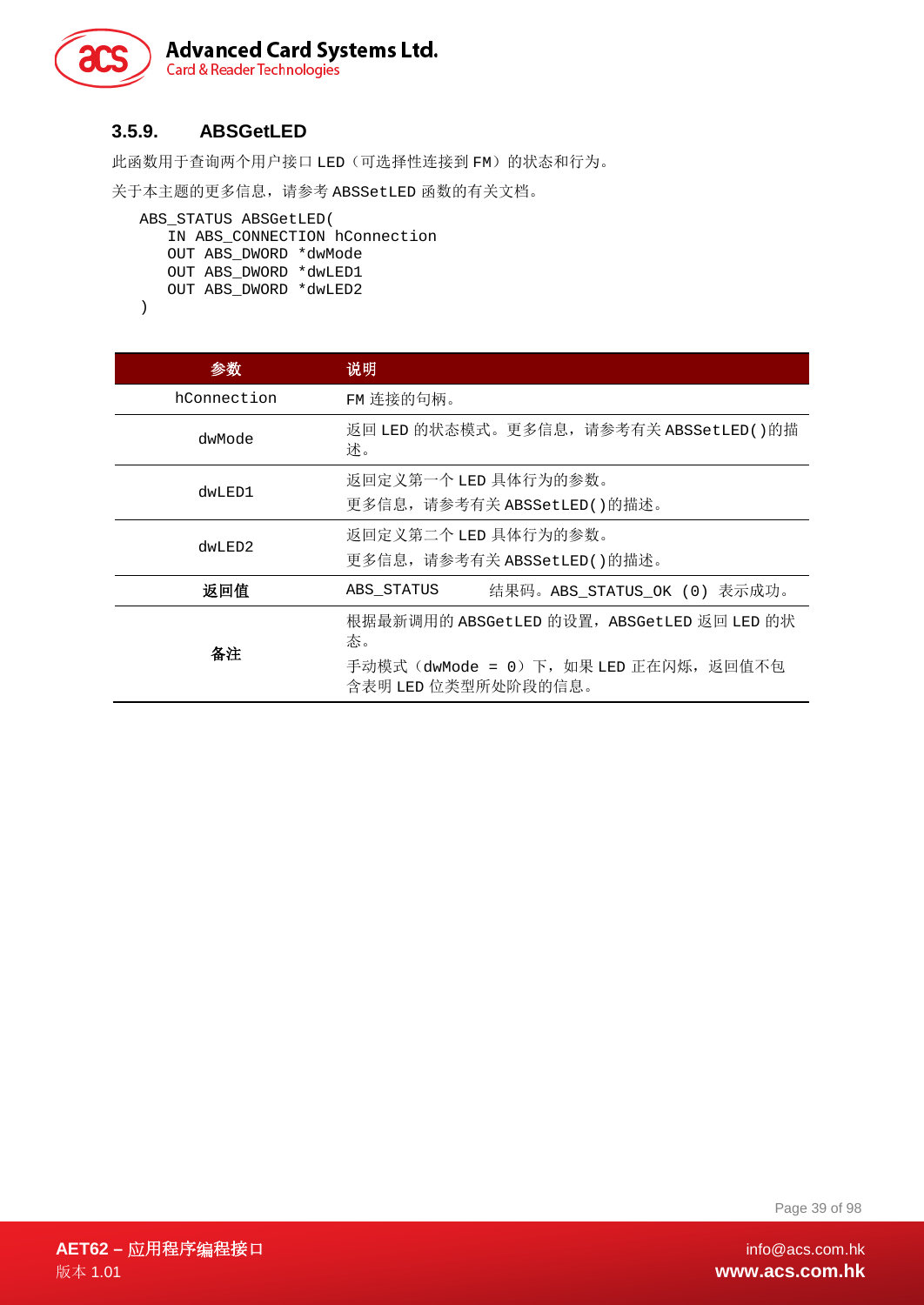

#### **3.5.10. ABSBinarizeSampleImage**

此函数用于将灰阶图像(用回调函数 ABSGrab 或 ABSRawGrab 获得的图像)转化成二元图像(只包 含两种颜色)。

对于二元图像样本,ColorCount 设置为 2。两种颜色包括黑色(1)和白色(0)。二元图像显示效 果好,更适合显示给终端用户。

注:如果 *ppBinarizedImage* 设为 *NULL*,表示就地转换;如果 *ppBinarizedImage* 设置不为 *NULL*,表示转换到新分配的图像结构体。

```
ABS_STATUS ABSBinarizeSampleImage( 
   INOUT ABS_IMAGE *pGrayScaleImage 
   OUT ABS_IMAGE **ppBinarizedImage 
)
```

|                  | 说明                                                                                                                                                                                  |
|------------------|-------------------------------------------------------------------------------------------------------------------------------------------------------------------------------------|
| pGrayScaleImage  | 指针, 指向输入的灰阶图像结构体。<br>注:<br>此函数不支持所有图像格式, 只支持每像素占 8 位(<br>ABS IMAGE::ColorCount == 256) 和 381 x 381 DPI 或<br>508 x 508 DPI 的图像。<br>如果 ppBinarized5Image 设置为 NULL, 则会当场修改该结构<br>体的内容。 |
| ppBinarizedImage | 可选的输出参数, 用于获取新的二元图像样本。<br>如果设置不为 NULL, 转换的图像样本将被放置于该输出参数指定<br>的新分配的缓存。然后, 调用者负责用 ABSFre5e 释放内存。<br>如果设置为 NULL, 就地转换原有的 pGraySc5aleImage。                                            |
| 返回值              | 结果码。ABS STATUS OK (0) 表示成功。<br>ABS STATUS                                                                                                                                           |

Page 40 of 98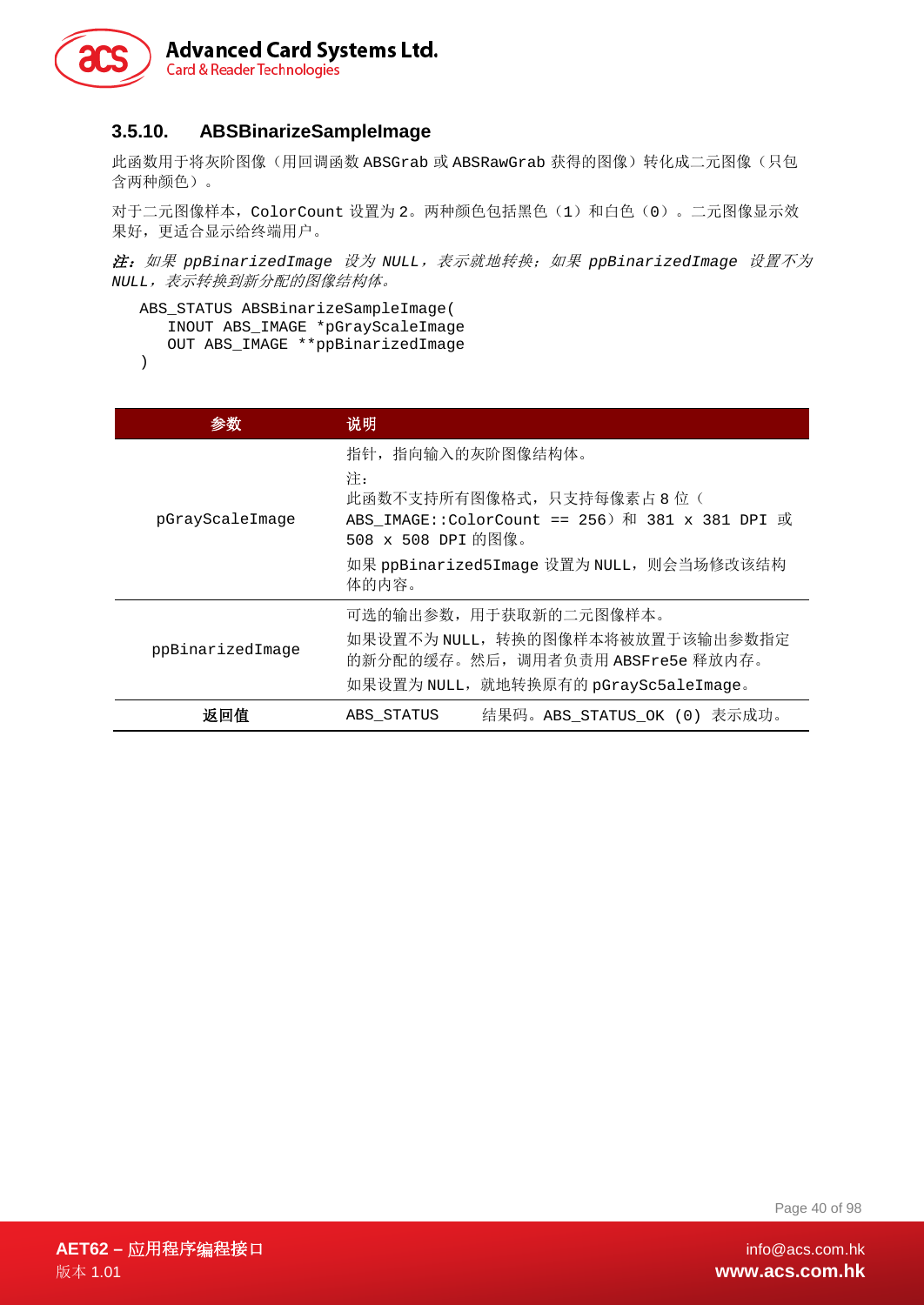

#### **3.5.11. ABSGetLastErrorInfo**

此函数用于获取当前线程发生的上一个 BSAPI 错误的附加信息。

注: 此函数提供的信息不显示给终端用户。错误消息显示为英语(从未本地化),提示研发人员如何更 简单地诊断问题。

```
void ABSGetLastErrorInfo( 
  OUT ABS DWORD *pErrorCode
  OUT const ABS_CHAR **ppErrorMessage
)
```

```
参数 说明
 pErrorCode
             输出参数,设为附加的系统相关错误码。
             根据具体系统,可能是 Windows 平台上返回的错误或值或任意其
             他错误码,可提示研发人员如何诊断错误。
ppErrorMessage
             输出时,设置为指向含有带文本消息的零终止字符串的缓存。
             如果没有提供消息,设置为指向空字符串,调用者不必检查,因为
             它是空值。
             由 BSAPI 管理缓存;不要使用 ABSFree 释放缓存。
             注:
             同一线程中调用其他 BSAPI 时, 该缓存就失效了。下一次调用时
             ,该缓存可能被 BSAPI 释放或重用。如需记住消息,用户必须将
             其复制到自己的缓存。
```
Page 41 of 98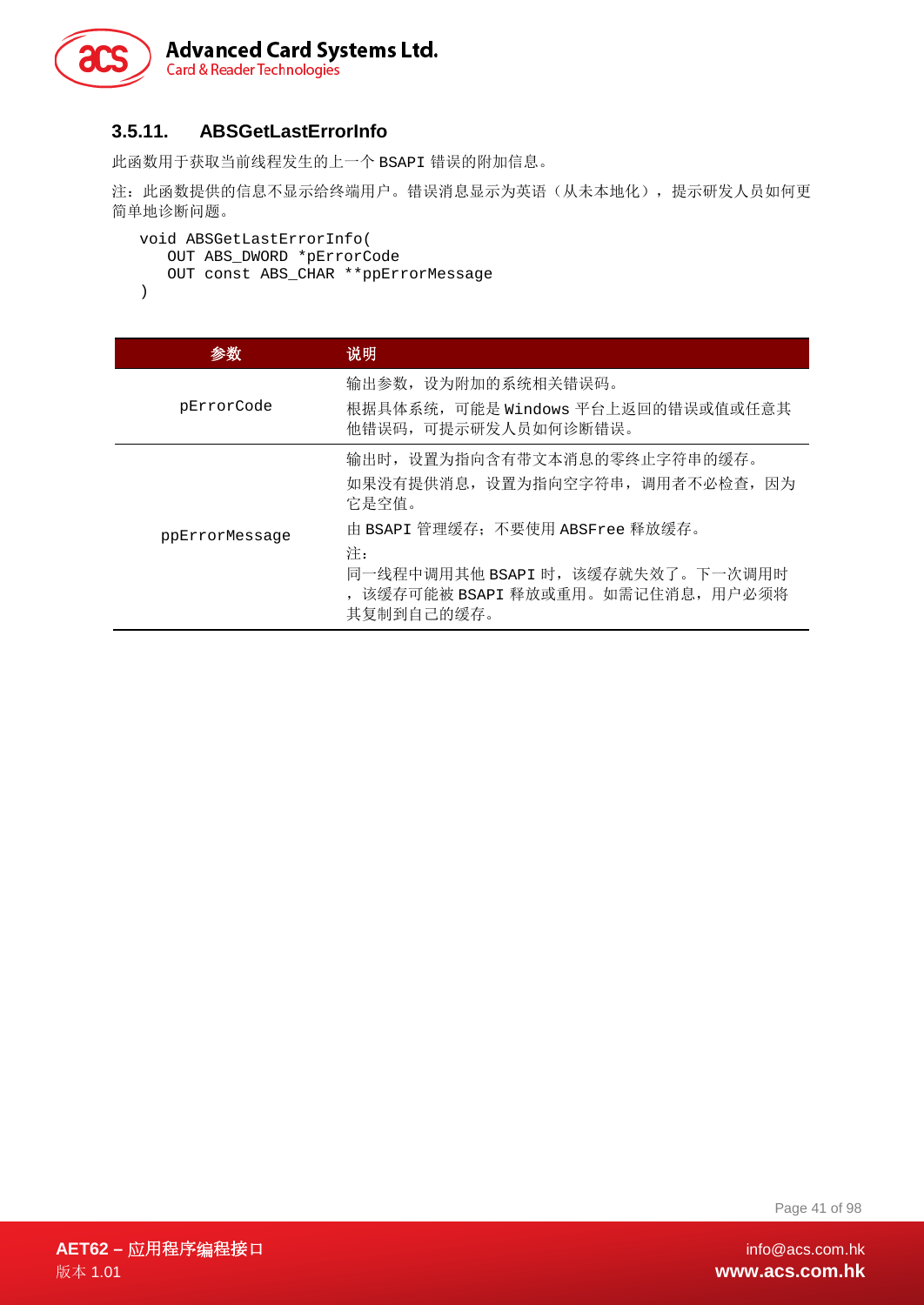

#### **3.5.12. ABSEscape**

此函数用于要求处理特殊功能。

```
ABS_STATUS ABSEscape( 
   IN ABS_DWORD dwOpcode 
   IN ABS_DATA *pInData 
   OUT ABS_DATA **ppOutData 
)
```

| 参数        | 说明                                                                                       |
|-----------|------------------------------------------------------------------------------------------|
| dwOpcode  | 待执行的操作码。<br>当前不支持任何操作码。即, 当前版本里调用此函数总是失败。                                                |
| pInData   | 输入数据, 传输给 dwOpcode 指定的函数。<br>数据格式与 dwOpcode 相关。如果 dwOpcode 不要求任何输入数<br>据, 该参数值可以设为 NULL。 |
| ppOutData | 作为操作结果回传给调用者的数据。<br>如果没有数据回传,可以把参数值设为 NULL。                                              |
| 返回值       | 结果码。ABS_STATUS_OK (0) 表示成功。<br>ABS STATUS                                                |

Page 42 of 98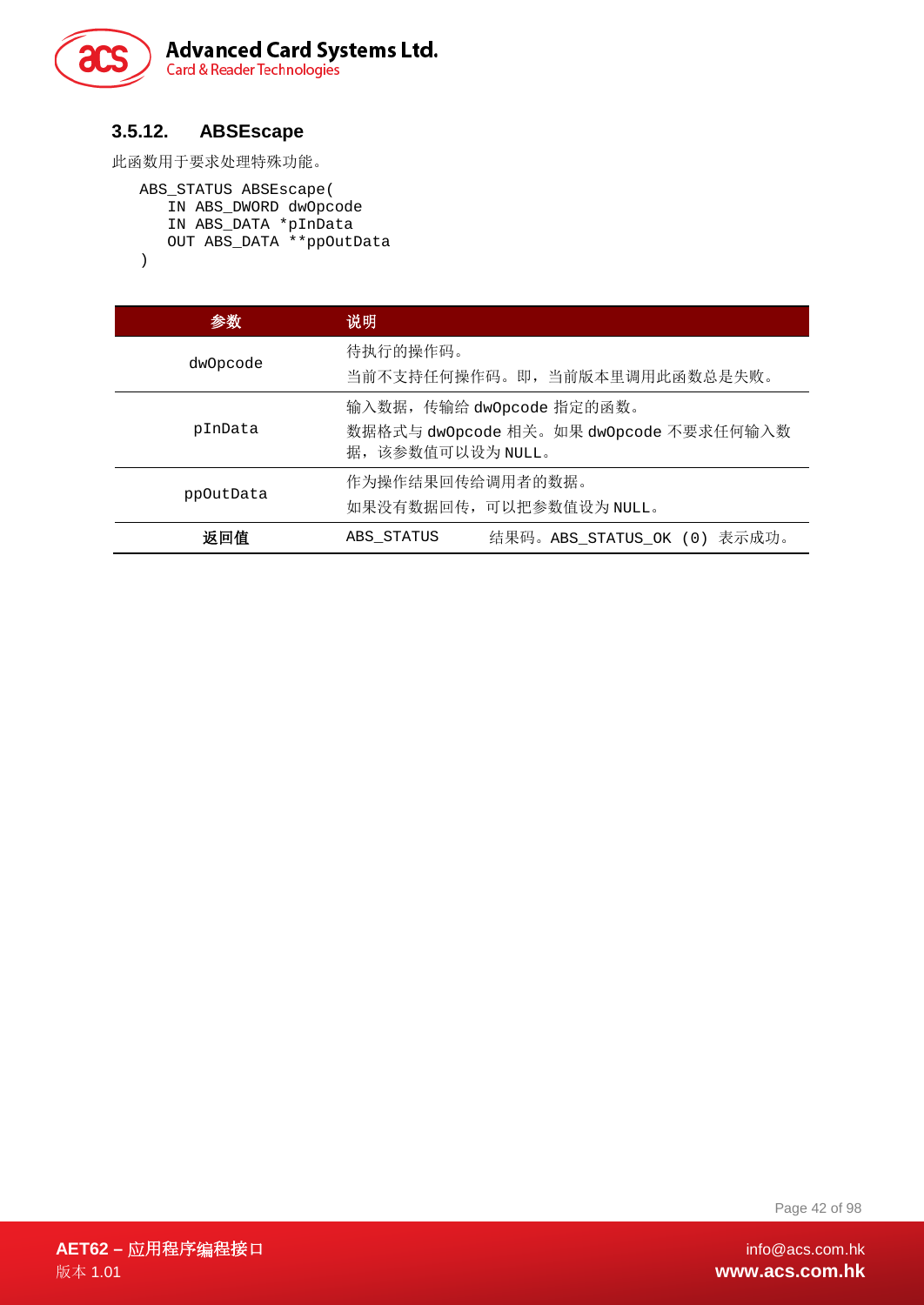

# **4.0. BSGUI.DLL** 函数

## **4.1.** 使用 **BSGUI.DLL**

BSGUI.DLL 为 BSAPI.DLL 提供默认的 ABS\_CALLBACK 执行程序。

如需使用默认的回调函数执行程序,请将应用同时链接到 BSAPI.DLL 和 BSGUI.DLL。因此,无论何 时开始交互操作,结构体 ABS OPERATION 的成员回调函数都设置成从 BSGUI.DLL 指向函数 ABSDefaultCallback 的指针。

安装应用时,文件 BSGUI.ZIP 必须与 BSGUI.DLL 位于同一目录。

注:*BSGUI.DLL* 只在 *Windows* 系统平台上可用。

## **4.2. GUI** 定制

BSGUI.DLL 库从 BSGUI.ZIP 加载图像。

如需定制 BSGUI.DLL 会话的外观和感觉,可以替换 BSGUI.ZIP 里的部分或全部图像,如有需要, 也 可以更改 BSGUI.ZIP 里 BIO.XML 的布局。

## **4.3.** 默认的回调函数执行程序

#### **4.3.1. ABSDefaultCallback**

默认的 BSAPI 回调函数执行程序。

它提供回调函数的默认执行程序,然后可以用 ABS\_OPERATION 结构体传入 BSAPI 交互函数。如需保 持一致的应用外观和感觉,请使用该回调函数提供的执行程序而非用户自己的执行程序。

绝不能直接调用此函数。此函数仅用作结构体 ABS\_OPERATION 的成员回调函数将指向函数的指针传 入 BSAPI 函数。

更多信息,请参考 ABS\_CALLBACK 类型和 ABS\_OPERATION 结构体的文档。

```
void ABSDefaultCallback( 
   IN const ABS_OPERATION *pOperation 
   IN ABS_DWORD dwMsgID 
   IN void *pMsgData
```
)

| 参觀         | 说明                                                                                                                                                   |
|------------|------------------------------------------------------------------------------------------------------------------------------------------------------|
| pOperation | 调用交互生物识别操作时指向 ABS_OPERATION 结构体的指针。<br>交互操作的调用者可以使用结构体的成员 Context 将数据传入默<br>认的回调函数。ABSDefaultCallback 需要数据符合<br>ABS_DEFAULT_CALLBACK_CONTEXT 结构体的格式。 |
|            | Context 的指针可以设置成 NULL。这时, 将实施默认行为。                                                                                                                   |
| dwMsqID    | 消息 ID。请参见常量 ABS_MSG_xxxx 的描述。                                                                                                                        |
| pMsqData   | 指针,指向有关消息附加信息数据。<br>其含义是与具体消息相关的。请参考具体常量 ABS_MSG_xxxx 的<br>文档。                                                                                       |

Page 43 of 98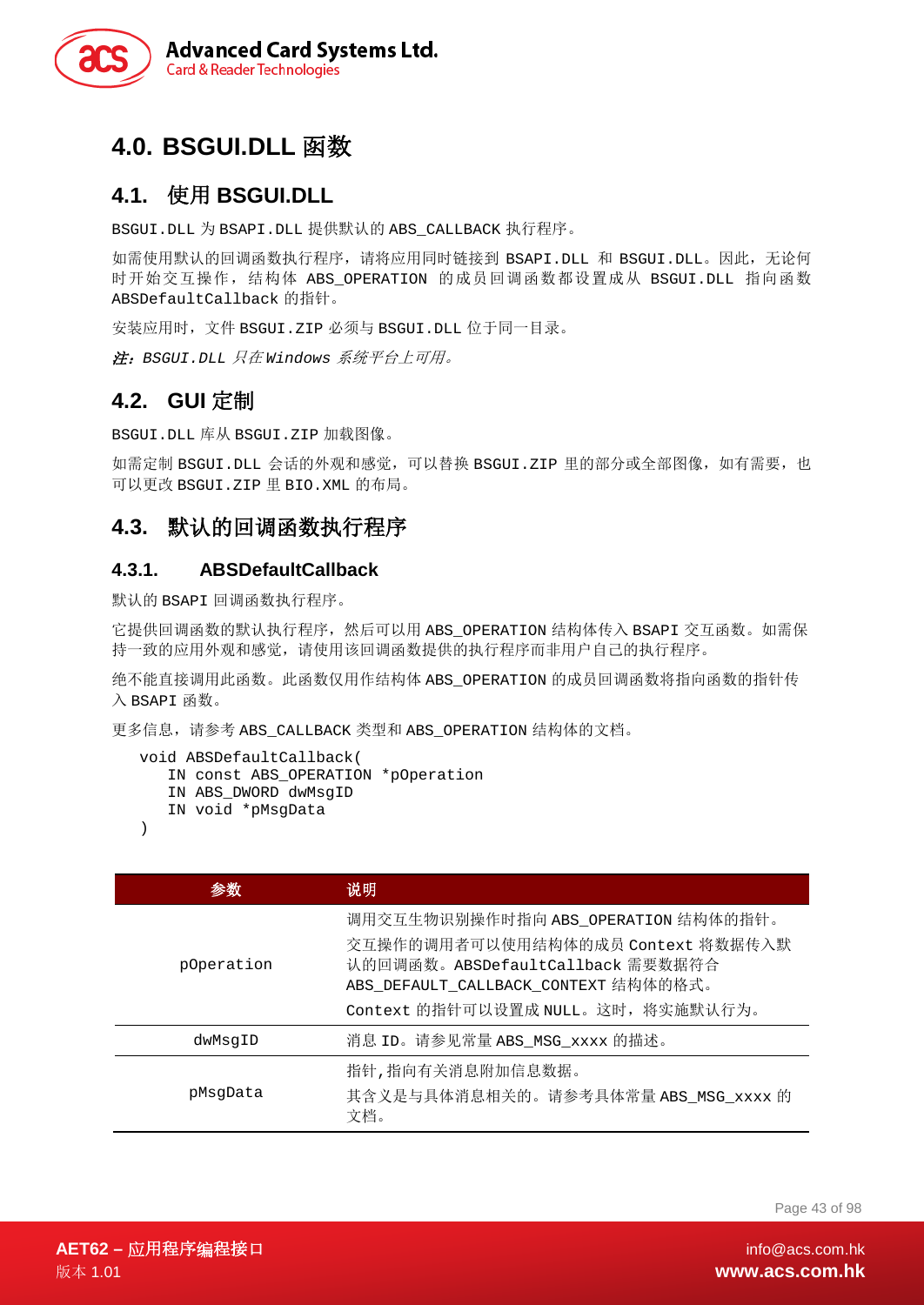

# **4.4. ABS\_DEFAULT\_CALLBACK\_CONTEXT**

结构体,可选择性地作为上下文数据传入 ABSDefaultCallback。

可以调整默认回调函数执行程序的实际行为。要使用时,建立结构体成员并将 ABS OPERATION 的 Context 设置成结构体地址。

生物识别操作的调用者必须保证指向结构体的指针(通过 ABS\_OPERATION 结构体传入)持续有效, 直到生物识别操作结束。

typedef struct abs\_default\_callback\_context { ABS\_DWORD Version; HWND ParentWindow; ABS DWORD Flags; } ABS\_DEFAULT\_CALLBACK\_CONTEXT

| 参数           | 说明                                                          |
|--------------|-------------------------------------------------------------|
| 版本号          | 结构体的版本号。设置为1。                                               |
| ParentWindow | 设置为上级窗口的句柄或者 NULL。<br>设为 NULL 时, 上级窗口是实际活跃的窗口。              |
| 标识位          | 标识位的位掩码。目前仅支持标识位<br>ABS DEFAULT CALLBACK FLAG ENABLE SOUND. |

# **4.5. ABS\_DEFAULT\_CALL BACK\_CONTEXT** 的标识位 ( **ABS Default\_CALLBACK\_FLAG\_xxxx**)

以下标识位可以用于结构体 ABS\_DEFAULT\_CALLBACK\_CONTEXT:

ABS\_DEFAULT\_CALLBACK\_FLAG\_ENABLE\_SOUND 1h

回调函数执行成功时播放声音。

Page 44 of 98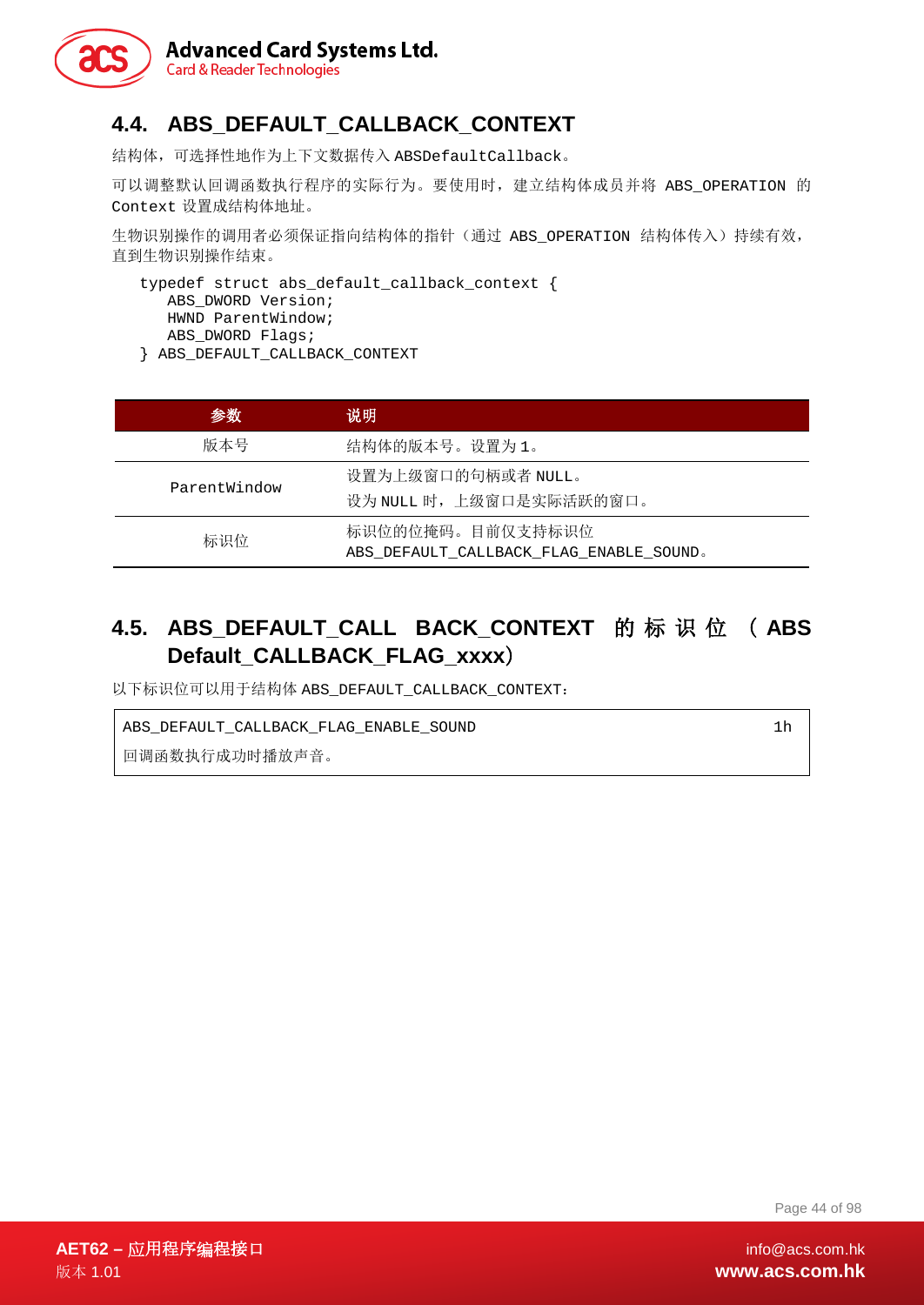

# **5.0.** 声明

## **5.1.** 基本种类

| typedef<br>有符号的整数类型(1个字节)    | char           | ABS_CHAR       |
|------------------------------|----------------|----------------|
| typedef<br>没有符号的整数类型(1个字节)   | unsigned char  | ABS BYTE       |
| typedef<br>有符号的整数类型 (2个字节)   | 短              | ABS SHORT      |
| typedef<br>没有符号的整数类型(2个字节)   | unsigned short | ABS WORD       |
| typedef<br>有符号的整数类型(4个字节)    | int            | ABS LONG       |
| typedef<br>没有符号的整数类型(4个字节)   | unsigned int   | ABS_DWORD      |
| typedef<br>布尔值(0、非0)         | int            | ABS BOOL       |
| typedef<br>返回状态。             | ABS LONG       | ABS STATUS     |
| typedef<br>连接句柄。它代表同 FM 的会话。 | ABS DWORD      | ABS CONNECTION |

Page 45 of 98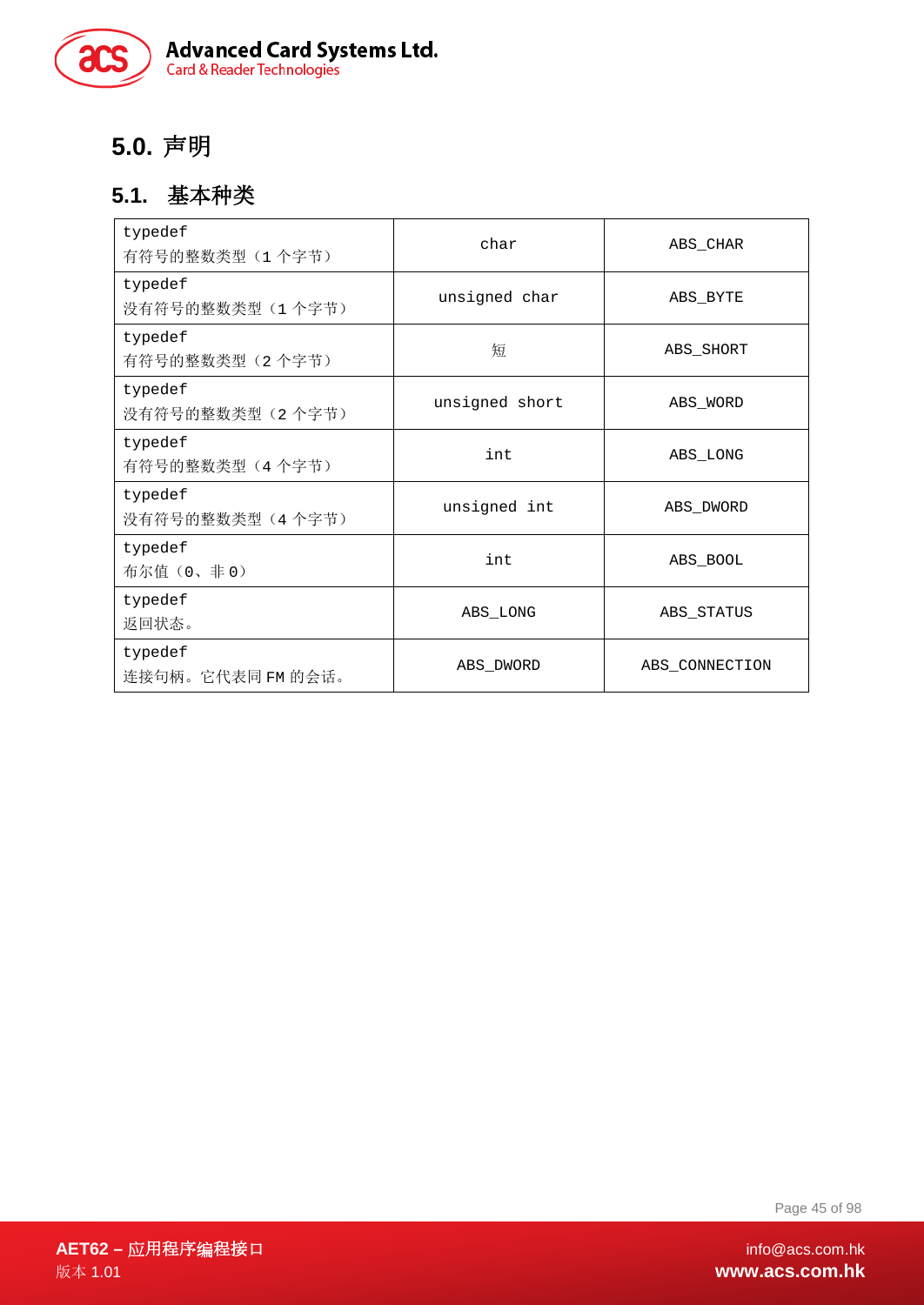

# **5.2.** 具体类型

#### **5.2.1. ABS\_DATA**

ABS\_DATA 结构体用于关联任意长数据块和长度信息。

```
typedef struct abs_data { 
   ABS_DWORD Length; 
   ABS_BYTE Data[ABS_VARLEN]; 
} ABS_DATA
```

| 参数               | 说明             |
|------------------|----------------|
| Length           | 数据域的长度, 单位为字节。 |
| Data[ABS VARLEN] | 数据本身的长度可变。     |

Page 46 of 98

**AET62 –** 应用程序编程接口 info@acs.com.hk 版本 1.01 **www.acs.com.hk**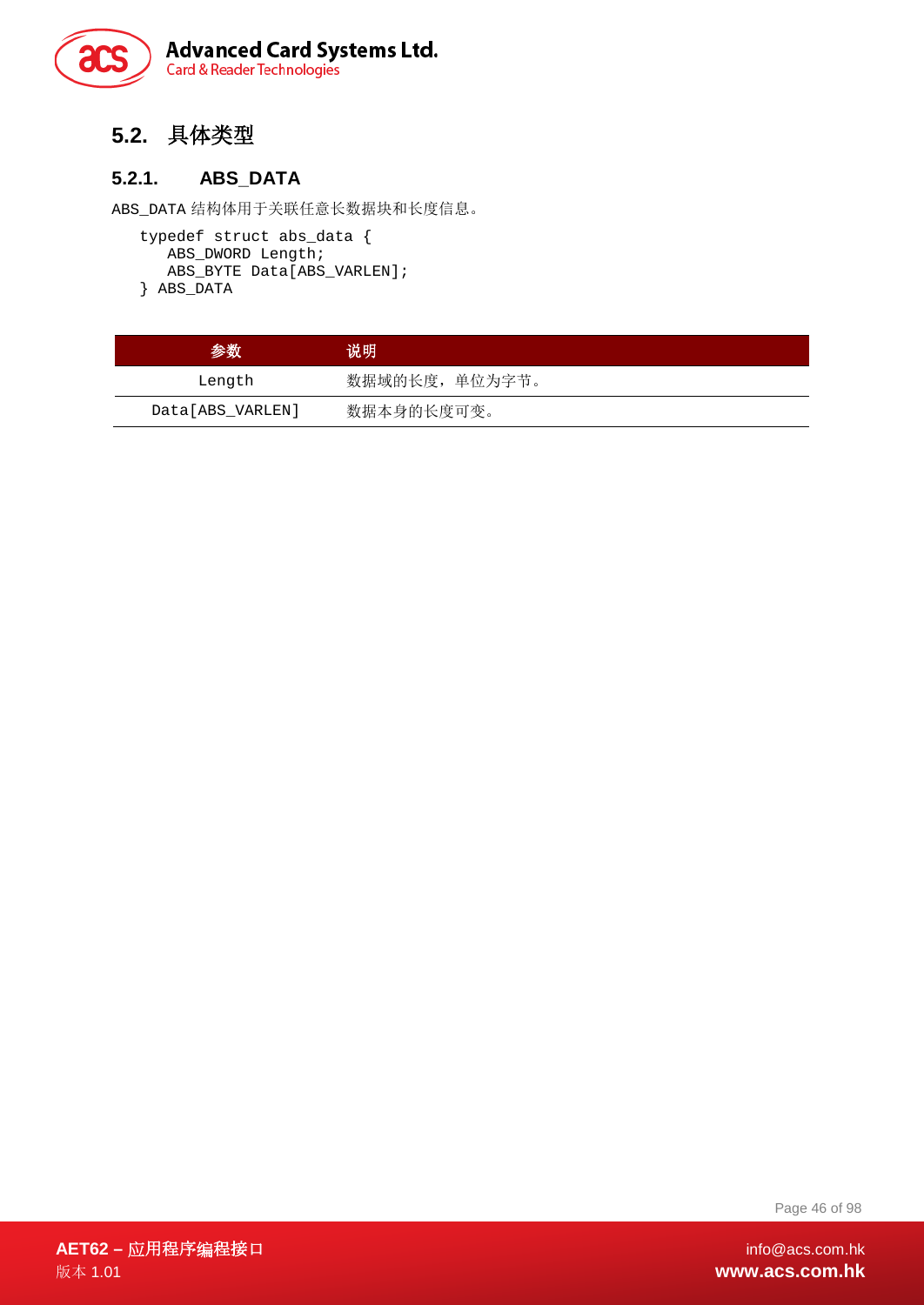

#### **5.2.2. ABS\_BIR\_HEADER**

它是 BIR 的头部。这种类型等同于 BioAPI 的结构体 BioAPI\_BIR\_HEADER。

典型地,BIR 作为不透明数据处理,不必知道其头部的结构体。但是,出于完整性的要求,这里还是介 绍一下。下面提供的值是 FM 产生的 BIR 中用到的标准值。

更多详情,请参阅 BioAPI 文档。

注: ABS BIR HEADER 所有的成员都采用小端字节序。这种做法有两个重要影响:

- 模板采用完全一致的二进制,存储到存储器或数据库时,可以通用于各种平台,无论平台采用 什么样的字节序。
- 使用结构体的值时,必须将值转换成当前所用平台内在的字节序。

```
typedef struct abs_bir_header { 
  ABS DWORD Length;
  ABS BYTE HeaderVersion;
  ABS_BYTE Type; 
  ABS_WORD FormatOwner; 
  ABS_WORD FormatID;
```

```
ABS_CHAR Quality; 
ABS_BYTE Purpose;
```
- ABS\_DWORD FactorsMask;
- } ABS\_BIR\_HEADER

| 参数            | 说明                                                                             |
|---------------|--------------------------------------------------------------------------------|
| Length        | 头部长度 + 不透明的数据                                                                  |
| HeaderVersion | $HeaderVersion = 1$                                                            |
| Type          | Type = 4 (BioAPI_BIR_DATA_TYPE_PROCESSED)                                      |
| FormatOwner   | FormatOwner = 12h (STMicroelectronics)                                         |
| FormatID      | FormatID = $0$                                                                 |
| Ouality       | Quality = -2 (不支持 BioAPI QUALITY)                                              |
| Purpose       | Purpose (BioAPI PURPOSE xxxx, ABS PURPOSE xxxx).<br>相应的 BioAPI 和 BSAPI 常量的值一样。 |
| FactorsMask   | FactorsMask = 08h (BioAPI FACTOR FINGERPRINT)                                  |

Page 47 of 98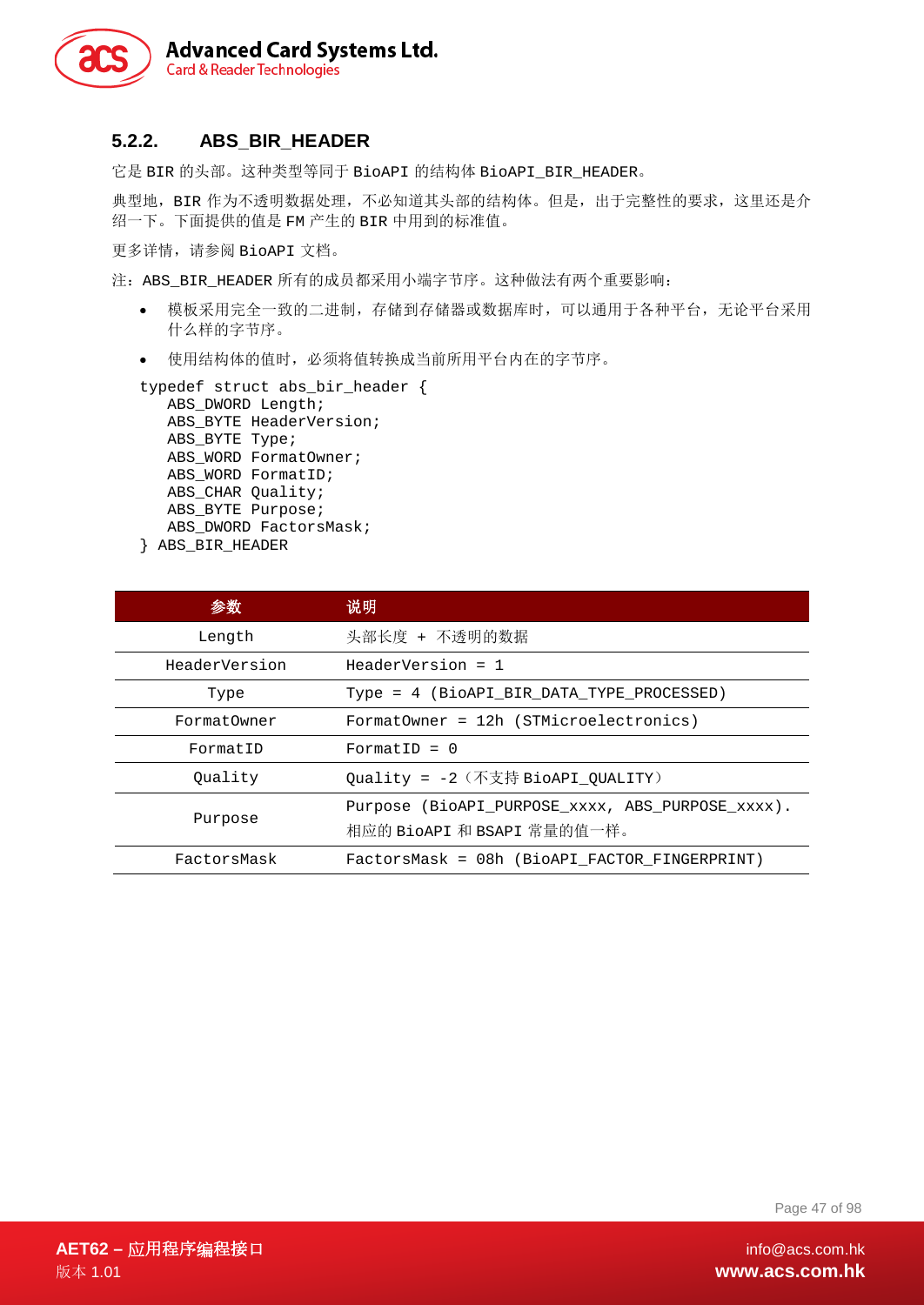

#### **5.2.3. ABS\_BIR**

生物识别数据的容器。

BIR 的全称是 Biometric Identification Record (生物特征识别的记录)。在 BSAPI 里, 它 表示指纹模板,但是可能也含有其他数据,例如审计数据。BIR 有一个头部,头部后面是不透明数据和 签名(签名可选)。这种数据是与 BioAPI 的 BioAPI\_BIR 兼容的二进制数据。唯一的区别是 BioAPI\_BIR 数据分成 4 个单独的内存模块, 而 ABS\_BIR 所有数据在一起。

```
typedef struct abs_bir { 
  ABS_BIR_HEADER Header; 
  ABS_BYTE Data[ABS_VARLEN]; 
} ABS_BIR
```

| 参数               | 说明         |
|------------------|------------|
| 命令头              | BIR 头部。    |
| Data[ABS_VARLEN] | 组成指纹模板的数据。 |

Page 48 of 98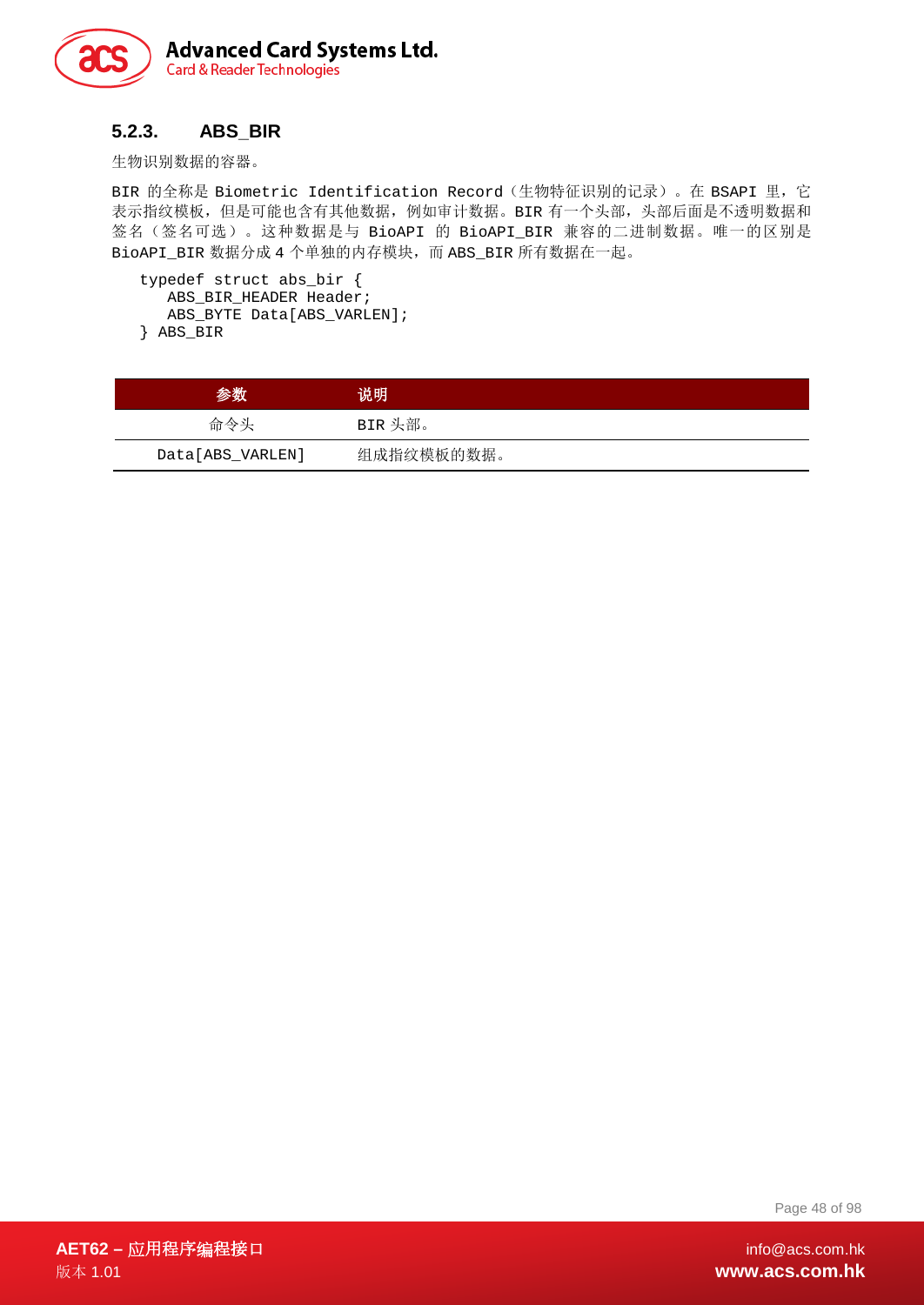

#### **5.2.4. ABS\_OPERATION**

容纳所有交互操作函数的通用数据。

typedef struct abs\_operation { ABS\_DWORD OperationID; void\* Context; ABS CALLBACK Callback; ABS\_LONG Timeout; ABS\_DWORD Flags; } ABS\_OPERATION

| 参数          | 说明                                                                                                                                                                                                                                                              |
|-------------|-----------------------------------------------------------------------------------------------------------------------------------------------------------------------------------------------------------------------------------------------------------------|
| OperationID | 唯一操作 ID 或 0。<br>非 0 值表示操作的唯一标识。可以用于函数 ABSCancel-<br>Operation 来取消操作, 包括取消其他线程的操作。注:<br>调用者负责分配操作 ID, 以防同一会话中出现同时进行的交互操<br>作(例, 其他线程) 拥有重复的操作 ID。否则操作立即失败, 返<br>回 ABS_STATUS_INVALID_PARAMETER。<br>值为 0 时, 用户只能从其回调函数取消操作(将 0 作为<br>ABSCancelOperation 的参数进行传输)。 |
| Context     | 用户定义的指针, 传入操作回调函数。<br>BSAPI 不会以任何方式解释或区别指针数据。                                                                                                                                                                                                                   |
| Callback    | 指针, 指向应用定义的函数, 用于执行操作回调函数。<br>允许应用开发者提供的用户界面通知用户操作处理进度并提示用户<br>如何操作, 例, 把手指放在 FM 传感器上。<br>更多信息, 请参考 ABS_CALLBACK 的文档。                                                                                                                                           |
| Timeout     | 用户不活跃造成的超时, 单位为毫秒。<br>如果交互操作需要用户活跃但是指定时间内检测不到用户活跃, 操<br>作中断,操作函数返回 ABS_STATUS_TIMEOUT。<br>值 0 表示没有设置超时(用户的不活跃不会引起操作中断)。值-1<br>表示使用默认的超时设置(视具体设备而定)。                                                                                                             |
| 标识位         | 标识位的位掩码, 用于调整操作进程。<br>更多信息,请参考 ABS OPERATION FLAG xxxx 常量的描述。                                                                                                                                                                                                   |

Page 49 of 98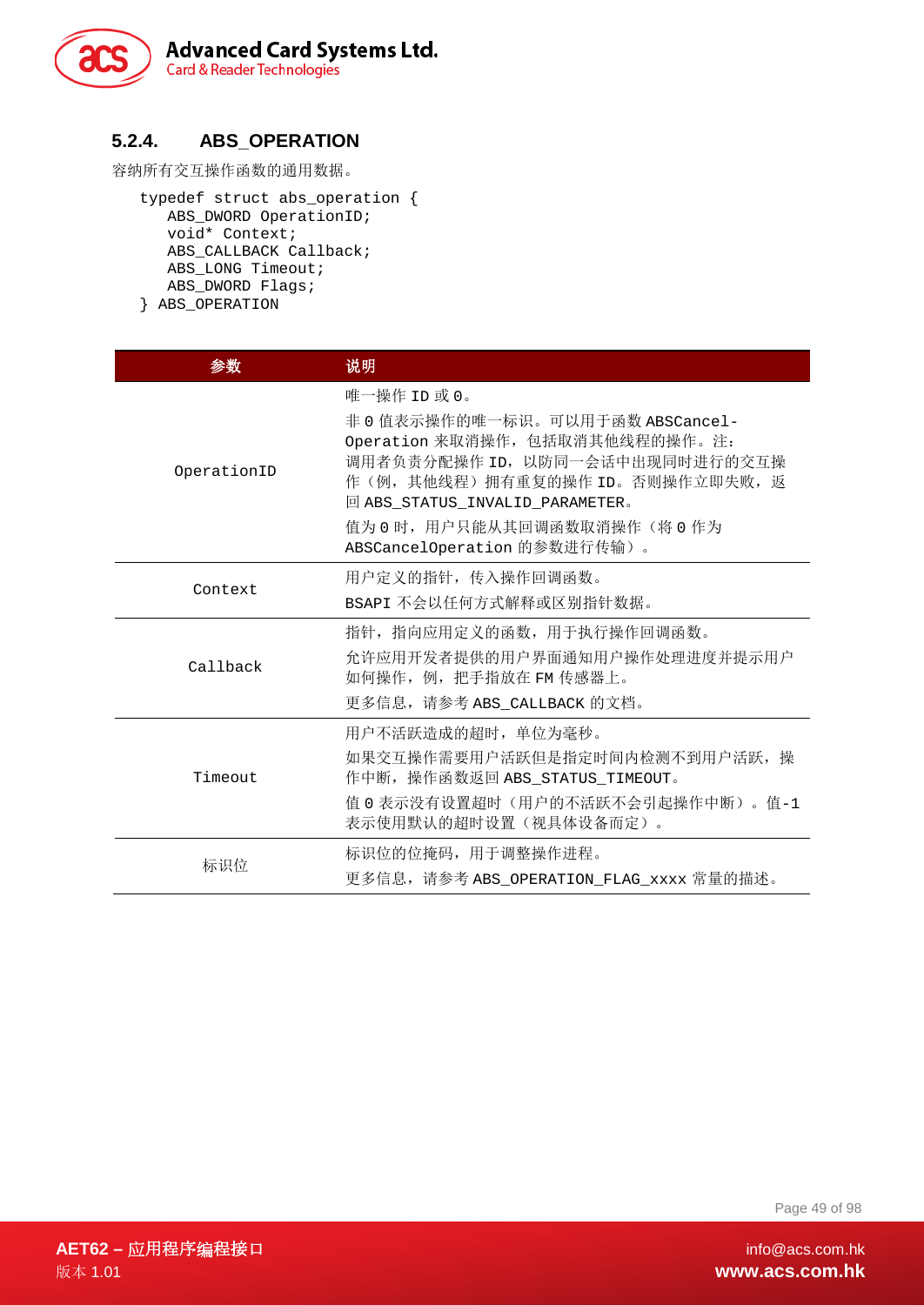

## **5.2.5. ABS\_PROFILE\_DATA**

配置文件数据,用于调整原始抓取操作(ABSRawGrab)。

可为原始抓取操作设置各种特殊模式和属性(包括与 FM 有关的)。

函数 ABSRawGrab 用指针指向 ABS\_PROFILE\_DATA 结构体的数组。其它参数表示配置文件数组中的 项目号。数组的每一条记录都包括一对密钥值。

密钥指定待调整的原始抓取操作的属性/参数,密钥值指定如何调整这些属性和参数。密钥值的含义和 范围与特定密钥以及 FM 性能相关。

typedef struct abs\_profile\_data { ABS\_DWORD Key; ABS\_DWORD Value; } ABS\_PROFILE\_DATA

参数 说明 Key 配置文件的密钥。可能是任意 ABS\_PKEY\_xxxx 常量。 Value 值,与密钥相关。

Page 50 of 98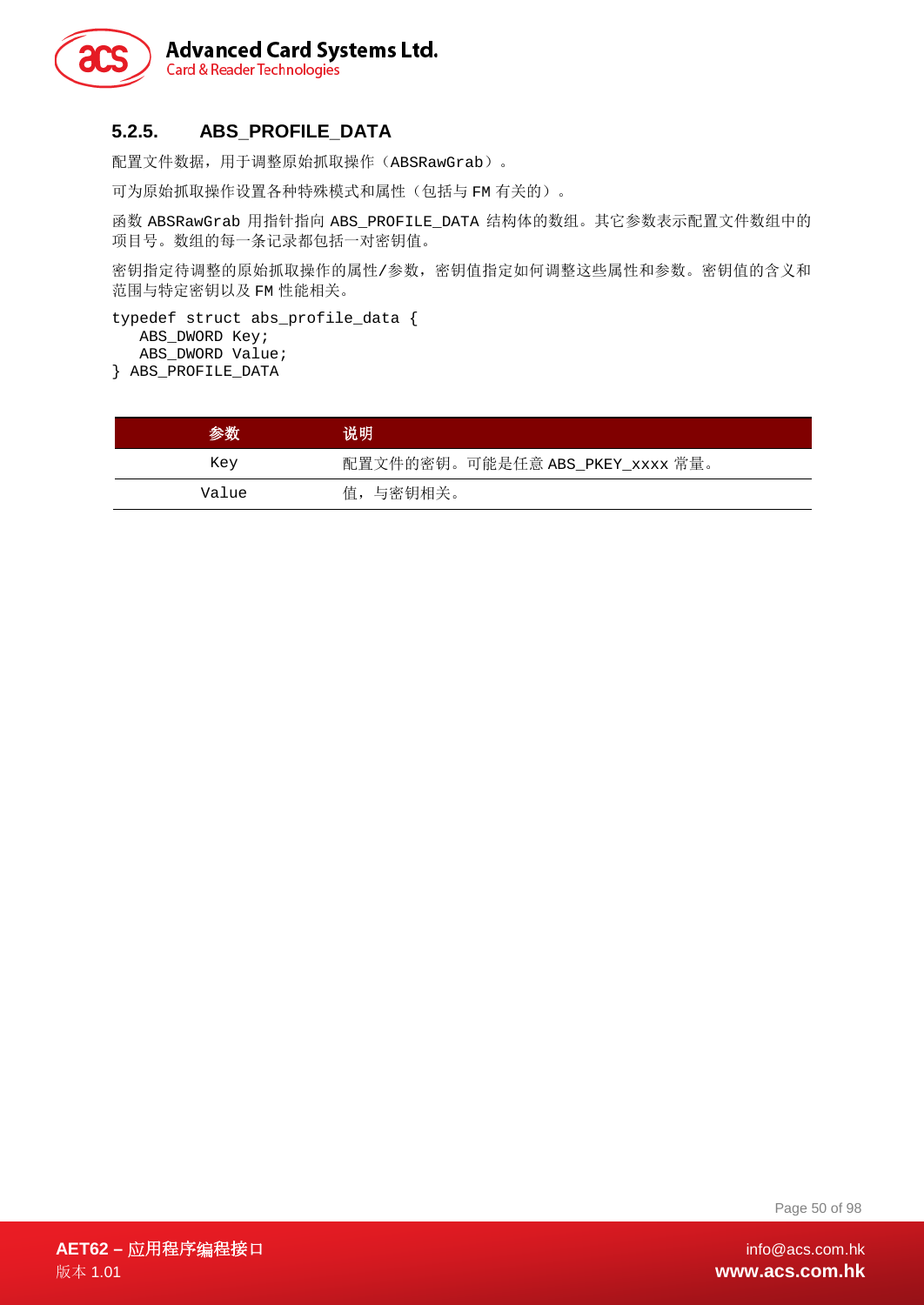

#### **5.2.6. ABS\_SWIPE\_INFO**

提供 ABSRawGrab、ABSGrabImage 或 ABSRawGrabImage 获取的滑动操作的各种信息。

注:*BSAPI* 的将来版本中,*ABSRawGrab* 能以结构体定义的其他格式返回滑动操作的信息。更多信息 ,请参考 *ABSRawGrab* 及其参数 *ppSwipeInfo* 的描述。

```
typedef struct abs_swipe_info { 
  ABS_DWORD Version; 
  ABS WORD Height;
  ABS_BYTE ReconstructionScore; 
  ABS_BYTE ImageScore; 
  ABS_DWORD MsgID; 
  ABS_DWORD Flags; 
  ABS_DWORD BackgroundColor; 
} ABS_SWIPE_INFO
```

| 参数                  | 说明                                                                                                                                                                                       |
|---------------------|------------------------------------------------------------------------------------------------------------------------------------------------------------------------------------------|
| 版本号                 | 结构体的版本号。当前是版本 1。<br>即, 如果返回数据的前四个字节不是 1, 用户不能将其他数据的剩<br>余部分理解为结构体 SWIPE_INFO。                                                                                                            |
| Height              | 指纹图像高度, 单位为像素。                                                                                                                                                                           |
| ReconstructionScore | 重构质量分数, 范围 0-100。<br>值越大, 图像重构质量越高。                                                                                                                                                      |
| ImageScore          | 图像质量分数,范围 0-100。<br>值越大, 图像质量越高。                                                                                                                                                         |
| MsgID               | 质量反馈消息的 ID。<br>根据原始抓取配置文件的设置, 可以在原始抓图操作中进行各种<br>测试及质量检测。如果成功通过所有测试(或全部测试被停止)<br>, MsgId 设置为 ABS_MSG_PROCESS_SUCCESS。<br>如果任意质量检测失败, 值设置为最重要/相关的回调消息的 ID<br>(请参考常量 ABS_MSG_QUALITY_xxxx)。 |
| 标识位                 | 位掩码,表示滑动操作的各方面情况。<br>请参考常量 ABS_SWIPE_FLAG_xxxx。                                                                                                                                          |
| BackgroundColor     | 滑动指纹图像样本的背景色。<br>实际选择的颜色取决于 ABS_SWIPE_INFO 相关的样本图像。值<br>为 0, 表示黑色:<br>值为1 (ABS_IMAGE::ColorCount - 1) 表示白色。其它灰阶<br>色介于黑白之间。<br>如果不能确定背景色, 则 BackgroundColor 设为 FFFFFFFFh                 |

Page 51 of 98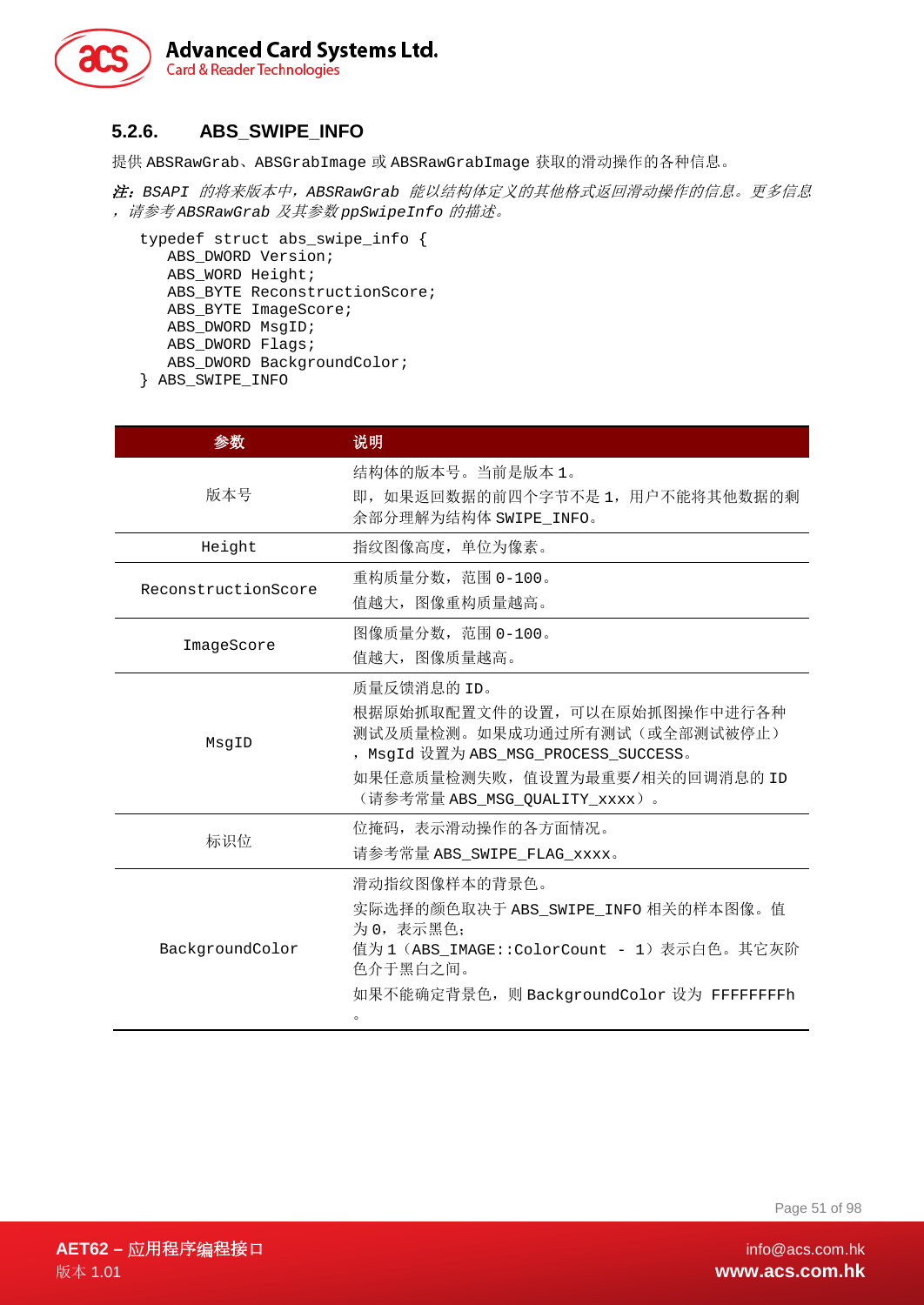

## **5.2.7. ABS\_IMAGE\_FORMAT**

用于描述函数 ABSGrabImage 和 ABSRawrabImage 需要的图像格式。

用函数 ABSListImageFormats 获取可用的格式清单。

分辨率的单位总是 DPI(dots per inch)。扫描分辨率是扫描时传感器的分辨率。图像分辨率是所 产生图像的分辨率。二者的值相同,除非传感器对扫描图像进行二次抽样或指定硬件没有可用的二次抽 样信息。

```
typedef struct abs_image_format { 
   ABS_WORD ScanResolutionH; 
   ABS_WORD ScanResolutionV; 
   ABS_WORD ImageResolutionH; 
   ABS_WORD ImageResolutionV; 
   ABS_BYTE ScanBitsPerPixel; 
   ABS_BYTE ImageBitsPerPixel; 
} ABS_IMAGE_FORMAT
```
参数 说明 ScanResolutionH 水平扫描分辨率,单位 DPI。 ScanResolutionV 垂直扫描分辨率,单位 DPI。 ImageResolutionH 所产生图像的水平扫描分辨率, 单位 DPI。 ImageResolutionV 所产生图像的垂直扫描分辨率,单位 DPI。 ScanBitsPerPixel 比特每像素。 ImageBitsPerPixel 所产生图像的比特每像素。如果值为 N, 产生的 ABS\_IMAGE::ColorCount 是 2 的 n 次幂。

Page 52 of 98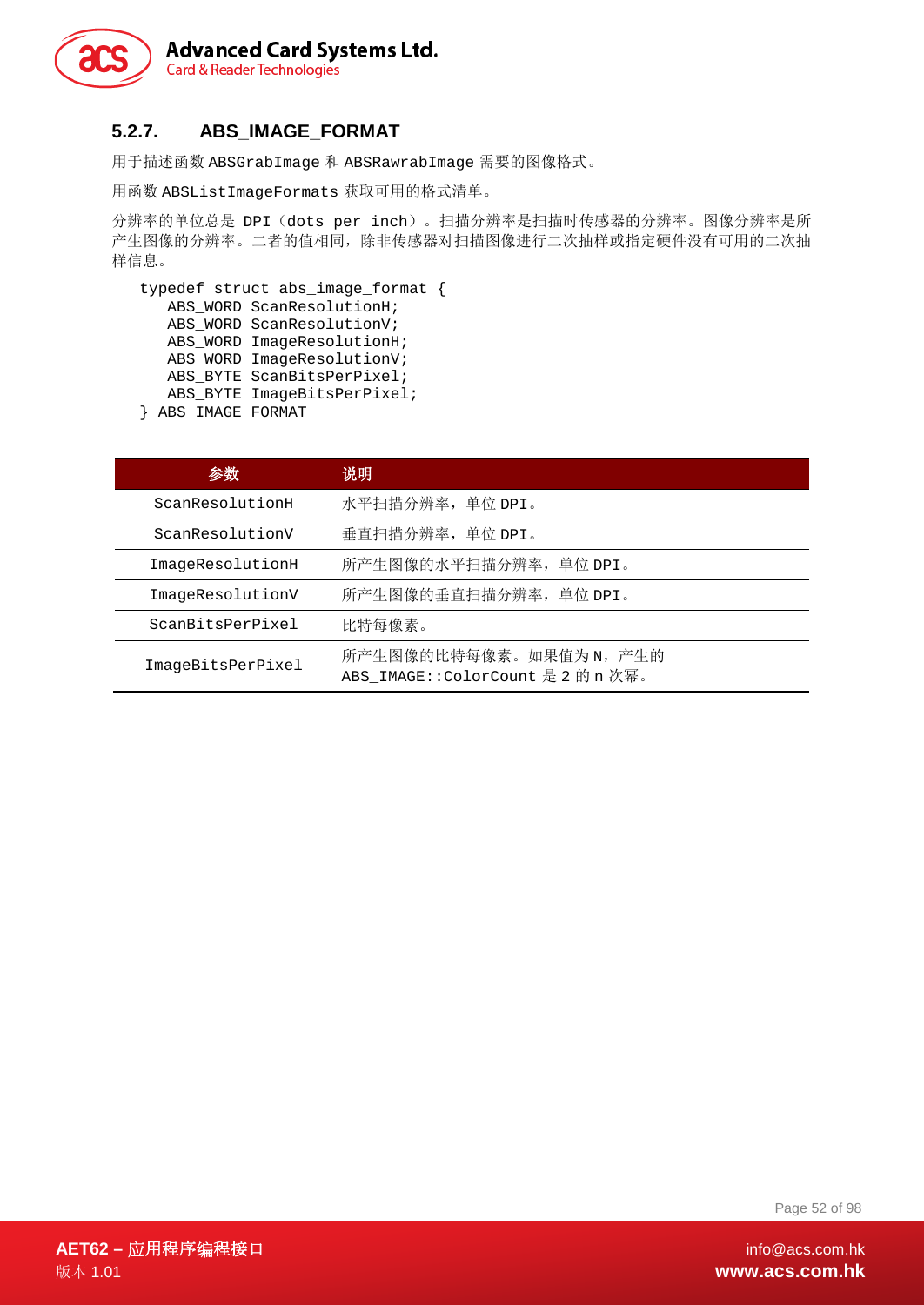

#### **5.2.8. ABS\_IMAGE**

类 ABS\_IMAGE 含有代表滑动指纹样本图像的数据。

函数 ABSCapture、ABSGrab、ABSRawGrab 使用该结构体。发送给 ABS\_CALLBACK 的某些消息也 能使用它作为附加数据来传输样本图像。

```
typedef struct abs_image { 
  ABS DWORD Width;
  ABS_DWORD Height; 
  ABS DWORD ColorCount;
  ABS_DWORD HorizontalDPI; 
  ABS_DWORD VerticalDPI; 
  ABS_BYTE ImageData[ABS_VARLEN]; 
} ABS_IMAGE
```

| 参数                    | 说明                                                                                  |
|-----------------------|-------------------------------------------------------------------------------------|
| Width                 | 图像宽度, 单位为像素                                                                         |
| Height                | 图像高度,单位为像素                                                                          |
| ColorCount            | 图像的最大颜色数量                                                                           |
| HorizontalDPI         | 图像水平分辨率, 单位 DPI                                                                     |
| VerticalDPI           | 图像垂直分辨率, 单位 DPI                                                                     |
| ImageData[ABS VARLEN] | 所有像素的颜色值。                                                                           |
|                       | ImageData 是一个(宽x高)字节数组。每个像素用一个字节<br>代表。第一个(宽度)字节代表第一行像素(从左至右), 随后<br>一行接一行, 没有任何间隔。 |
|                       | 每一字节的值表示一个灰阶色。颜色有编号, 编号为 0 表示黑色<br>而 1 (colorCount - 1) 表示白色。其它灰色线性分布于黑色<br>和白色之间。  |

Page 53 of 98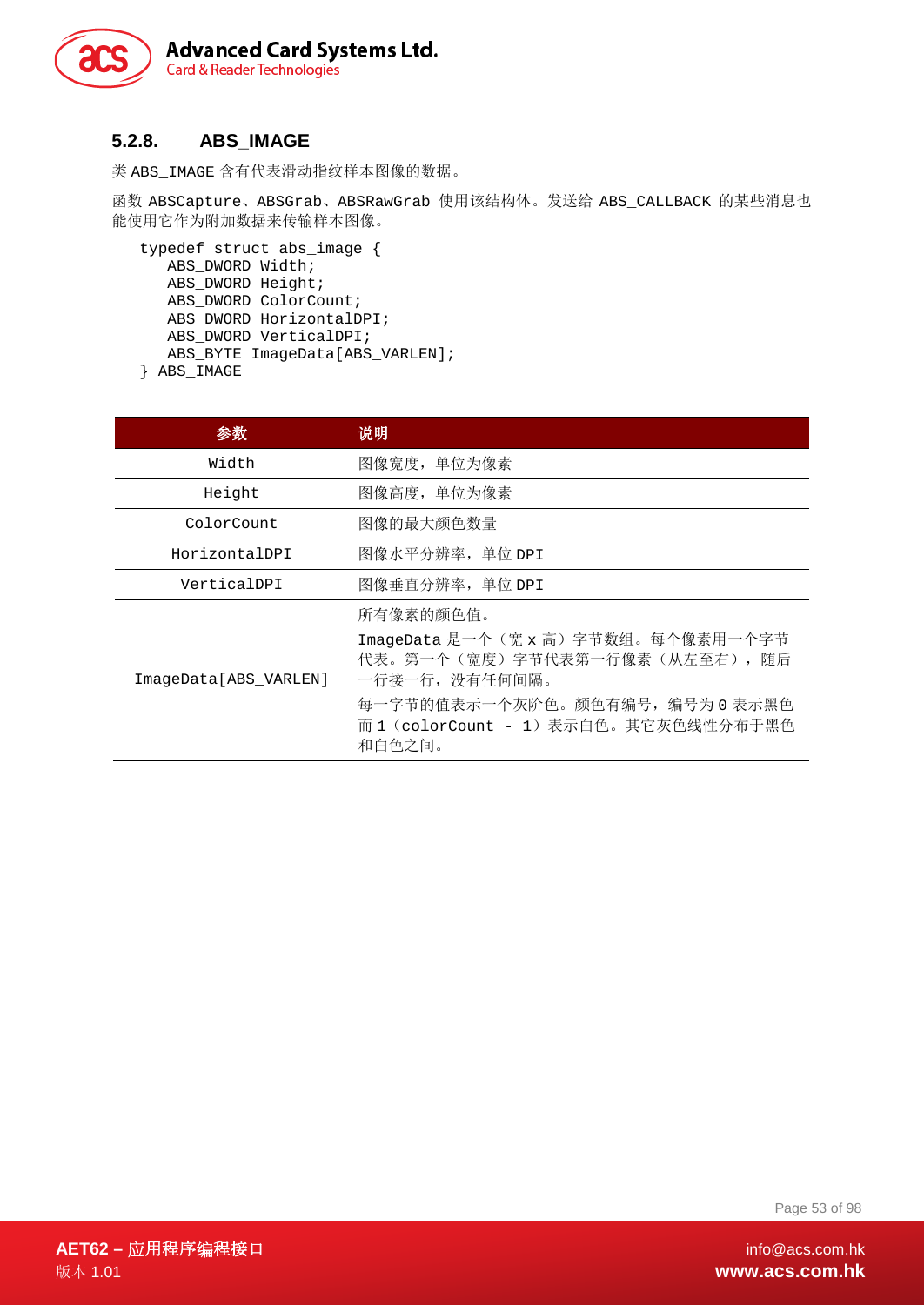

#### **5.2.9. ABS\_PROCESS\_DATA**

该结构体是一个容器,容纳发送给交互操作回调函数的 ABS\_MSG\_PROCESS\_xxxx 消息关联的附加数 据。

注:部分 *ABS\_MSG\_PROCESS\_xxxx* 消息使用更具体的结构体,但是所有 *ABS\_MSG\_PROCESS\_xxxx* 消息都与 *ABS\_PROCESS\_DATA* 二进制兼容,即,可以将指向它们的指针安全投射到指向 *ABS\_PROCESS\_DATA* 的指针。

```
typedef struct abs_process_data { 
   ABS_DWORD ProcessID; 
} ABS_PROCESS_DATA
```

| 参数         | 说明                                   |
|------------|--------------------------------------|
| Process ID | 进程阶段的 ID。请参考 ABS_PROCESS_xxxx 常量的描述。 |

Page 54 of 98

**AET62 –** 应用程序编程接口 info@acs.com.hk 版本 1.01 **www.acs.com.hk**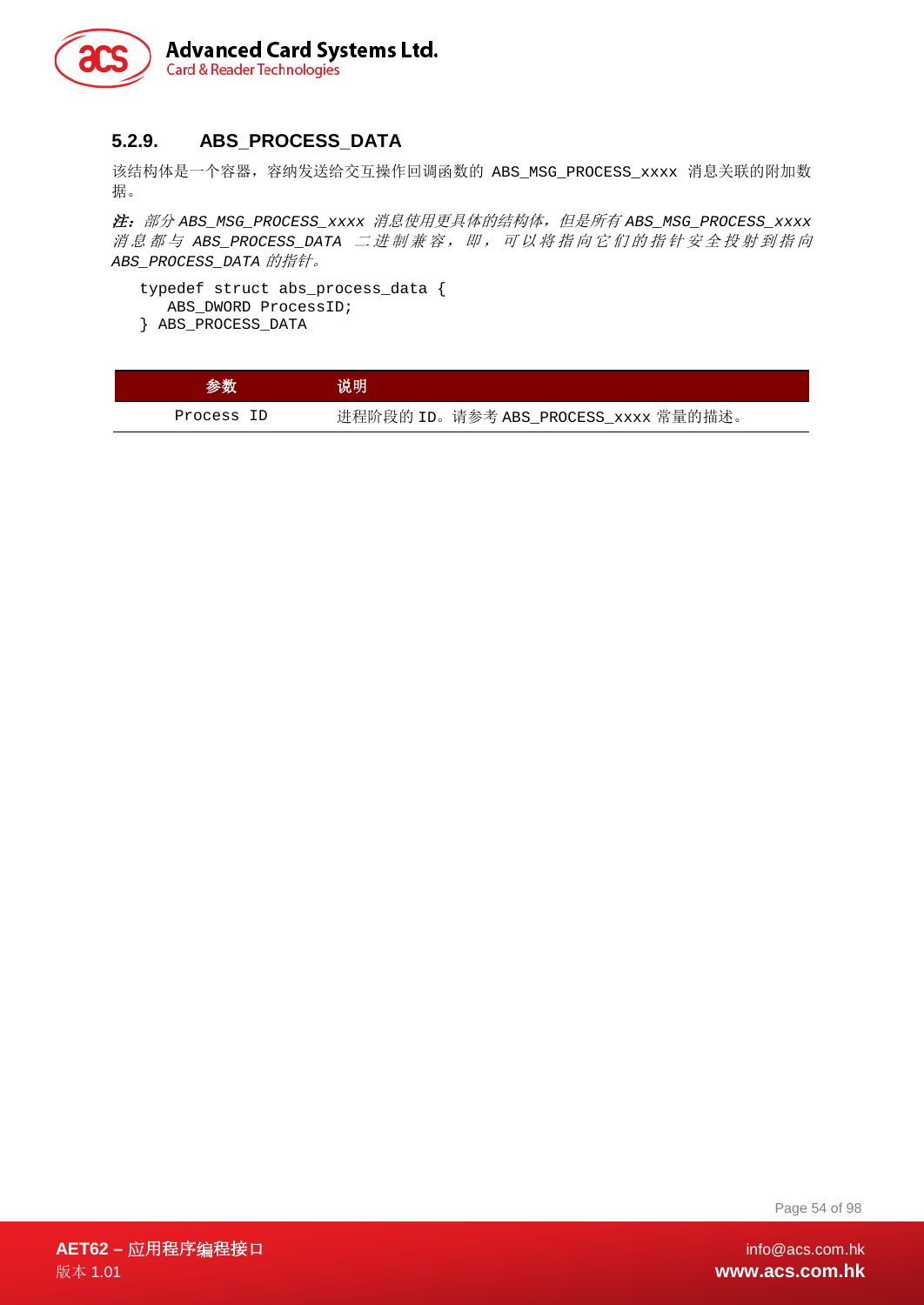

#### **5.2.10. ABS\_PROCESS\_BEGIN\_DATA**

该结构体是一个容器,容纳发送给交互操作回调函数的 ABS\_MSG\_PROCESS\_BEGIN 消息关联的附加 数据。

typedef struct abs\_process\_begin\_data { ABS\_DWORD ProcessID; ABS\_DWORD Step; ABS\_DWORD StepCount; } ABS\_PROCESS\_BEGIN\_DATA

| 参数         | 说明                                                      |
|------------|---------------------------------------------------------|
| Process ID | 进程阶段的 ID。请参考 ABS_PROCESS_xxxx 常量的描述。                    |
| Step       | 步骤编号。<br>部分操作包括多个步骤, 例, 合并登记时用户必须多次滑动指纹。<br>第一步的标号都是 0。 |
| StepCount  | 当前进程中子步骤的数量。如果数量未知(例,动态登记场景),<br>参数值为 0。                |

Page 55 of 98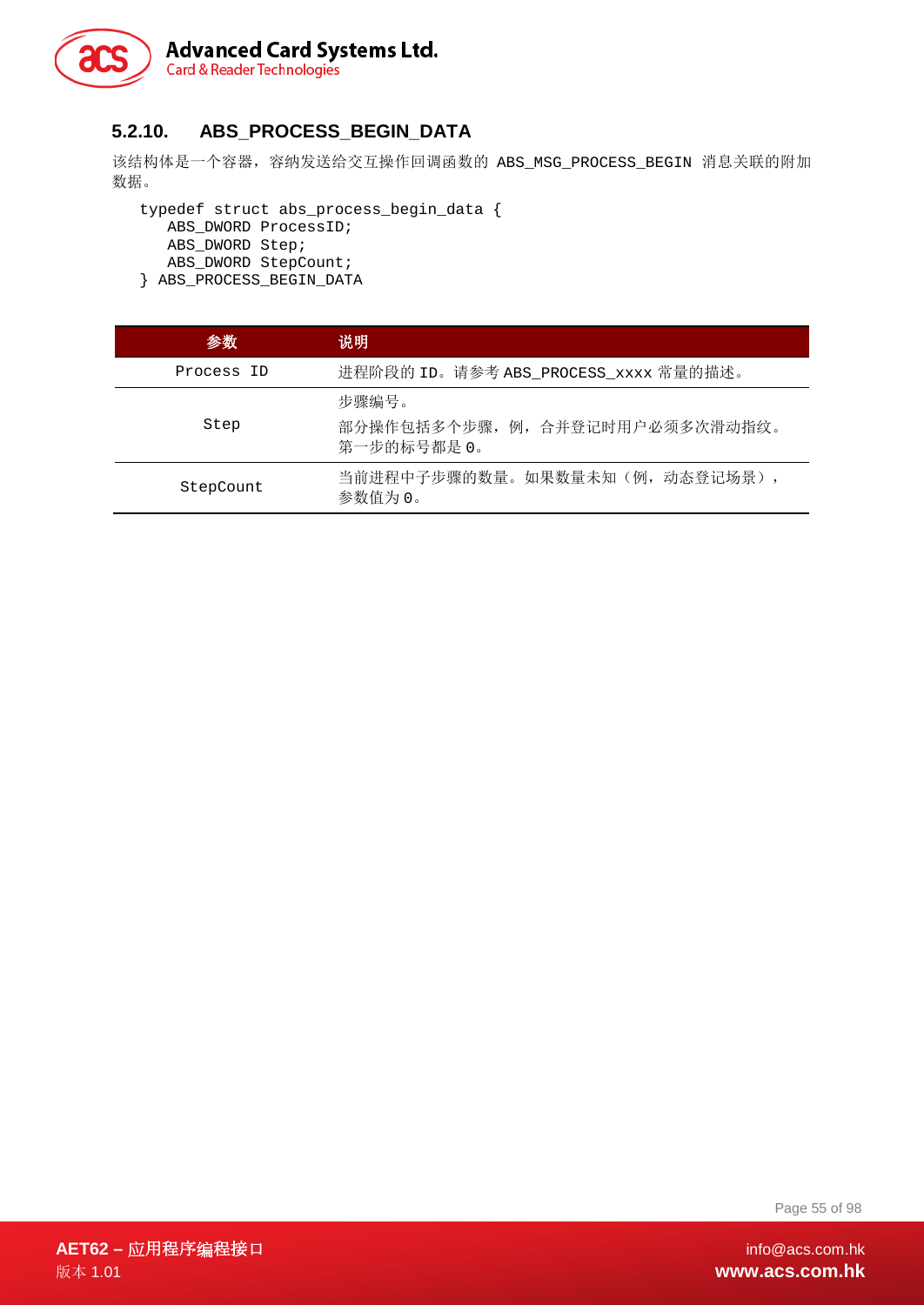

## **5.2.11. ABS\_PROCESS\_PROGRESS\_DATA**

该结构体是一个容器,容纳发送给交互操作回调函数的 ABS\_MSG\_PROCESS\_PROGRESS 消息关联的附 加数据。

typedef struct abs\_process\_progress\_data { ABS\_DWORD ProcessID; ABS\_DWORD Percentage; } ABS\_PROCESS\_PROGRESS\_DATA

| 参数         | 说明                                                           |
|------------|--------------------------------------------------------------|
| Process ID | 进程阶段的 ID。请参考 ABS_PROCESS_xxxx 常量的描述。                         |
| Percentage | 决定进程完成的百分比。取值范围 0 - 100。如果操作进程不适<br>宜用百分比衡量, 参数值为 FFFFFFFFh。 |

Page 56 of 98

**AET62 –** 应用程序编程接口 info@acs.com.hk 版本 1.01 **www.acs.com.hk**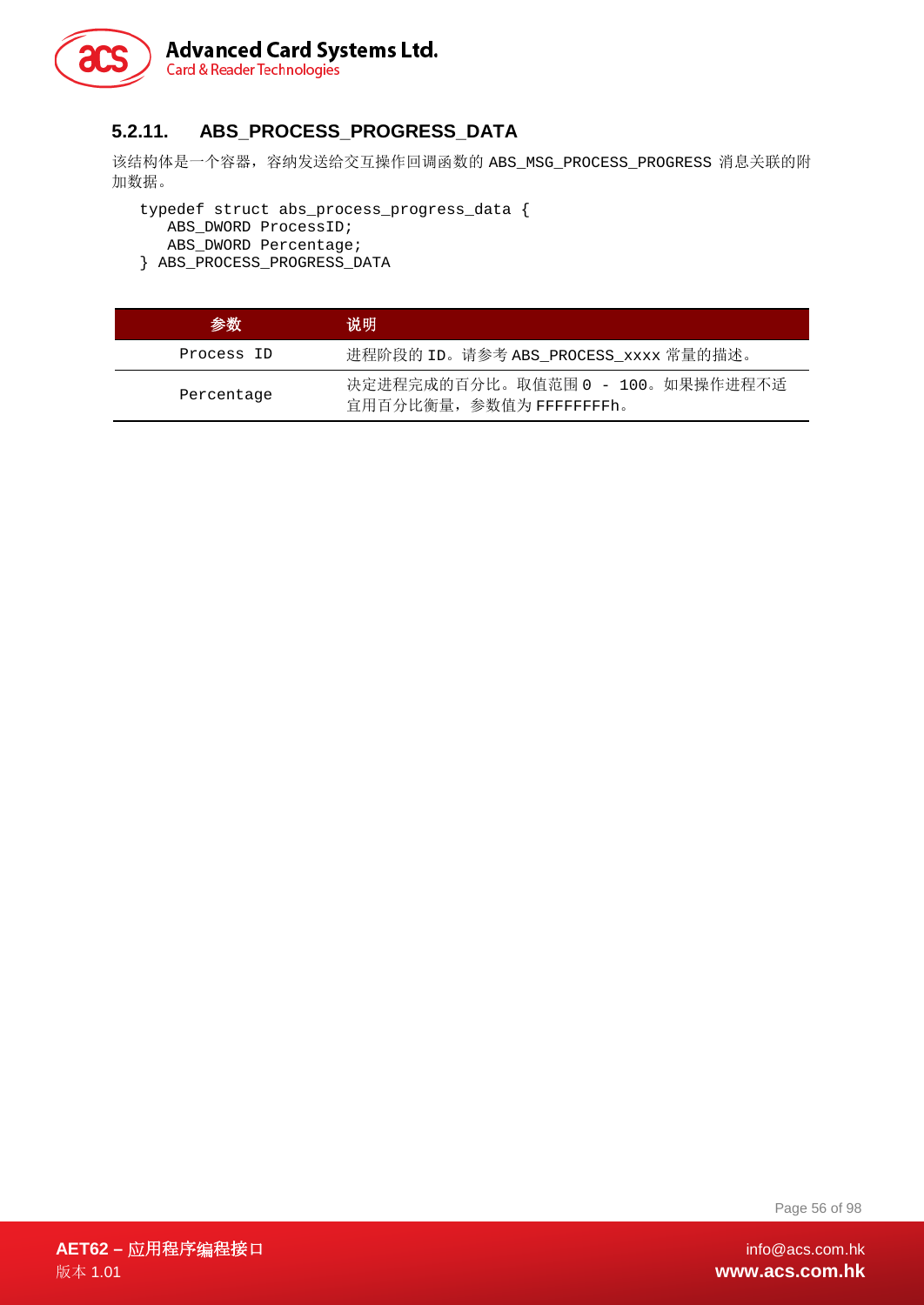

## **5.2.12. ABS\_PROCESS\_SUCCESS\_DATA**

该结构体是一个容器, 容纳发送给交互操作回调函数的 ABS\_MSG\_PROCESS\_SUCCESS 消息关联的附 加数据。

typedef struct abs\_process\_success\_data { ABS\_DWORD ProcessID; ABS\_IMAGE\* SampleImage; ABS\_BIR\* Template; } ABS\_PROCESS\_SUCCESS\_DATA

| 参数          | 说明                                   |
|-------------|--------------------------------------|
| Process ID  | 进程阶段的 ID。请参考 ABS_PROCESS_xxxx 常量的描述。 |
| SampleImage | 指针,指向扫描的图像。<br>如果消息没有关联图像, 值为 NULL。  |
| 模板          | 指向所处理模板的指针。<br>如果消息没有关联模板, 值为 NULL。  |

Page 57 of 98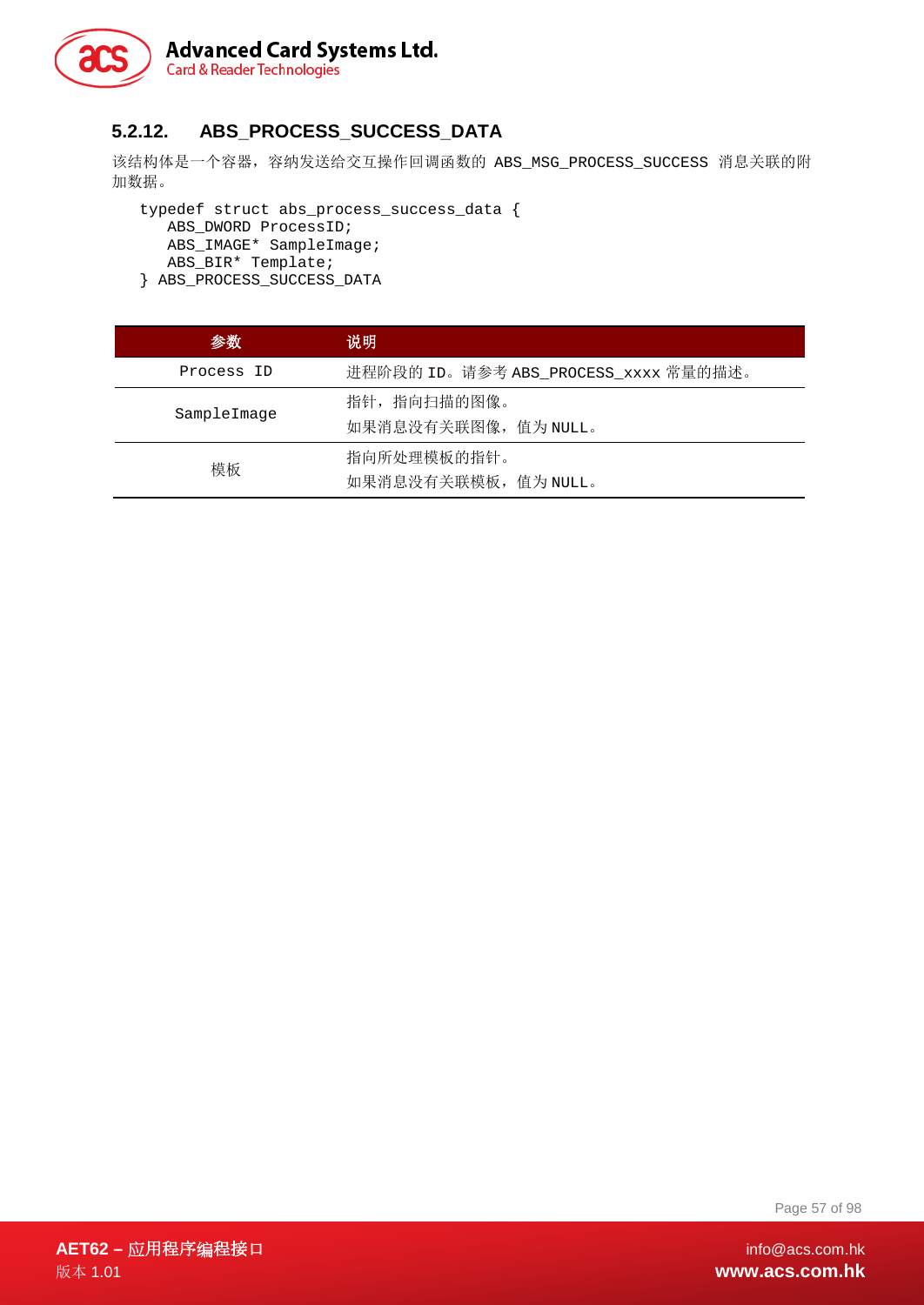

#### **5.2.13. ABS\_NAVIGATION\_DATA**

该结构体是一个容器, 容纳发送给交互操作回调函数的 ABS\_MSG\_NAVIGATE\_CHANGE 消息相关联的 附加数据。

typedef struct abs\_navigation\_data { ABS\_LONG DeltaX; ABS\_LONG DeltaY; ABS\_BOOL FingerPresent; } ABS\_NAVIGATION\_DATA

| 参数            | 说明                                               |
|---------------|--------------------------------------------------|
| DeltaX        | 更改虚拟指针的 x 轴值。                                    |
| DeltaY        | 更改虚拟指针的 Y 轴值。                                    |
| FingerPresent | 传感器上有手指按着, 参数值为 ABS_TRUE; 否则, 参数值为<br>ABS FALSE. |

Page 58 of 98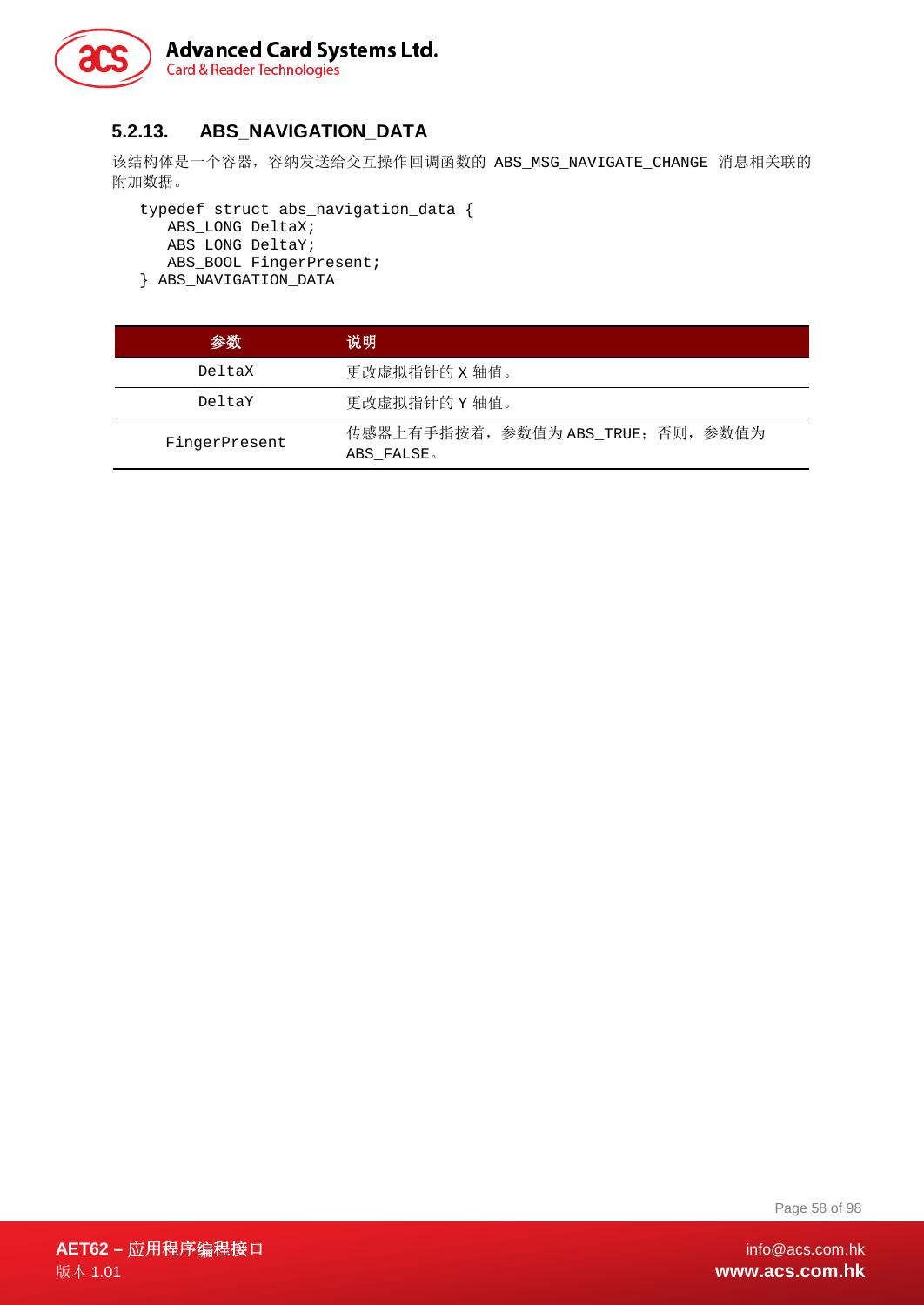

## **5.2.14. ABS\_DEVICE\_LIST\_ITEM**

设备信息列表的项目。

typedef struct abs\_device\_list\_item { ABS\_CHAR DsnSubString[260]; ABS\_BYTE reserved[256]; } ABS\_DEVICE\_LIST\_ITEM

| 参数                | 说明                               |
|-------------------|----------------------------------|
| DsnSubString[260] | 字符串, 被 ABSOpen 用作 DSN 的一部分以连接设备。 |
| Reserved[256]     | 保留为将来所用。                         |

Page 59 of 98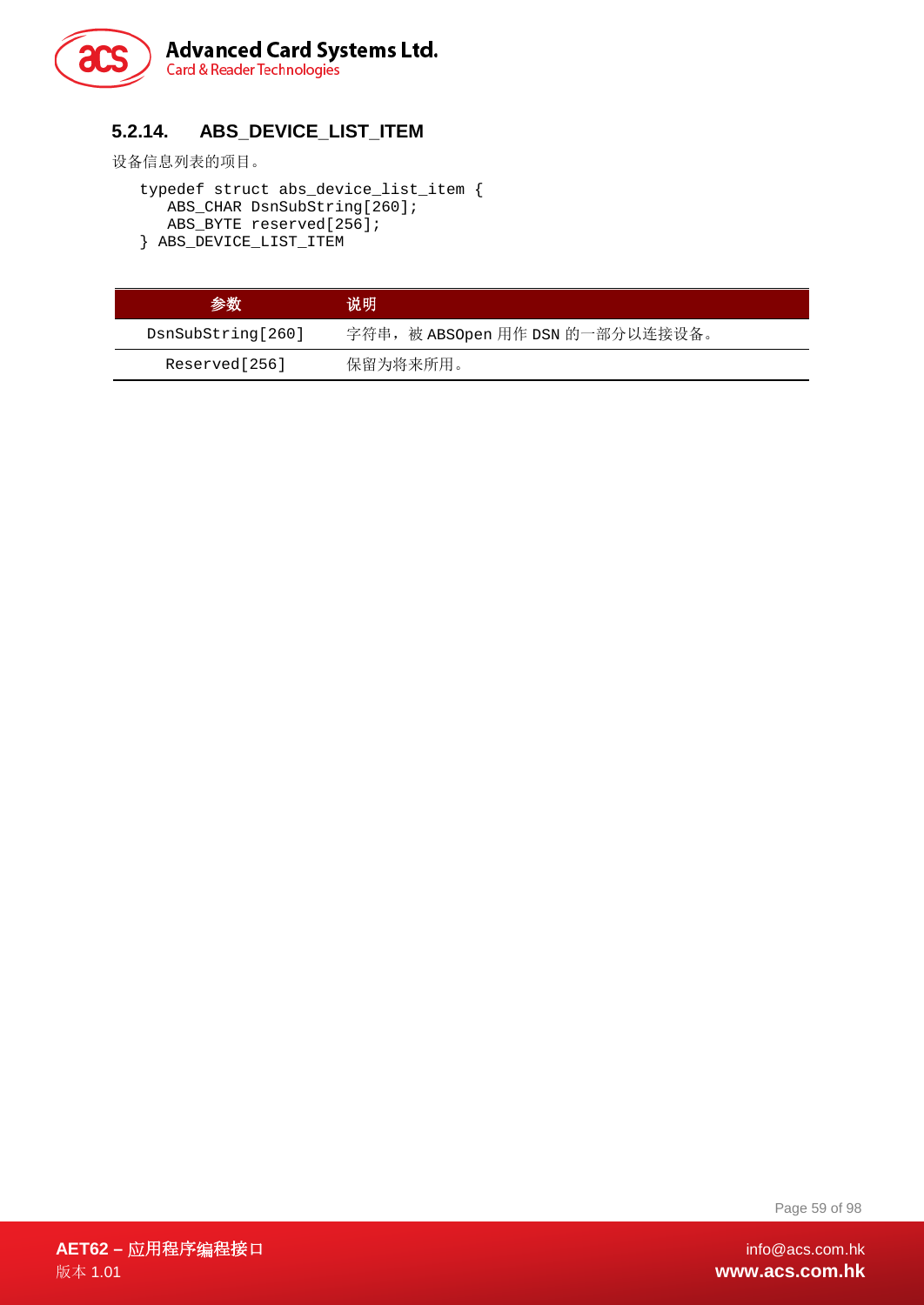

#### **5.2.15. ABS\_DEVICE\_LIST**

ABSEnumerateDevices 的返回数据,包含所有被列举设备的信息

注:*ABSEnumerateDevices* 真正的输出参数的长度可变*—*数组 *List[]*列有 *NumDevices* 个项目。

```
typedef struct abs_device_list { 
  ABS_DWORD NumDevices; 
  ABS_DEVICE_LIST_ITEM List[ABS_VARLEN]; 
} ABS_DEVICE_LIST
```

| 参数               | 说明       |
|------------------|----------|
| NumDevices       | 列表里设备的数量 |
| List[ABS VARLEN] | 设备列表     |

Page 60 of 98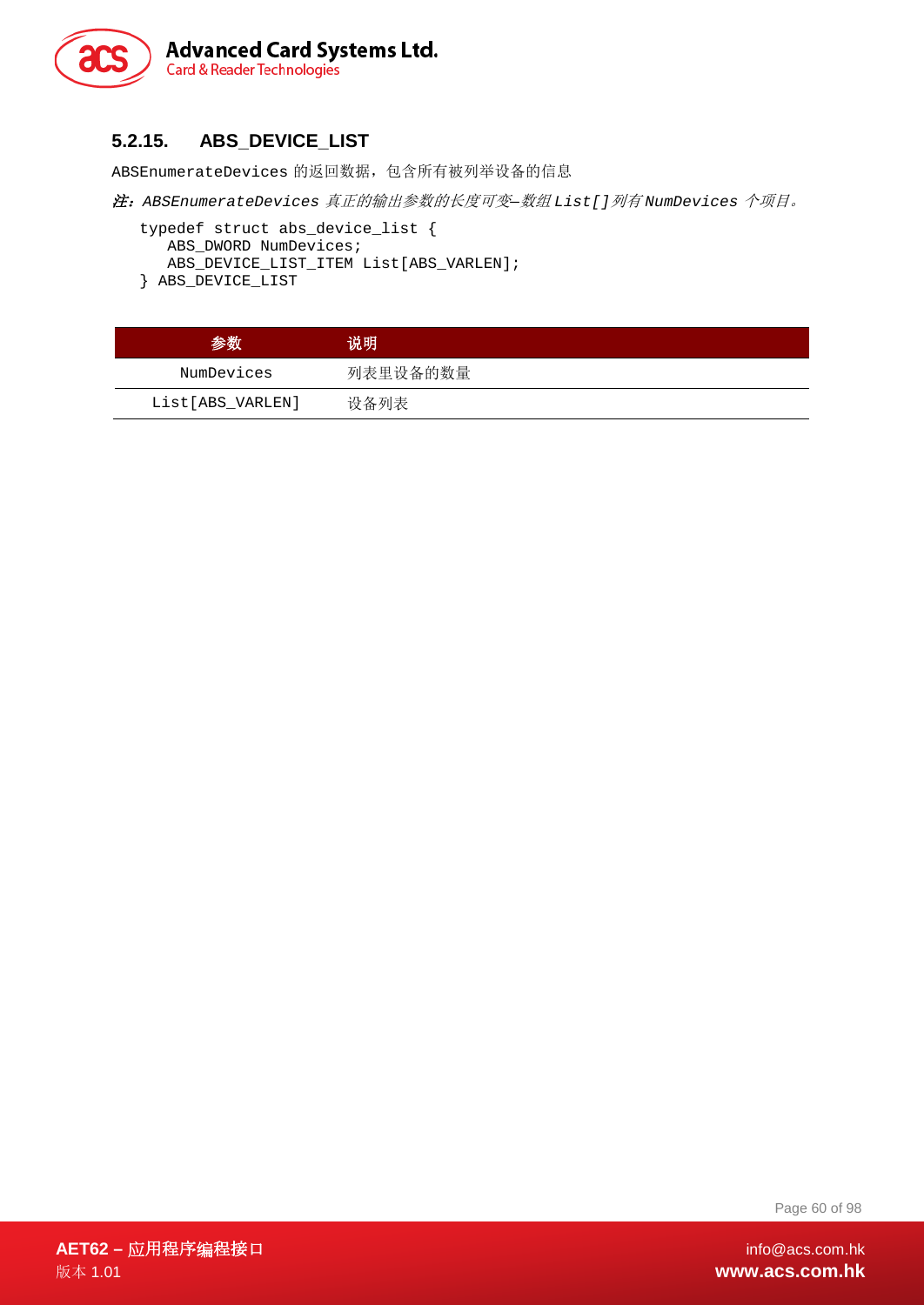

#### **5.2.16. ABS\_CALLBACK**

一种回调函数,应用可将其提供给 BSAPI,为用户显示 GUI 状态信息。

它通过 ABS\_OPERATION 传入交互操作的 BSAPI 函数。执行操作时, 交互操作重复调用该回调函数。 然后,应用可以根据操作的执行阶段做出回应并更新用户接口。

注:可以用 *ABS\_OPERATION* 的成员标识位进一步确定回调函数的实际调用方法。

大多数应用按以下方法实施回调:生物识别操作的第一条消息出现时创建一个对话框,然后根据收到的 消息更新对话框里的文本和/或图像。如果消息接收太快,前面的消息还没来得及显示就被后面的消息 取代了,用户可能错过消息。为了防止这种情况, BSAPI.DLL 会显示正在发送的消息。例, 如果用户 没有按正确方式滑动指纹时,产生的图像质量差,可以用适当的反馈消息调用回调函数。再次调用该回 调函数就会有时延,提示用户的新指纹质量差,并给用户一定时间查看劣质反馈。

但是,这种默认行为在某些情景中并不适用。例,如果回调函数执行程序把每一条消息写入新一行,用 户就可以检查完整的消息历史;或者回调函数执行程序中不给用户提供任何反馈。这时,相继发送的消 息之间仅延长生物识别操作所需时间。如需停止所有时延,请设置 ABS\_OPERATION::Flags 的 ABS OPERATION FLAG LL CALLBACK.

ABS\_OPERATION\_FLAG\_USE\_IDLE 是 ABS\_CALLBACK 相关的,ABS\_OPERATION 支持的第二个标 识位。设置后, BSAPI.DLL 一定会经常调用该回调函数(大约 100 毫秒)。如果没有内容需要上报, 则发送 ABS\_MSG\_IDLE 消息。如此,用户可以合理地用回调函数取消操作(更多信息,请参见 ABSCancelOperation)。但是,这种做法也有不足之处: 占用 CPU 周期。所以, 如非必要(例, 用户知道不需要取消操作或者可以从其他线程取消操作),应避免使用该标识位。

未设置标识位 ABS\_OPERATION\_FLAG\_USE\_IDLE 时,表示从不使用 ABS\_MSG\_IDLE 消息,回调函 数的连续两次调用的间隔时间较长,例,生物识别操作已经开始,用户却长时间不触摸传感器。

void ABS\_CALLBACK( IN const ABS\_OPERATION \*pOperation IN ABS\_DWORD dwMsgID IN void \*pMsgData )

| 参数         | 说明                                                                           |
|------------|------------------------------------------------------------------------------|
| pOperation | 调用交互操作时指向 ABS_OPERATION 结构体的指针。<br>交互操作的调用者可以使用结构体的成员 Context 将数据传入回<br>调函数。 |
| dwMsqData  | 消息 ID。请参见常量 ABS_MSG_xxxx 的描述。                                                |
| pMsqData   | 指针,指向有关消息附加信息数据。<br>含义与具体消息相关。请参考具体 ABS_MSG_xxxx 常量的文档。                      |

Page 61 of 98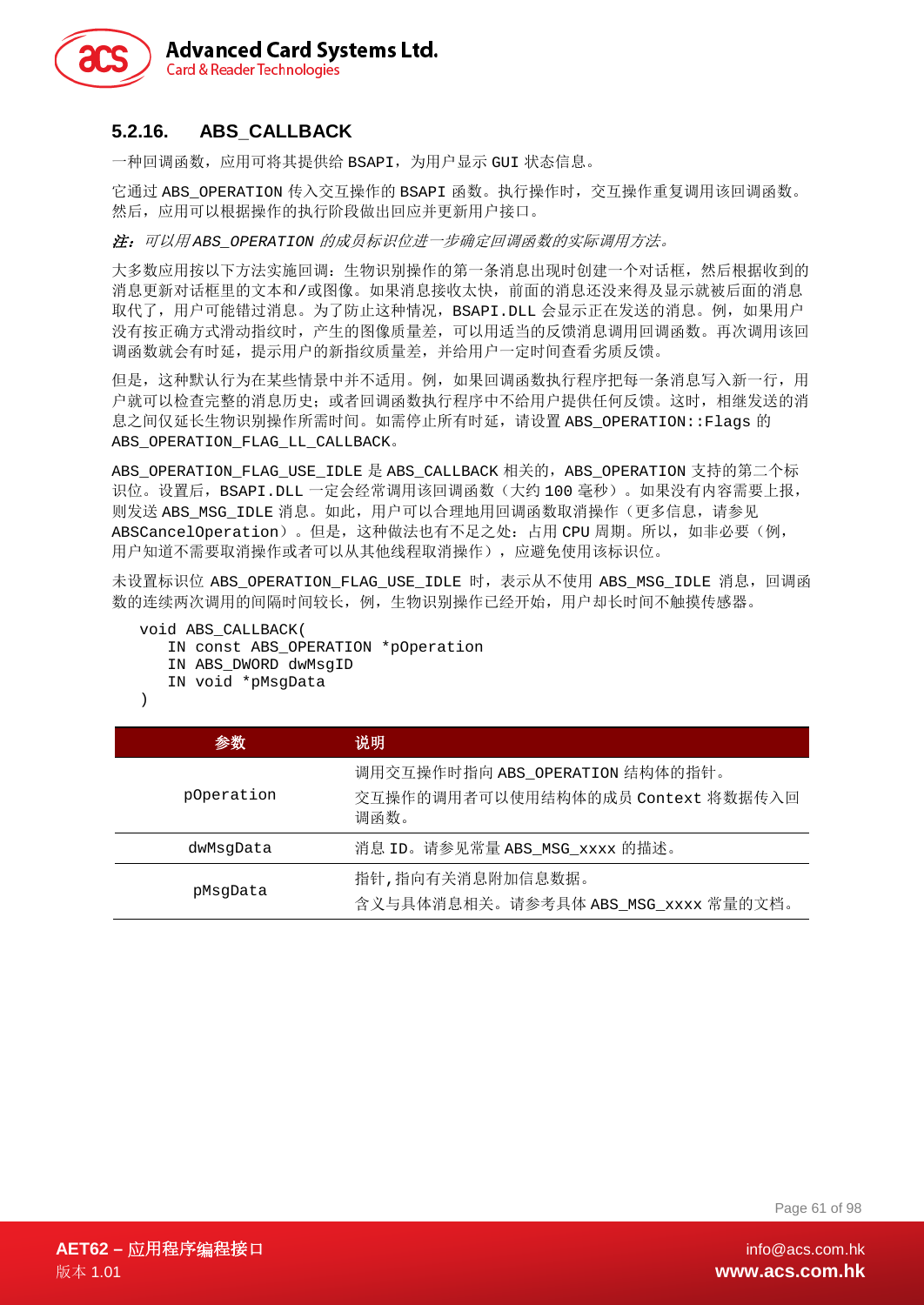

# **6.0.** 具体常量

# **6.1. ABSInitializeEx** 的标识位(**ABS\_INIT\_FLAG\_xxxx**)

以下标识位可以用于函数 ABSInitializeEx:

ABS\_INIT\_FLAG\_NT\_SERVICE 1 以 Windows NT 服务兼容的方式初始化一个库。 只有 MS Windows 才支持这种方式。只有应用作为 NT 服务运行时,才能使用该标识位。 注: 该标识位不与 ABS\_INIT\_FLAG\_FORCE\_REMOTE\_SENSOR 共用。如果使用了<br>ABS INIT FLAG NT SERVICE , 无 论 是 否 使 用 了 ABS\_INIT\_FLAG\_NT\_SERVICE , 无论 是 否 使 用 了 ABS INIT FLAG FORCE LOCAL SENSOR 标识位, 只能打开本地设备。 ABS\_INIT\_FLAG\_FORCE\_LOCAL\_SENSOR  $2h$ 

强制 BSAPI 忽略远程会话并且总是以本地方式打开传感器。

# **6.2. ABS\_OPERATION** 的标识位(**ABS\_OPERATION\_FLAG\_xxxx**)

以下标识位可以用于结构体 ABS\_OPERATION:

ABS OPERATION FLAG LL CALLBACK 1 打开低级回调模式。 关于低级回调模式和默认高级回调模式的区别,请参考 ABS\_CALLBACK 的文档。 ABS OPERATION FLAG USE IDLE 2 为回调操作启用发送 ABS\_MSG\_IDLE 消息的功能。 默认不发送无用消息。如果启用了这些功能,短时间内就可以从回调操作有效调用 ABSCancelOperation。 如非必要,请避免发送无用消息。

Page 62 of 98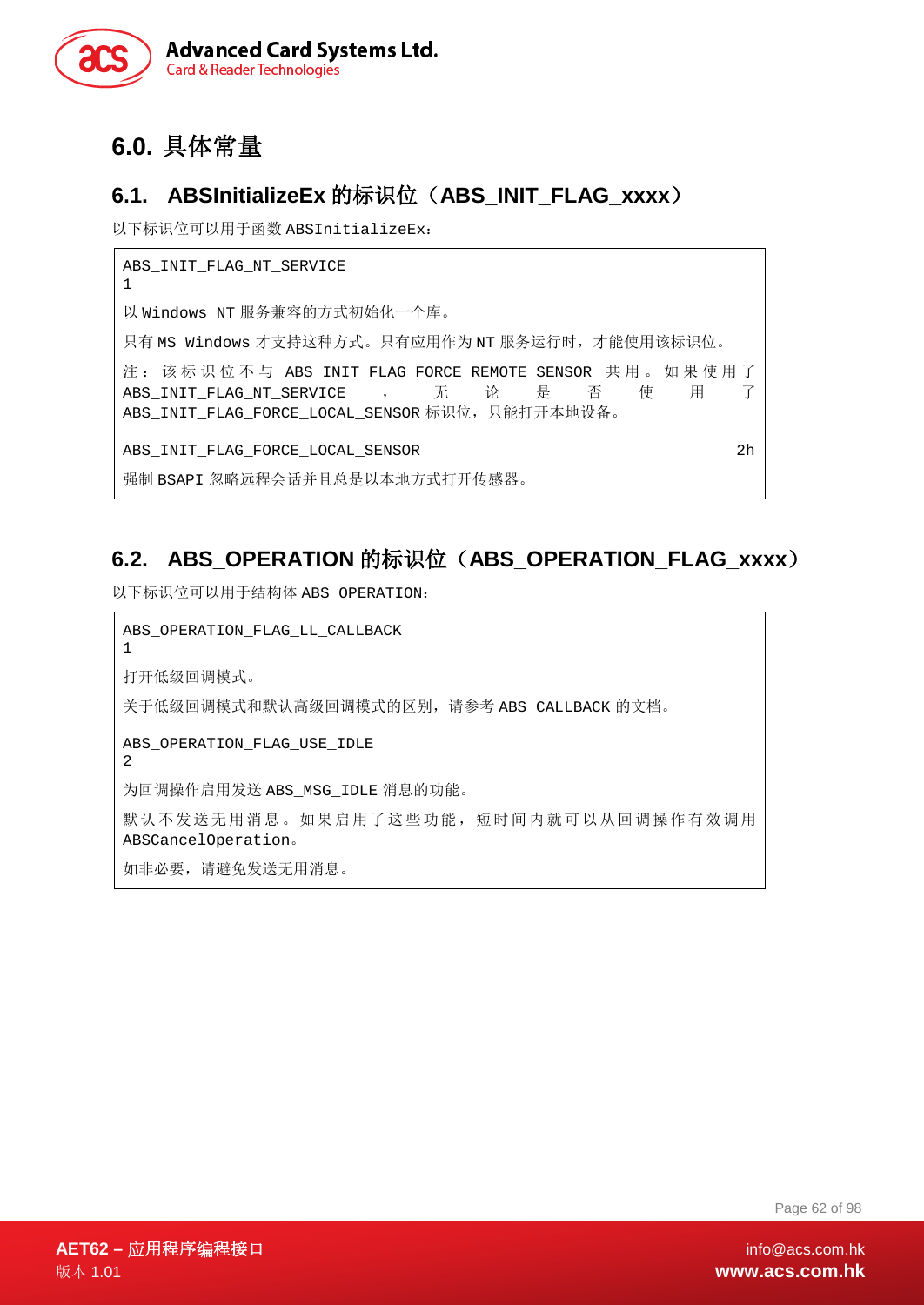

## **6.3.** 生物识别和抓图函数的标识位(**ABS\_FLAG\_xxxx**)

以下标识位可以用于生物识别函数:

注:所有生物识别函数接受下列所有标识位。更多细节,请参考各个函数的文档。

ABS\_FLAG\_NOTIFICATION

启用生物识别操作的通知模式。

在通知模式下,用户滑动指纹前,生物识别函数不会有给用户任何反馈,避免干扰后台运行 的应用。

GUI 会话是否可见或是否被 ABS\_MSG\_DLG\_SHOW 和 ABS\_MSG\_DLG\_HIDE 消息控制。

只有 ABSCapture 和 ABSVerify 函数支持该标识位。

ABS\_FLAG\_AUTOREPEAT

启用生物识别操作的自动重复模式。

如果启用了该模式,用户指纹不匹配模板时自动重启验证操作。

只有 ABSVerify 函数支持该标识位。更多细节,请参考此函数的文档。

ABS\_FLAG\_STRICT\_PROFILE

4

2

1

需要对原始抓图配置文件进行严格解释。

如果设置了该标识位并且因为 FM 不支持而导致不符合配置文件数据要求,原始抓图操作失败 并返回 ANS STATUS NOT SUPPORTED。

如果没有设置该标识位,后面跟随的配置文件要视设备支持情况而定。即自动忽略设备不支 持的配置数据,操作继续进行

注:配置文件密钥 *ABS\_PKEY\_IMAGE\_FORMAT* 总是被严格解释。

只有 ABSRawGrab 函数支持该标识位。

ABS FLAG HIGH RESOLUTION

8

需要较高的样本图像分辨率。

只有 ABSGrab 函数支持该标识位。使用带有该标识位的 ABSGrab 函数可以取代 ABSRawGrab、 ABSGrabImage 或 ABSRawGrabImage 函数,为设备准确指定要求的图像 格式。

对于 UPEK 生产的大部分设备, 如果设置了标识位, 设备支持的情况下可以使用 508 x 508 DPI;如果没有设置标识位,使用 381 x 381 DPI。

Page 63 of 98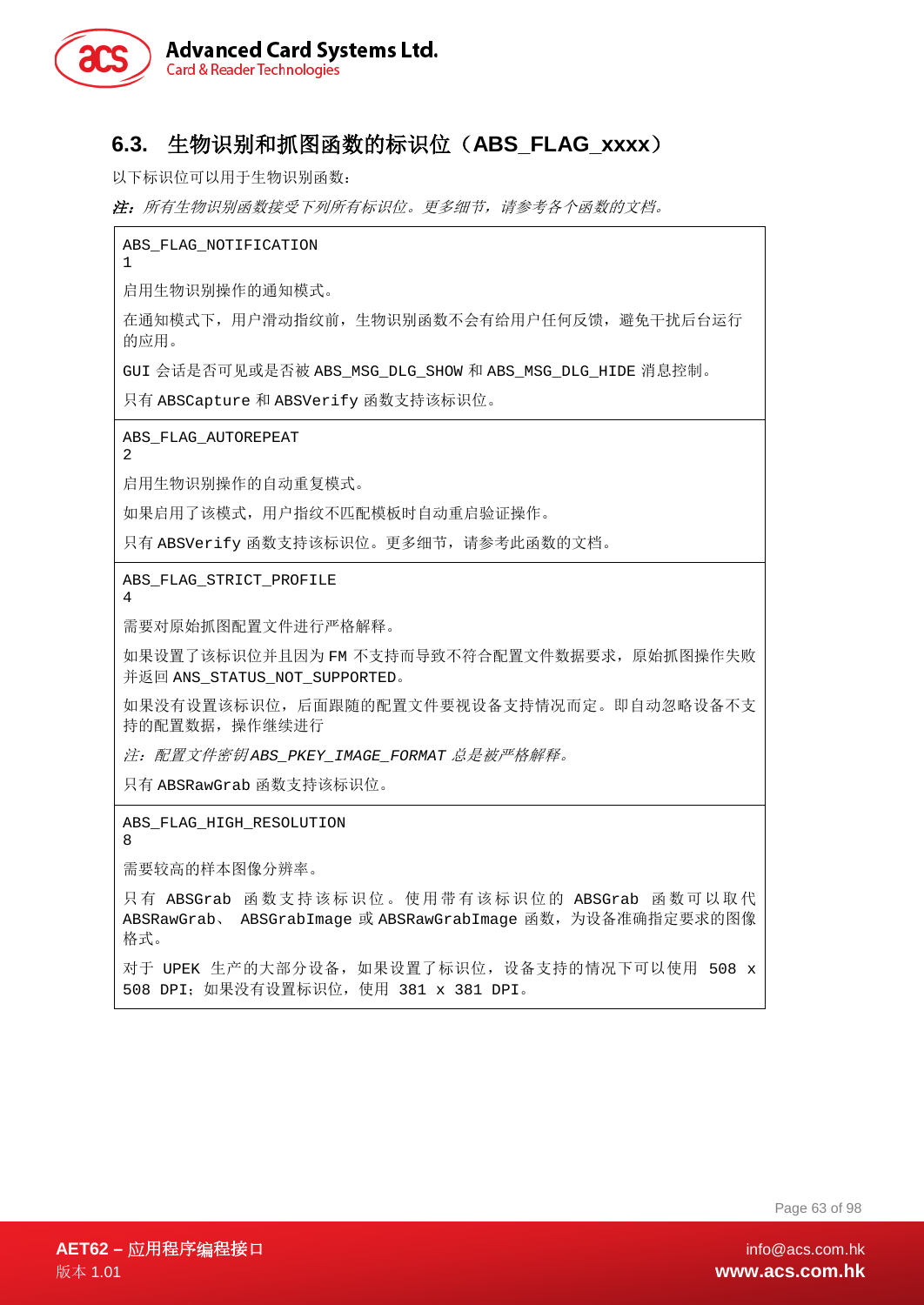

# **6.4.** 模板用途常量(**ABS\_PURPOSE\_xxxx**)

本节描述了指纹模板(BIR)中可能用到的值。

将用途作为参数之一的生物识别函数可以利用该信息优化操作处理。例,登记通常要求更高级的模板质 量,因此指定 ABS\_PURPOSE\_ENROLL 后用于确定模板质量的内置生物识别测试会更严格。

请注意此处定义的常量对应 BioAPI 定义的常量(BioAPI\_PURPOSE\_xxxx)。还请注意 BSAPI 支持 的用途是 BioAPI 里定义的所支持用途的子集。

ABS PURPOSE UNDEFINED 0 没有指定用途。 没有为任何特定 BIR 用途优化生物识别操作。 ABS\_PURPOSE\_VERIFY 1 BIR 的用途是验证。 ABS\_PURPOSE\_ENROLL 3 BIR 的用途是登记。

Page 64 of 98

**AET62 –** 应用程序编程接口 info@acs.com.hk 版本 1.01 **www.acs.com.hk**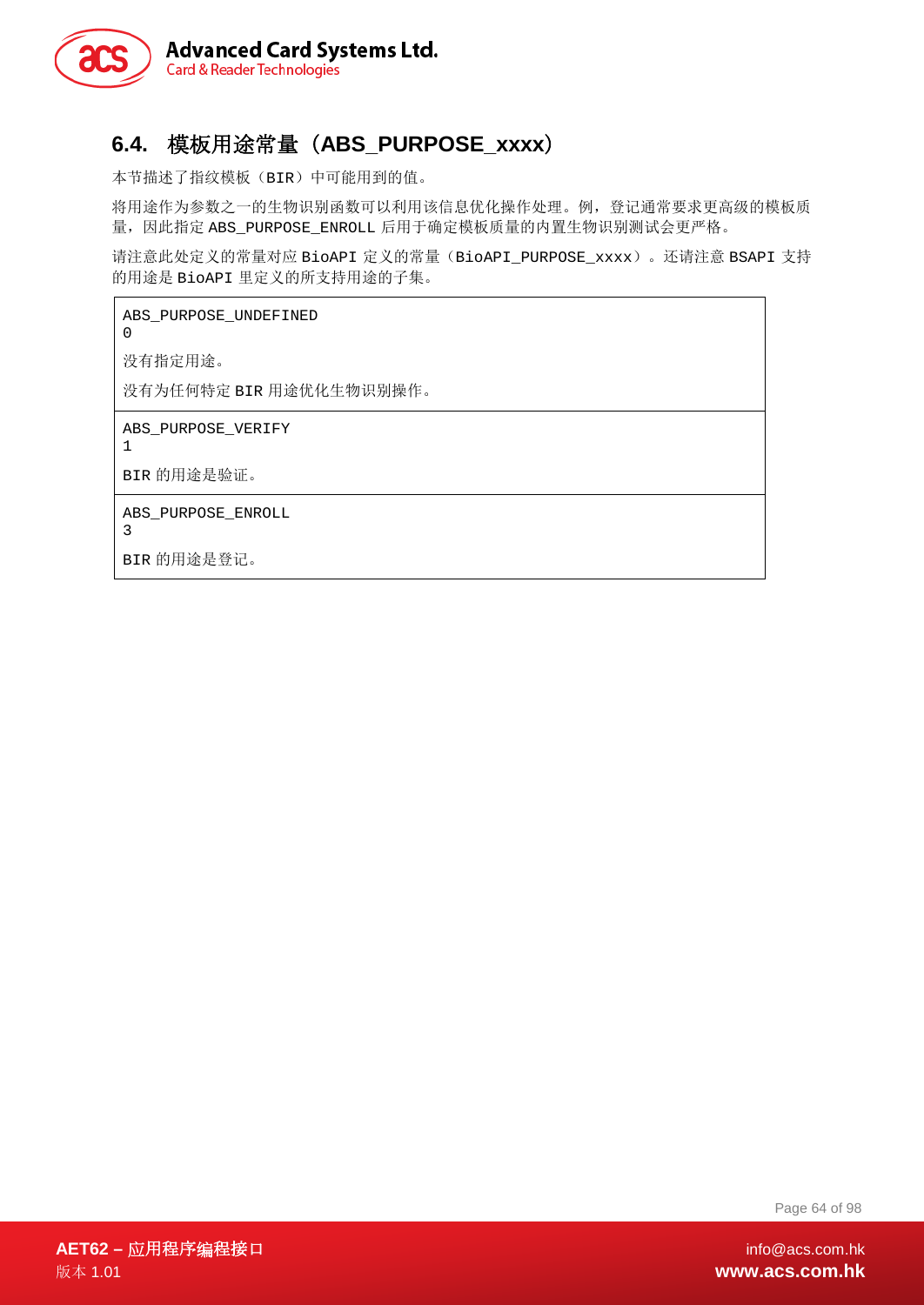

# **6.5. ABS\_PROFILE\_DATA** 的密钥常量(**ABS\_PKEY\_xxxx**)

常量 ABS\_PKEY\_xxxx 是成员 Key 可能的值, 针对:

ABS\_PKEY\_WAIT\_FOR\_ACCEPTABLE

关闭 ABSRawGrab 默认的"一次尝试"方法。

值为 0 (默认)时, ABSRawGrab 让用户仅仅刷一次指纹。如果因为质量检查结果不满意而不能获 取图像, 此函数仍返回 ABS\_STATUS\_OK, 而 NULL 是通过输出参数 ppImage 进行传递。

设置为非 0 值时, 抓图操作需要用户刷多次直到获取的图像能通过质量检查。

注: 当质量检查被关闭时, (即, ABS\_PKEY\_SCAN\_QUALITY\_QUERY 和 ABS\_PKEY\_IMAGE\_QUALITY\_QUERY 都没有设置为 0), 该标识位没有任何影响, 因为任意刷一 次指纹都会被认为是可接受的。

ABS\_PKEY\_SCAN\_QUALITY\_QUERY

2

1

用于设置扫描质量检查的模式。

设置为非 0(默认)时,将忽略滑动指纹过程中的扫描质量问题,因而它们不会被发送给回调函数 。仍可以通过 ABS\_SWIPE\_INFO 结构体获取有关扫描质量的信息。

设置为 0 时, 用 ABS\_MSG\_OUALITY\_xxxx 消息将扫描质量问题发送给回调函数。

ABS\_PKEY\_IMAGE\_QUALITY\_QUERY

3

用于设图像质量检查模式。

设置为非 0(默认)时,将忽略滑动指纹过程中的图像质量问题,因而它们不会被发送给回调函数 。仍可以通过 ABS\_SWIPE\_INFO 结构体获取有关图像质量的信息。

设置为 0 时, 用 ABS\_MSG\_OUALITY\_xxxx 消息将图像质量问题发送给回调函数。

ABS\_PKEY\_ALLOW\_HW\_SLEEP

4

启用 HW 睡眠模式。

设置为非 0 (默认)时, 将在原始抓图操作中启用设备的 HW 睡眠模式。

设置为 0 时, 将停用睡眠模式。

注:

即使在严格模式下, SONLY 也会忽略该配置文件密钥, 因为 SONLY 有自己更复杂的策略来确定什 么时候启用睡眠模式。

ABS\_PKEY\_IMAGE\_FORMAT

5

指定需要的图像格式。

值可能是任意 ABS\_PVAL\_IFMT\_xxxx 常量。

注:不同的设备支持不同的图像格式。如果使用了设备不支持的图像格式,将导致 ABSRawGrab 执 行失败,进而返回 ABS\_STAUS\_NOT\_SUPPORTED,不管严格模式是否在用。

Page 65 of 98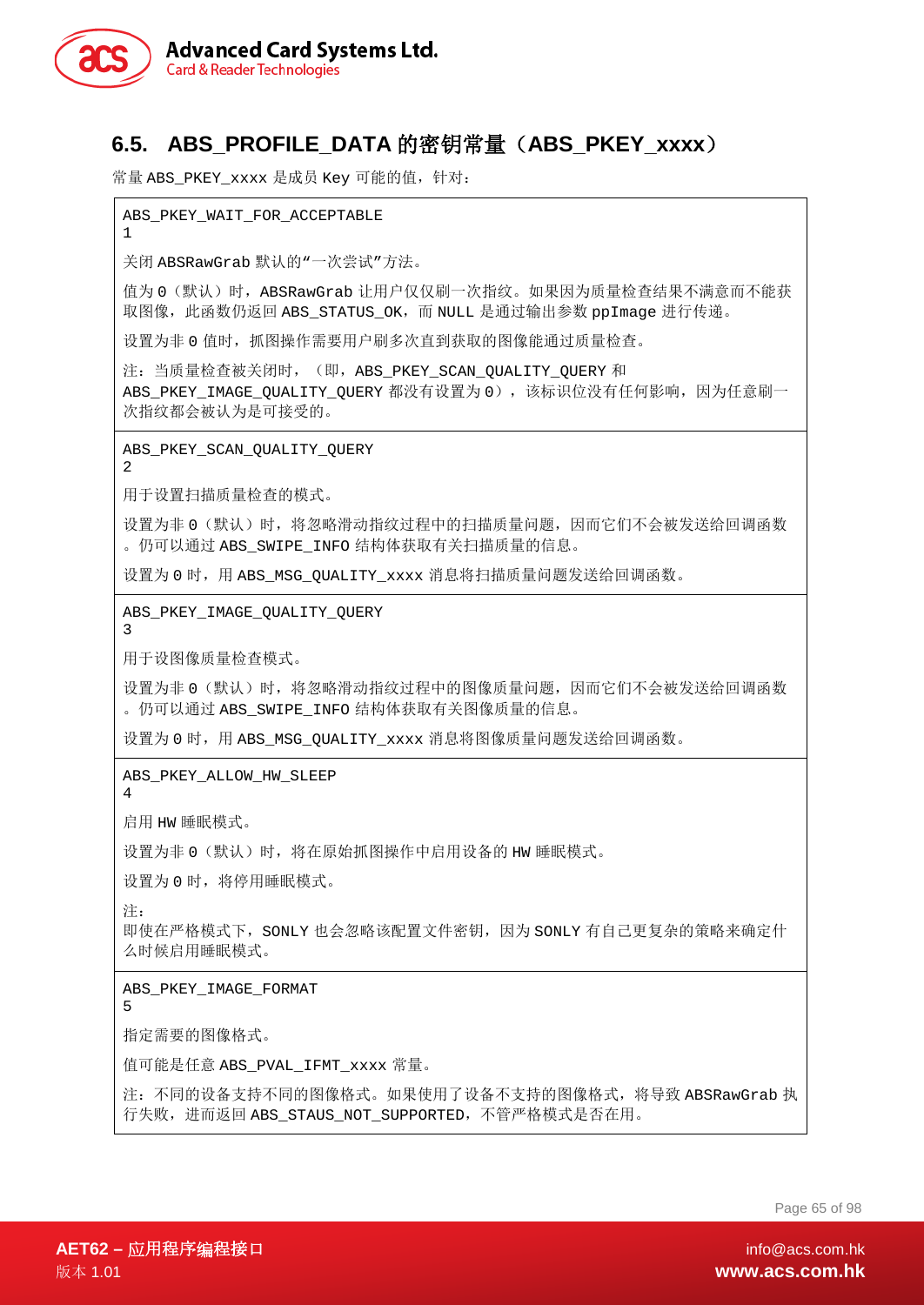

# **Advanced Card Systems Ltd.**<br>Card & Reader Technologies

| ABS_PKEY_REC_TERMINATION_POLICY                 | 6 |
|-------------------------------------------------|---|
| 指定图像的重构终止策略。                                    |   |
| 可能是任意 ABS_PVAL_RTP_xxxx 常量。它决定 FM 停止扫描指纹的时间。    |   |
| 默认值与 FM 型号相关:                                   |   |
| TFM 2.0:ABS_PVAL_RTP_CORE                       |   |
| · ESS 2.1:ABS_PVAL_RTP_CORE                     |   |
| • ESS 2.2:ABS_PVAL_RTP_CORE_PLUS                |   |
| • SONLY: ABS_PVAL_RTP_CORE_PLUS                 |   |
| • TCD 50:ABS_PVAL_RTP_FINGERTIP                 |   |
| ABS_PKEY_REC_RETUNING                           | 7 |
| 启用传感器自动重调。                                      |   |
| 设置为非 0 (默认) 时, 将启用传感器自动校准调整的功能, 同时等待指纹以获取最好的图像。 |   |
| 设置为 0 时, 将停用校准调整。                               |   |
| ABS_PKEY_REC_DIGITAL_GAIN                       | 8 |
| 该值用于数字图像增强。                                     |   |
| 该值决定数字图像增强的一个因素。强烈建议保留参数原有设置。                   |   |
| 只有 TFM 2.0 和 ESS 2.1 支持。                        |   |
|                                                 |   |
| ABS_PKEY_REC_FLAG_DGAIN<br>9                    |   |
| 该值用于数字图像增强。                                     |   |
| 设置为非 0 (默认) 时,将启用数字增益增强; 如果设置为 0,则停用数字增益增强。     |   |
| 只有 TCD 50 支持。                                   |   |
| ABS PKEY REC FLAG SRA DOWN                      |   |
| 10                                              |   |
| 启用从上到下的条纹消除算法。                                  |   |
| 设置为非 0 (默认) 时,启用该算法。设置为 0 时,停用该算法。              |   |
| ABS PKEY REC FLAG SRA UP<br>11                  |   |
| 启用从下到上的条纹消除算法。                                  |   |
| 设置为非 0 (默认) 时, 启用该算法。设置为 0 时, 停用该算法。            |   |
| ABS_PKEY_REC_FLAG_SKEW<br>12                    |   |
| 启用色偏补偿算法。                                       |   |
| 设置为非 0 (默认) 时,启用该算法。设置为 0 时,停用该算法。              |   |
| 只有 TCD 50 支持。                                   |   |
|                                                 |   |

Page 66 of 98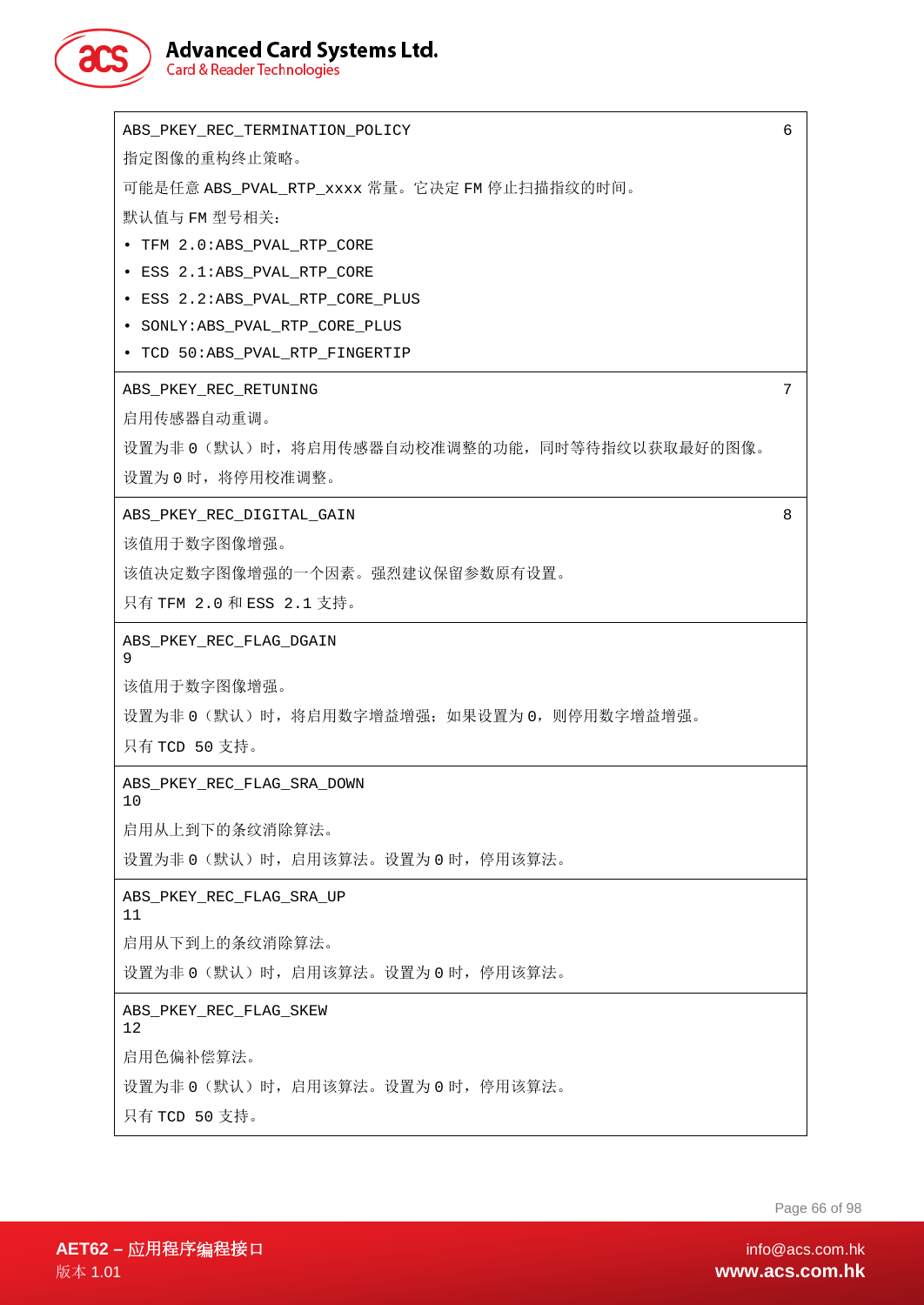

**Advanced Card Systems Ltd.** 

**Card & Reader Technologies** 

ABS PKEY REC FLAG GRADIENT 13 启用坡度折减算法。 设置为非 0(默认)时,启用该算法。设置为 0 时,停用该算法。 只有 TCD 50 支持。 ABS\_PKEY\_REC\_SWIPE\_DIRECTION 14 指定滑动方向模式。 可能被设置成任意 ABS\_PVAL\_SWIPEDIR\_xxxx 常量。默认值为 ABS PVAL SWIPEDIR STANDARD。如果设置成默认值以外的任意值,也应该把 ABS\_PKEY\_SCAN\_QUALITY\_QUERY 设置为 0。 TFM 2.0 和 ESS 2.1 不支持。 ABS PKEY REC NOISE ROBUSTNESS 15 指定噪音强度模式。 可能被设置成任意 ABS\_PVAL\_NOIR\_xxxx 常量。对于 SONLY, 默认值是 ABS\_PVAL\_NOIR\_DISABLED: 对于 TCD 50, 默认值是 ABS\_PVAL\_NOIR\_ON\_DETECTION。 只有 SONLY 和 TCD 50 支持。 ABS PKEY REC NOISE ROBUSTNESS TRIGGER 16 指定噪声对抗触发器。 它决定多少次连续的不合格滑动指纹动作将触发噪声对抗。0 意味着不合格滑动指纹动作不会触发 噪声对抗。默认值为 3。 只有 TCD 50 支持。 ABS\_PKEY\_REC\_SWIPE\_TIMEOUT 17 滑动终止的超时时间,单位是毫秒。 如果超时作废,将终止图像重构。然而,重构的图像仍将进入下一处理阶段,决定它的质量。 默认的超时时间为 6000 毫秒。 TFM 2.0 和 ESS 2.1 不支持。 ABS\_PKEY\_REC\_NO\_MOVEMENT\_TIMEOUT 18 因为没有动作而超时。 如果指定时间段(单位:毫秒)内没有检测到动作,即使发现了手指,也将终止滑动指纹。设置为 0 时,停用该功能。 默认为 500 毫秒。 TFM 2.0 和 ESS 2.1 不支持。

Page 67 of 98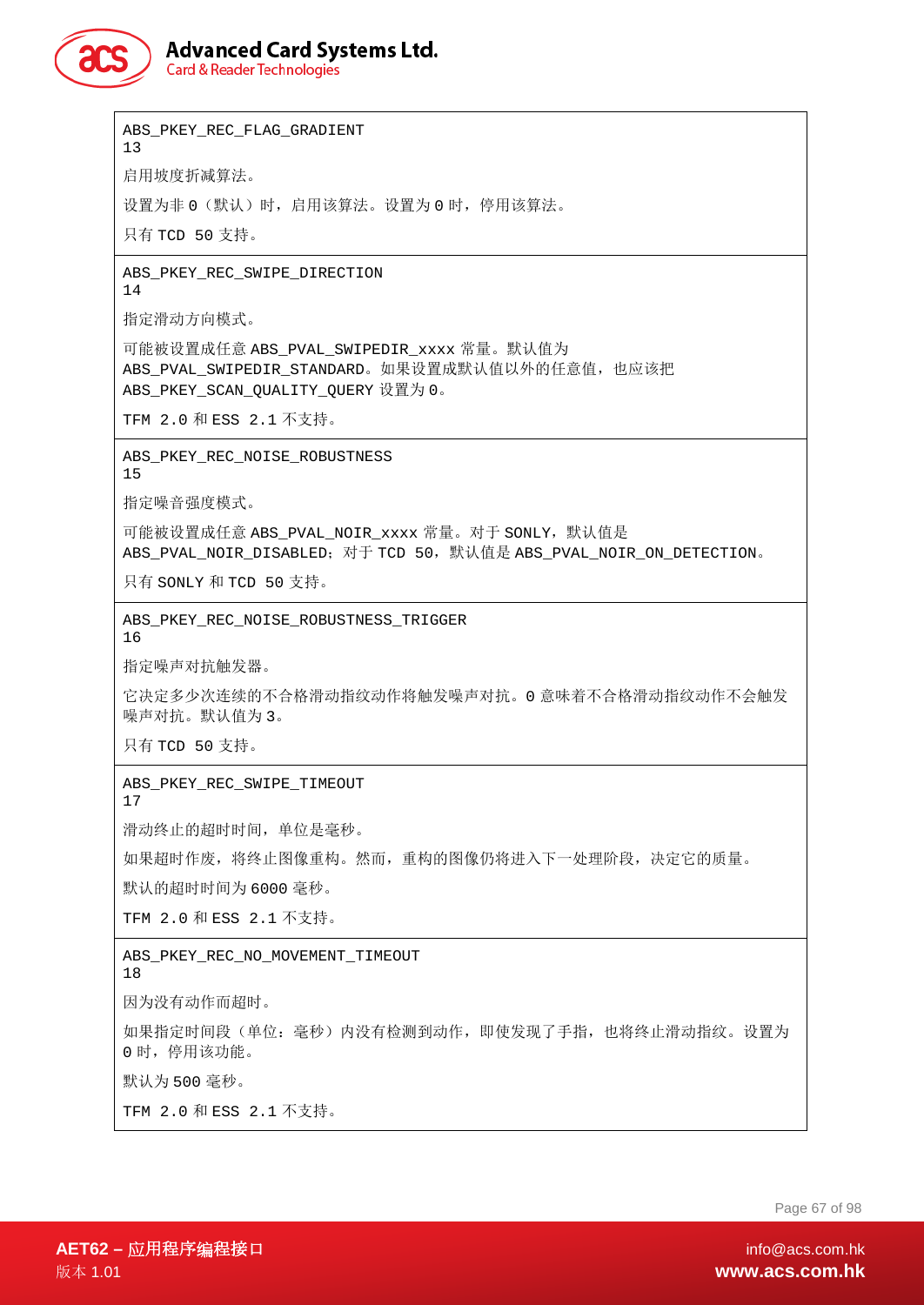

**Advanced Card Systems Ltd.** 

**Card & Reader Technologies** 

ABS PKEY REC NO MOVEMENT RESET TIMEOUT 19

因为没有动作复位而超时。

如果指定时间段(单位:毫秒)内没有检测到动作并且图像很短,将不再重启重构。设置为 0 时, 停用该功能。

默认为 2000 毫秒。

TFM 2.0 和 ESS 2.1 不支持。

ABS\_PKEY\_SENSOR\_SECURITY\_MODE 20

传感器安全模式。

指定是否(及如何)在 FM 传感器和芯片组或处理通信数据的计算机之间发送加密的通信数据。

可能被设置成任意 ABS\_PVAL\_SSM\_xxxx 常量。

对于 SONLY, 默认模式是 ABS\_PVAL\_SSM\_ENCRYPT (传感器发送数据给计算机); 对于其他 FM 型号(数据存储在 FM 设备里), 默认模式是 ABS\_PVAL\_SSM\_DISABLED。

只有 SONLY 和 TCD 50 支持。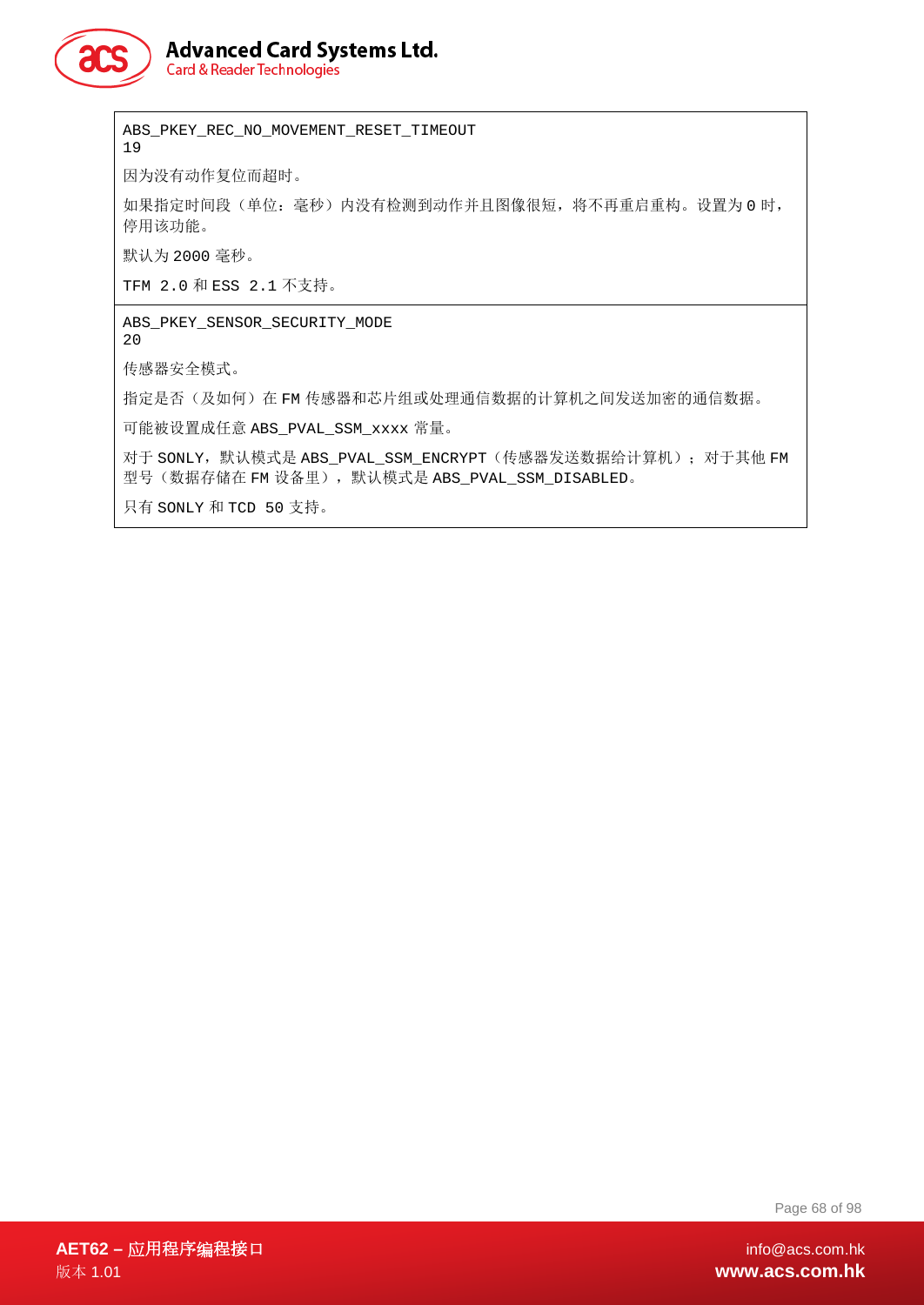

## **6.6. ABS\_PKEY\_IMAGE\_FORMAT Values (ABS\_PVAL\_IFMT\_xxxx)**

可能的图像格式。

请注意,总是按照原始抓图配置文件的严格模式评估需要的图像格式。

注:符号常量的名字包含符合格式要求的边际参数:水平和垂直分辨率,单位为每英寸点数 *DPI*、位数 每像素 *BPP*(它们决定所产生样图的颜色素)。

无论图像格式如何,结构体 ABS\_IMAGE 总是使用 1 字节每像素的 BPP。(FM 设备和计算机通信期间 ,图像压缩较多。)

一些符号常量的名字中,图像格式包含"BINARIZED"的字样。这时,设备上的图像是二进制图像( SONLY 例外),通信速度更快。

注:特定图像格式是否可用与具体的固件版本和设备校准情况有关。小功率模式尤其需要校准。下表列 出了各型号 *FM* 支持的图像格式,仅用作基本导引。

ABS\_PVAL\_IFMT\_381\_381\_8

用 3:4 子采样(每 4 个像素缩减成 3 个像素)方法抓取指纹图像,381 x 381 DPI,8 位/像素 。

TFM、ESS、SONLY 和 TCD 50 支持。

ABS\_PVAL\_IFMT\_254\_254\_8

用 1:2 子采样(每 4 个像素缩减成 3 个像素)方法抓取指纹图像,254 x 254 DPI,8 位/像素  $\ddot{\circ}$ 

TFM 和 ESS 支持。

ABS\_PVAL\_IFMT\_381\_381\_8\_BINARIZED 4

用 3:4 子采样(每 4 个像素缩减成 3 个像素)方法抓取指纹图像,381 x 381 DPI,8 位/像素 ,转化为二进制后是 1 位/像素。

TFM、ESS、SONLY 和 TCD 50 支持。

ABS\_PVAL\_IFMT\_508\_254\_8

5

6

7

2

3

Y 轴上用 1:2 子采样方法抓取整个指纹图像,508 x 254 DPI,8 位每像素。

ESS 和 TCD 50 支持。

ABS\_PVAL\_IFMT\_508\_508\_4

以 508 DPI, 8 位每像素的全分辨率抓取整个指纹图像, 然后缩减成 4 位每像素。

ESS 和 TCD 50 支持。

ABS\_PVAL\_IFMT\_381\_381\_4

以 3:4 子采样的方法抓取整个指纹图像, 381 x 381 DPI, 8 位每像素, 然后缩减成 4 位每像素 。 ESS 和 TCD 50 支持。

Page 69 of 98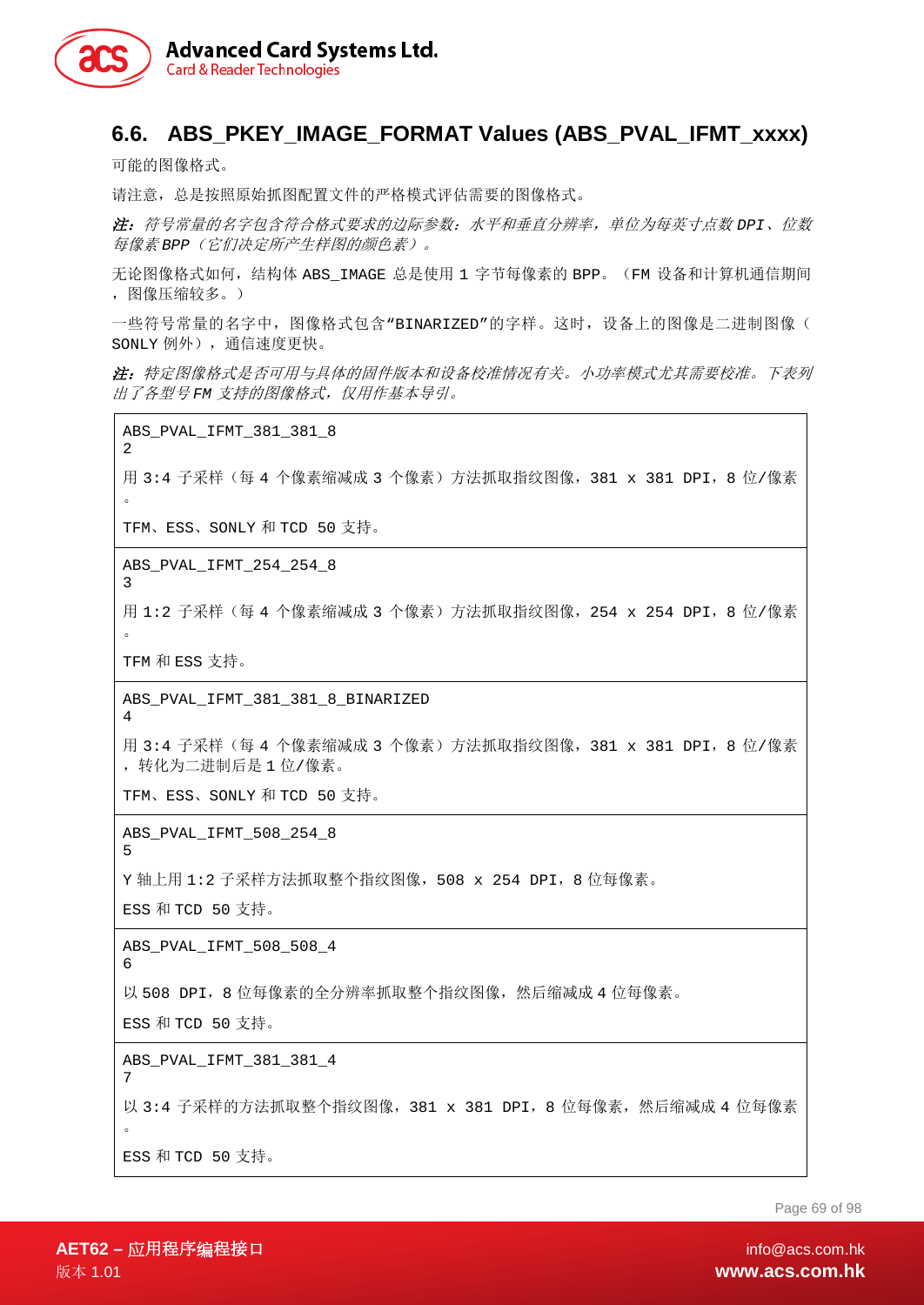

# **Advanced Card Systems Ltd.**

**Card & Reader Technologies** 

ABS\_PVAL\_IFMT\_508\_254\_4

8

Y 轴上以 1:2 子采样的方法抓取整个指纹图像,508 x 254 DPI,8 位每像素,然后缩减成 4 位 每像素。

ESS 和 TCD 50 支持。

ABS\_PVAL\_IFMT\_254\_254\_4  $\alpha$ 

以 1:2 子采样的方法抓取整个指纹图像, 254 x 254 DPI, 8 位每像素, 然后缩减成 4 位每像素 。

只有 ESS 支持。

ABS\_PVAL\_IFMT\_508\_508\_8\_WIDTH208

10

抓取位于中央、大小为 208 x 288 像素的窗口, 采用全分辨率 508 x 508 DPI, 8 位每像素。

只有 TFM 和 ESS 支持。

ABS\_PVAL\_IFMT\_508\_508\_8\_COMPRESS1 11

以 508 DPI, 8 位每像素的全分辨率抓取整个指纹图像。如果设备支持, 建议尽量选用 ABS\_PVAL\_IFMT\_508\_508\_8\_COMPRESS2。

只有 ESS 支持。

ABS\_PVAL\_IFMT\_508\_508\_4\_SCAN4 12

以 508 DPI 的全分辨率、4 位扫描模式抓取整个指纹图像。该模式的能耗低, 但图像质量也低。 只有早于 2.1 rev.K 的 ESS 才支持。

ABS\_PVAL\_IFMT\_381\_381\_8\_FAST

13

用 3:4 子采样方法抓取整个指纹图像,381 x 381 DPI,8 位每像素。这种模式内部采用 508 x 254 扫描方法,扫描指纹的速度快,但图像质量低。

ESS 和 TCD 50 支持。

ABS\_PVAL\_IFMT\_508\_254\_4\_SCAN4 14

Y 轴上用 1:2 子采样方法、4 位扫描模式抓取整个指纹图像,508 x 254 DPI。该模式的能耗低 ,但图像质量也低。

只有早于 2.1 rev.K 的 ESS 才支持。

ABS\_PVAL\_IFMT\_254\_254\_4\_SCAN4

15 用 1:2 子采样方法、4 位扫描模式抓取整个指纹图像, 254 x 254 DPI。该模式的能耗低, 但图 像质量也低。

只有 ESS 支持。

Page 70 of 98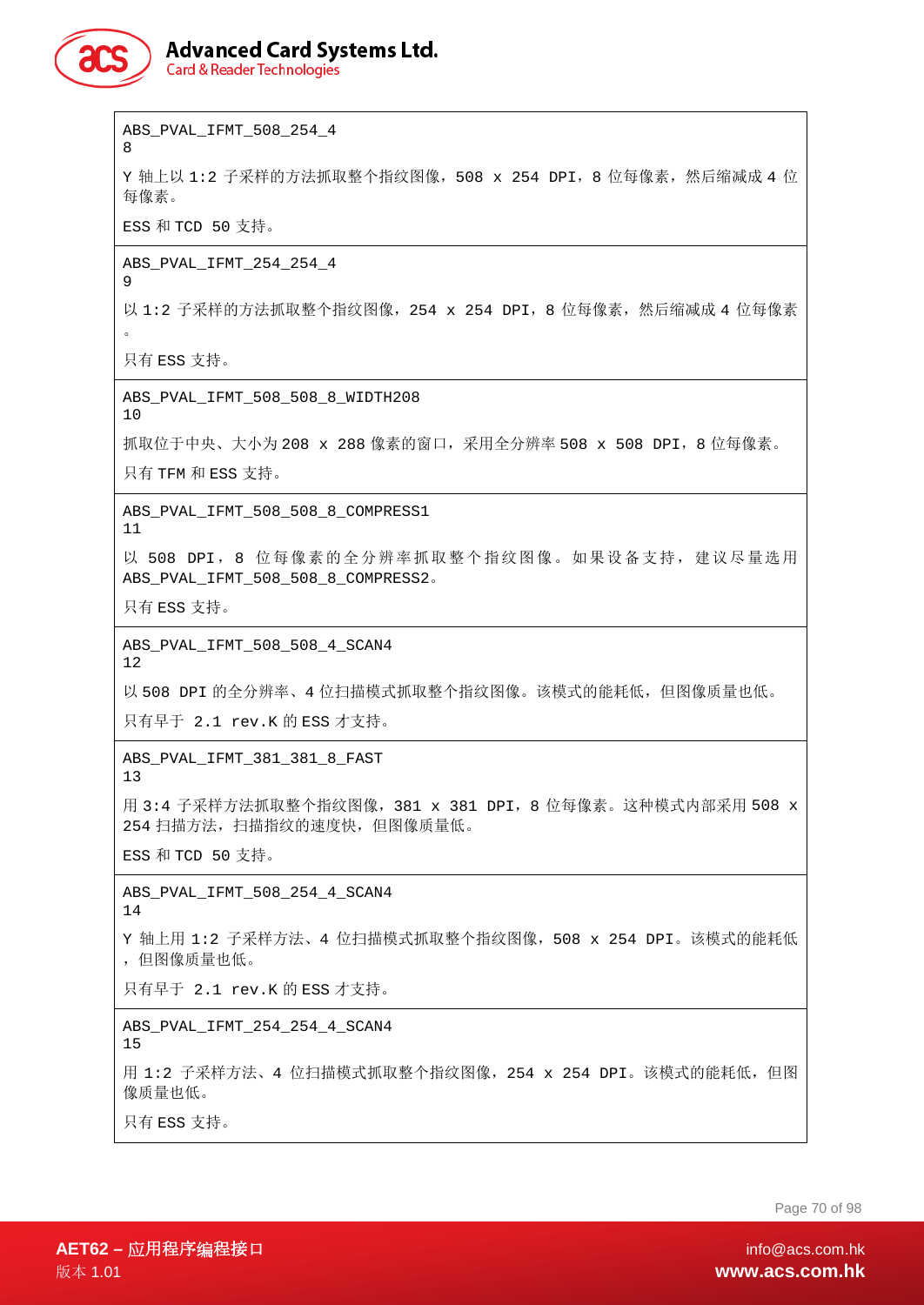

**Card & Reader Technologies** 

ABS\_PVAL\_IFMT\_381\_381\_4\_FAST 16

以 3:4 子采样的方法抓取整个指纹图像, 381 x 381 DPI, 8 位每像素, 然后缩减成 4 位每像素 。这种模式内部采用 508 x 254 扫描方法,扫描指纹的速度快,但图像质量低。

ESS 和 TCD 50 支持。

ABS\_PVAL\_IFMT\_381\_381\_8\_BINARIZED\_FAST 17

以 3:4 子采样的方法抓取整个指纹图像, 381 x 381 DPI, 8 位每像素, 然后缩减成 1 位每像素 。这种模式内部采用 508 x 254 扫描方法,扫描指纹的速度快,但图像质量低。

ESS 和 TCD 50 支持。

ABS\_PVAL\_IFMT\_508\_508\_8\_COMPRESS2 18

以 508 DPI, 8 位每像素的全分辨率抓取整个指纹图像。

ESS 2.2 支持。

ABS\_PVAL\_IFMT\_381\_381\_8\_SCAN381 19

用 3:4 子采样(每 4 个像素缩减成 3 个像素)方法抓取整个指纹图像,381 x 381 DPI,8 位/ 像素。传感器用本身的 381 扫描格式直接进行子采样。

带 TCS3C 的 ESS 2.2,较新的传感器, 以及 TCD 50 支持。

ABS\_PVAL\_IFMT\_381\_381\_4\_SCAN381 20

以 3:4 子采样的方法抓取整个指纹图像, 381 x 381 DPI, 8 位每像素, 然后缩减成 4 位每像素 。传感器用本身的 381 扫描格式直接进行子采样。

带 TCS3C 的 ESS 2.2,较新的传感器, 以及 TCD 50 支持。

ABS\_PVAL\_IFMT\_381\_381\_8\_BINARIZED\_SCAN381 21

用 3:4 子采样(每 4 个像素缩减成 3 个像素)方法抓取指纹图像,381 x 381 DPI,8 位/像素 ,转化为二进制后是 1 位/像素。传感器用本身的 381 扫描格式

直接进行子采样。

带 TCS3C 的 ESS 2.2,较新的传感器, 以及 TCD 50 支持。

ABS\_PVAL\_IFMT\_381\_381\_8\_LP 22

低能耗模式下,用 3:4 子采样(每 4 个像素缩减成 3 个像素)方法抓取指纹图像,381 x 381 DPI,8 位/像素。

ESS 2.2 和 TCD 50 支持。

Page 71 of 98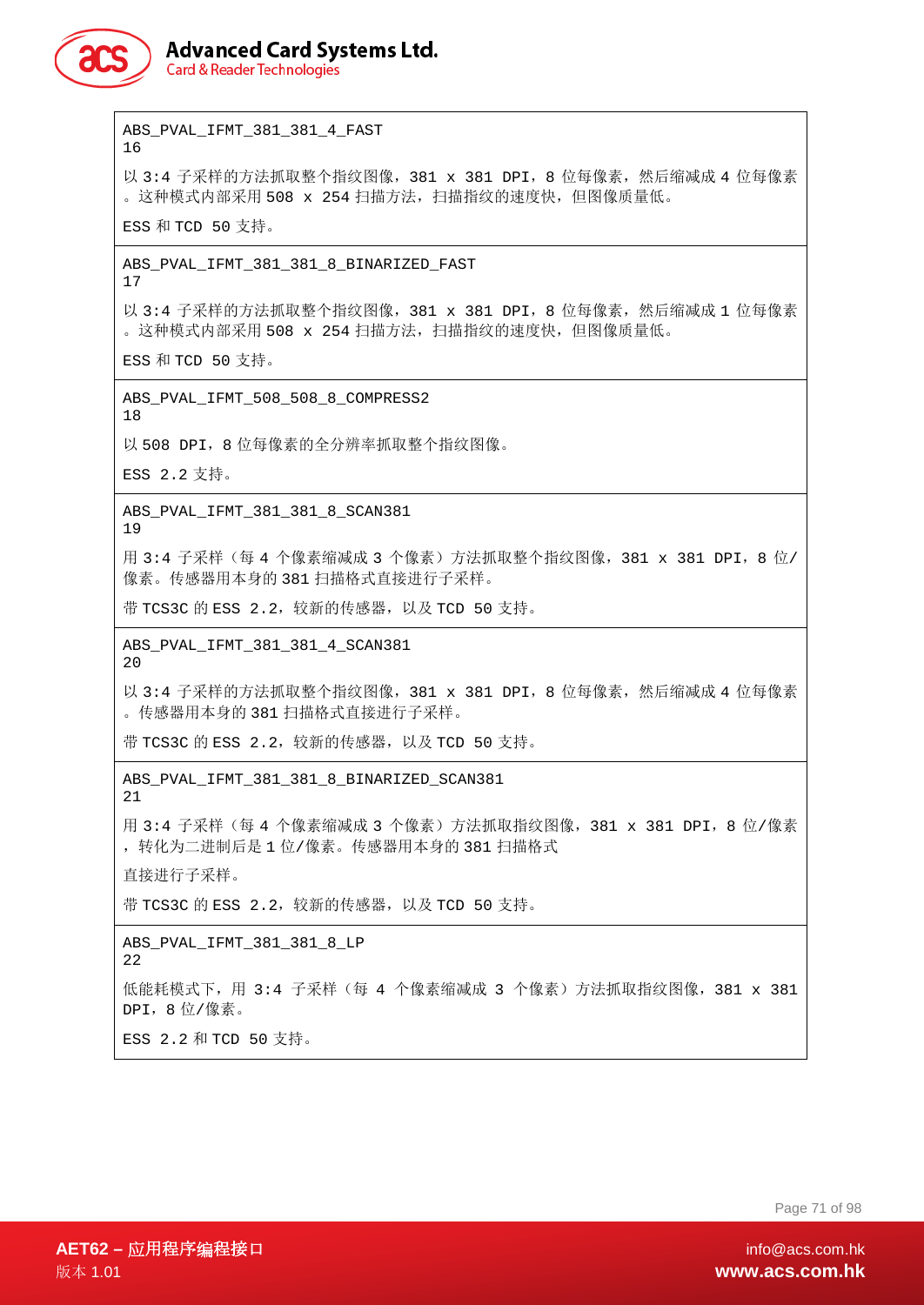

23

# **Advanced Card Systems Ltd.**

**Card & Reader Technologies** 

ABS\_PVAL\_IFMT\_381\_381\_4\_LP

**AET62 –** 应用程序编程接口 info@acs.com.hk Page 72 of 98 低能耗模式下, 以 3:4 子采样的方法抓取整个指纹图像, 381 x 381 DPI, 8 位每像素, 然后缩 减成 4 位每像素。 ESS 2.2 和 TCD 50 支持。 ABS\_PVAL\_IFMT\_381\_381\_8\_BINARIZED\_LP 24 低能耗模式下,用 3:4 子采样(每 4 个像素缩减成 3 个像素)方法抓取指纹图像,381 x 381 DPI,8 位/像素,转化为二进制后是 1 位/像素。 ESS 2.2 和 TCD 50 支持。 ABS\_PVAL\_IFMT\_381\_381\_8\_VLP 25 极低能耗模式下,用 3:4 子采样(每 4 个像素缩减成 3 个像素)方法抓取指纹图像, 381 x 381 DPI,8 位/像素。 串行通信速度不高于 75600 kbps 的 ESS 2.2 支持。 ABS\_PVAL\_IFMT\_381\_381\_4\_VLP 26 极低能耗模式下,以 3:4 子采样的方法抓取整个指纹图像,381 x 381 DPI,8 位每像素,然后 缩减成 4 位每像素。 串行通信速度不高于 75600 kbps 的 ESS 2.2 支持。 ABS\_PVAL\_IFMT\_381\_381\_8\_BINARIZED\_VLP 27 极低能耗模式下,用 3:4 子采样 (每 4 个像素缩减成 3 个像素) 方法抓取指纹图像,381 x 381 DPI,8 位/像素,转化为二进制后是 1 位/像素。 串行连接速度不高于 57600 kbps 的 ESS 2.2 支持。 ABS\_PVAL\_IFMT\_381\_381\_8\_SCAN381\_381\_4 28 用 3:4 子采样(每 4 个像素缩减成 3 个像素)方法抓取整个指纹图像, 381 x 381 DPI, 8 位/ 像素。内部采用 381/381/4 格式扫描图像。 只有 SONLY 的部分变体支持。 ABS\_PVAL\_IFMT\_381\_381\_8\_BINARIZED\_SCAN381\_381\_4 30 用 3:4 子采样(每 4 个像素缩减成 3 个像素)方法抓取整个指纹图像,381 x 381 DPI,8 位/ 像素。内部采用 381/381/4 格式扫描图像。 只有 SONLY 的部分变体支持。 ABS\_PVAL\_IFMT\_381\_381\_8\_SCAN381\_254\_4 31 用 3:4 子采样(每 4 个像素缩减成 3 个像素)方法抓取整个指纹图像,381 x 381 DPI,8 位/ 像素。内部采用 381/254/4 格式扫描图像。 只有 SONLY 的部分变体支持。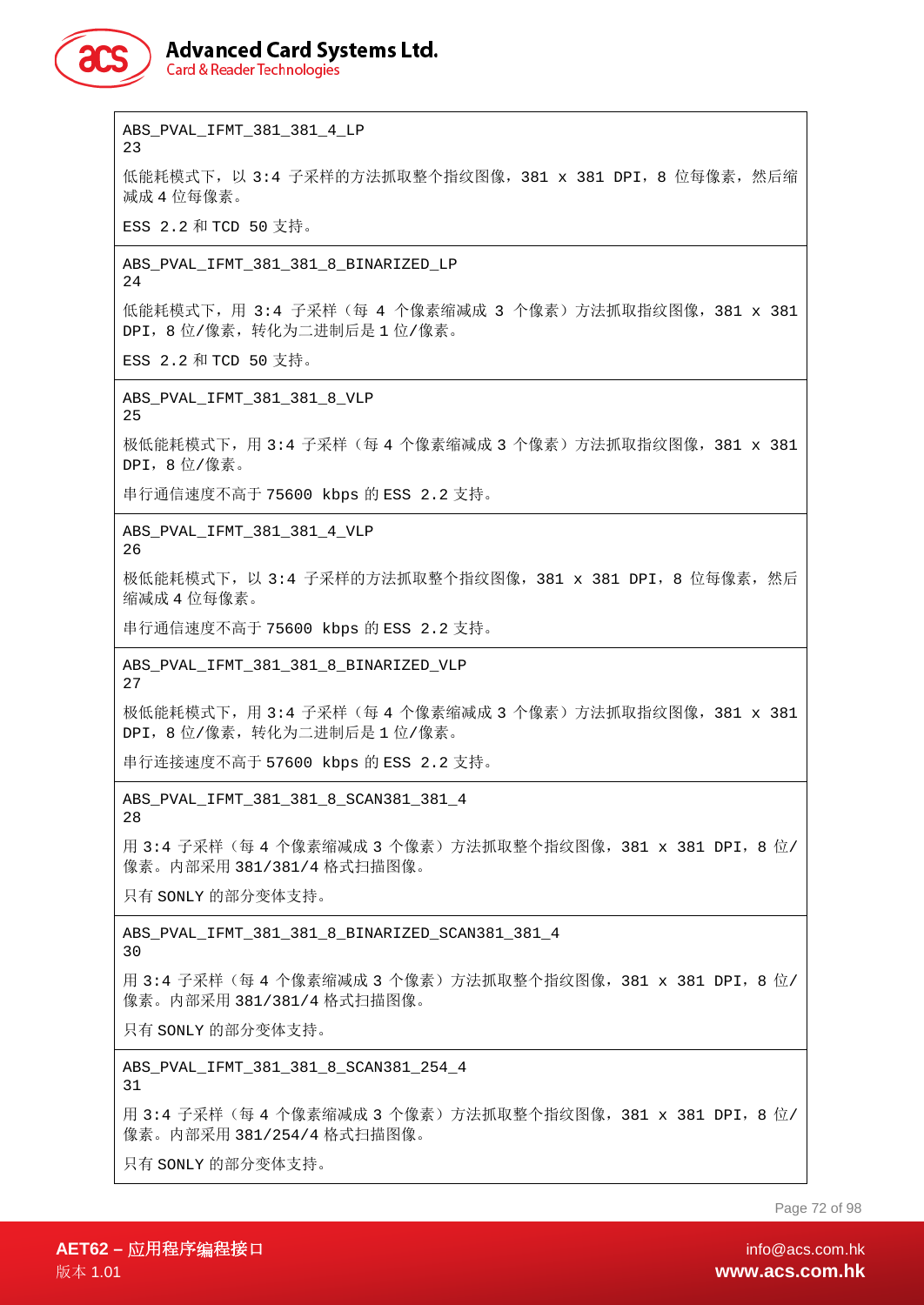

## **Advanced Card Systems Ltd.**

**Card & Reader Technologies** 

ABS\_PVAL\_IFMT\_381\_381\_8\_BINARIZED\_SCAN381\_254\_4 33 用 3:4 子采样 (每 4 个像素缩减成 3 个像素) 方法抓取指纹图像, 381 x 381 DPI, 8 位/像素 ,转化为二进制后是 1 位/像素。内部采用 381/254/4 格式扫描图像。 只有 SONLY 的部分变体支持。 ABS\_PVAL\_IFMT\_508\_508\_8\_SCAN508\_508\_8 34 抓取整个指纹图像,508 x 508 DPI,8 位每像素。内部采用 508/508/8 格式扫描图像。 只有 SONLY 的部分变体支持。 ABS\_PVAL\_IFMT\_508\_508\_4\_SCAN508\_508\_8 35 以全分辨率 (508 x 508 DPI)、8 位每像素抓取整个指纹图像,然后缩减成 4 位每像素。内部 采用 508/508/8 格式扫描图像。 只有 SONLY 的部分变体和 TCD 50 支持。 ABS\_PVAL\_IFMT\_508\_508\_8\_BINARIZED\_SCAN508\_508\_8 36 以全分辨率(508 x 508 DPI)、8 位每像素抓取整个指纹图像,转化成二进制是 1 位每像素。 内部采用 508/508/8 格式扫描图像。 SONLY 的部分变体和 TCD 50 支持。 ABS\_PVAL\_IFMT\_508\_508\_8\_COMPRESS3 39 用全分辨率 (508 x 508 DPI)、8 位每像素抓取整个指纹图像, 然后缩减成 3:4 子采样格式图 (381 x 381 DPI),8 位每像素。 TCD 50 支持。 ABS\_PVAL\_IFMT\_508\_254\_8\_LP  $40$ TCD 50 支持。 ABS\_PVAL\_IFMT\_508\_254\_4\_LP 41 TCD 50 支持。 ABS\_PVAL\_IFMT\_381\_381\_8\_FAST\_LP 42 TCD 50 支持。 ABS\_PVAL\_IFMT\_381\_381\_4\_FAST\_LP 43 TCD 50 支持。 ABS\_PVAL\_IFMT\_381\_381\_8\_BINARIZED\_FAST\_LP 44 TCD 50 支持。

Page 73 of 98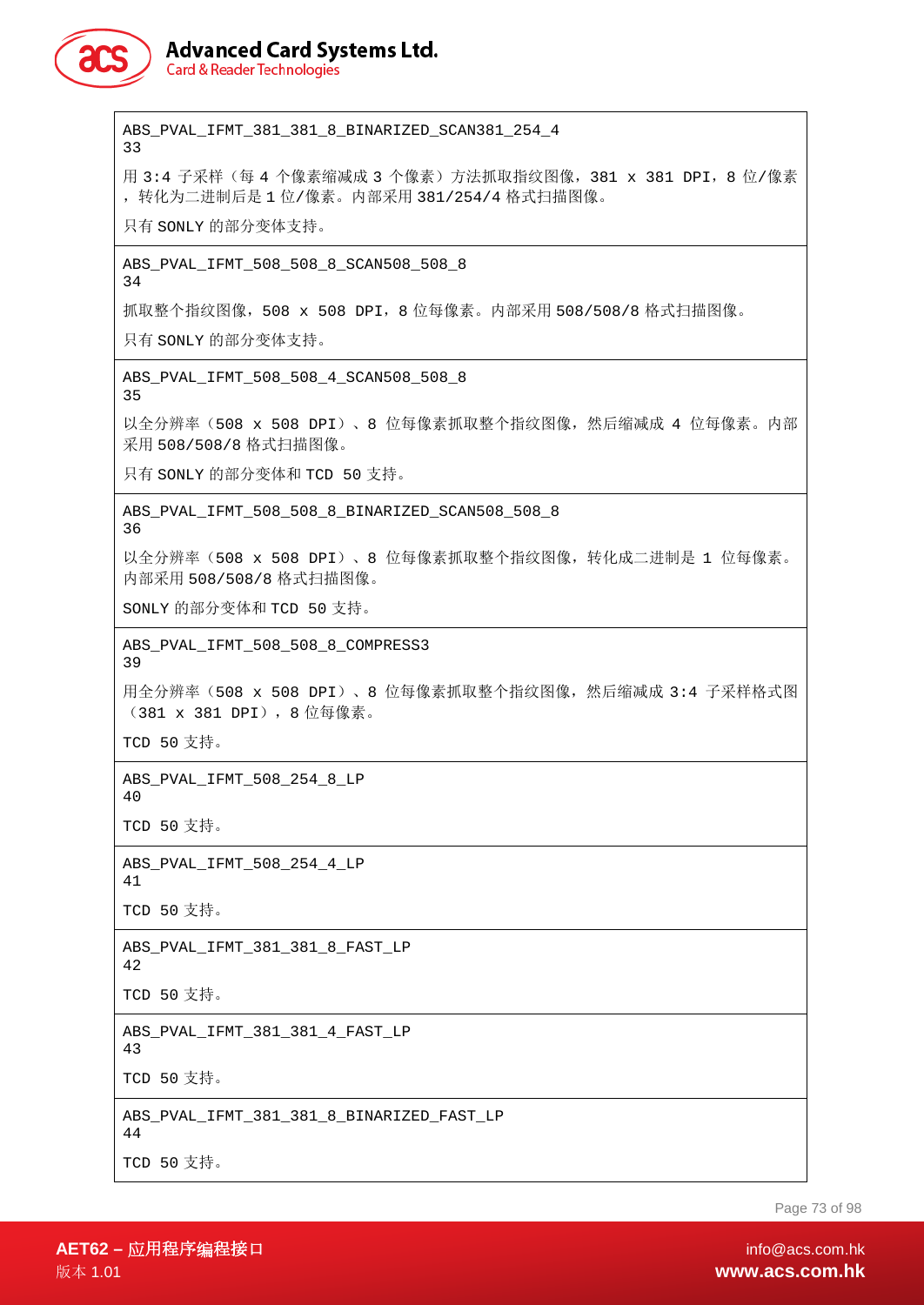

# **6.7. ABS\_PKEY\_REC\_TERMINATION\_POLICY** 的值(**ABS\_ PVAL\_RTP\_xxxx**)

更多信息, 请参考 ABS\_PKEY\_REC\_TERMINATION\_POLICY 的描述。

ABS\_PVAL\_RTP\_BASIC  $\Omega$ 

基础图像的重构终止策略。

如果扫描图像长于最大长度,仅返回最开始的图像的开头部分。

ABS\_PVAL\_RTP\_FINGERTIP

1

指尖图像的重构终止策略。

如果扫描图像长于最大长度,返回图像末尾、指尖前的部分。

ABS\_PVAL\_RTP\_CORE

2

核心图像的重构终止策略。

如果扫描图像长于最大长度,返回对生物识别最重要、最有价值的部分。

ABS\_PVAL\_RTP\_CORE\_PLUS

3

增强核心图像的重构终止策略。

如果扫描图像长于最大长度,返回对生物识别最重要、最有价值的部分,忽略手指关节部分。

TFM 2.0 和 ESS 2.1 不支持。

Page 74 of 98

**AET62 –** 应用程序编程接口 info@acs.com.hk 版本 1.01 **www.acs.com.hk**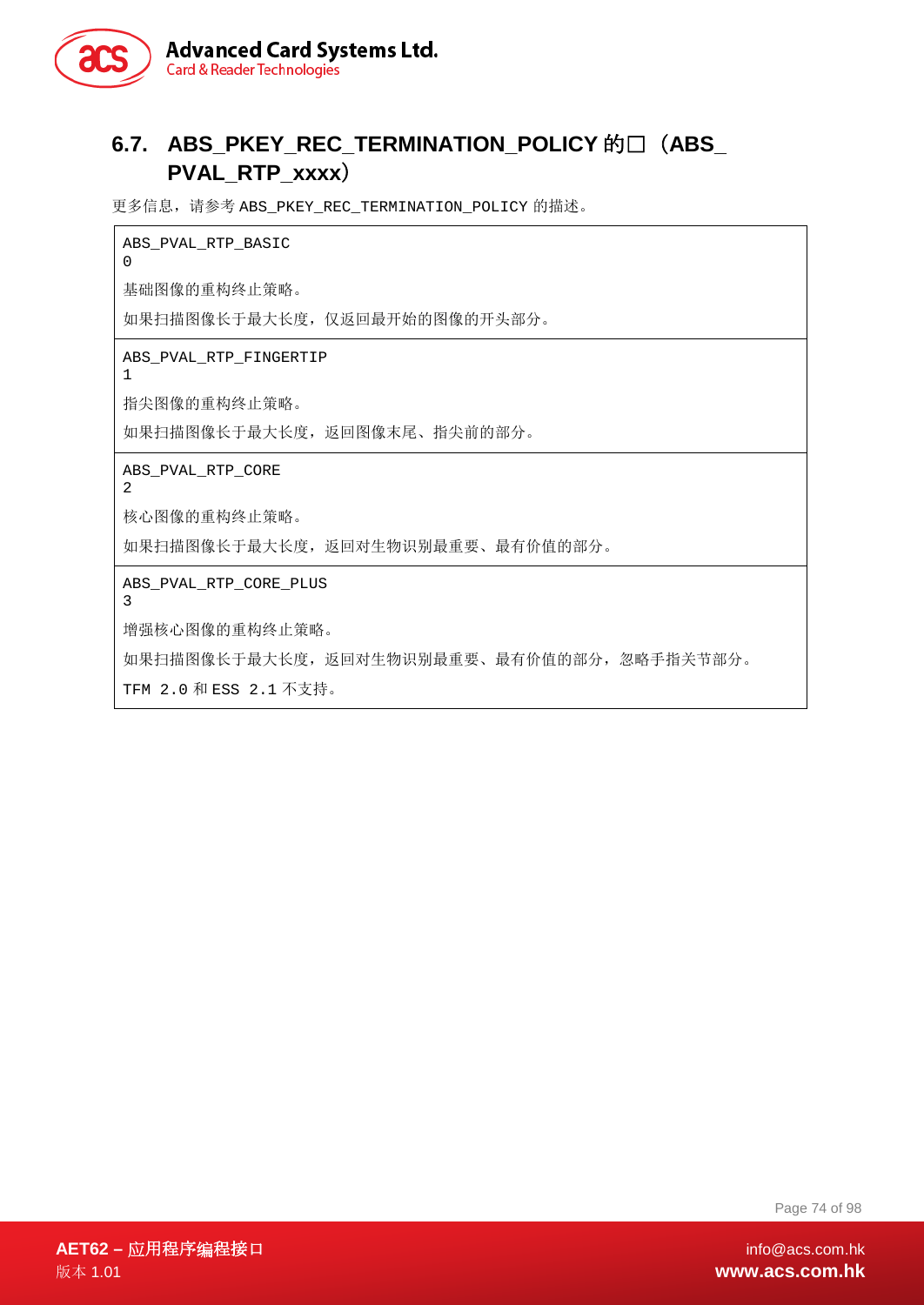

# **6.8. ABS\_PKEY\_REC\_SWIPE\_DIRECTION** 的值(**ABS\_ PVAL\_SWIPEDIR\_xxxx**)

更多信息,请参考有关 ABS\_PKEY\_REC\_SWIPE\_DIRECTION 的描述。

ABS\_PVAL\_SWIPEDIR\_STANDARD

标准滑动方向。

0

ABS\_PVAL\_SWIPEDIR\_INVERTED 1

逆滑动方向。

ABS\_PVAL\_SWIPEDIR\_AUTODETECT

滑动开始时的自动检测。

ABS\_PVAL\_SWIPEDIR\_STANDARD\_WARN

3

2

带告警的标准滑动方向。

如果检测到向后滑动,将发送 ABS\_MSG\_QUALITY\_BACKWARD 消息给回调函数。

ABS\_PVAL\_SWIPEDIR\_INVERTED\_WARN

4

带告警的逆滑动方向。

如果检测到向后滑动,将发送 ABS\_MSG\_QUALITY\_BACKWARD 消息给回调函数。

Page 75 of 98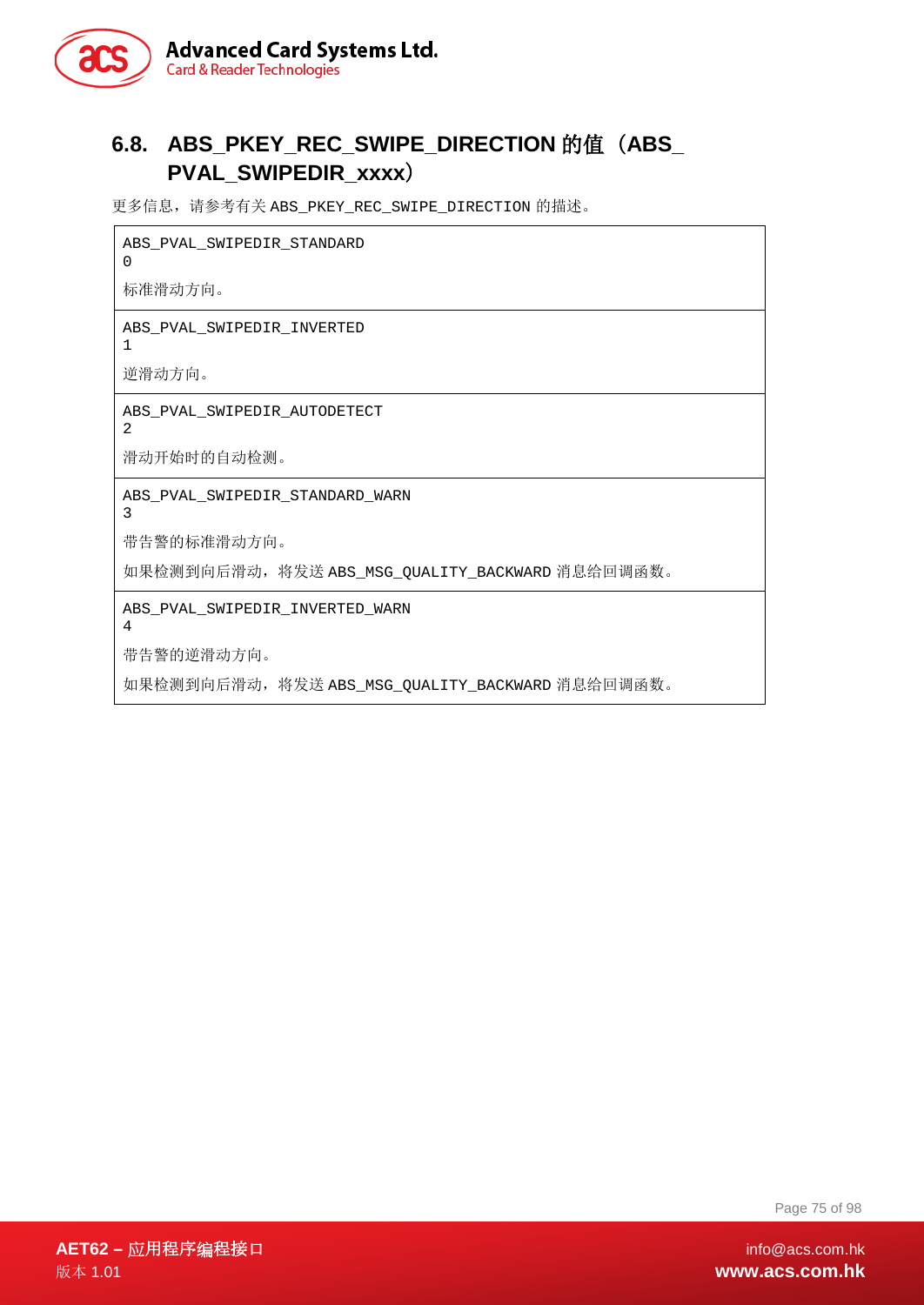

# **6.9. ABS\_PKEY\_REC\_NOISE\_ROBUSTNESS** 的值(**ABS\_ PVAL\_NOIR\_xxxx**)

更多信息,请参考有关 ABS\_PKEY\_REC\_NOISE\_ROBUSTNESS 的描述。

ABS\_PKEY\_NOIR\_DISABLED 0 关闭噪音对抗。 ABS\_PKEY\_NOIR\_FORCED 1 开启噪音对抗。 ABS\_PKEY\_NOIR\_ON\_DETECTION 2 开启噪音对抗的自动检测模式。

Page 76 of 98

**AET62 –** 应用程序编程接口 info@acs.com.hk 版本 1.01 **www.acs.com.hk**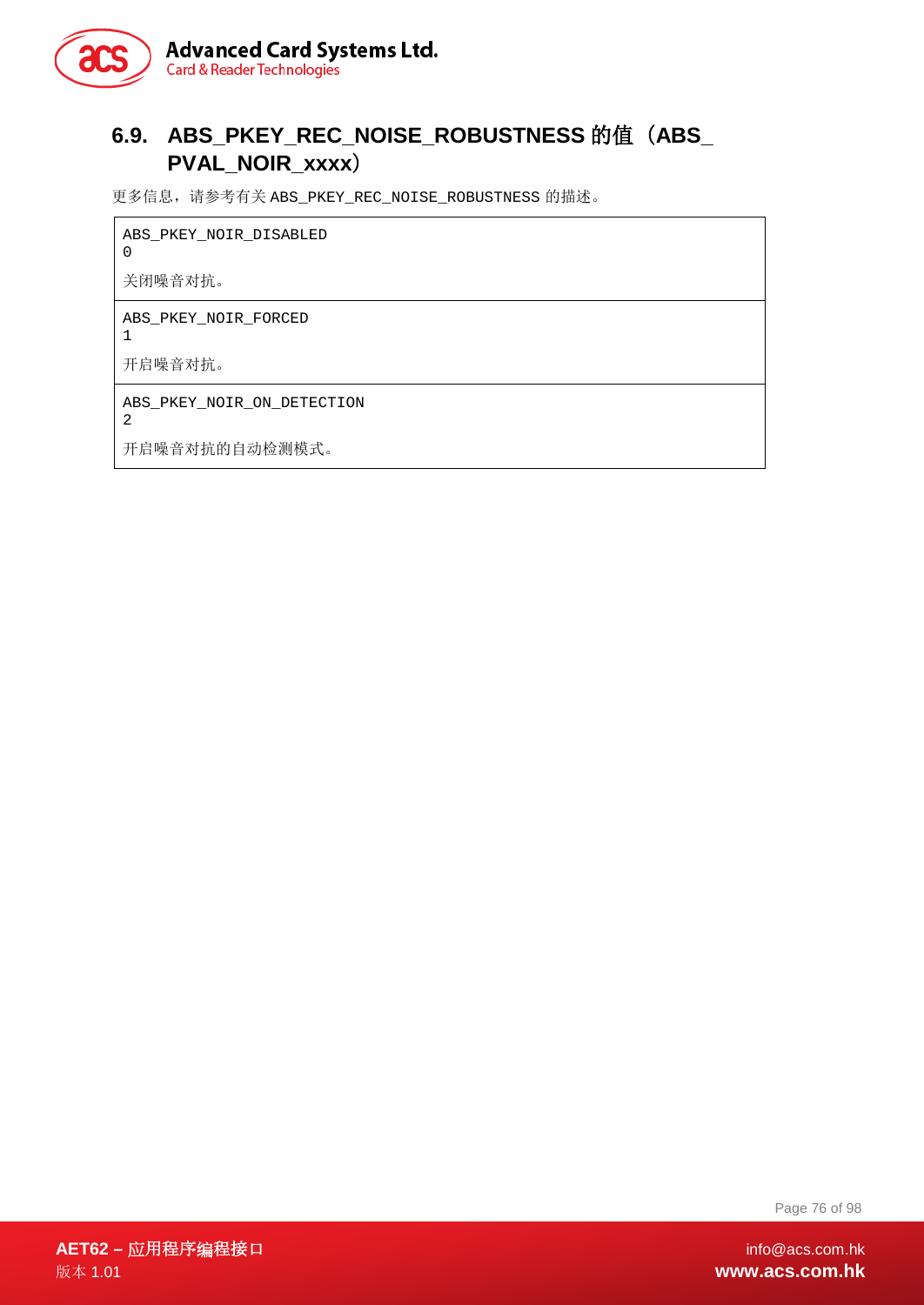

# **6.10. ABS\_PKEY\_SENSOR\_SECURITY\_MODE** 的值(**ABS\_ PVAL\_SSM\_xxxx**)

更多信息,请参考有关 ABS\_PKEY\_SENSOR\_SECURITY\_MODE 的描述。

ABS\_PVAL\_SSM\_DISABLED 0

停用传感器安全模式。

1

ABS\_PVAL\_SSM\_ENCRYPT

传感器安全被设置成"加密"模式。

ABS\_PVAL\_SSM\_SIGN\_ALL 2

传感器安全被设置成"标记所有"模式。

ABS\_PVAL\_SSM\_SIGN\_PARTIAL\_V1 3

传感器安全被设置成"标记部分版本.1"。

与版本 2 相比,速度快,安全性低。

ABS\_PVAL\_SSM\_SIGN\_PARTIAL\_V2 4

传感器安全被设置成"标记部分版本.2"。

与版本 1 相比,速度慢,安全性高。

Page 77 of 98

**AET62 –** 应用程序编程接口 info@acs.com.hk 版本 1.01 **www.acs.com.hk**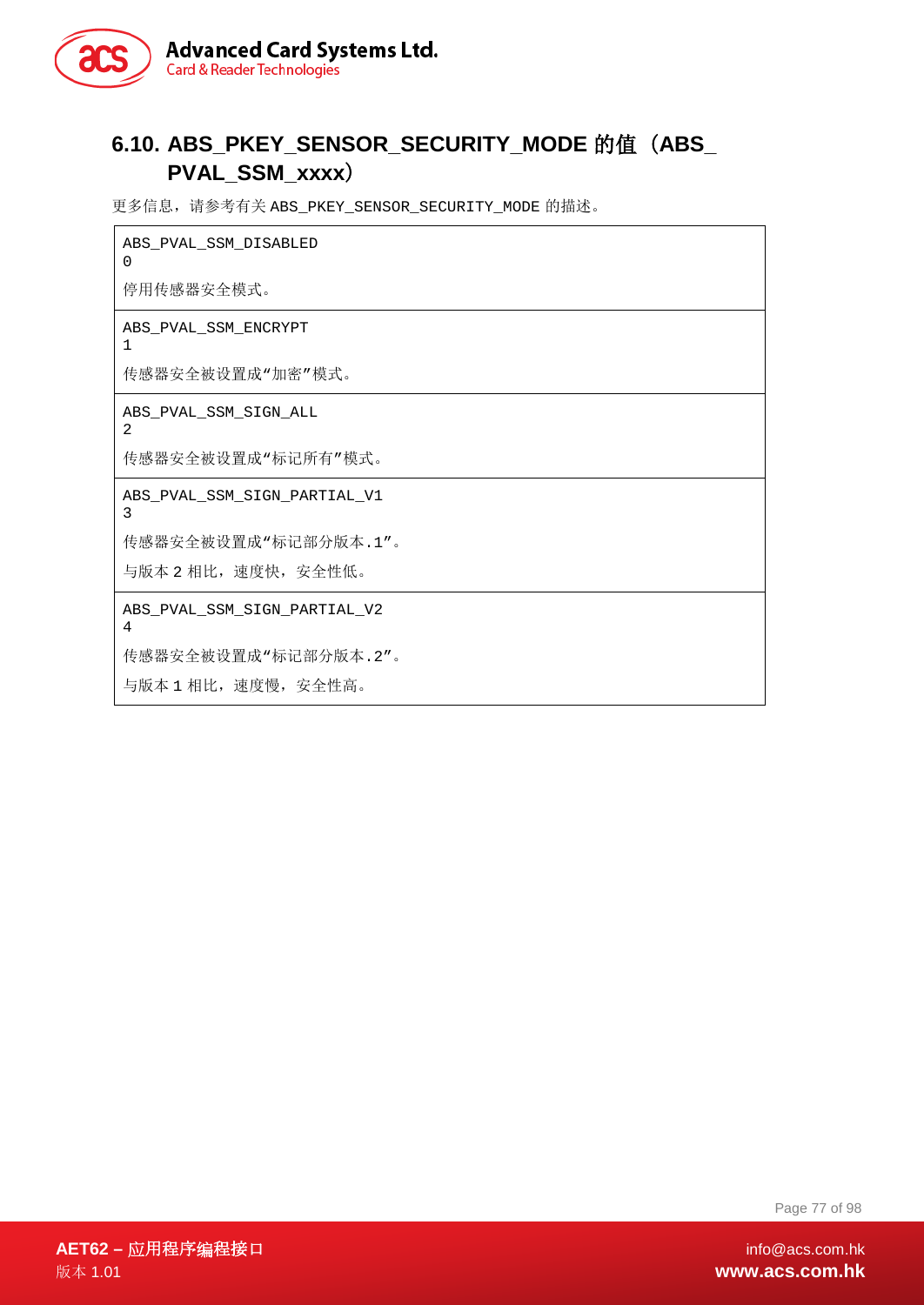

# **6.11.** 滑动信息标识位(**ABS\_SWIPE\_FLAG\_xxxx**)

结构体 ABS\_SWIPE\_INFO 的成员标识位是一个位掩码, 描述了 ABSRawGrab 里用户滑动指纹的各种 属性。

ABS\_SWIPE\_FLAG\_TOO\_FAST

01h

滑动速度过快。

如果用户滑动速度过快,设备不能处理所有数据。

ABS\_SWIPE\_FLAG\_TOO\_SKEWED 02h

滑动过于歪斜。

ABS\_SWIPE\_FLAG\_BACKWARDS\_MOVEMENT 04h

滑动方向错误。

注:

只有自动检测滑动方向的模式(即,配置文件值 ABS\_PKEY\_REC\_SWIPE\_DIRECTION 设置 成 ABS\_PVAL\_SWIPEDIR\_AUTODETECT)下,才会设置该标识位。

ABS\_SWIPE\_FLAG\_JOINT\_DETECTED 08h

滑动中检测到手指关节。

ABS\_SWIPE\_FLAG\_TOO\_SHORT 10h

滑动过于短暂。

用户手指的滑动区域仅有很少的生物识别数据,会导致所生成的生物识别模板质量差。

Page 78 of 98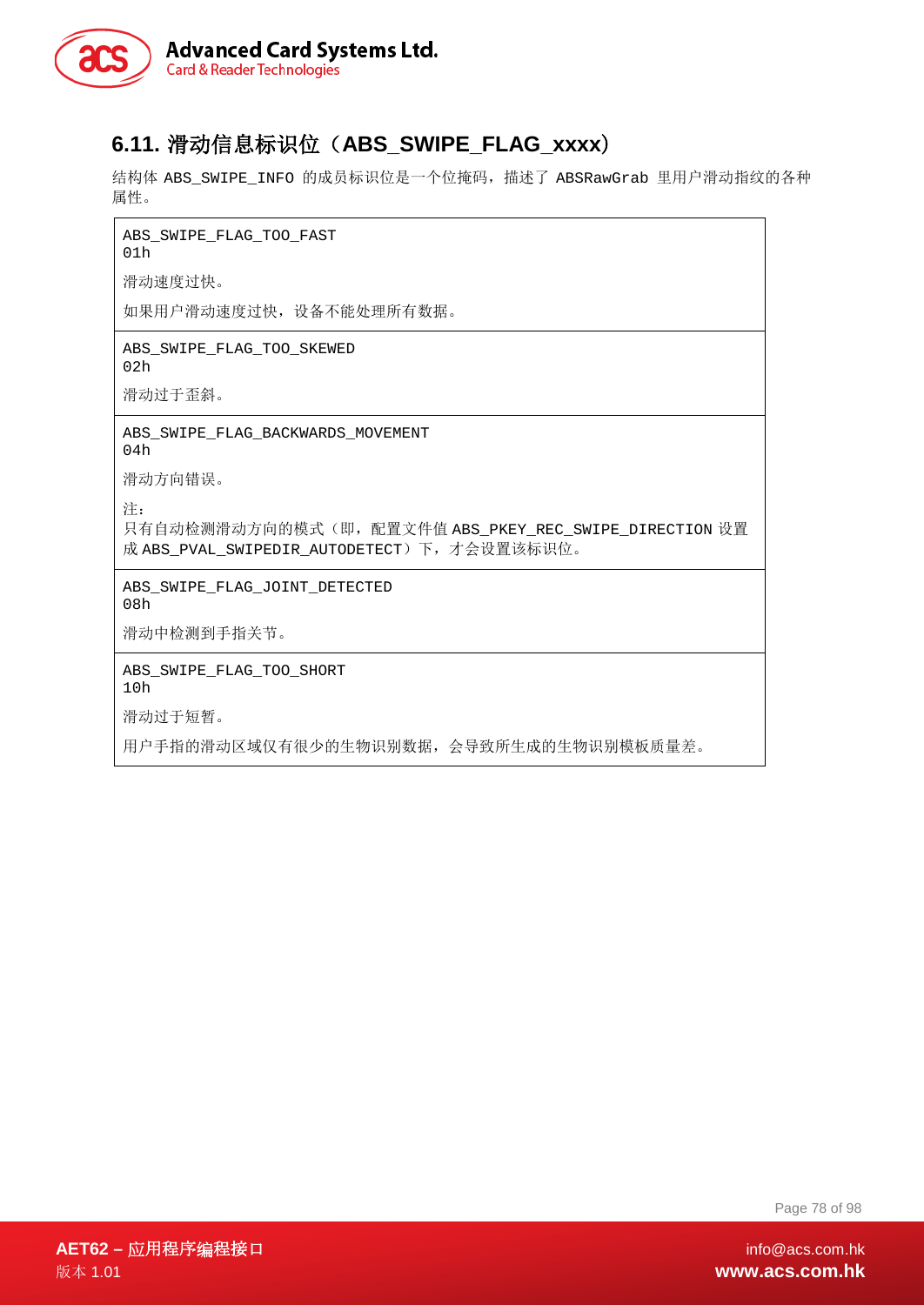

## **6.12.** 进程常量(**ABS\_PROCESS\_xxxx**)

这些常量用于标识交互操作进程。

结构体 ABS\_PROCESS\_DATA,、ABS\_PROCESS\_BEGIN\_DATA 和 ABS\_PROCESS\_SUCCESS\_DATA 拥 有一个成员,它被称为进程(Process),用于标识当前操作所处的阶段。

部分高级生物识别操作包含多个进程。交互操作一般是由进程树组成的。进入和离开进程树的一个节点 时, 分别发送 ABS\_MSG\_PROCESS\_BEGIN 和 ABS\_MSG\_PROCESS\_END 消息以调用回调函数。

根据相应进程和进度,可选择发送其他 ABS\_MSG\_PROCESS\_xxxx 消息。

例,一个典型的合并登记操作可能包括以下顺序的消息:

- 1. ABS\_MSG\_PROCESS\_BEGIN (ProcessID = ABS\_PROCESS\_ENROLL)
- 2. ABS\_MSG\_PROCESS\_BEGIN (ProcessID = ABS\_PROCESS\_CONSOLIDATED\_CAPTURE)
- 3. ABS\_MSG\_PROCESS\_BEGIN (ProcessID = ABS\_PROCESS\_CAPTURE)
- 4. ABS\_MSG\_PROCESS\_BEGIN (ProcessID = ABS\_PROCESS\_GRAB)
- 5. ...引导用户正确滑动指纹的消息
- 6. ABS\_MSG\_PROCESS\_END(ABS\_PROCESS\_GRAB 的结尾)
- 7. ABS\_MSG\_PROCESS\_PROGRESS (百分比=23%)
- 8. ABS\_MSG\_PROCESS\_END (ABS\_PROCESS\_CAPTURE 的结尾)
- 9. ABS MSG\_PROCESS\_BEGIN (ProcessID = ABS\_PROCESS\_CAPTURE)
- 10. ABS\_MSG\_PROCESS\_BEGIN (ProcessID = ABS\_PROCESS\_GRAB)
- 11. ...引导用户正确滑动指纹的消息
- 12. ABS\_MSG\_PROCESS\_END(ABS\_PROCESS\_GRAB 的结尾)
- 13. ABS MSG PROCESS PROGRESS (百分比=32%)
- 14. ABS MSG PROCESS END (ABS PROCESS CAPTURE 的结尾)
- 15. ABS\_MSG\_PROCESS\_BEGIN (ProcessID = ABS\_PROCESS\_CAPTURE)
- 16. ABS\_MSG\_PROCESS\_BEGIN (ProcessID = ABS\_PROCESS\_GRAB)
- 17. ...引导用户正确滑动指纹的消息
- 18. ABS MSG PROCESS END (ABS PROCESS GRAB 的结尾)
- 19. ABS MSG PROCESS PROGRESS (百分比=39%)
- 20. ABS\_MSG\_PROCESS\_END (ABS\_PROCESS\_CAPTURE 的结尾)
- 21. ABS\_MSG\_PROCESS\_BEGIN (ProcessID = ABS\_PROCESS\_CAPTURE)
- 22. ABS\_MSG\_PROCESS\_BEGIN (ProcessID = ABS\_PROCESS\_GRAB)
- 23. ...引导用户正确滑动指纹的消息
- 24. ABS\_MSG\_PROCESS\_END (ABS\_PROCESS\_GRAB 的结尾)
- 25. ABS MSG PROCESS PROGRESS (百分比=64%)
- 26. ABS MSG PROCESS END (ABS PROCESS CAPTURE 的结尾)
- 27. ABS\_MSG\_PROCESS\_BEGIN (ProcessID = ABS\_PROCESS\_CAPTURE)
- 28. ABS\_MSG\_PROCESS\_BEGIN (ProcessID = ABS\_PROCESS\_GRAB)
- 29. ...引导用户正确滑动指纹的消息

Page 79 of 98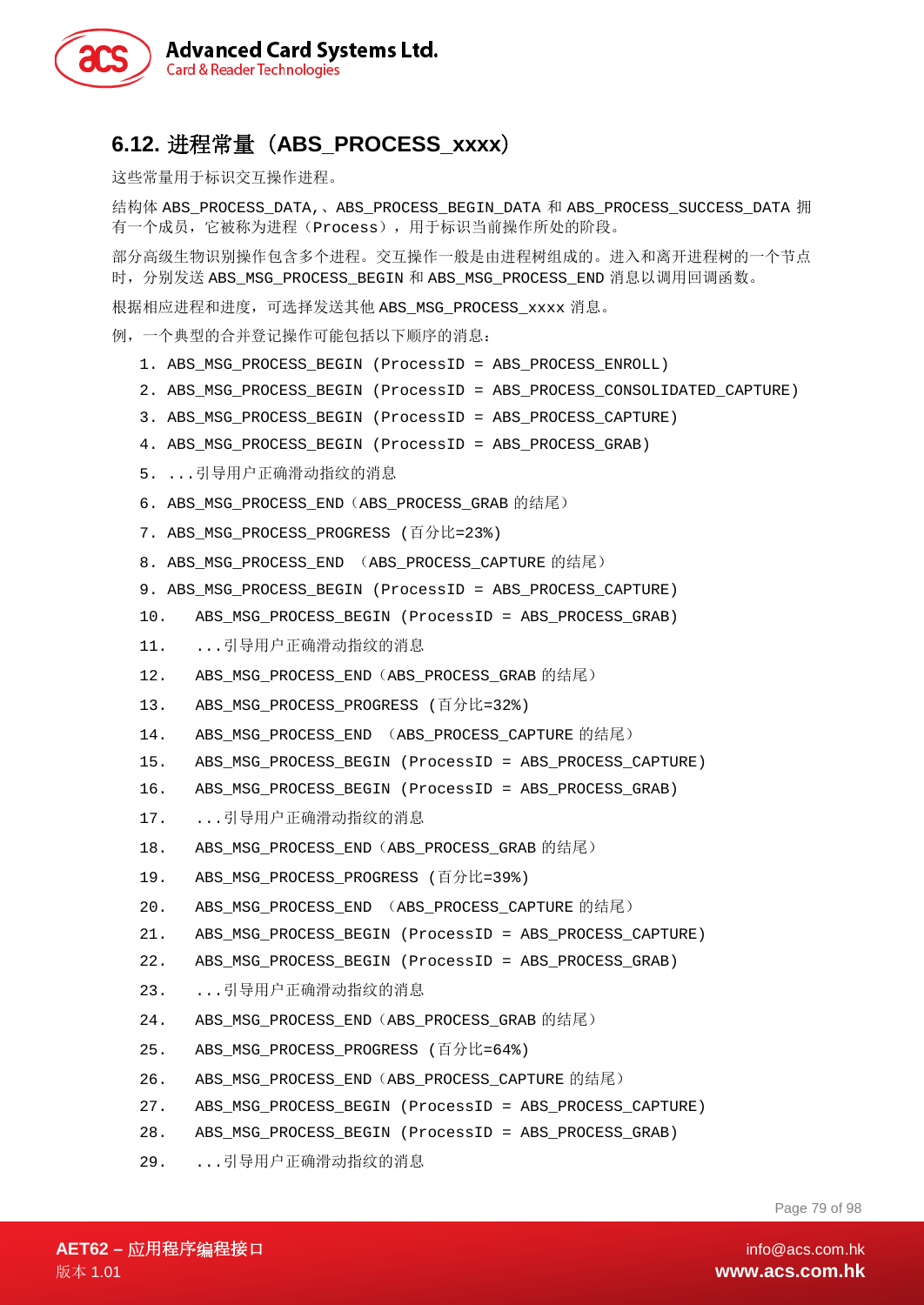

- 30. ABS\_MSG\_PROCESS\_END (ABS\_PROCESS\_GRAB 的结尾)
- 31. ABS MSG PROCESS PROGRESS (百分比=88%)
- 32. ABS MSG PROCESS END (ABS PROCESS CAPTURE 的结尾)
- 33. ABS\_MSG\_PROCESS\_BEGIN (ProcessID = ABS\_PROCESS\_CAPTURE)
- 34. ABS\_MSG\_PROCESS\_BEGIN(ProcessID = ABS\_PROCESS\_GRAB)
- 35. ...引导用户正确滑动指纹的消息
- 36. ABS\_MSG\_PROCESS\_END(ABS\_PROCESS\_GRAB 的结尾)
- 37. ABS\_MSG\_PROCESS\_PROGRESS (百分比=100%)
- 38. ABS MSG PROCESS END (ABS PROCESS CAPTURE 的结尾)
- 39. ABS MSG\_PROCESS\_END(ABS\_PROCESS\_CONSOLIDATED\_CAPTURE 的结尾)
- 40. ABS\_MSG\_PROCESS\_END(ABS\_PROCESS\_ENROLL 的结尾)

ABS\_PROCESS\_NAVIGATE 1

导航的根进程(ABSNavigate)。

典型地, 它包括类型 ABS\_PROCESS\_CONSOLIDATED\_CAPTURE 的一个子进程。

ABS\_PROCESS\_ENROLL

登记的根进程(ABSEnroll)。

典型地,包括一个子进程 ABS\_PROCESS\_CONSOLIDATED\_CAPTURE。

ABS\_PROCESS\_VERIFY

3

2

验证的根进程(ABSVerify)。

典型地,包括一个子进程 ABS\_PROCESS\_CAPTURE。

ABS\_PROCESS\_IDENTIFY 4

认证的根进程。

ABS\_PROCESS\_CONSOLIDATED\_CAPTURE 5

扫描仪的合并模板的进程。

复杂进程,包括 ABS\_PROCESS\_CAPTURE 的若干个子进程和一个最终 ABS\_PROCESS\_CONSOLIDATE。

Page 80 of 98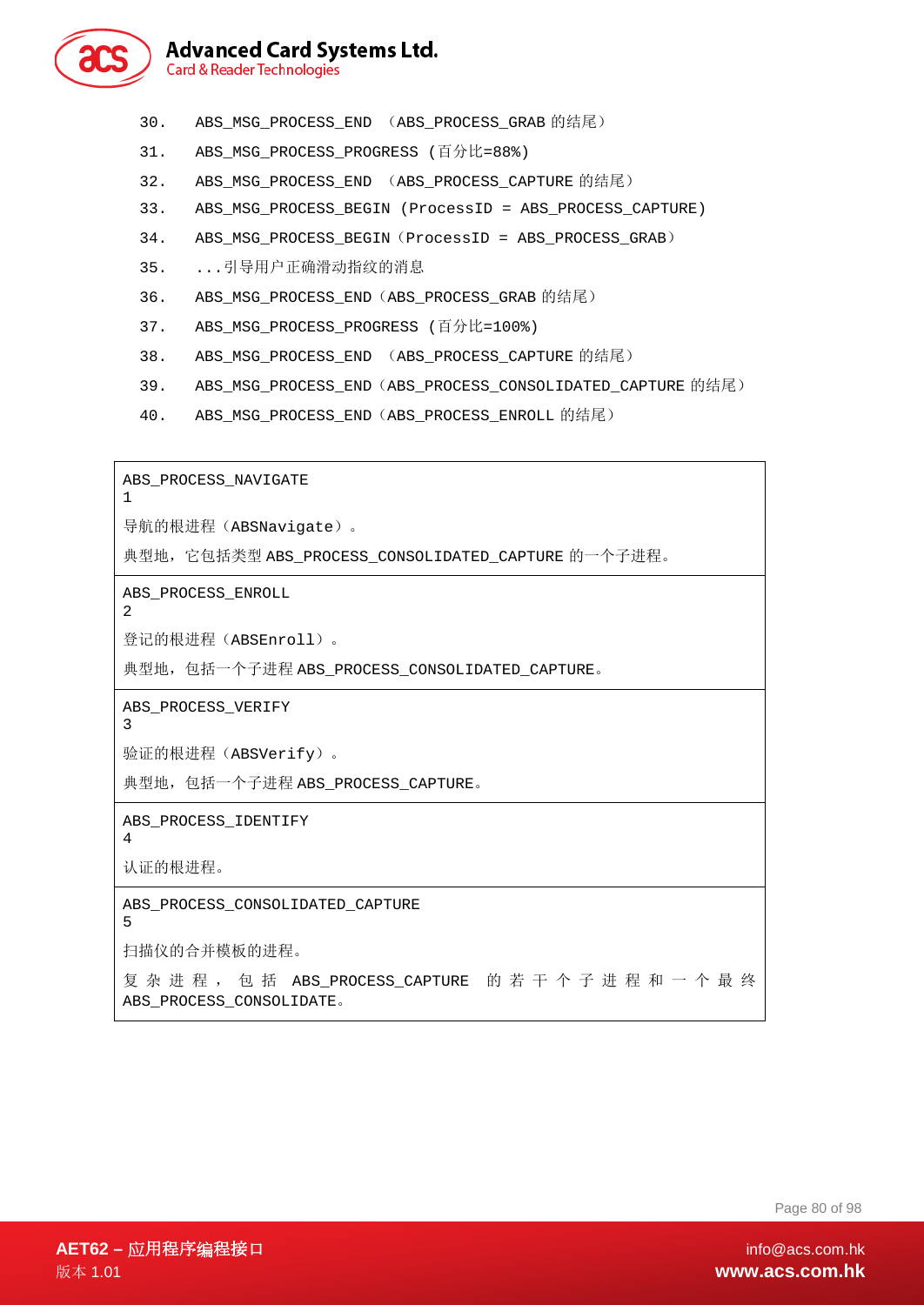

# **Advanced Card Systems Ltd.**

**Card & Reader Technologies** 

ABS\_PROCESS\_CONSOLIDATE 6 合并进程。 将一个手指的几个模板合并成一个高质量的登记模板。 注 the contract of the contract of the contract of the contract of the contract of the contract of the contract of the contract of the contract of the contract of the contract of the contract of the contract of the contra 自 BSAPI 3.5 以后,没有使用过该进程,并且定义的常量仅仅是为了向后兼容,因为定做 的 ABS\_CALLBACK 执行程序的源码可以参考该常量。 ABS\_PROCESS\_CAPTURE 7 扫描仪的模板捕获进程。 典型地,包括一个子进程 ABS\_PROCESS\_GRAB。 ABS\_PROCESS\_MATCH 8 将一个模板与一套模板进行匹配的进程。 ABS\_PROCESS\_GRAB 9 扫描仪上抓取样本图像的进程。 它是一个从传感器上抓取指纹样本图像的相对低级的进程。 ABS\_PROCESS\_NOTIFY 10 通知进程。 用于允许使用通知模式的函数(参见 ABS\_FLAGF\_NOTIFICATION)。

Page 81 of 98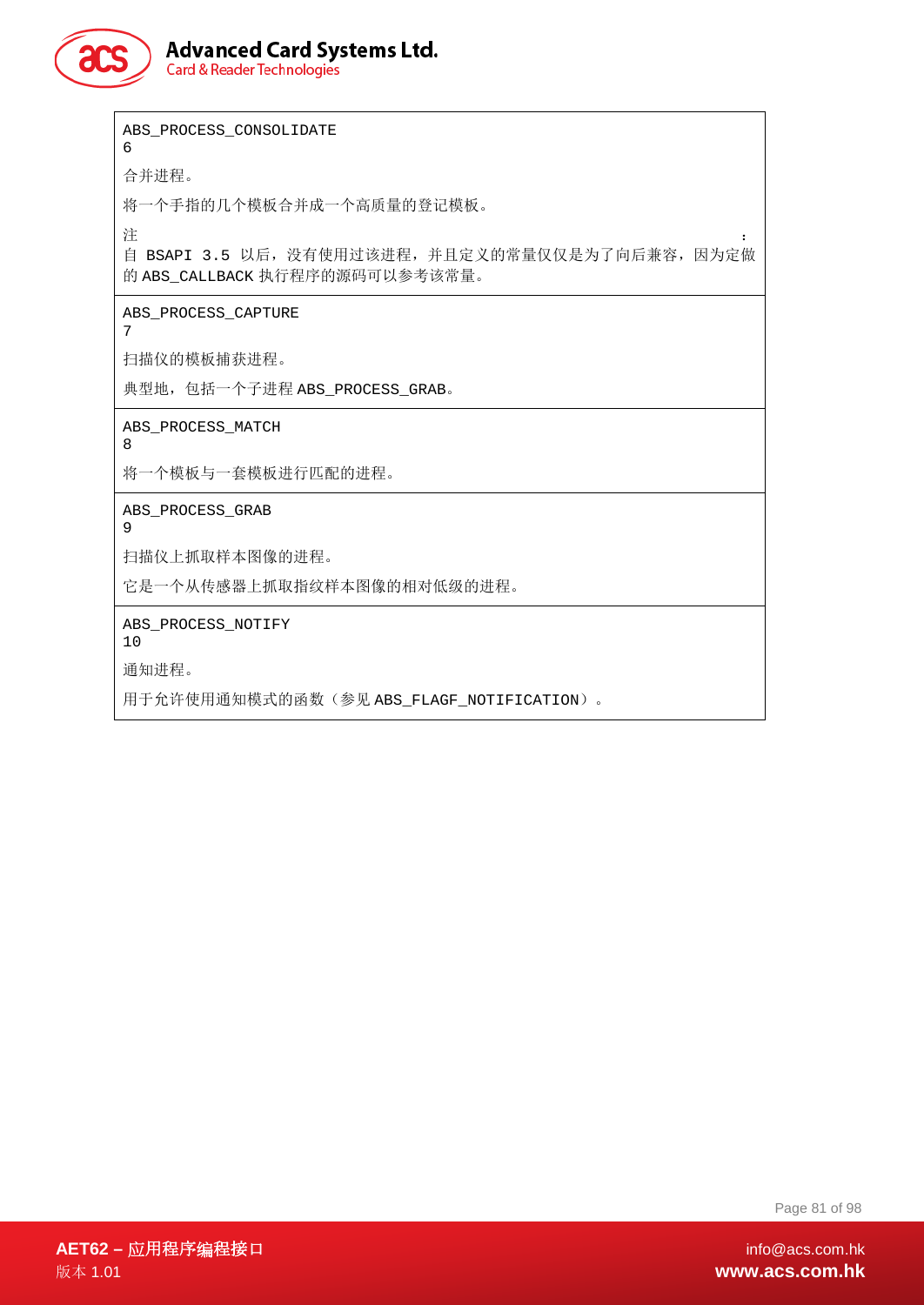

# **6.13.** 设备属性常量(**ABS\_DEVPROP\_xxxx**)

下列常量适用于 dwPropertyId 参数的值。

ABS DEVPROP DEVICE VERSION  $\Omega$ 标识 FM 设备 ROM 的版本。 输出的 ABS DATA 有 4 个字节, 理解成 ABS DWORD。最高字节表示主版本号, 次高字节表 示副版本号,而低字节表示子版本号/修订版本号。 • 020  $xxx$  (2.0. $x$ ) - 用于 TFM 2.0 •  $0401xxxx$   $(4.1.x) - \overline{H}$  ESS 2.1 •  $0401xxxx$   $(4.2.x) - \overline{H}$  ESS 2.2 050 xxx  $(5.0.x)$  - 用于 TCD 50 ABS\_DEVPROP\_DEVICE\_ID 1 如果 FM 支持,它表示设备的唯一标识。 ABS DATA 可能含有任意顺序的字节,组成标识。如果 FM 不支持,不会分配 ABS DATA, 但会发送 NULL。 ABS\_DEVPROP\_FIRMWARE\_VARIANT 2 标识固件变体。 输出的 ABS\_DATA 有 4 个字节,理解成 ABS\_DWORD。 ABS\_DEVPROP\_SENSOR\_TYPE 4 标识传感器的类型。 输出的 ABS\_DATA 有 4 个字节,理解成 ABS\_DWORD。 ABS\_DEVPROP\_FUNCTIONALITY 8 提供 FM 的功能信息。 输出的 ABS\_DATA 有 4 个字节,理解成位掩码。 Bit 15 决定 FM 为 SONLY(位已设置)或不是 SONLY(位没有被设置)。 ABS\_DEVPROP\_DSN\_STRING 11 提供设备的 DSN。 输出的 ABS DATA 包括任意个字节,最后一个字节总是 0,理解成零终止的 C 字符串。它能 当作 DSN 串用于函数 ABSOpen 和 ABSEnumerateDevices。

Page 82 of 98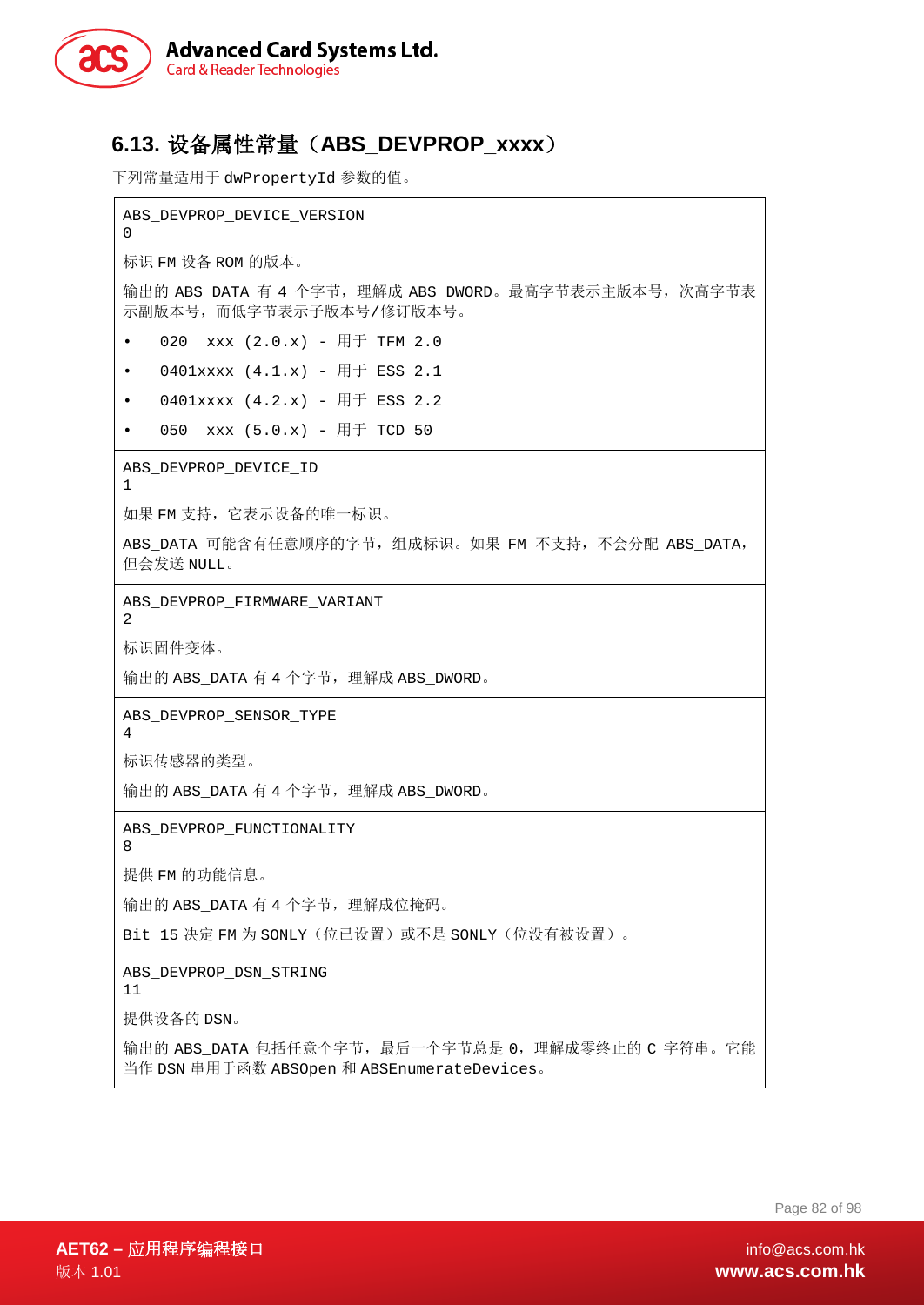

ABS\_DEVPROP\_GUID 12 获取设备的 GUID。 输出的 ABS\_DATA 含有设备上存储的一个二进制 GUID。GUID 是在设备第一次重启或将固件 加载到 NVM 时产生的,具体与设备类型有关。

注 the contract of the contract of the contract of the contract of the contract of the contract of the contract of the contract of the contract of the contract of the contract of the contract of the contract of the contra

只有 ESS 2.2 和较新的设备支持该功能。

Page 83 of 98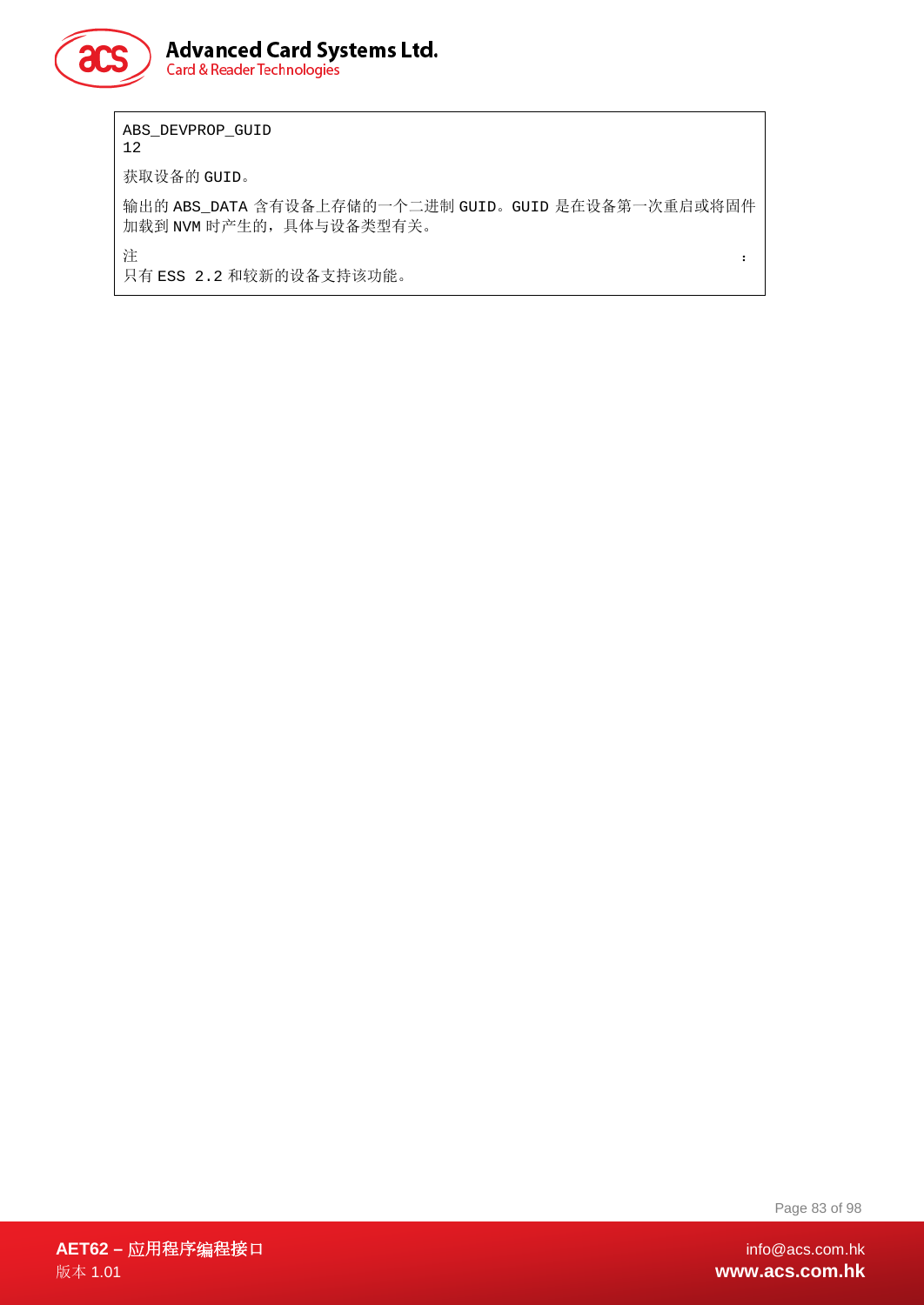

## **6.14.** 会话和全局参数常量(**ABS\_PARAM\_xxxx**)

这些常量用于标识每一个参数,可以用作函数 ABSSetSessionParameter 和 ABSGetSessionParameter (针对会话参数),或者 ABSSet-GlobalParameter 和 ABSGetGlobalParameter(针对全局参数)里参数 dwParamID 的值。

ABS\_PARAM\_CONSOLIDATION\_COUNT

1

表示合并的指纹滑动次数。

合并是指登记进程中将多个指纹模板的信息合并成一个高质量模板的进程。它决定了将多少个模板 合并成一个到呢估计模板。

设置为 0 时,将使用动态登记。这时,登记操作会一直重复,直到产生的模板符合质量方面的若干 个最低要求。

它的值是 1 个字节长的 ABS\_DATA。这个字节理解成没有符号的指纹滑动次数。

默认值是 0(即, 默认采用动态登记)。

注: 当前只支持 0 (动态登记) 和 5 两个值。

ABS\_PARAM\_CONSOLIDATION\_TYPE

 $\mathcal{D}$ 

决定合并的类型。

即,如何将多个模板合并成一个高质量模板。也请参考有关参数 ABS PARAM CONSOLIDATION COUNT 的描述。

它的值是 1 个字节长的 ABS\_DATA, 可以是任意常量 ABS\_CONSOLIDATION\_xxxx。请参见这些 常量的描述。

ABS\_PARAM\_MATCH\_LEVEL

3

决定用 ABSVerifyMatch 对比两个模板时要求的安全等级。

它的值是 1 个字节长的 ABS\_DATA, 关于支持的值列表, 请参考 ABS\_MATCH\_xxxx。

ABS\_PARAM\_DISABLE\_SENSOR\_SLEEP

4

停止传感器睡眠。

它的值是 1 个字节长的 ABS\_DATA, 值为 0 表示 BSAPI 可以将设备切换成省电的睡眠模式。值不 为 0 表示停止睡眠模式。

ABS\_PARAM\_DISABLE\_SELECTIVE\_SUSPEND

5

可以停止部分挂起的功能。

它的值是 1 个字节长的 ABS\_DATA,值为 0 表示可以使用部分挂起的功能。值不为 0 表示停用部分 挂起的功能。

Page 84 of 98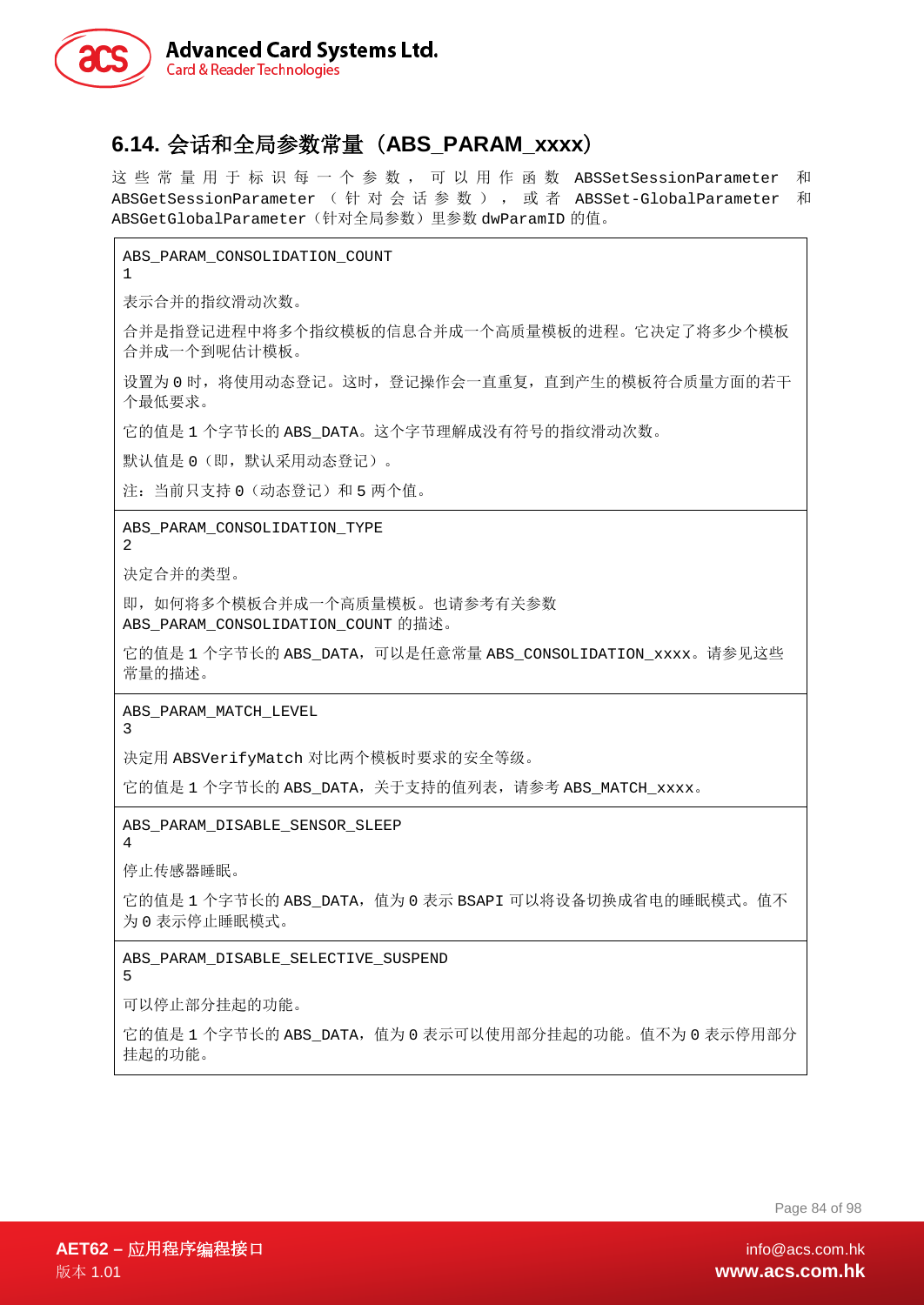

**Advanced Card Systems Ltd. Card & Reader Technologies** 

ABS\_PARAM\_POWER\_SAVE\_MODE 6 如果该常量没有用 ABS\_PARAM\_DISABLE\_SENSOR\_SLEEP 完全停止, 该常量用于设置默认的电源 安全模式。 它的值是 1 个字节长的 ABS\_DATA。可能的值是: 0-省电模式总是关闭的(耗电多); 1-省电模式总是打开的(耗电最少,可能会有较长的时延); 2—根据用户活跃程度自动切换省电模式。 ABS\_PARAM\_POWER\_SAVE\_TIMEOUT 7 决定用户接触传感器/使用键盘/使用鼠标后多长时间是用户的活跃时间。 只有 ABS\_PARAM\_POWER\_SAVE\_MODE 设置为 2 时, 它才能影响电源管理。 它的值是 4 个字节长的 ABS\_DATA。该值可以理解成 ABS\_DWORD,用于指定秒数。 另见 ABS\_PARAM\_POWER\_SAVE\_CHECK\_KEYBOARD。 ABS\_PARAM\_ANTISPOOFING\_POLICY 8 它的值是 1 个字节长的 ABS\_DATA, 关于支持的值列表, 请参考 ABS\_ANTISPOOFING\_xxxx。 ABS\_PARAM\_ANTISPOOFING\_LEVEL 9 如果使用了反欺算法,该设置决定如何在安全性和用户便利之间取舍平衡。 它的值是 1 个字节长的 ABS\_DATA, 可能的值是: 0-优选便利性(默认); 1—优选安全性。 ABS\_PARAM\_OPEN\_TOTAL\_TIMEOUT 10 打开会话的总计时间超时 如果设备出现某些错误(例,ESD 引起的通信错误),BSAPI 自动尝试为设备恢复通信会话。该参 数表示 BSAPI 尝试重开会话的最大时间长度。 它的值是 4 个字节长的 ABS\_DATA。该值可以理解成 ABS\_DWORD, 用于指定毫秒数。默认值为 5000。 ABS PARAM OPEN RETRY UI NOTIFY TIMEOUT 11 为尝试重开会话超时发送的用户界面通知。 如果 BSAPI 尝试重开会话的时间超出了参数值, 交互操作的回调函数将收到 ABS MSG PROCESS PROGRESS 消息,通知终端用户设备处于繁忙状态。

它的值是 4 个字节长的 ABS\_DATA。该值可以理解成 ABS\_DWORD,用于指定毫秒数。默认值为 2000。

Page 85 of 98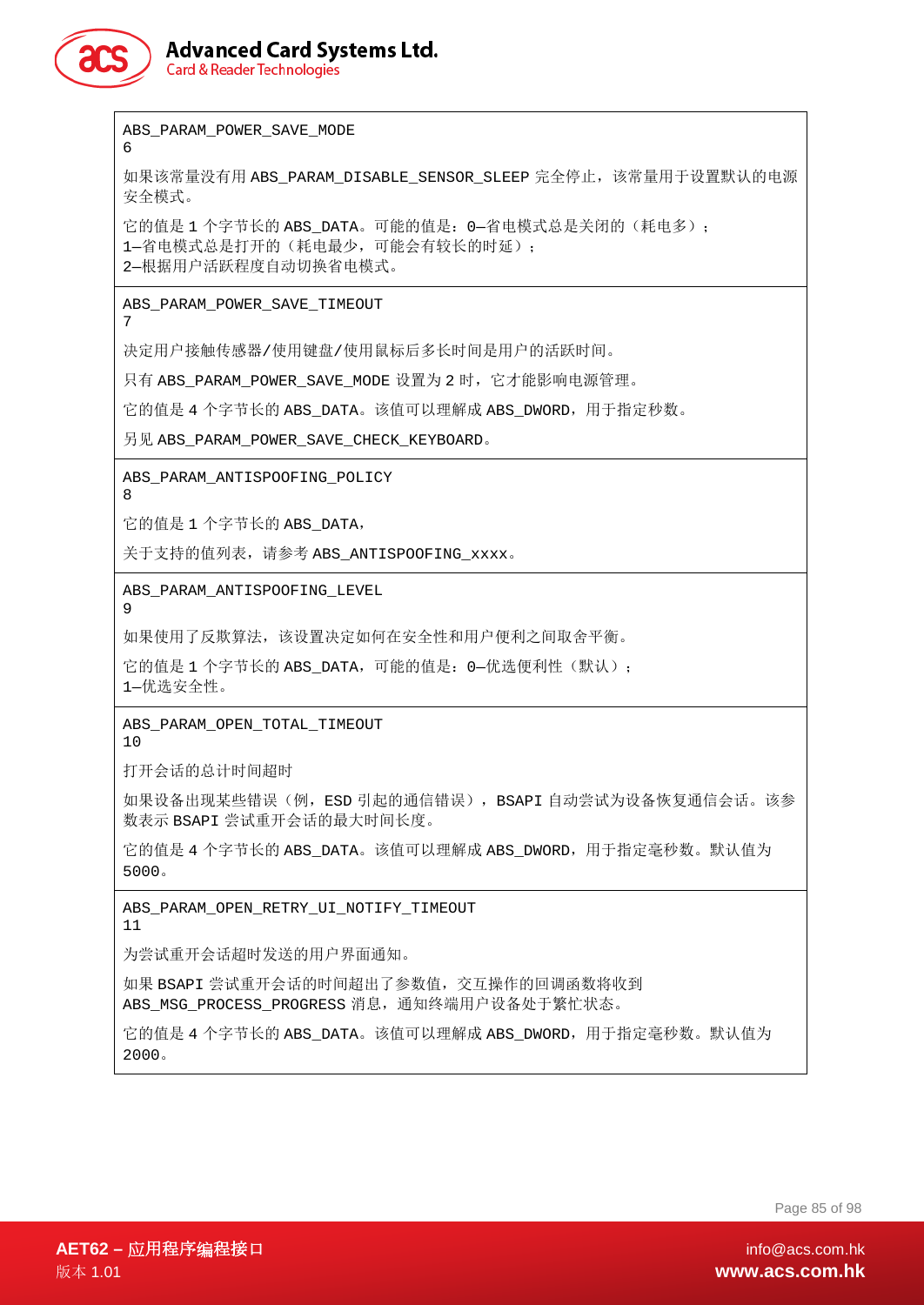

ABS\_PARAM\_OPEN\_RETRY\_DELAY

12

两个连续的会话重开尝试之间的时延

BSAPI 重复尝试重开一个会话直到成功为止或者直到 ABS\_PARAM\_OPEN\_TOTAL\_TIMEOUT 超时 。该参数则用于指定两个连续的重开尝试之间的时延。

它的值是 4 个字节长的 ABS\_DATA。该值可以理解成 ABS\_DWORD,用于指定毫秒数。默认值为 500。

ABS PARAM IFACE VERSION

13

它是一个只读的全局参数,表示 BSAPI 接口的版本号。

它的值是 1 个字节长的 ABS\_DATA,当前版本的 BSAPI 使用 V2.0 的接口。

注:

相应版本的 BSAPI.DLL 获取的参数值总是一样的。

ABS\_PARAM\_POWER\_SAVE\_CHECK\_KEYBOARD 14

该全局参数表示键盘和鼠标活动是否算作用户活动。

它的值是 4 个字节长的 ABS\_DATA。值为 0 表示键盘和鼠标活动不算作用户活动,只有用户接触传 感器时才影响电源管理。值非 0 表示键盘和鼠标活动算作用户活动。

Window 系统下, 默认值是 1, 除非 BSAPI 运行在 NT 服务兼容模式下(即, 使用设置了 ABS INIT FLAG NT SERVICE 标识位的 ABSInitializeEx 函数对 BSAPI 进行了初始化)。 如果 BSAPI 运行在 NT 服务兼容模式下,默认值是 0。

注:

如果 BSAPI 在 Windows 系统上运行, 并且该参数设置为 1, 则只在有效的用户会话场景下检测用 户活动。如果进程不在有效的用户会话场景下运行,不检测用户的键盘和鼠标操作。

BSAPI 运行在其他系统上时,默认值是 0 而且不支持设置参数值。

另见 ABS PARAM\_POWER\_SAVE\_MODE 和 ABS\_PARAM\_POWER\_SAVE\_TIMEOUT。

ABS\_PARAM\_LATENT\_CHECK

16

该全局参数表示是否隐式执行潜指纹检测。

它的值是 1 个字节长的 ABS\_DATA。值为 0 表示关闭潜指纹检测;值为 1 (默认)表示打开潜指纹 检测,调用 ABSEnroll 或 ABSVerify 时都会在区域传感器上进行隐式的潜指纹检测。

再调用其它函数(例, ABSGrab 或 ABSCapture)后, 根据应用要求手动调用函数 ABSCheckLatent 进行检测。

关于潜指纹检测的更多信息,请参考 3.1.5 小节。

Page 86 of 98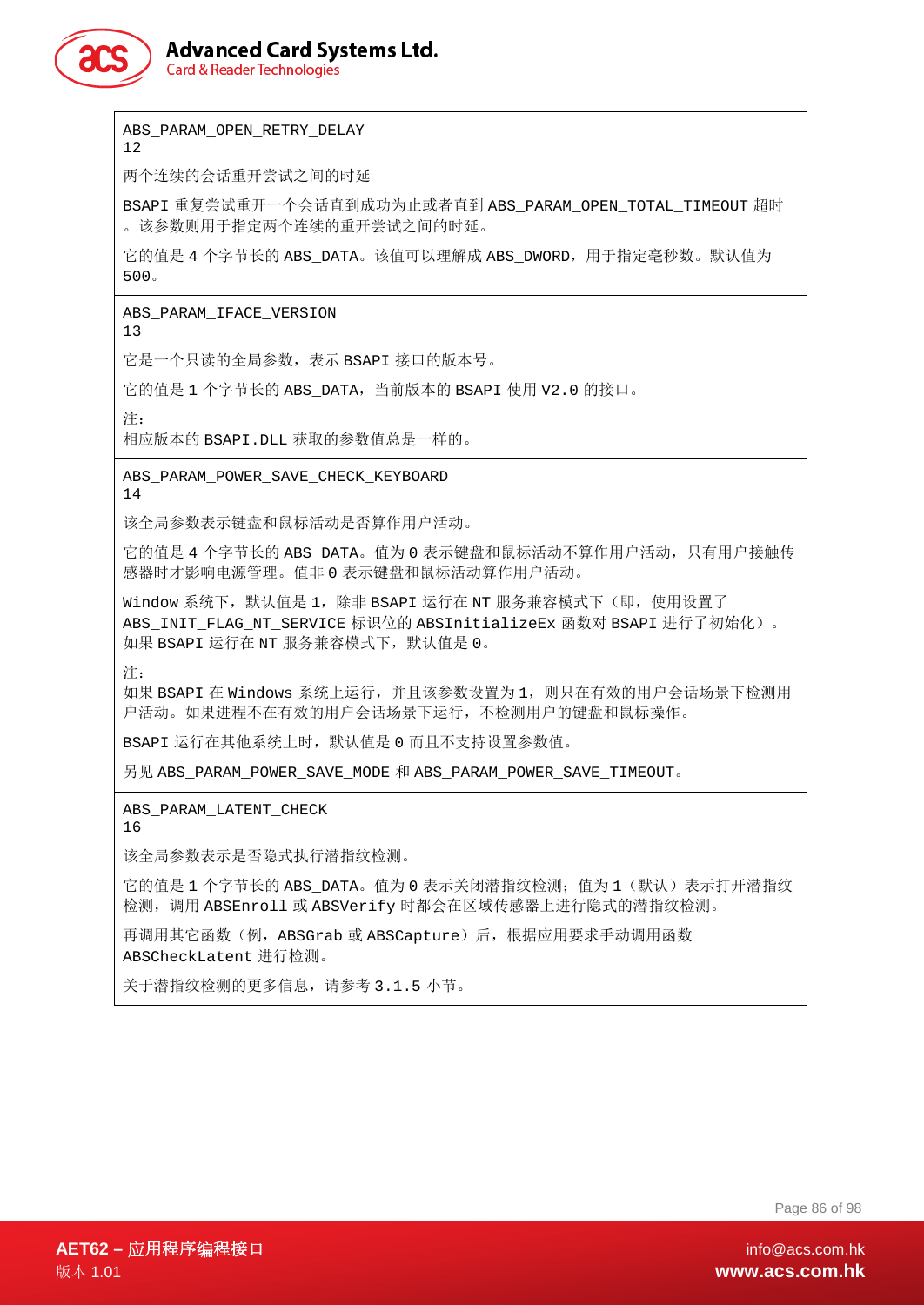

# **6.15.** 参数 **ABS\_PARAM\_CONSOLIDATION\_TYPE** 的值(**ABS \_CONSOLIDATION\_xxxx**)

如下常量是可能的参数值:

ABS CONSOLIDATION NORMAL

使用一般的合并算法。

基于收集到的模板的子集或提供的所有模板中的一个(最好的一个)构建登记模板。内置启发式算 法会决定具体采用哪种方法。

ABS\_CONSOLIDATION\_CONVENIENT

1

 $\Omega$ 

使用便捷的合并算法。

类似于 ABS\_CONSOLIDATION\_NORMAL 策略, 放宽了图像/模板进入登记模板过程的标准。

ABS\_CONSOLIDATION\_STRICT

2

使用严格的合并算法。

类似于 ABS\_CONSOLIDATION\_NORMAL 策略, 但要求所有收集的模板必须相互匹配(即, 所有采 集过程使用同一根手指)。

Page 87 of 98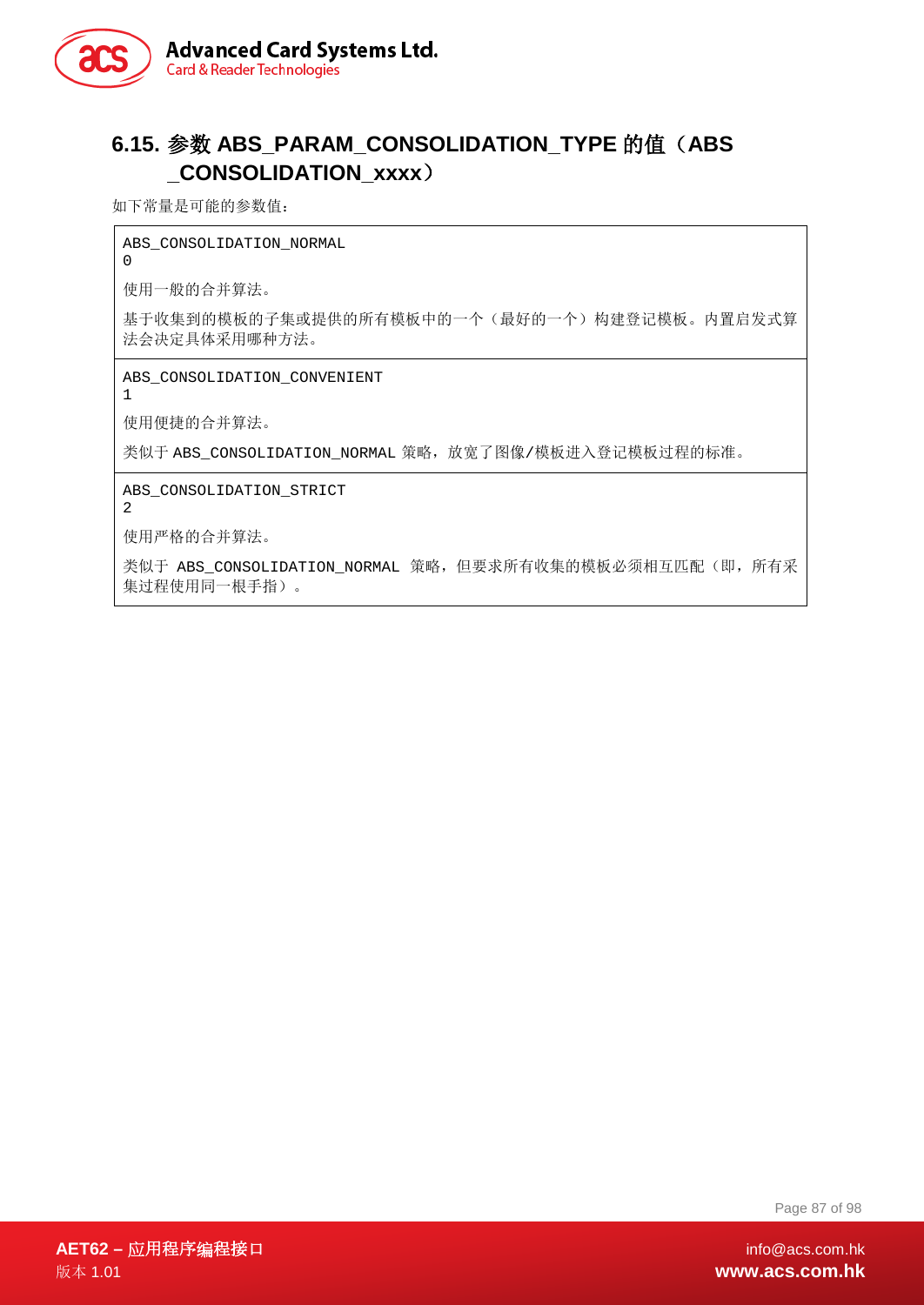

# **6.16.** 参数 **ABS\_PARAM\_MATCH\_LEVEL** 的值(**ABS\_MATCH\_xxxx**)

如下常量是可能的参数值:

 $\mathbf{r}$ 

| ABS_MATCH_MIN_SECURITY<br>$\mathbf{1}$ |
|----------------------------------------|
| 最低安全设置。                                |
| ABS_MATCH_LOWER_SECURITY<br>2          |
| 较低安全设置。                                |
| ABS_MATCH_MEDIUM_SECURITY<br>3         |
| 中等安全设置。                                |
| ABS_MATCH_HIGHER_SECURITY<br>4         |
| 较高安全设置。                                |
| ABS_MATCH_MAX_SECURITY<br>5            |
| 最高安全设置。                                |

Page 88 of 98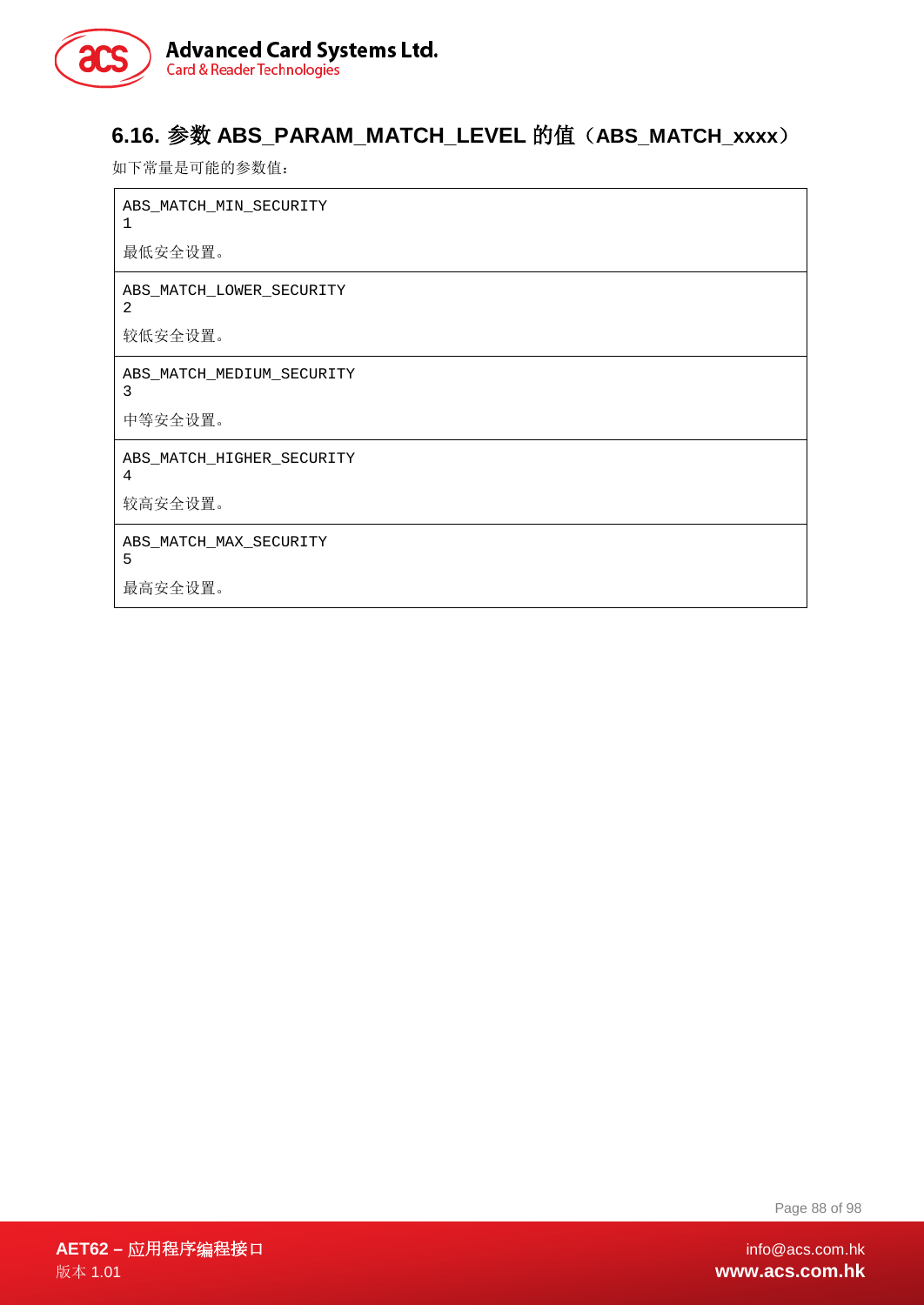

# **6.17.** 参数 **ABS\_PARAM\_ANTISPOOFING\_POLICY** 的值 (**ABS\_ANTISPOOFING\_xxxx**)

如下常量是可能的参数值:

0

2

ABS\_ANTISPOOFING\_DISABLED

指纹传感器上的反欺检查是明确关闭的。这是默认值。

ABS\_ANTISPOOFING\_AUTODETECT 1

如果设备支持,反欺检查是明确打开的。

ABS\_ANTISPOOFING\_DEVICE\_DEFAULT

无论如何也接触不到反欺设置,因此保留默认设置(与设备相关)。

Page 89 of 98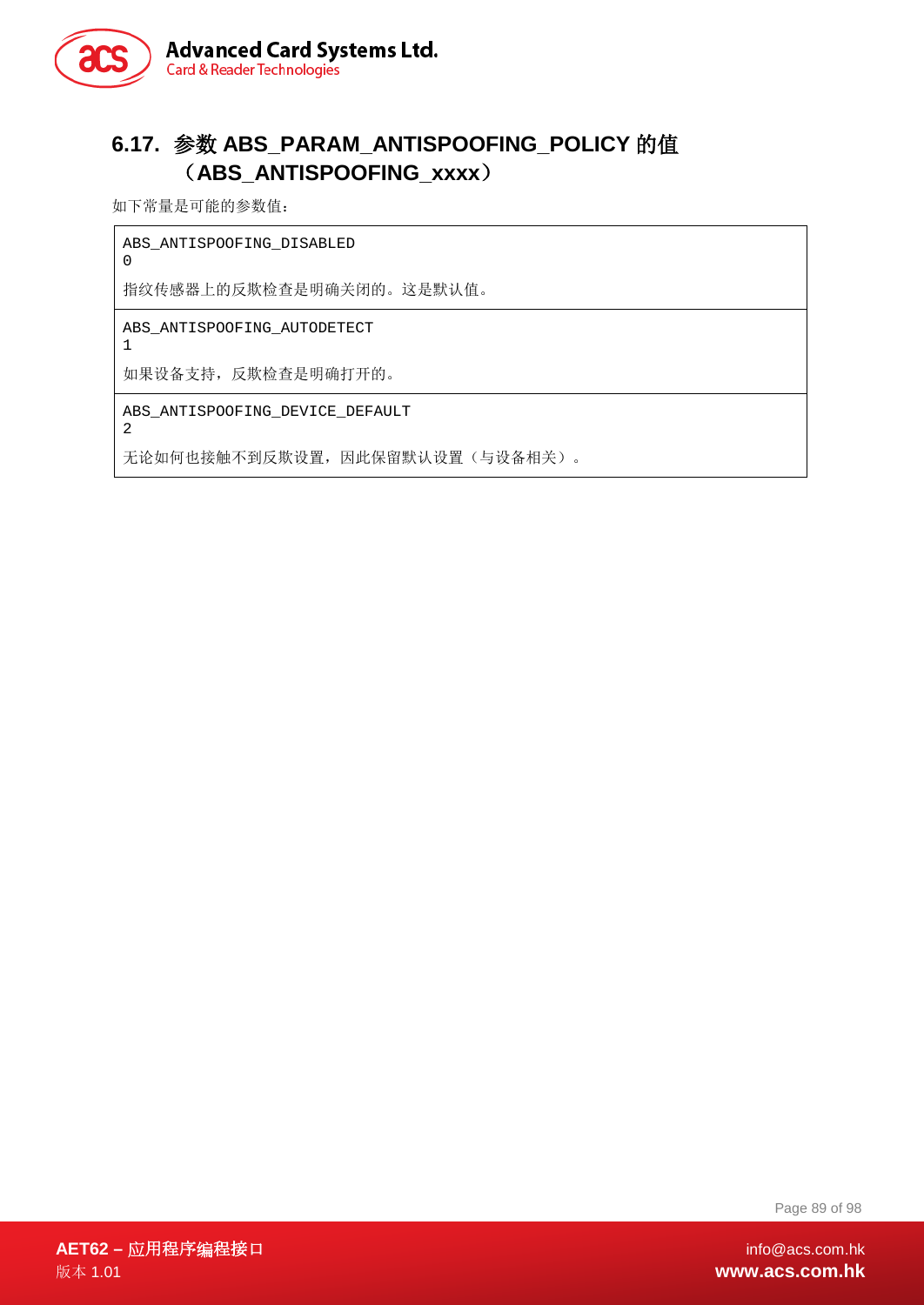

# **6.18.** 回调消息代码(**ABS\_MSG\_xxxx**)

这些代码可以设置成 ABS\_CALLBACK 的参数 dwMsqID 的值。

回调函数能对各种消息作出相应反应,通常在一个对话框里显示/更新若干条消息。具体的 ABS\_MSG\_xxxx 值也决定了回调函数的 pMsgData 参数的含义。

消息分类如下:

- 进程消息(ABS\_MSG\_PROCESS\_xxxx)。决定完整的交互操作的生命周期。每一个进程的开 始和结束是用 ABS\_MSG\_PROCESS\_BEGIN 和 ABS\_MSG\_PROCESS\_END 划分的。在这两者之 间,也可能有其他消息(包括嵌套子进程)。如需了解更多关于操作生命周期的信息,请参考 有关 ABS\_PROCESS\_xxxx 常量的描述。
- 提示消息(ABS\_MSG\_PROMPT\_xxxx)。回调函数应提示用户如何操作 FM 传感器,例,扫描 手指,或者把手指从传感器上拿开。
- 质量反馈消息(ABS MSG OUALITY xxxx)。通知用户与传感器的互动不符合要求。根据交 互操作的性质,这种情况可能会导致进程重复,提示用户重新操作。
- 导航消息(ABS\_NAVIGATE\_xxxx)。只有导航时才会调用导航消息(参考 ABSNavigate 的 描述)。

下表列出了所有被支持的消息代码。

ABS\_MSG\_PROCESS\_BEGIN

11000000h

表示交互操作开始了新的进程阶段。

该消息与 ABS\_MSG\_PROCESS\_END 一起定义一个交互操作生命周期的框架。

pMsqData 指向结构体 ABS\_PROCESS\_BEGIN\_DATA 存储的附加数据。

ABS\_MSG\_PROCESS\_END 12000000h

表示交互操作结束了进程阶段。

该消息与 ABS\_MSG\_PROCESS\_BEGIN 一起定义一个交互操作生命周期的框架。如需了解更多关于 操作生命周期的信息,请参考有关 ABS\_PROCESS\_xxxx 常量的描述。

pMsgData 指向结构体 ABS\_PROCESS\_DATA 存储的附加数据。

ABS\_MSG\_PROCESS\_SUSPEND

13000000h

表示交互操作已经被挂起。

其他同等或更高优先级的操作占用传感器时会发送该消息,占用结束后会恢复原交互操作。

pMsgData 指向结构体 ABS\_PROCESS\_DATA 存储的附加数据。

ABS\_MSG\_PROCESS\_RESUME 14000000h

表示已恢复交互操作。

pMsqData 指向结构体 ABS\_PROCESS\_PROGESS\_DATA 存储的附加数据。

Page 90 of 98

**AET62 –** 应用程序编程接口 info@acs.com.hk 版本 1.01 **www.acs.com.hk**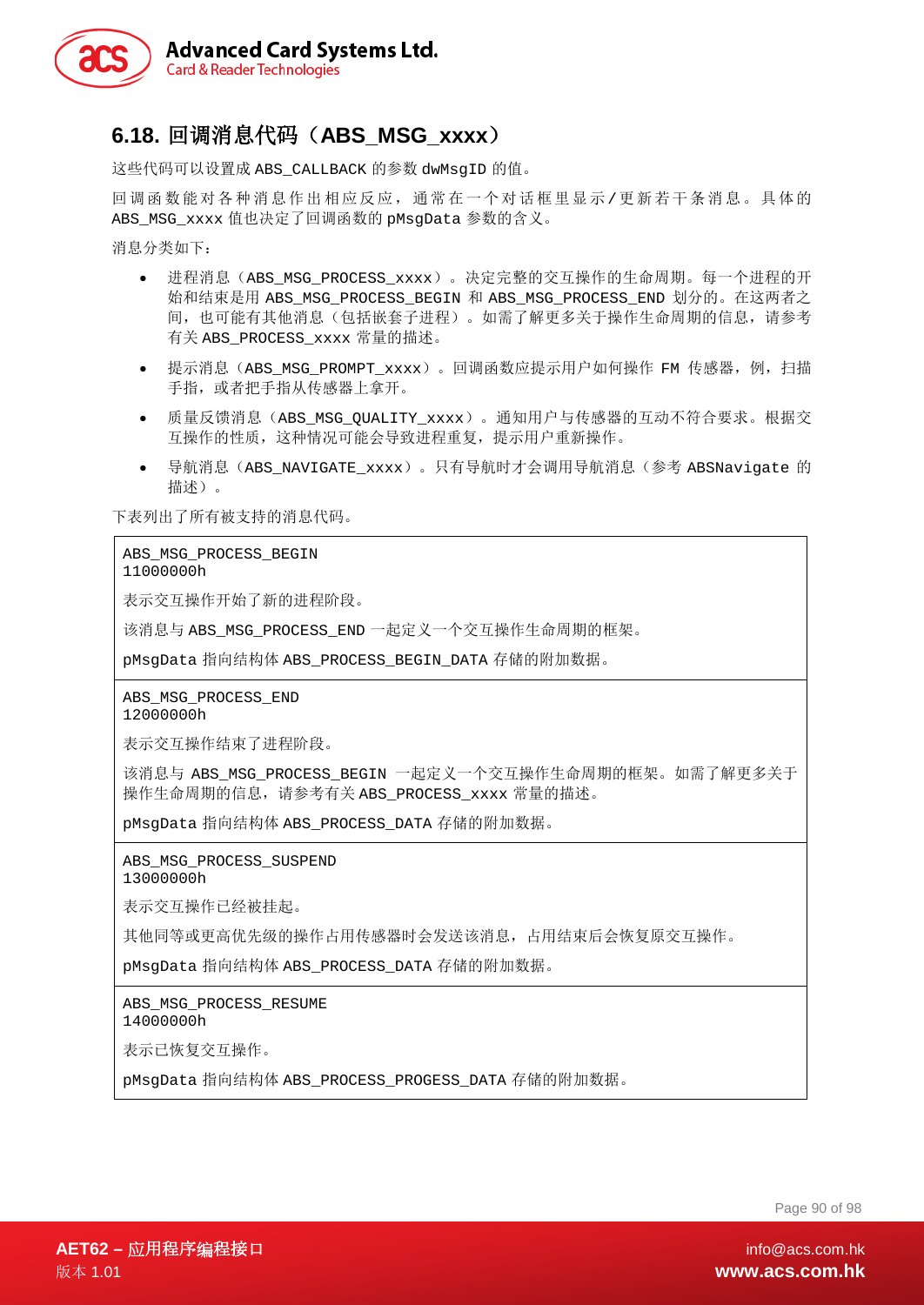

**Card & Reader Technologies** 

ABS MSG PROCESS PROGRESS 15000000h

通知用户操作正在处理中。

pMsgData 指向结构体 ABS\_PROCESS\_DATA 存储的附加数据。

ABS MSG PROCESS SUCCESS 16000000h

通知用户进程成功。

如果发送了该消息,它是 ABS\_MSG\_PROCESS\_END 前的最后一条消息。根据特定进程的性质,它 可以在 ABS\_MSG\_PROCESS\_END 前使用 ABS\_MSG\_PROCESS\_SUCCESS 或 ABS MSG PROCESS FAILURE, 但有些进程可能两者都不调用。

pMsgData 指向结构体 ABS\_PROCESS\_SUCCESS\_DATA 存储的附加数据。

ABS\_MSG\_PROCESS\_FAILURE 17000000h

通知用户进程失败。

如果发送了该消息,它是 ABS\_MSG\_PROCESS\_END 前的最后一条消息。根据特定进程的性质,它 可以在 ABS\_MSG\_PROCESS\_END 前使用 ABS\_MSG\_PROCESS\_SUCCESS 或 ABS\_MSG\_PROCESS\_FAILURE,但有些进程可能两者都不调用。

pMsgData 指向结构体 ABS\_PROCESS\_DATA 存储的附加数据。

ABS\_MSG\_PROMPT\_SCAN 21000000h

回调函数须提示用户滑动指纹。

pMsgData 总是 NULL。

ABS\_MSG\_PROMPT\_TOUCH 22000000h

回调函数须提示用户接触传感器。

pMsgData 总是 NULL。

ABS\_MSG\_PROMPT\_KEEP 23000000h

回调函数须提示用户保持将手指放置在传感器上的状态。

pMsgData 总是 NULL。

ABS\_MSG\_PROMPT\_LIFT 24000000h

回调函数须提示用户将手指从传感器上抬起。

pMsgData 总是 NULL。

ABS\_MSG\_PROMPT\_CLEAN 25000000h

回调函数须提示用户清理传感器。

pMsgData 总是 NULL。

Page 91 of 98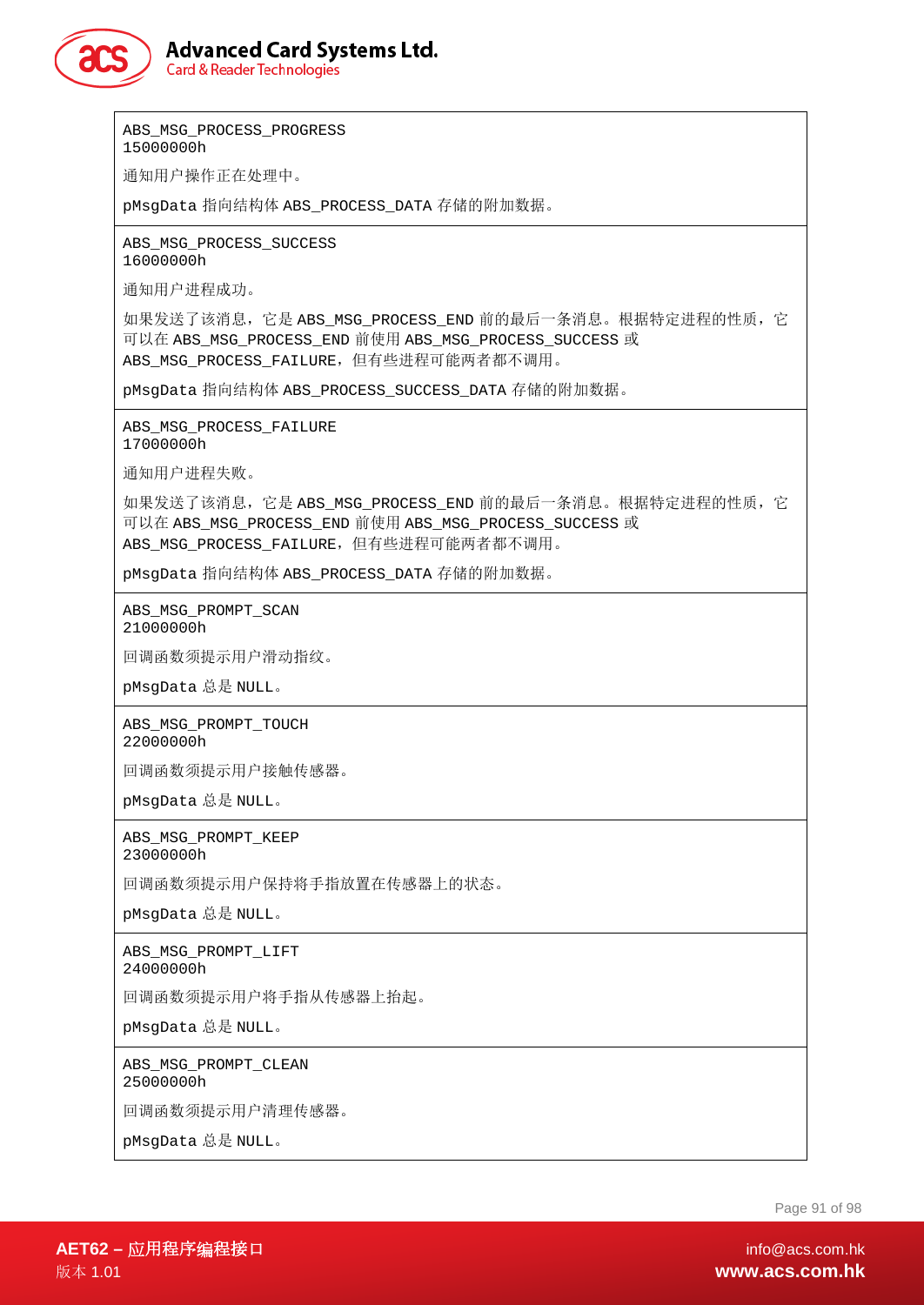

ABS\_MSG\_QUALITY 30000000h

滑动质量低。

注 the contract of the contract of the contract of the contract of the contract of the contract of the contract of the contract of the contract of the contract of the contract of the contract of the contract of the contra

如果可行,BSAPI 会发送更详细的 ABS\_MSG\_QUALITY\_xxxx 消息。没有其它合适的更详细的消 息时,才会发送该消息。

pMsgData 总是 NULL。

ABS\_MSG\_QUALITY\_CENTER\_HARDER 31000000h

滑动质量低。用户应将手指放在传感器的中央并用力按。

pMsgData 总是 NULL。

ABS\_MSG\_QUALITY\_CENTER

31100000h

滑动质量低。用户应将手指放在传感器的中央。

pMsgData 总是 NULL。

ABS\_MSG\_QUALITY\_TOO\_LEFT 31110000h

滑动质量低。滑动过左。

pMsgData 总是 NULL。

ABS\_MSG\_QUALITY\_TOO\_RIGHT 31120000h

滑动质量低。滑动过右。

pMsgData 总是 NULL。

ABS\_MSG\_QUALITY\_TOO\_HIGH 31130000h

滑动质量低。滑动过高。

pMsgData 总是 NULL。

ABS\_MSG\_QUALITY\_TOO\_LOW 31140000h

滑动质量低。滑动过低。

pMsgData 总是 NULL。

ABS\_MSG\_QUALITY\_HARDER 31200000h

用户按指纹时应更用力。

pMsgData 总是 NULL。

Page 92 of 98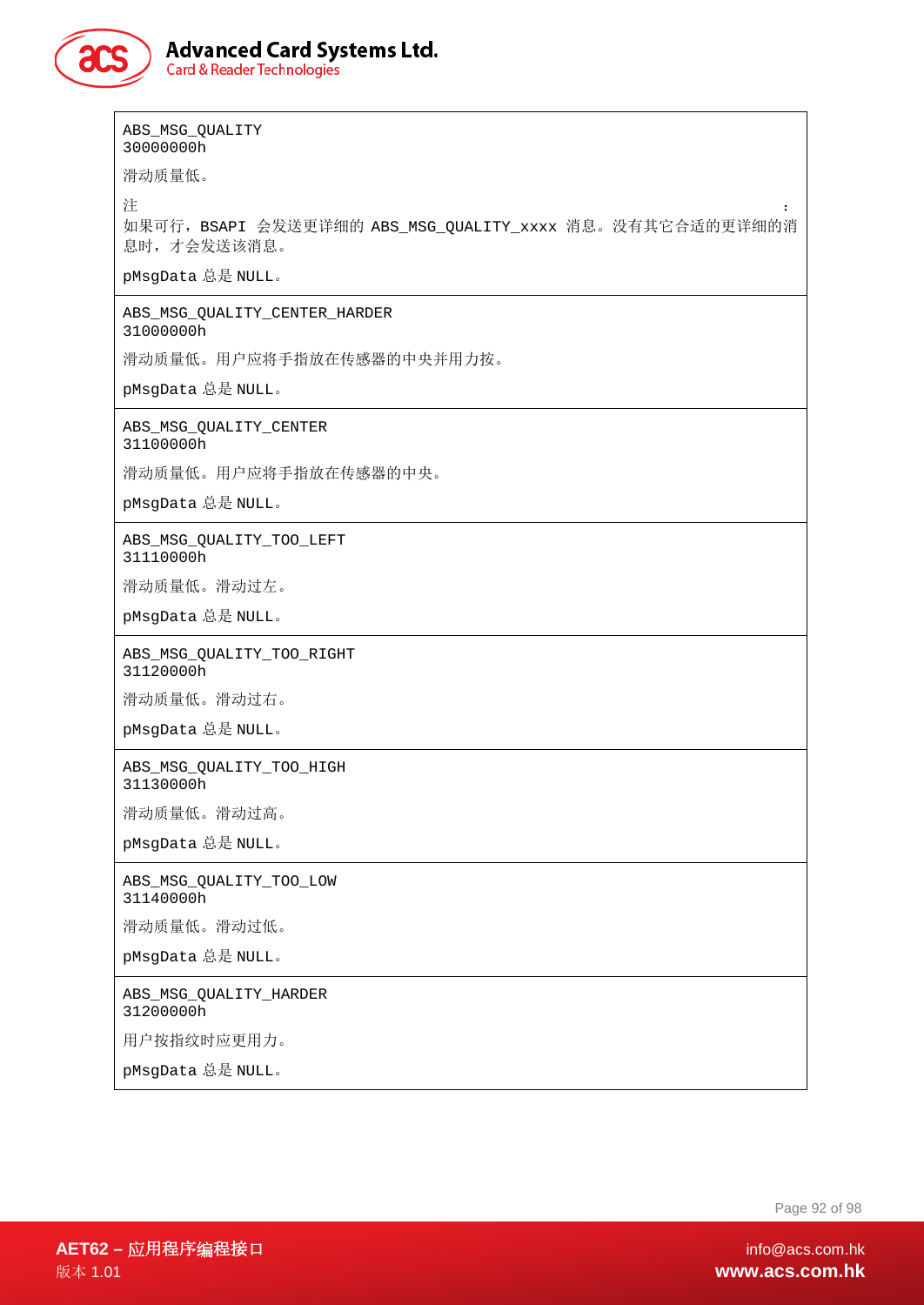### **Advanced Card Systems Ltd. Card & Reader Technologies**

ABS\_MSG\_QUALITY\_TOO\_LIGHT 31210000h 滑动质量低。滑动用力太小。 pMsgData 总是 NULL。 ABS\_MSG\_QUALITY\_TOO\_DRY 31220000h 滑动质量低。手指过于干燥。 pMsgData 总是 NULL。 ABS\_MSG\_QUALITY\_TOO\_SMALL 31230000h 滑动质量低。滑动面积过小。 pMsgData 总是 NULL。 ABS\_MSG\_QUALITY\_TOO\_SHORT 32000000h 滑动质量低。滑动时间过短。 pMsgData 总是 NULL。 ABS\_MSG\_QUALITY\_TOO\_FAST 33000000h 滑动质量低。滑动过快。 pMsgData 总是 NULL。 ABS\_MSG\_QUALITY\_TOO\_SKEWED 34000000h 滑动质量低。滑动过斜。 pMsgData 总是 NULL。 ABS\_MSG\_QUALITY\_TOO\_DARK 35000000h 滑动质量低。指纹过暗。 pMsgData 总是 NULL。 ABS\_MSG\_QUALITY\_BACKWARD 36000000h 滑动质量低。后向滑动。 pMsgData 总是 NULL。 ABS\_MSG\_QUALITY\_BACKWARD 36000000h 滑动质量低。后向滑动。 pMsgData 总是 NULL。

Page 93 of 98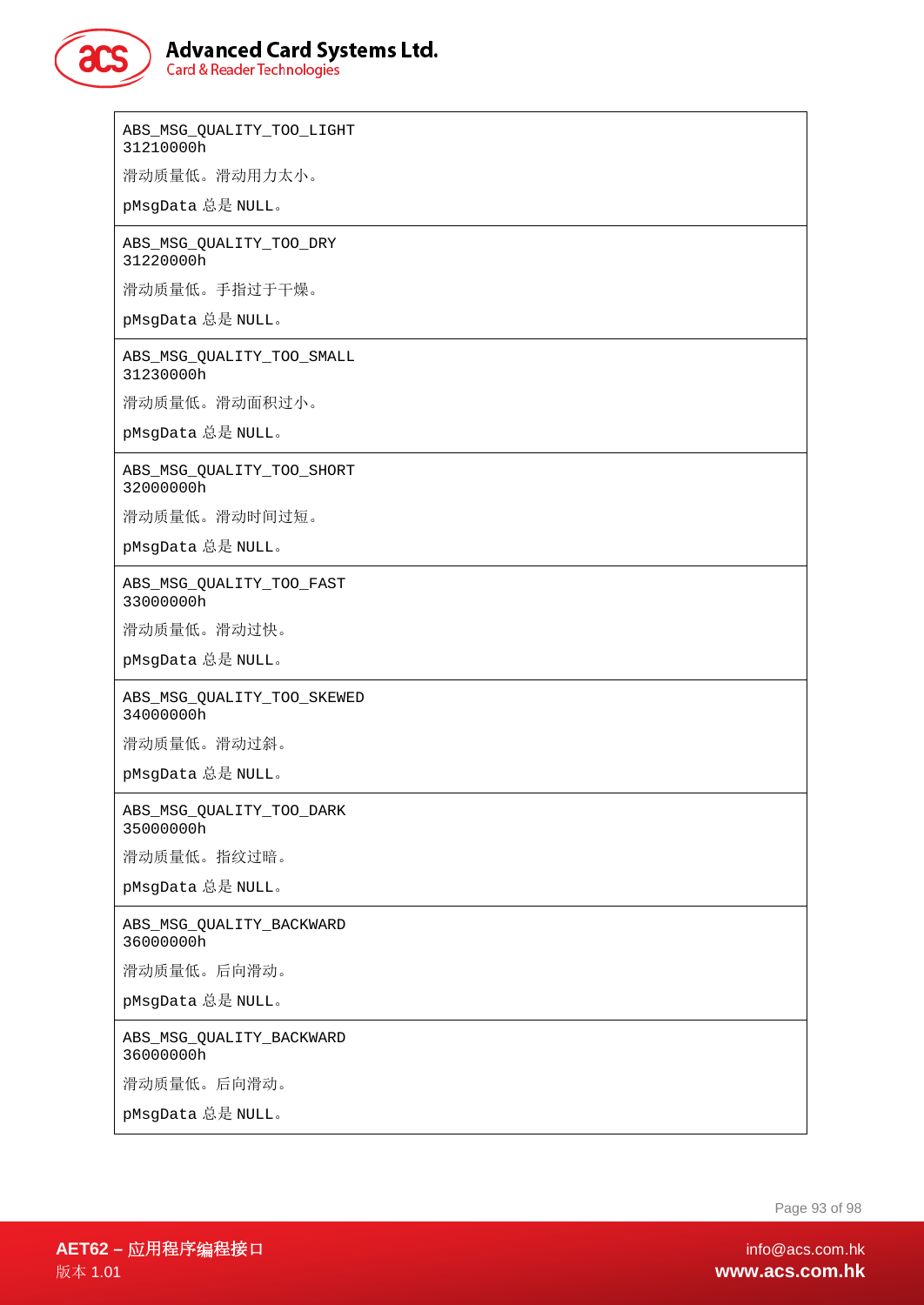

ABS\_MSG\_QUALITY\_JOINT 37000000h

滑动质量低。检测到关节。

pMsgData 总是 NULL。

ABS\_MSG\_NAVIGATE\_CHANGE 41000000h

通知用户导航变化(用户已经移动了手指,接触了传感器或者拿开了手指)。导航操作中才会使用 。

pMsgData 指向结构体 ABS\_NAVIGATION\_DATA。

ABS\_MSG\_NAVIGATE\_CLICK 42000000h

告知用户用手指单击了传感器。导航操作中才会使用。

pMsgData 总是 NULL。

ABS\_MSG\_DLG\_SHOW 51000000h

告知需要显示反馈对话框。

pMsgData 总是 NULL。

ABS\_MSG\_DLG\_HIDE 52000000h

告知需要隐藏反馈对话框。

pMsgData 总是 NULL。

ABS\_MSG\_IDLE

0h

特殊消息,给回调函数提供一次取消交互操作的机会。pMsgData 总是 NULL。

注 the contract of the contract of the contract of the contract of the contract of the contract of the contract of the contract of the contract of the contract of the contract of the contract of the contract of the contra

只有结构体 ABS\_OPERATION 指定了 ABS\_OPERATION\_FLAG\_USE\_IDLE 标识位时,才会用到该 消息。

这样,即使是单线程应用也能取消交互操作。

Page 94 of 98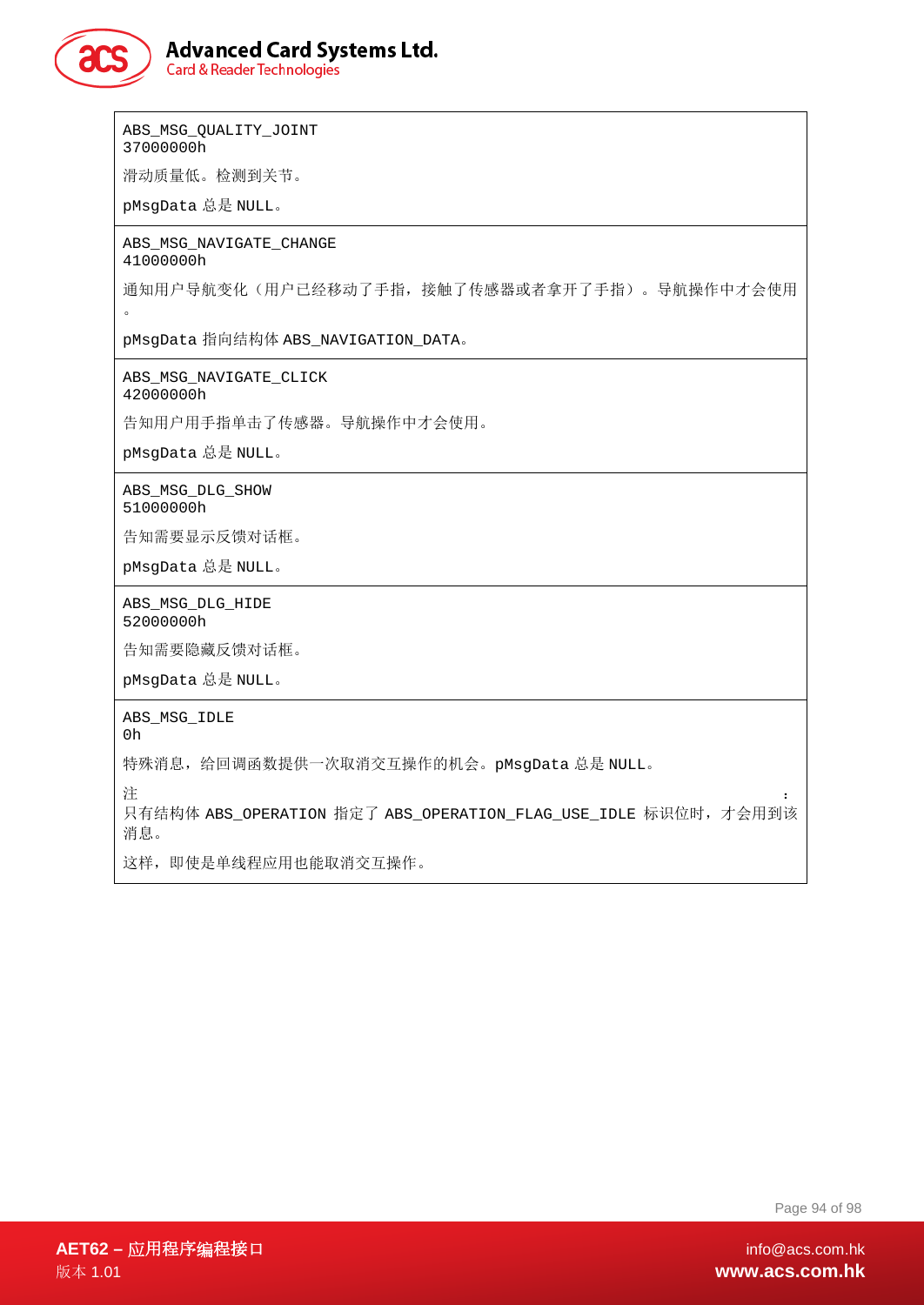

# **7.0.**定义的结果代码列表

下列结果代码是 PT\_STATUS 可能返还的值。

| 成功返回状态。<br>ABS_STATUS_OK                      | (0)       |
|-----------------------------------------------|-----------|
| 一般、未知、或不明确的错误。<br>ABS_STATUS_GENERAL_ERROR    | $(-5001)$ |
| 内部错误。<br>ABS_STATUS_INTERNAL_ERROR            | $(-5002)$ |
| BSAPI 已初始化。<br>ABS_STATUS_ALREADY_INITIALIZED | $(-5003)$ |
| BSAPI 未初始化。<br>ABS_STATUS_NOT_INITIALIZED     | $(-5004)$ |
| 已打开连接。<br>ABS_STATUS_ALREADY_OPENED           | $(-5005)$ |
| 无效参数。<br>ABS_STATUS_INVALID_PARAMETER         | $(-5006)$ |
| 无效(连接)句柄。<br>ABS_STATUS_INVALID_HANDLE        | $(-5007)$ |
| 没有发现该类设备。<br>ABS_STATUS_NO_SUCH_DEVICE        | $(-5008)$ |
| 因为超时, 操作已被中断。<br>ABS_STATUS_TIMEOUT           | $(-5009)$ |
| 请求的特性/函数还没有实施。<br>ABS_STATUS_NOT_IMPLEMENTED  | $(-5010)$ |
| 请求的特性/函数不被支持。<br>ABS_STATUS_NOT_SUPPORTED     | $(-5011)$ |
| 操作已被取消。<br>ABS_STATUS_CANCELED                | $(-5012)$ |
| 未找到操作(无效的操作 ID<br>或操作已完成)。                    |           |
| ABS_STATUS_NO_SUCH_OPERATION                  | $(-5013)$ |

Page 95 of 98

**AET62 –** 应用程序编程接口 info@acs.com.hk 版本 1.01 **www.acs.com.hk**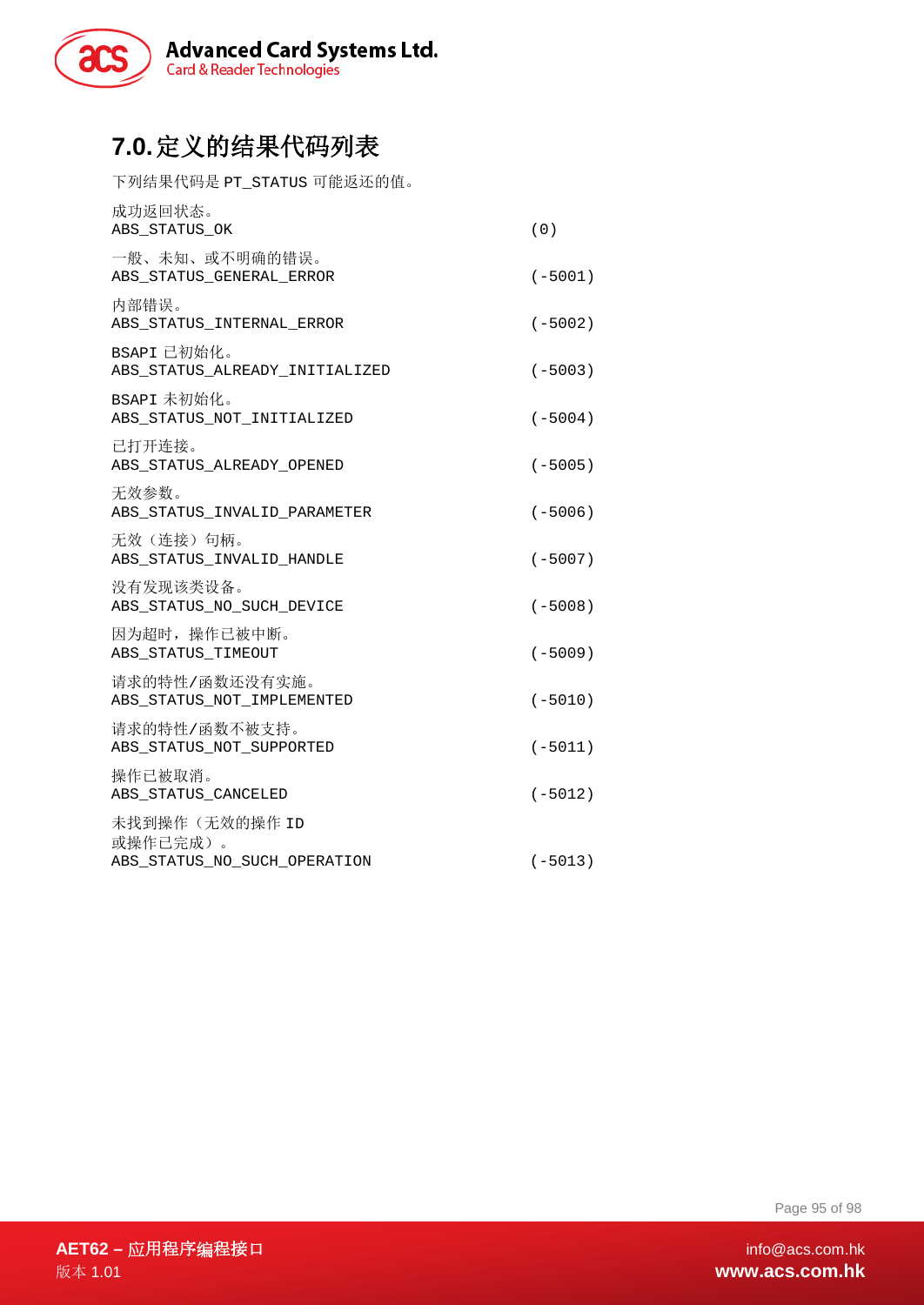

# **8.0.**版本 **3.5** 的新特性

### **8.1.** 全局参数 **ABS\_PARAM\_IFACE\_VERSION**

BSAPI 3.5 增加了一个与以前版本不兼容的特性: 动态登记(见下文), 新增全局参数 BSAPI, 使调 用者可以检测 BSAPI 接口。

旧接口(不支持该参数)是版本 1,当前是版本 2。如果 BSAPI 将来的版本引入了新的不兼容特性, 它将使用更高的版本号。

如需循序渐进的区分接口版本 1 和版本 2,调用 ABSGetGlobalParameter()并将 dwParam 设置成 ABS\_PARAM\_IFACE\_VERSION。返回值 ABS\_STATUS\_NOT\_SUPPORTED 表示接口版本 1。返回值 ABS\_STATUS\_OK 表示要进一步解释返回的输出参数才能决定接口版本号。

注 : 该参数是只读参数。即,只能用 *ABSGetGlobalParameter()* 获取参数值。在 *ABSSetGlboalParameter()*中尝试使用失败会返回 *ABS\_STATUS\_NOT\_SUPPORTED*。

#### **8.2.** 动态登记

BSAPI.DLL 3.5 及以后版本使用动态登记。这意味着不能提前知道登记一个指纹需要滑动手指多少次 。登记进程中,每扫描一次指纹,将实现并分析生成的模板。BSAPI 评估指纹模板质量合格后进程结 束。

这个变化要求 API 做出几个相应变化。

#### **8.2.1.** 全局参数 **ABS\_PARAM\_CONSOLIDATION\_COUNT**

老版本 BSAPI 里已有出现,但是新版本里支持的值有所变化。老版本里,几乎所有设备支持 3 到 5 次 滑动。当前版本仅支持 0(默认值,意味着动态登记)和 5。

3.5 及以后的版本不再支持值 3。

#### **8.2.2.** 结构体 **ABS\_PROCESS\_BEGIN\_DATA**

消息 ABS\_MSG\_PROCESS\_BEGIN 附加了最后一个发送给 ABS\_CALLBACK 函数的参数指定的信息。数 据是由 ABS\_PROCESS\_BEGIN\_DATA 描述的。

现在,如果步骤数未知,例动态登记的情况下,可以将成员 StepCount 设置为 0。

#### **8.2.3.** 结构体 **ABS\_PROCESS\_PROGRESS\_DATA**

新版本的 ABS\_MSG\_PROCESS\_PROGRESS 携带更多数据。老版本里该结构体发送的是 ABS\_PROCESS\_DATA, 现在换成了 ABS\_PROCESS\_PROGRESS\_DATA。

注 : *ABS\_PROCESS\_PROGRESS\_DATA* 是二进制数据,与 *ABS\_PROCESS\_DATA* 兼容。 *ABS\_PROCESS\_PROGRESS\_DATA* 是 *ABS\_PROCESS\_DATA* 的超集。除了老的 *ProcessID* 成员, *ABS\_PROCESS\_PROGRESS\_DATA* 的成员 *Percentage* 会将操作进度告知调用者。

Percentage 的值达到 100 时,进程终止(动态登记)。对于不适用 Percentage 的进程, Percentage 的值设置为 FFFFFFFF。

Page 96 of 98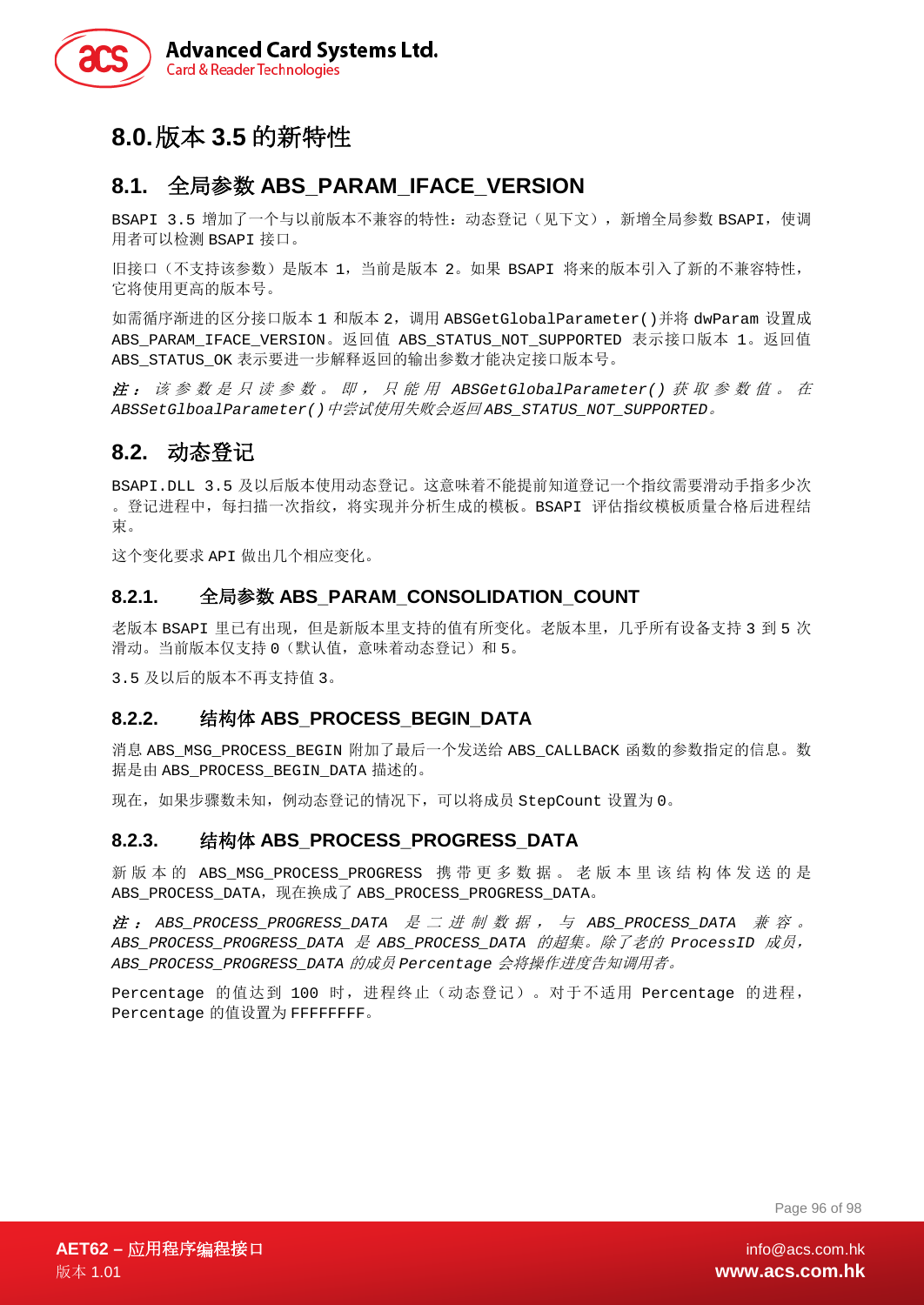

#### **8.2.4.** 常量 **ABS\_PROCESS\_CONSOLIDATE**

合并不是登记进程的一个单独步骤,应为合并会改变登记进程而且是将几个分开的指纹模板逐渐的合并 成一个登记模板。

对于结构体 ABS\_PROCESS\_DATA、ABS\_PROCESS\_BEGIN\_DATA、ABS\_PROCESS\_PROGRESS\_DATA 、和 ABS PROCESS SUCCESS DATA,成员 ProcessID 的值绝不会设置成该常量。该常量保留在 bstypes.h 头部,已备应用源码向后兼容时使用。

#### **8.3.** 抓图函数

#### **8.3.1.** 常量 **ABS\_FLAG\_HIGH\_RESOLUTION**

函数 ABSGrab 接受新标识位 ABS FLAG HIGH RESOLUTION, 该标识位要求函数使用现有的最高分 辨率的图像。

#### **8.3.2.** 结构体 **ABS\_IMAGE**

结构体 ABS\_SAMPLE\_IMAGE 改名成 ABS\_IMAGE。ABS\_SAMPLE\_IMAGE 保留成 ABS\_IMAGE 的 typedefed 别名,用于后向兼容。

#### **8.3.3.** 新抓图函数

BSAPI.DLL 3.5 新增了 3 个全新的抓图函数: ABSListImageFormats、ABSGrabImage 和 ABSRawGrabImage。它们都使用新结构体 ABS\_IMAGE\_FORMAT 鉴别被支持和需要的图像格式。

### **8.4.** 全局参数 **ABS\_PARAM\_POWER\_SAVE\_CHECK\_KEYBOARD**

新增全局参数 ABS\_PARAM\_POWER\_SAVE\_CHECK\_KEYBOARD,调整电源管理的更多细节。

### **8.5.** 内部模板格式类型

请注意本文仅指模板本身的数据,例 ABS\_BIR 结构体的成员数据。BSAPI 返回的内部模板类型的前面 总是 ABS\_BIR\_HEADER, 同时 ABS\_BOR\_HEADER 也总是先于带输入数据。

UPEK 一般使用以下几种模板格式类型:

- 传统模板、
- 抢先模板、
- 稳定模板、
- 抢先多模板。

BSAPI.DLL 3.5 返回的指纹模板的内部格式有所改变。BSAPI.DLL 3.0 及以前的版本返回的指纹 模板都是传统模板。对于 BSAPI.DLL 3.5 及以后的版本,抢先多模板和验证模板中的登记进程产生 的指纹模板都是稳定模板。未来的 BSAPI 版本可能会采用其他新的深圳市现在未定义的模板格式。

BSAPI 3.5 能输入上述任意所列模板类型。用 ABSVerifyMatch 函数对比两个模板时, 每一个输入 的模板可以有不同的格式。所以,典型情况下不需要关注模板的起源版本。

如果确实需要特定格式的模板,例,需要将模板传入另一个库(不是 BSAPI SDK 的一部分)时不支持 太新的模板类型,则可以使用 BCLIB 库。BCLIB 是作为 BSAPI SDK 的一部分提供的。提供的接口可 以转换不同的模板格式类型。但是,某些模板的转换可能导致数据丢失,而且有些转换是不被支持的( 例,不能将传统模板转换成稳定模板)。关于该主题的更多信息,请参考 BCLIB 文档。

Page 97 of 98